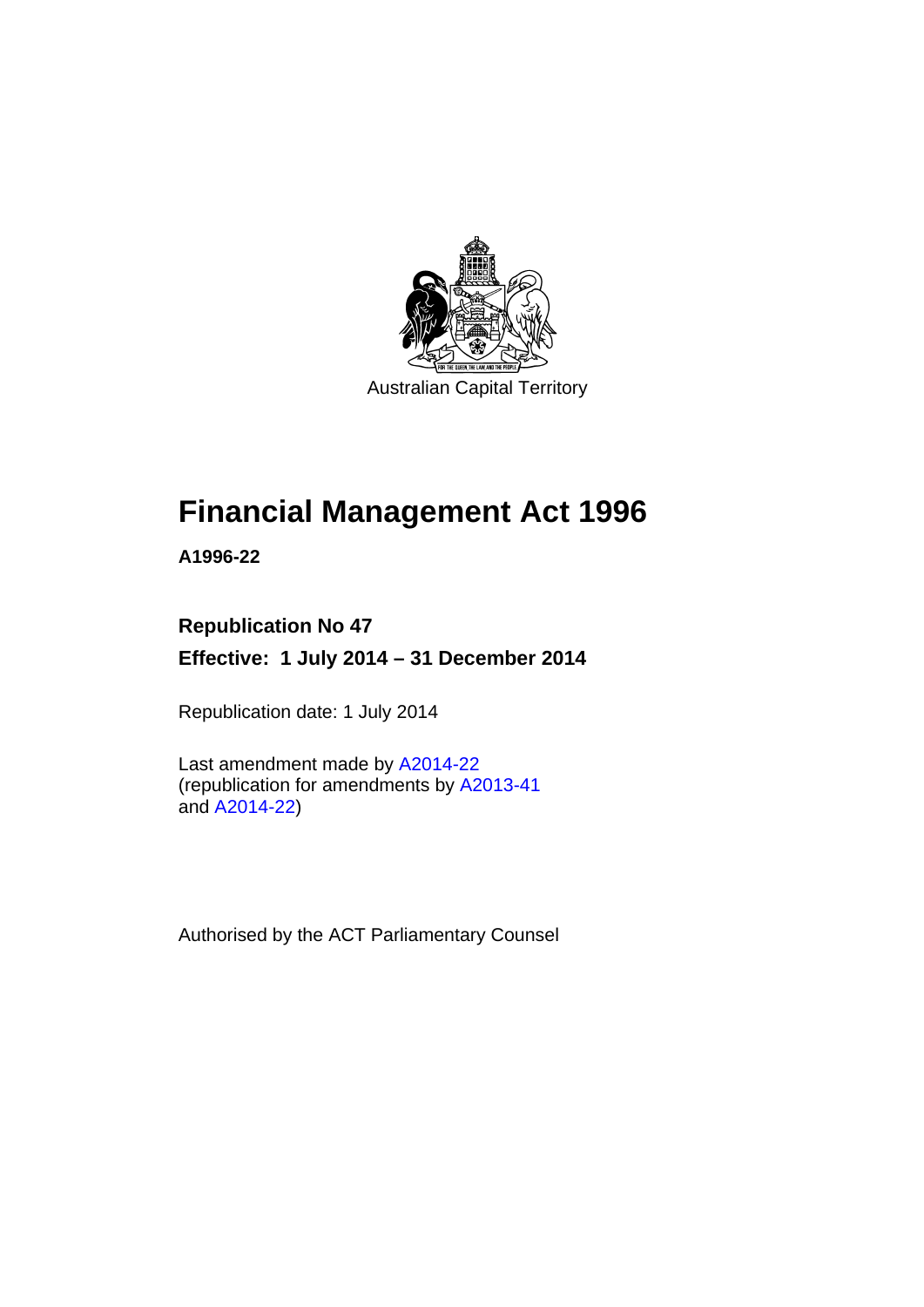#### **About this republication**

#### **The republished law**

This is a republication of the *Financial Management Act 1996* (including any amendment made under the *[Legislation Act 2001](http://www.legislation.act.gov.au/a/2001-14)*, part 11.3 (Editorial changes)) as in force on 1 July 2014*.* It also includes any commencement, amendment, repeal or expiry affecting this republished law to 1 July 2014.

The legislation history and amendment history of the republished law are set out in endnotes 3 and 4.

#### **Kinds of republications**

The Parliamentary Counsel's Office prepares 2 kinds of republications of ACT laws (see the ACT legislation register at [www.legislation.act.gov.au](http://www.legislation.act.gov.au/)):

- authorised republications to which the *[Legislation Act 2001](http://www.legislation.act.gov.au/a/2001-14)* applies
- unauthorised republications.

The status of this republication appears on the bottom of each page.

#### **Editorial changes**

The *[Legislation Act 2001](http://www.legislation.act.gov.au/a/2001-14)*, part 11.3 authorises the Parliamentary Counsel to make editorial amendments and other changes of a formal nature when preparing a law for republication. Editorial changes do not change the effect of the law, but have effect as if they had been made by an Act commencing on the republication date (see *[Legislation Act 2001](http://www.legislation.act.gov.au/a/2001-14)*, s 115 and s 117). The changes are made if the Parliamentary Counsel considers they are desirable to bring the law into line, or more closely into line, with current legislative drafting practice.

This republication includes amendments made under part 11.3 (see endnote 1).

#### **Uncommenced provisions and amendments**

If a provision of the republished law has not commenced, the symbol  $\mathbf{U}$  appears immediately before the provision heading. Any uncommenced amendments that affect this republished law are accessible on the ACT legislation register [\(www.legislation.act.gov.au\)](http://www.legislation.act.gov.au/). For more information, see the home page for this law on the register.

#### **Modifications**

If a provision of the republished law is affected by a current modification, the symbol  $\mathbf{M}$ appears immediately before the provision heading. The text of the modifying provision appears in the endnotes. For the legal status of modifications, see the *[Legislation Act 2001](http://www.legislation.act.gov.au/a/2001-14)*, section 95.

#### **Penalties**

At the republication date, the value of a penalty unit for an offence against this law is \$140 for an individual and \$700 for a corporation (see *[Legislation Act 2001](http://www.legislation.act.gov.au/a/2001-14)*, s 133).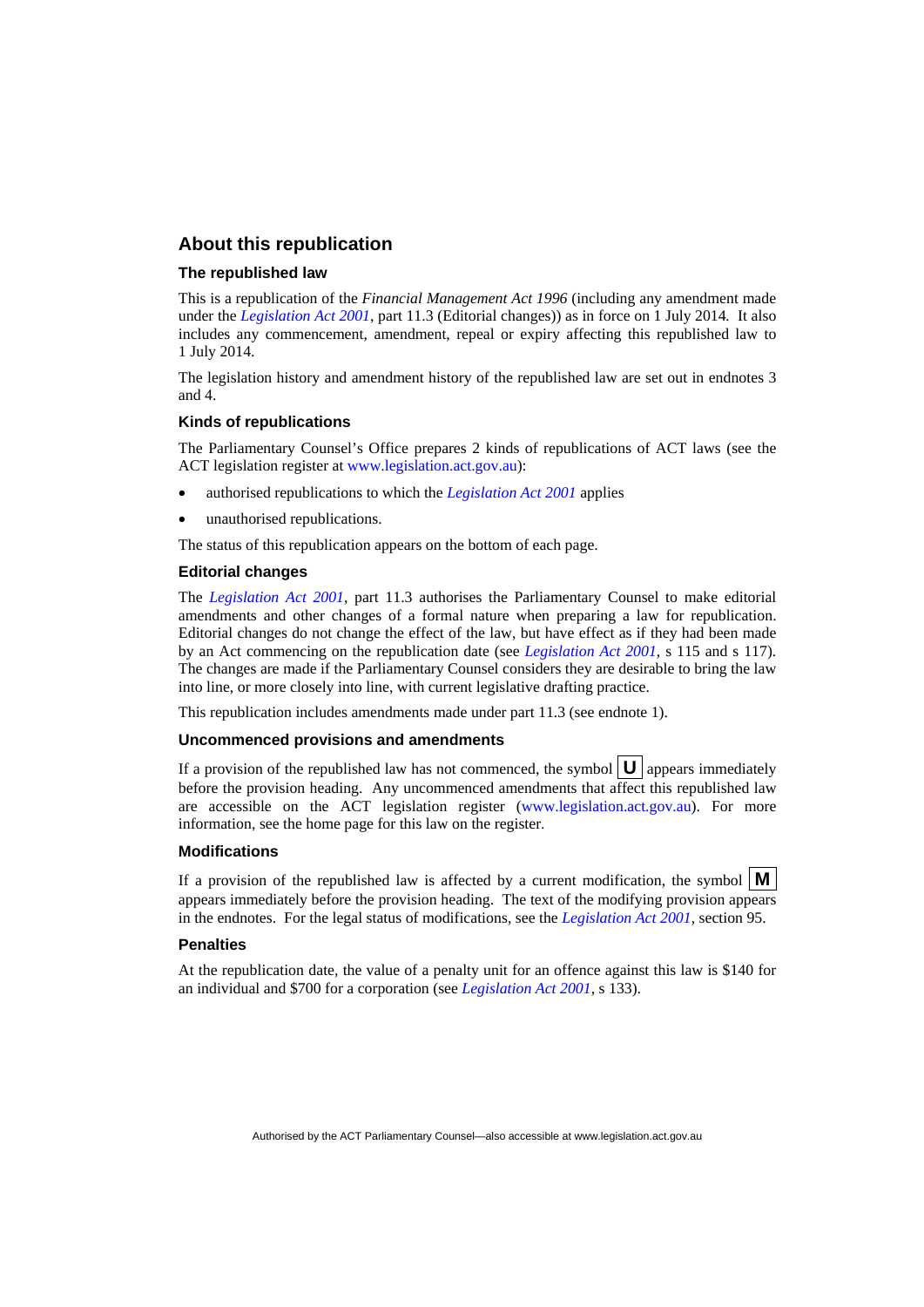

# **Financial Management Act 1996**

# **Contents**

|                     |                                                                                              | Page       |
|---------------------|----------------------------------------------------------------------------------------------|------------|
| Part 1              | <b>Preliminary</b>                                                                           |            |
| 1                   | Name of Act                                                                                  | 2          |
| 2                   | Act subject to Territory Superannuation Provision Protection Act                             | 2          |
| 3                   | Dictionary                                                                                   | 2          |
| 3A                  | <b>Notes</b>                                                                                 | 2          |
| 3B                  | Declaration that certain bodies are not territory authorities for Act                        | 3          |
| 4                   | Application of pts 2 to 5-Office of the Legislative Assembly and<br>officers of the Assembly | 3          |
| Part 2              | <b>Budget management</b>                                                                     |            |
| <b>Division 2.1</b> | <b>Appropriations and budgets</b>                                                            |            |
| 5                   | Timing of first Appropriation Bill for financial year                                        | 5          |
| 6                   | Necessity for appropriation                                                                  | 5          |
| 7                   | Payments authorised on lapse of appropriation                                                | 5          |
| 8                   | Form of appropriations                                                                       | 6          |
| <b>R47</b>          | Financial Management Act 1996                                                                | contents 1 |
| 01/07/14            | Effective: 01/07/14-31/12/14                                                                 |            |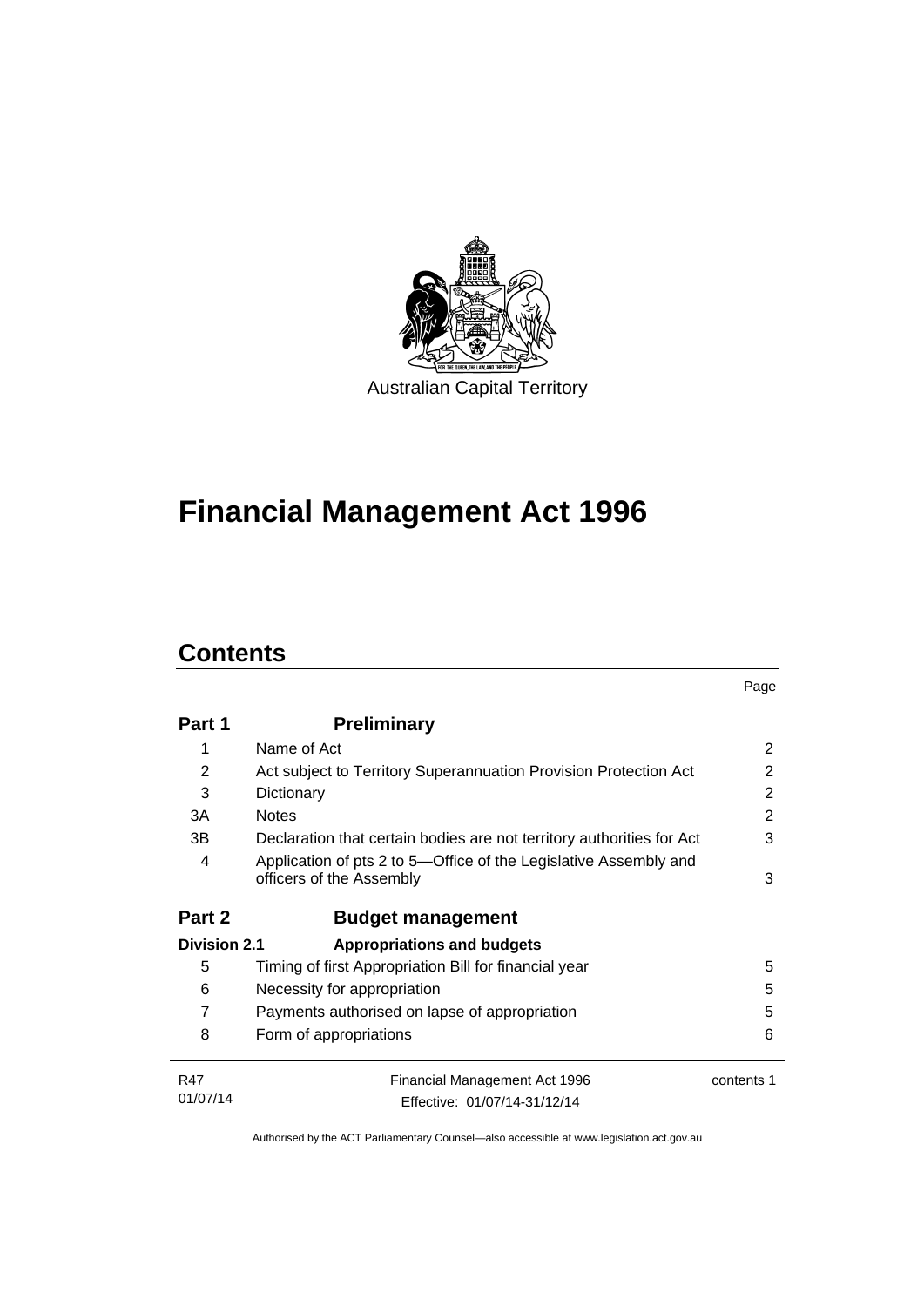#### **Contents**

|                     |                                                                                | Page           |
|---------------------|--------------------------------------------------------------------------------|----------------|
| 9                   | Net appropriations for outputs                                                 | 6              |
| 9Α                  | Net appropriations for capital injections                                      | 7              |
| 9B                  | Appropriations for payments on behalf of Territory to be net<br>appropriations | $\overline{7}$ |
| 10                  | <b>Budget papers</b>                                                           | 8              |
| 11                  | <b>Territory budgets</b>                                                       | 8              |
| 11A                 | Financial policy objectives and strategies statement                           | 11             |
| 12                  | Directorate budgets                                                            | 12             |
| 12A                 | Territory authority and territory-owned corporation budgets                    | 13             |
| 13                  | Supplementary budget papers                                                    | 15             |
| 13A                 | Amendment of budgets for supplementary appropriation                           | 16             |
| 14                  | Transfer of funds between appropriations                                       | 17             |
| 15                  | Transfer of funds within appropriations                                        | 17             |
| <b>15A</b>          | Reclassification of certain appropriations                                     | 18             |
| 16                  | Transfer of functions after Appropriation Act passed                           | 18             |
| 16A                 | Appropriation for accrued employee entitlements                                | 19             |
| 16B                 | Rollover of undispersed appropriation                                          | 20             |
| 17                  | Variation of appropriations for Commonwealth grants                            | 21             |
| 17A                 | Variations of appropriations for certain payments to Commonwealth              | 21             |
| 18                  | Treasurer's advance                                                            | 22             |
| 18A                 | Assembly to be told about treasurer's advance                                  | 24             |
| 19                  | Refunds of payments made without liability                                     | 24             |
| 19A                 | Payments for Territory GST liabilities                                         | 25             |
| 19AA                | Payments for Territory GST administration costs                                | 25             |
| 19B                 | Authorisation of expenditure of certain Commonwealth grants                    | 26             |
| 19C                 | Amendment of capital injection conditions                                      | 26             |
| 19D                 | Amendment of performance criteria                                              | 27             |
| 20                  | Recommended appropriation for Office of the Legislative Assembly               | 29             |
| 20AA                | Appropriation for Office of the Legislative Assembly                           | 29             |
| 20AB                | Recommended appropriation for officers of the Assembly                         | 30             |
| 20AC                | Appropriation for officers of the Assembly                                     | 30             |
| <b>Division 2.2</b> | <b>Budget reviews and pre-election updates</b>                                 |                |
| 20A                 | <b>Budget review</b>                                                           | 31             |
| 20B                 | Purpose and contents of budget review                                          | 31             |
|                     |                                                                                |                |
|                     |                                                                                |                |

contents 2 Financial Management Act 1996 Effective: 01/07/14-31/12/14

R47 01/07/14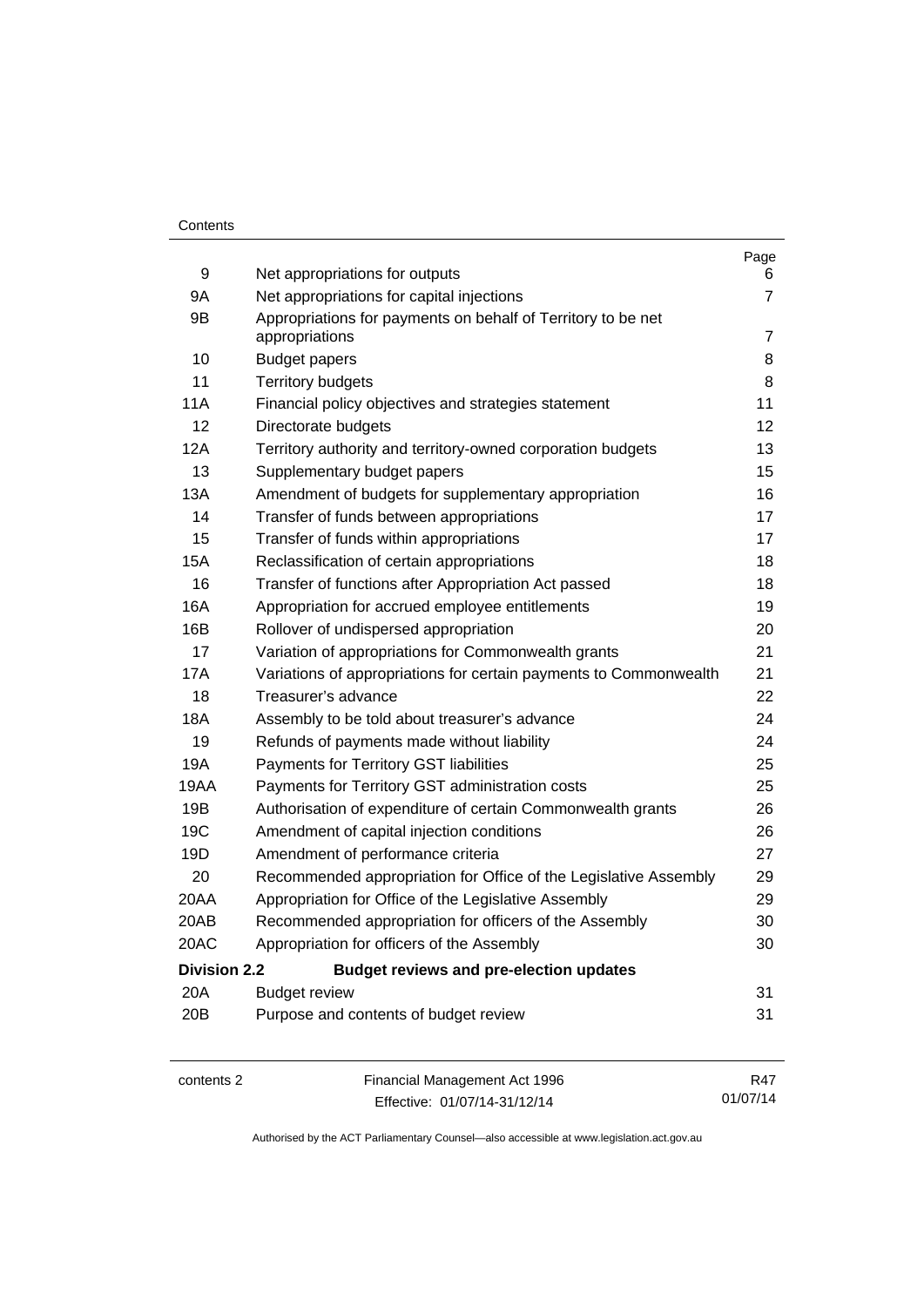| 20C                 | Pre-election budget update                                                           | Page<br>32 |
|---------------------|--------------------------------------------------------------------------------------|------------|
| 20 <sub>D</sub>     | Purpose and contents of pre-election budget update                                   | 33         |
| Part 3              | <b>Financial reports</b>                                                             |            |
| <b>Division 3.1</b> | <b>Financial reports of the Territory</b>                                            |            |
| 21                  | Meaning of the Territory in div 3.1                                                  | 35         |
| 22                  | Annual financial statements of the Territory                                         | 35         |
| 23                  | Responsibility for annual financial statements                                       | 35         |
| 24                  | Audit of annual financial statements                                                 | 36         |
| 25                  | Presentation of annual financial statements to Legislative Assembly                  | 37         |
| 26                  | Periodic financial statements                                                        | 37         |
| <b>Division 3.2</b> | Financial reports and performance statements of<br>directorates                      |            |
| 27                  | Annual financial statements of directorates                                          | 38         |
| 28                  | Responsibility for annual financial statements of directorates                       | 39         |
| 29                  | Audit of financial statements of directorates                                        | 39         |
| 30                  | Directorate annual financial statements to be included in annual<br>reports etc      | 40         |
| 30A                 | Statements of performance of directorates                                            | 40         |
| 30 <sub>B</sub>     | Responsibility for directorate statements of performance                             | 41         |
| 30C                 | Scrutiny of directorate statements of performance                                    | 41         |
| 30 <sub>D</sub>     | Directorate statements of performance to be included in annual reports<br>etc        | 41         |
| 30E                 | Half-yearly directorate performance reports                                          | 42         |
| Part 4              | <b>Financial management responsibilities of</b><br>directors-general of directorates |            |
| 31                  | Responsibilities of directors-general of directorates                                | 43         |
| Part 5              | <b>Banking and investment</b>                                                        |            |
| 32                  | Agreement for the conduct of banking for Territory                                   | 45         |
| 33                  | Territory banking account                                                            | 45         |
| 34                  | Directorate banking accounts                                                         | 45         |
| 34A                 | Transfer of directorate banking account                                              | 46         |
| 34B                 | End of year balances of directorate banking accounts                                 | 47         |
| R47<br>01/07/14     | Financial Management Act 1996<br>Effective: 01/07/14-31/12/14                        | contents 3 |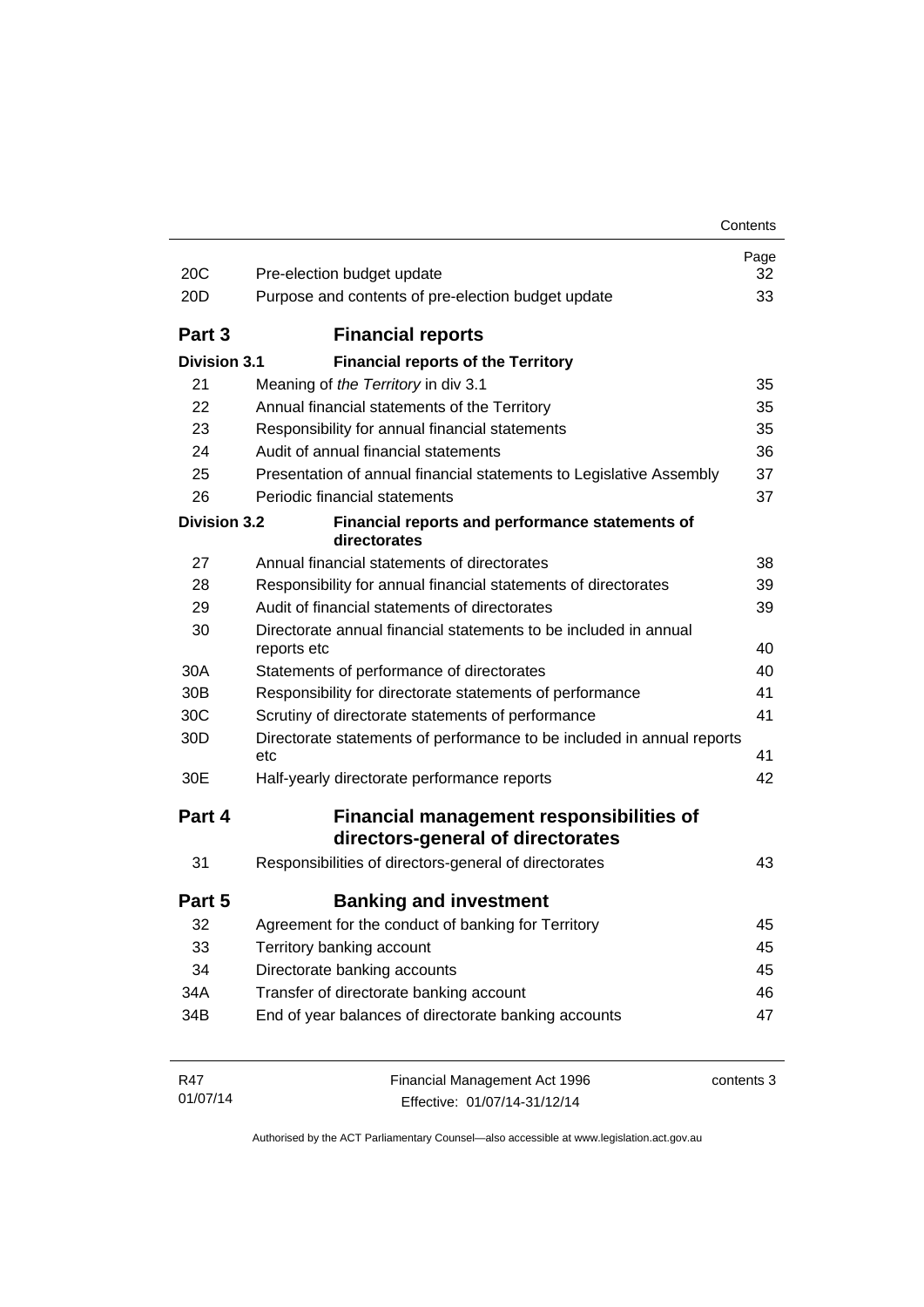| 35              | Payments into banking accounts                                                            | Page<br>47 |
|-----------------|-------------------------------------------------------------------------------------------|------------|
| 36              | Transfer following change in directorate responsibilities                                 | 48         |
| 36A             | Transfers from directorate banking accounts to territory banking                          |            |
|                 | account                                                                                   | 48         |
| 37              | Payments from territory banking account                                                   | 48         |
| 38              | Investment of certain public money                                                        | 49         |
| Part 6          | <b>Borrowing and guarantees</b>                                                           |            |
| 39              | Power of Territory to borrow                                                              | 51         |
| 40              | Treasurer may borrow on behalf of Territory                                               | 51         |
| 41              | Power of territory authorities to borrow                                                  | 51         |
| 42              | Borrowings by territory authorities to be approved                                        | 51         |
| 43              | Territory authorities may give security                                                   | 52         |
| 44              | Power to approve borrowings not delegable                                                 | 52         |
| 45              | Loans to be paid into territory banking account                                           | 52         |
| 46              | Payments by Treasurer                                                                     | 52         |
| 47              | <b>Guarantees by Territory</b>                                                            | 52         |
| Part 7          | <b>Trust money</b>                                                                        |            |
|                 |                                                                                           |            |
| 49              | Identity of trust money                                                                   | 54         |
| 50              | Administration of trust money                                                             | 54         |
| 51              | Directorate trust banking accounts                                                        | 54         |
| 51A             | Transfer of directorate trust banking accounts                                            | 55         |
| 51 <sub>B</sub> | Transfers between trust banking accounts-changes in directorate                           |            |
|                 | responsibilities                                                                          | 55         |
| 51C             | Transfers between trust banking accounts-investment                                       | 56         |
| 52              | Transfers between trust banking account and territory banking account                     | 56         |
| 53<br>53A       | Investment of trust money                                                                 | 56         |
|                 | Unclaimed trust money                                                                     | 56         |
| 53B<br>53C      | Reviewable decision notices<br>Applications for review                                    | 58<br>58   |
| Part 8          |                                                                                           |            |
| 54              | <b>Financial provisions for territory authorities</b>                                     | 59         |
| 55              | Application-pt 8<br>Responsibilities of chief executive officers of territory authorities | 59         |

contents 4 Financial Management Act 1996 Effective: 01/07/14-31/12/14

R47 01/07/14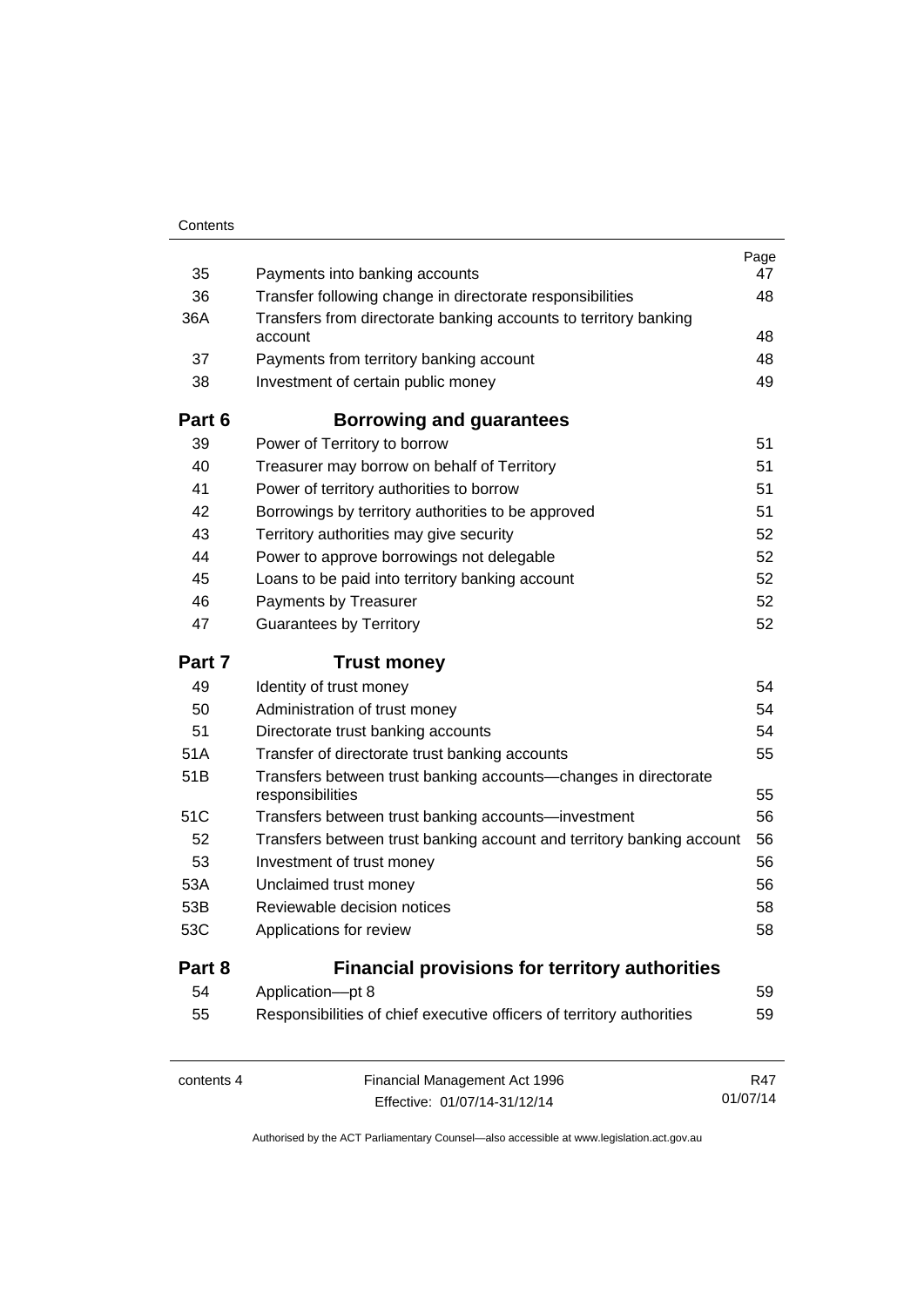| Contents |
|----------|
|----------|

| 56                  | Responsibilities of governing boards of territory authorities                                       | Page<br>60 |
|---------------------|-----------------------------------------------------------------------------------------------------|------------|
| 57                  | Banking accounts of territory authorities                                                           | 61         |
| 58                  | Investment by territory authorities                                                                 | 62         |
| 59                  | Borrowing by territory authorities                                                                  | 63         |
| 60                  | Guarantees by territory authorities                                                                 | 64         |
| 61                  | Territory authority statements of intent                                                            | 64         |
| 62                  | Presentation of statements of intent of territory authorities                                       | 66         |
| 63                  | Annual financial statements of territory authorities                                                | 66         |
| 64                  | Responsibility for annual financial statements of territory authorities                             | 67         |
| 65                  | Audit of annual financial statements of territory authorities                                       | 68         |
| 66                  | Annual financial statements of territory authorities to be included in<br>annual reports etc        | 68         |
| 67                  | Treasurer may require interim financial statements etc for territory<br>authorities                 | 68         |
| 68                  | Statements of performance of territory authorities                                                  | 69         |
| 69                  | Responsibility for territory authority statements of performance                                    | 70         |
| 70                  | Scrutiny of territory authority statements of performance                                           | 70         |
| 71                  | Territory authority statements of performance to be included in annual<br>reports etc               | 71         |
| Part 9              | Governance of territory authorities                                                                 |            |
| <b>Division 9.1</b> | <b>Definitions and important concepts</b>                                                           |            |
| 72                  | Definitions-pt 9                                                                                    | 72         |
| 73                  | Nature of relevant territory authorities                                                            | 73         |
| 74                  | Powers of territory authorities generally                                                           | 74         |
| 75                  | Execution of documents and assumptions people dealing with relevant<br>territory authority may make | 75         |
| 76                  | Governing board of territory authority                                                              | 76         |
| 77                  | Role of governing board                                                                             | 76         |
| <b>Division 9.2</b> | Governing board member appointments                                                                 |            |
| 78                  | Appointment of governing board members generally                                                    | 77         |
| 79                  | Appointment of chair and deputy chair                                                               | 78         |
| 80                  | Appointment of CEO of authority with governing board                                                | 79         |
| 81                  |                                                                                                     | 80         |
|                     | Ending board member appointments                                                                    |            |

| R47      | Financial Management Act 1996 | contents 5 |
|----------|-------------------------------|------------|
| 01/07/14 | Effective: 01/07/14-31/12/14  |            |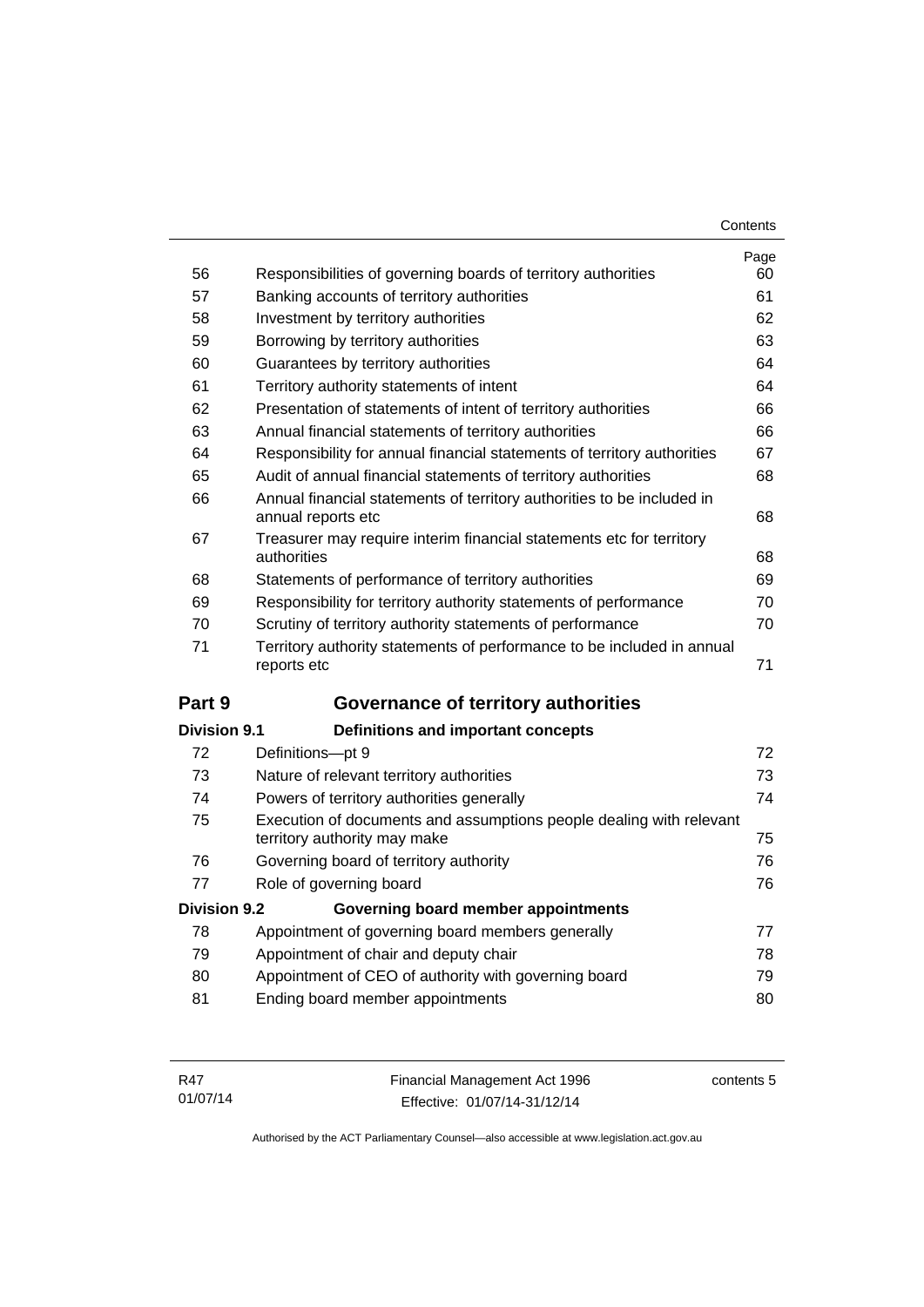#### **Contents**

|                     |                                                                                      | Page     |
|---------------------|--------------------------------------------------------------------------------------|----------|
| <b>Division 9.3</b> | <b>Functions of governing board members</b>                                          |          |
| 82                  | Chair's functions                                                                    | 82       |
| 83                  | Deputy chair's functions                                                             | 82       |
| 84                  | CEO's functions                                                                      | 82       |
| 85                  | Honesty, care and diligence of governing board members                               | 83       |
| 86                  | Conflicts of interest by governing board members                                     | 83       |
| 87                  | Agenda to require disclosure of interest item                                        | 84       |
| 88                  | Disclosure of interests by governing board members                                   | 84       |
| 89                  | Reporting of disclosed governing board interests to Minister                         | 86       |
| 90                  | Protection of governing board members from liability                                 | 87       |
| 91                  | Indemnification and exemption of governing board members                             | 87       |
| 92                  | Compensation for exercise of functions etc                                           | 88       |
| <b>Division 9.4</b> | <b>Governing board meetings</b>                                                      |          |
| 93                  | Time and place of governing board meetings                                           | 89       |
| 94                  | Presiding member at governing board meetings                                         | 89       |
| 95                  | Quorum at governing board meetings                                                   | 89       |
| 96                  | Voting at governing board meetings                                                   | 90       |
| 97                  | Conduct of governing board meetings etc                                              | 90       |
| <b>Division 9.5</b> | Requirements and obligations for territory authorities                               |          |
| 98                  | Limitations on authorities forming corporations etc                                  | 91       |
| 99                  | Limitations on authorities taking part in joint ventures and trusts                  | 92       |
| 100                 | Corporations, joint ventures and trusts in which authority has interest              | 93       |
| 101                 | Obligation of authorities to tell Minister about significant events                  | 93       |
| 102                 | Ministerial directions to authorities about financial etc statements                 | 94       |
| 103                 | Application of government policies to authorities                                    | 95       |
| <b>Division 9.6</b> | <b>Restructuring of territory authorities</b>                                        |          |
| 104                 | Purpose of div 9.6                                                                   | 96       |
| 105                 | What territory authorities does div 9.6 apply to?                                    | 96       |
| 106                 | Responsible Minister may direct div 9.6 authority to sell or transfer<br>assets      | 96       |
| 107                 | Transfer of assets by declaration-div 9.6 authorities                                | 97       |
| 108                 | Transfer of contractual rights and liabilities by declaration-div 9.6<br>authorities | 98       |
| 109                 | Transfer of liabilities by declaration-div 9.6 authorities                           | 99       |
| contents 6          | Financial Management Act 1996                                                        | R47      |
|                     | Effective: 01/07/14-31/12/14                                                         | 01/07/14 |

Effective: 01/07/14-31/12/14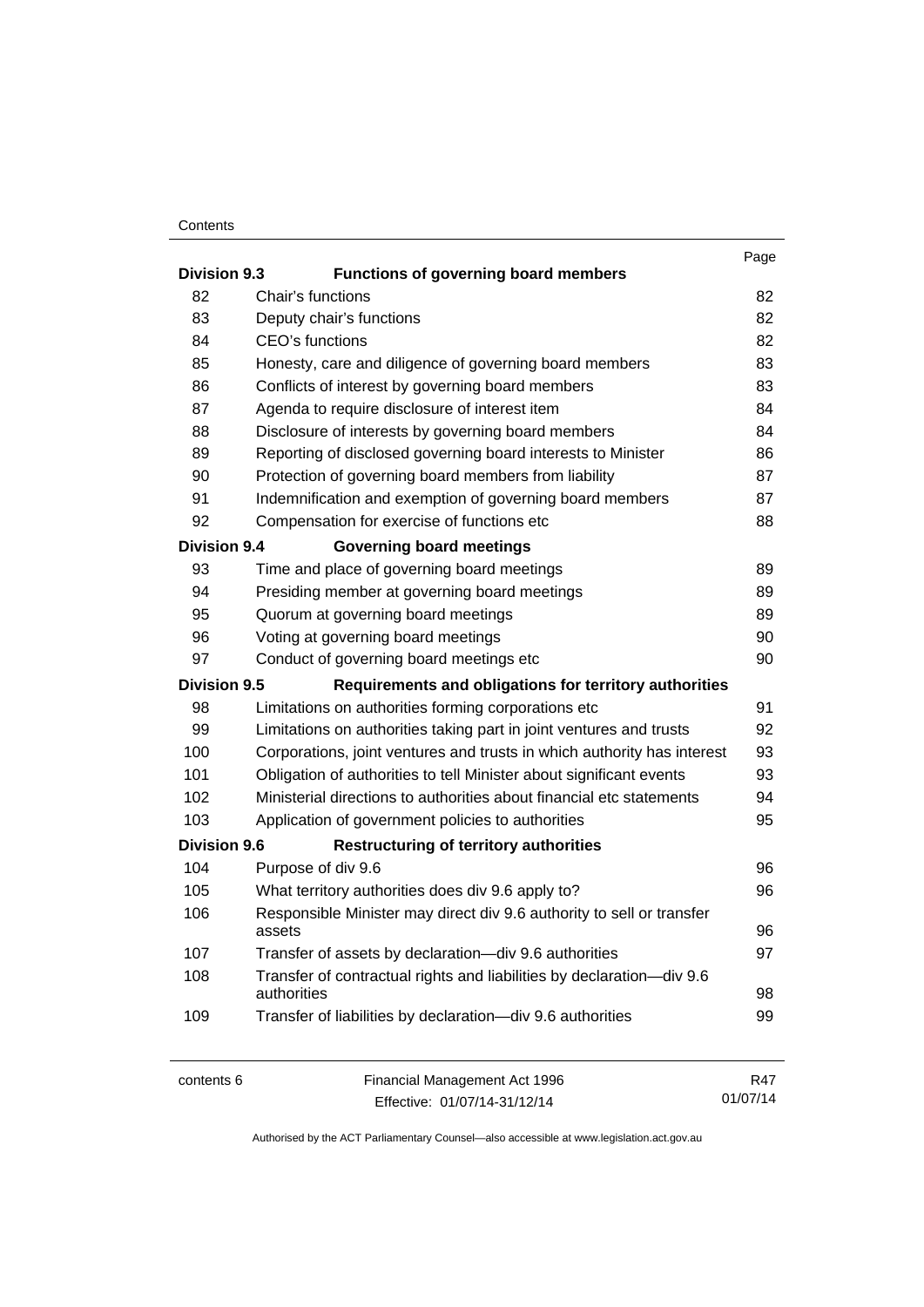| Contents |
|----------|
|----------|

| 110                 | Assistance given by authorities for div 9.6                                 | Page<br>100 |
|---------------------|-----------------------------------------------------------------------------|-------------|
| 111                 | Assistance given by governing board members for div 9.6                     | 101         |
| 112                 | Use of information by Territory and div 9.6 authorities                     | 102         |
| 113                 | Contracts relating to the protection of information-responsible             |             |
|                     | Minister for div 9.6 authority                                              | 103         |
| 114                 | Contracts relating to the protection of information-div 9.6 authority       | 103         |
| 115                 | Transfer of pending proceedings—div 9.6 authorities                         | 104         |
| 116                 | Proceedings and evidence—div 9.6 authorities                                | 104         |
| 117                 | Operation of div 9.6 not breach of contract etc                             | 105         |
| 118                 | Transfer of assets etc not otherwise disposed of-div 9.6 authorities        | 106         |
| 119                 | Annual reports etc for div 9.6 authorities                                  | 107         |
| <b>Division 9.7</b> | Additional provisions for restructuring of certain<br>territory authorities |             |
| 120                 | What territory authorities does div 9.7 apply to?                           | 109         |
| 121                 | Definitions-div 9.7                                                         | 109         |
| 122                 | Vesting of assets, rights and liabilities-div 9.7 authorities               | 110         |
| 123                 | Proceedings and evidence—div 9.7 authorities                                | 110         |
| 124                 | Annual reports and financial statements for div 9.7 authorities             | 111         |
| 125                 | References to div 9.7 authority                                             | 113         |
| Part 10             | <b>Miscellaneous</b>                                                        |             |
| 130                 | Act of grace payments                                                       | 114         |
| 131                 | Waiver of debts etc                                                         | 115         |
| 132                 | Payments in relation to deceased estates                                    | 116         |
| 133                 | Guideline-making power                                                      | 117         |
| 134                 | Regulation-making power                                                     | 117         |
|                     |                                                                             |             |

# **[Dictionary](#page-127-0)** [118](#page-127-0)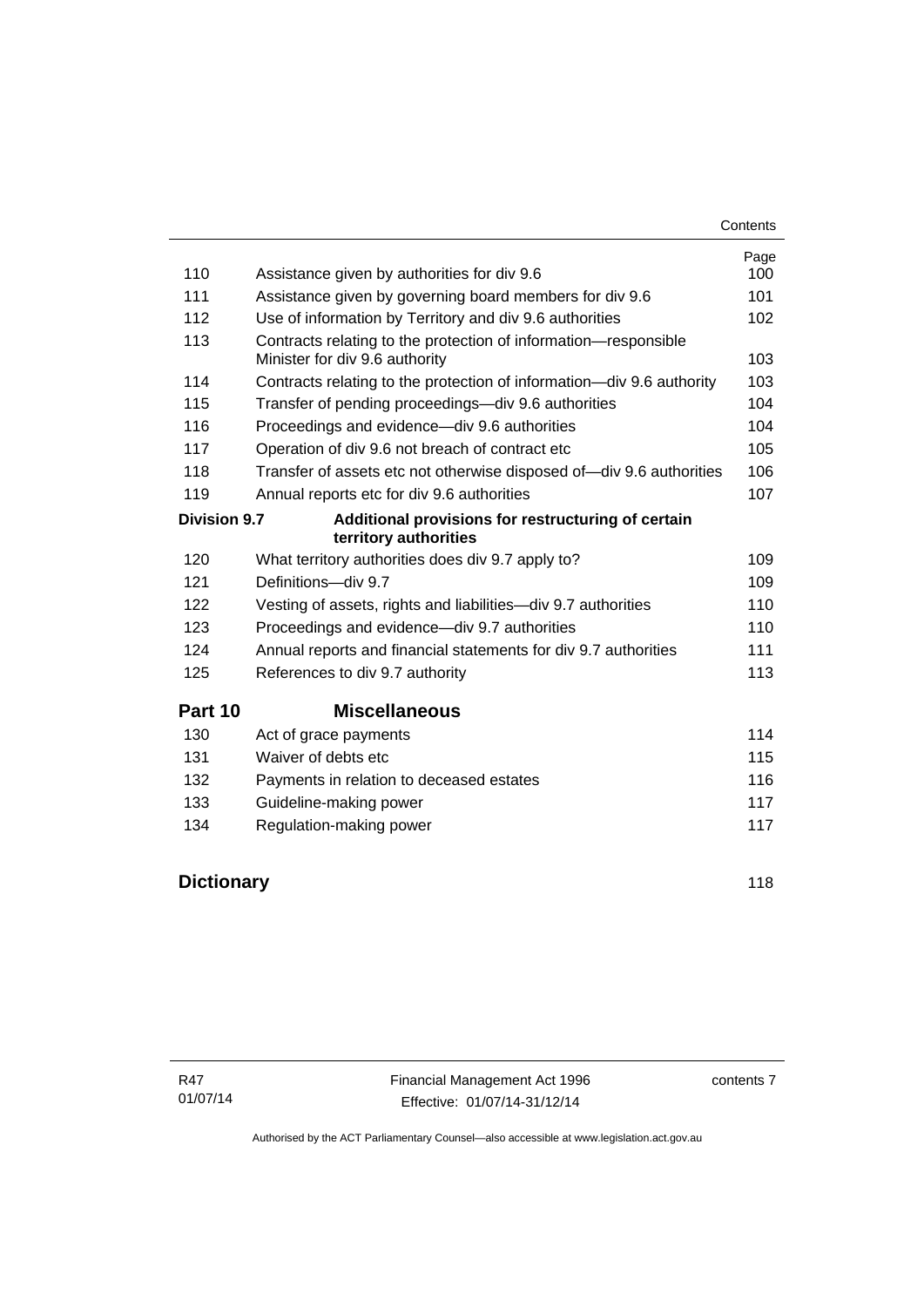#### **Contents**

|                 |                        | Page |
|-----------------|------------------------|------|
| <b>Endnotes</b> |                        |      |
|                 | About the endnotes     | 125  |
| 2               | Abbreviation key       | 125  |
| 3               | Legislation history    | 126  |
| 4               | Amendment history      | 134  |
| 5               | Earlier republications | 153  |

contents 8 Financial Management Act 1996 Effective: 01/07/14-31/12/14

R47 01/07/14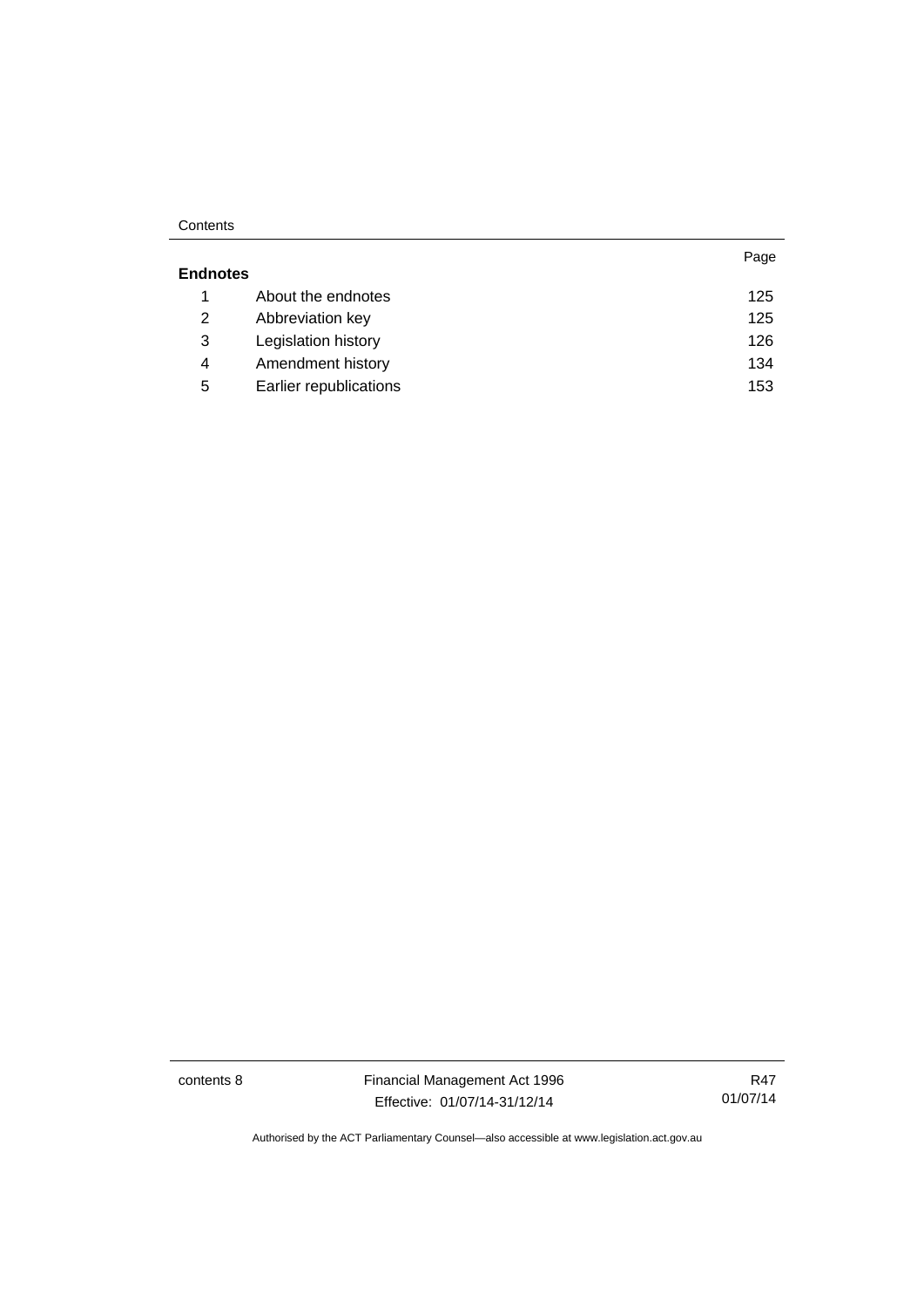

# **Financial Management Act 1996**

An Act to provide for the financial management of the government of the Territory, to provide for the scrutiny of that management by the Legislative Assembly, to specify financial reporting requirements for the government of the Territory, and for related purposes

R47 01/07/14

l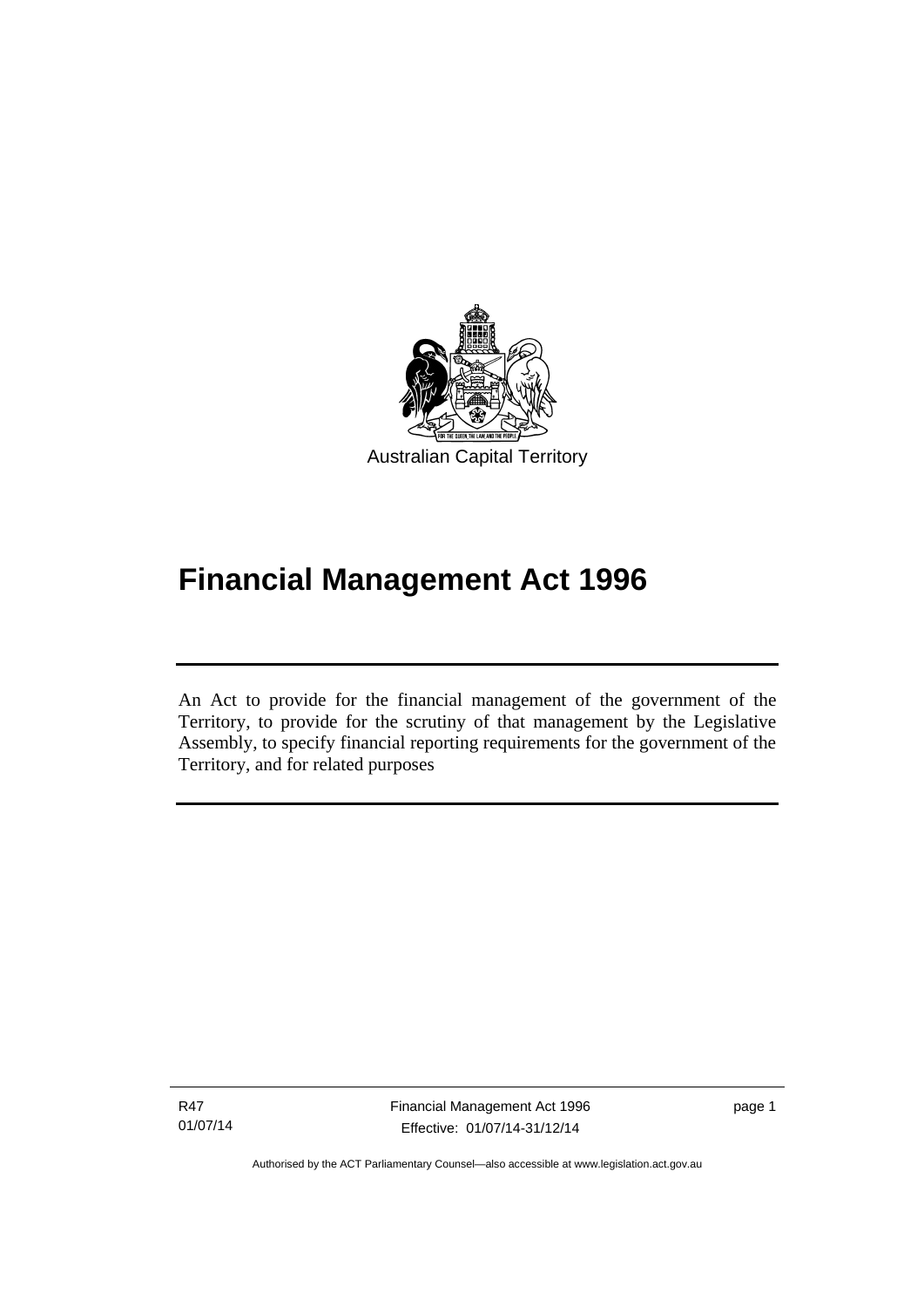#### Part 1 **Preliminary**

Section 1

## <span id="page-11-0"></span>**Part 1** Preliminary

#### <span id="page-11-1"></span>**1 Name of Act**

This Act is the *Financial Management Act 1996*.

#### <span id="page-11-2"></span>**2 Act subject to Territory Superannuation Provision Protection Act**

This Act is subject to the *[Territory Superannuation Provision](http://www.legislation.act.gov.au/a/2000-21)  [Protection Act 2000](http://www.legislation.act.gov.au/a/2000-21)*.

#### <span id="page-11-3"></span>**3 Dictionary**

The dictionary at the end of this Act is part of this Act.

*Note 1* The dictionary at the end of this Act defines certain terms used in the Act, and includes references (*signpost definitions*) to other terms defined elsewhere in this Act or in other legislation.

> For example, the signpost definition '*superannuation appropriation* see the *[Territory Superannuation Provision Protection Act 2000](http://www.legislation.act.gov.au/a/2000-21)*, dictionary.' means that the term 'superannuation appropriation' is defined in that dictionary and the definition applies to this Act.

*Note 2* A definition in the dictionary (including a signpost definition) applies to the entire Act unless the definition, or another provision of the Act, provides otherwise or the contrary intention otherwise appears (see [Legislation Act,](http://www.legislation.act.gov.au/a/2001-14) s 155 and s 156).

#### <span id="page-11-4"></span>**3A Notes**

A note included in this Act is explanatory and is not part of the Act.

*Note* See the [Legislation Act,](http://www.legislation.act.gov.au/a/2001-14) s 127 (1), (4) and (5) for the legal status of notes.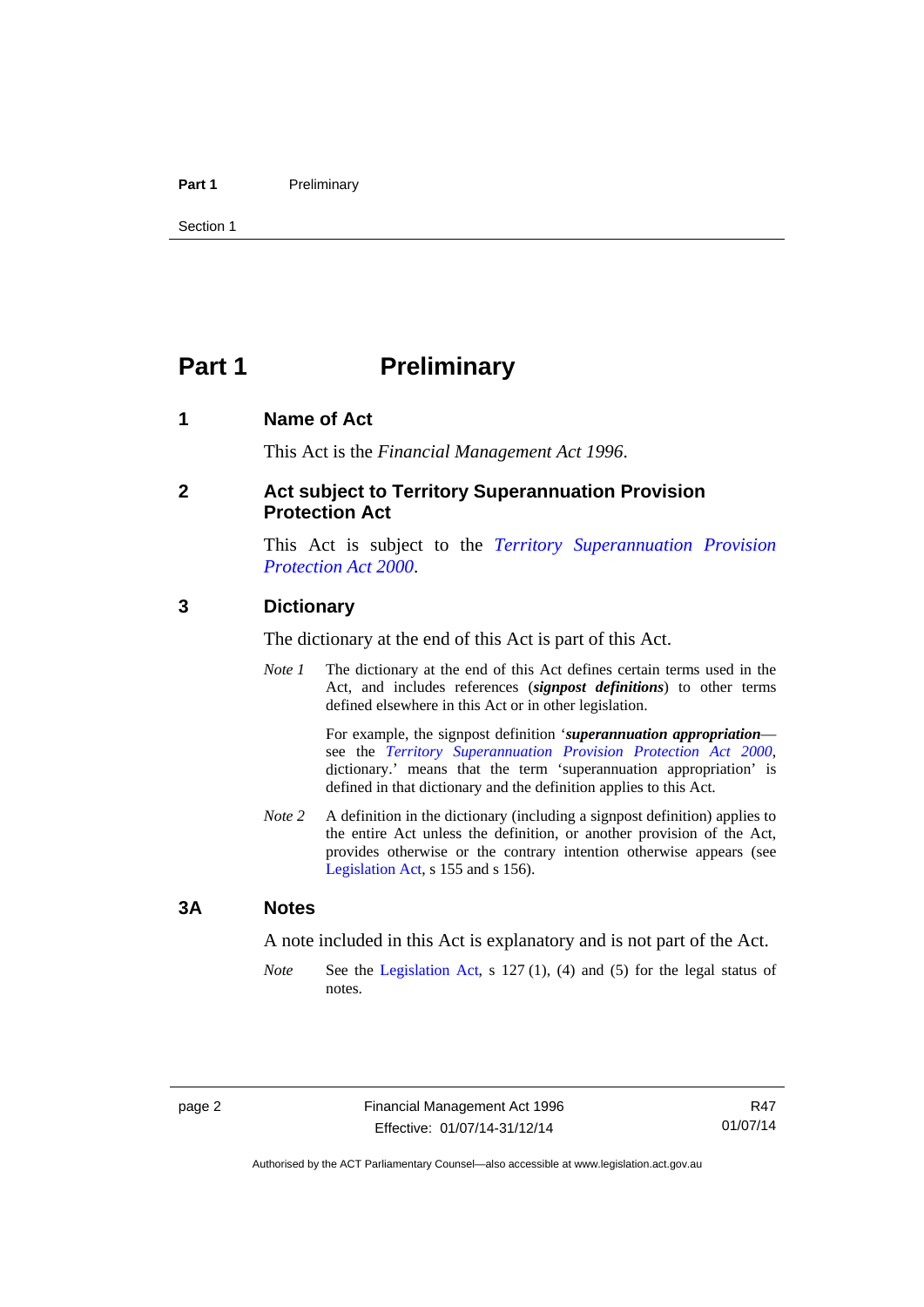#### <span id="page-12-0"></span>**3B Declaration that certain bodies are not territory authorities for Act**

- (1) The Treasurer may declare that a stated body is not a territory authority for this Act or a stated provision of this Act.
- (2) A declaration is a notifiable instrument.

*Note* A notifiable instrument must be notified under the [Legislation Act](http://www.legislation.act.gov.au/a/2001-14).

#### <span id="page-12-1"></span>**4 Application of pts 2 to 5—Office of the Legislative Assembly and officers of the Assembly**

- (1) Unless the contrary intention appears, the provisions of parts 2 to 5 apply to—
	- (a) the Office of the Legislative Assembly as if—
		- (i) a reference in those provisions to a directorate included a reference to the office; and
		- (ii) a reference in those provisions to the responsible Minister of a directorate were a reference to the Speaker; and
		- (iii) a reference in those provisions to the responsible director-general of a directorate included a reference to the clerk of the Legislative Assembly; and
	- (b) an officer of the Assembly as if—
		- (i) a reference in those provisions to a directorate included a reference to the officer; and
		- (ii) a reference in those provisions to the responsible Minister of a directorate were a reference to the Legislative Assembly; and
		- (iii) a reference in those provisions to the responsible director-general of a directorate included a reference to the officer.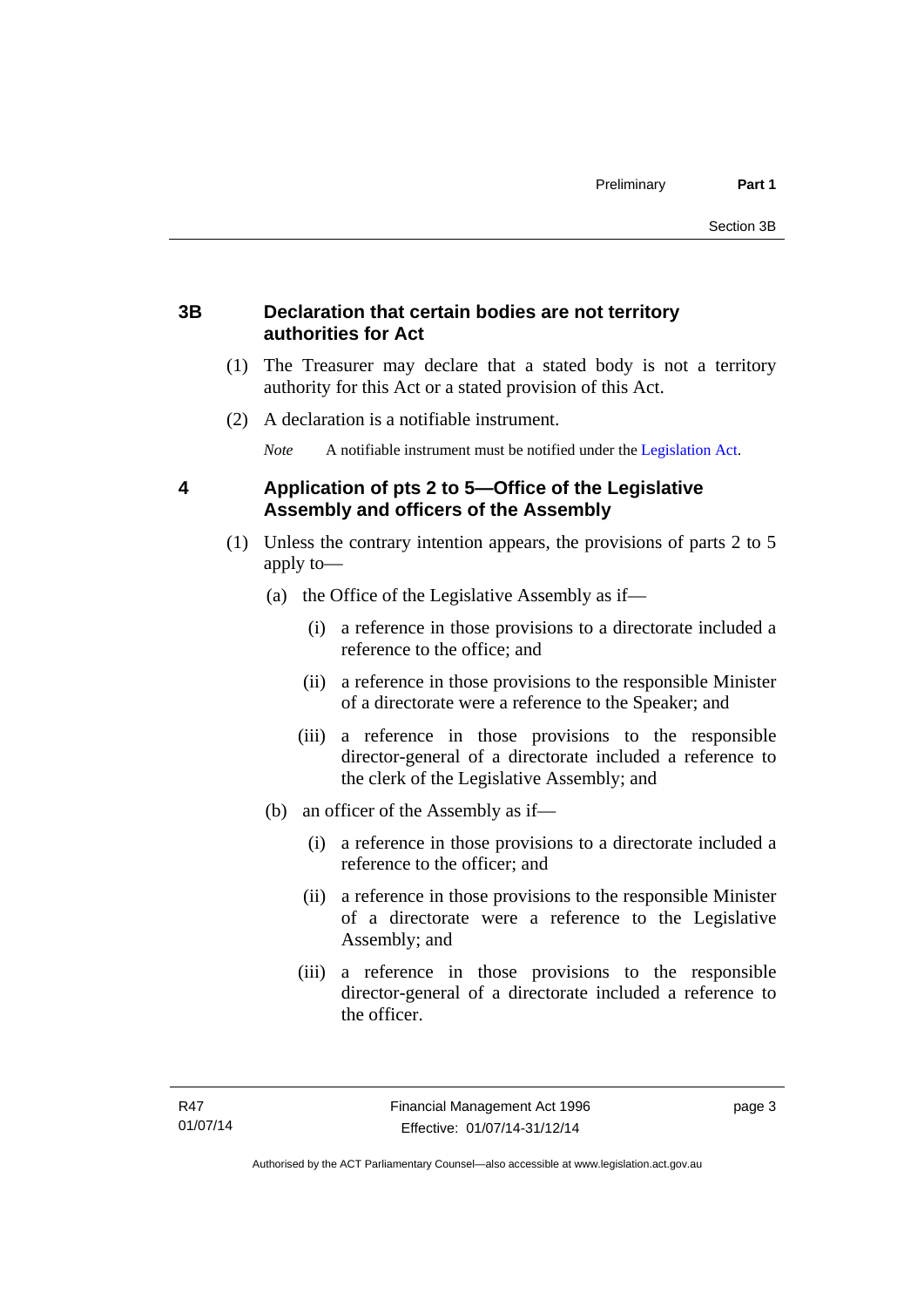- (2) Division 3.2 (Financial reports and performance statements of directorates) applies to the auditor-general as if a reference in that division to the auditor-general were a reference to the independent auditor engaged under the *[Auditor-General Act 1996](http://www.legislation.act.gov.au/a/1996-23)*, section 31 (Independent auditor).
	- *Note* Div 3.2, s 30A and s 30E do not apply to the auditor-general (see s 30A (3) and s 30E (5)).
- (3) For section 20AB and section 20AC, a reference to an *officer of the Assembly*, in relation to the electoral commissioner, includes the other members of the electoral commission.
	- *Note* The electoral commissioner is an *officer of the Assembly* (see [Legislation Act](http://www.legislation.act.gov.au/a/2001-14), dict, pt 1). All members of the electoral commission are independent officers of the Legislative Assembly (see *[Electoral](http://www.legislation.act.gov.au/a/1992-71)  [Act 1992](http://www.legislation.act.gov.au/a/1992-71)*, s 6A).

page 4 Financial Management Act 1996 Effective: 01/07/14-31/12/14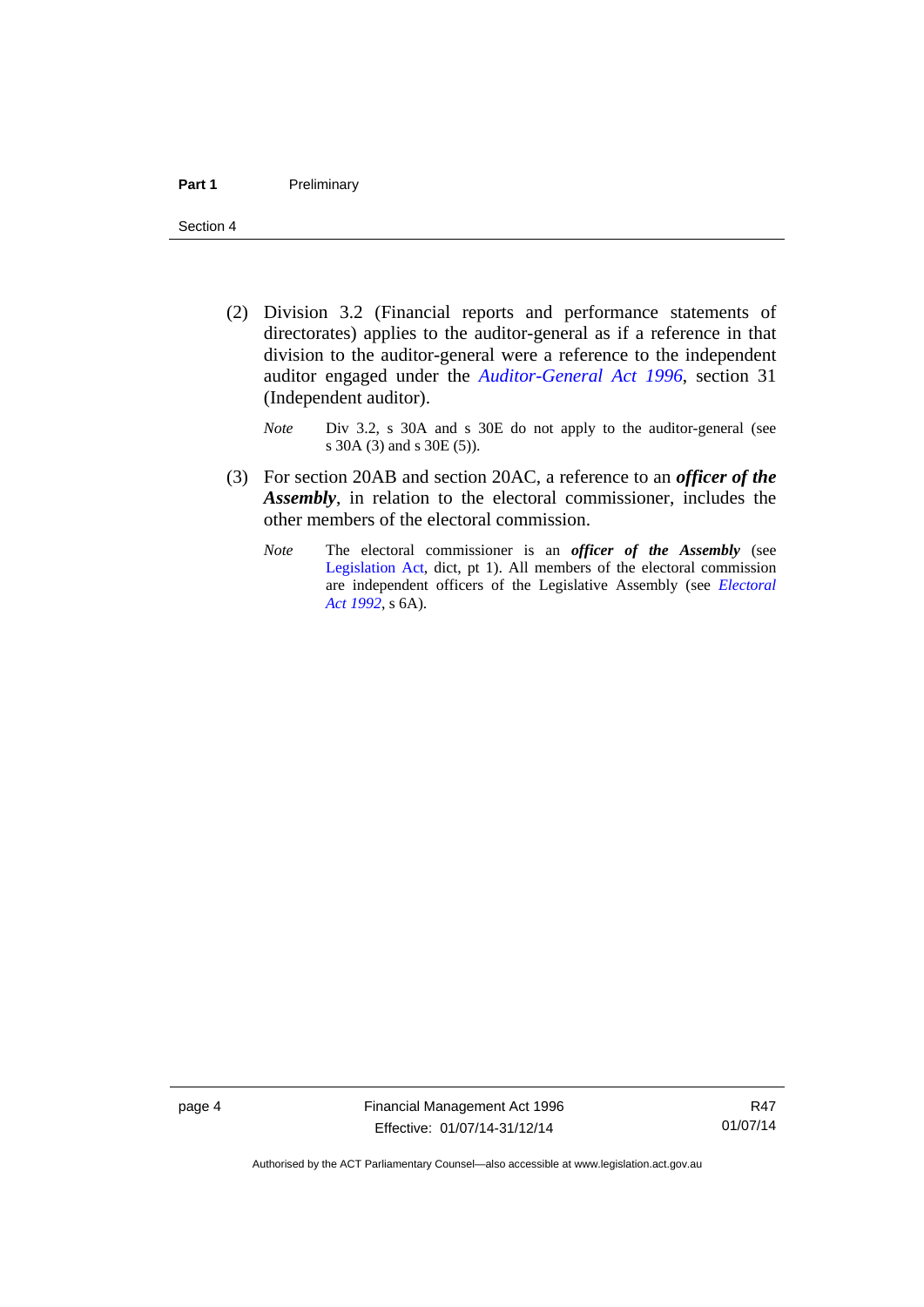# <span id="page-14-0"></span>**Part 2 Budget management**

### <span id="page-14-1"></span>**Division 2.1 Appropriations and budgets**

### <span id="page-14-2"></span>**5 Timing of first Appropriation Bill for financial year**

Except as otherwise provided by a resolution of the Legislative Assembly, the first Appropriation Bill relating to a financial year must be introduced into the Legislative Assembly not later than 3 months after the beginning of the financial year.

#### <span id="page-14-3"></span> **6 Necessity for appropriation**

No payment of public money must be made otherwise than in accordance with an appropriation.

### <span id="page-14-4"></span>**7 Payments authorised on lapse of appropriation**

If, before the end of a financial year, no Act other than this Act has been passed appropriating public money to meet the requirements of the next financial year, the Treasurer may pay the amounts necessary to meet those requirements subject to the following provisions:

- (a) the authority of the Treasurer under this section ceases on the commencement of the first Appropriation Act for the next financial year;
- (b) on that commencement all payments made under this section for the next financial year are taken for all purposes to have been paid out of money appropriated by that Act;
- (c) the payments made under this section for any purpose must not exceed, in total,  $\frac{1}{2}$  of the amount appropriated by Appropriation Acts for the immediately previous financial year for that purpose.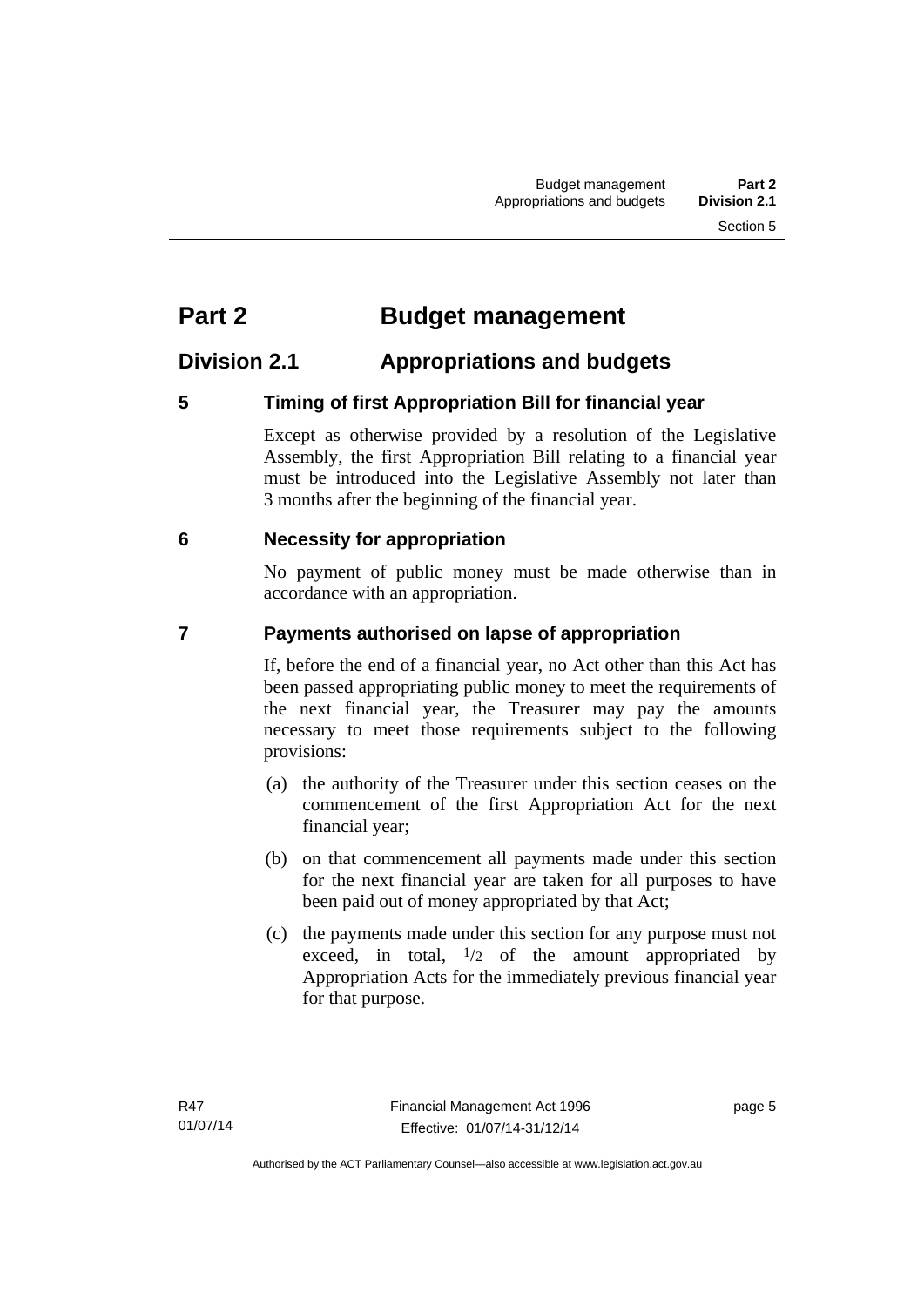#### <span id="page-15-0"></span>**8 Form of appropriations**

- (1) An Appropriation Act may make separate appropriations in relation to each directorate for—
	- (a) the provision of outputs by the directorate; and
	- (b) any capital injection to be provided to the directorate; and
	- (c) any payments to be made by the directorate on behalf of the Territory.
- (2) An Appropriation Act may make separate appropriations in relation to a territory authority or territory-owned corporation for—
	- (a) the provision of outputs by the authority or corporation; and
	- (b) any capital injection to be provided to the authority or corporation.
- (3) There must be a separate Appropriation Act for an appropriation for the Office of the Legislative Assembly.
- (4) Any appropriation for an officer of the Assembly must be contained in an Appropriation Act for an appropriation for the Office of the Legislative Assembly.

#### <span id="page-15-1"></span>**9 Net appropriations for outputs**

- (1) An appropriation for the provision of outputs may be expressed to be made for the net cost of providing the outputs.
- (2) Despite section 6, if an appropriation for a directorate is stated to be made for the net cost of providing outputs, the directorate may apply the following in paying the expenses and liabilities of the directorate in providing the outputs:
	- (a) the payments it is entitled to receive otherwise than under an Appropriation Act for providing the outputs;
	- (b) the value of the input tax credits to which it is entitled for taxable supplies in relation to providing the outputs.

R47 01/07/14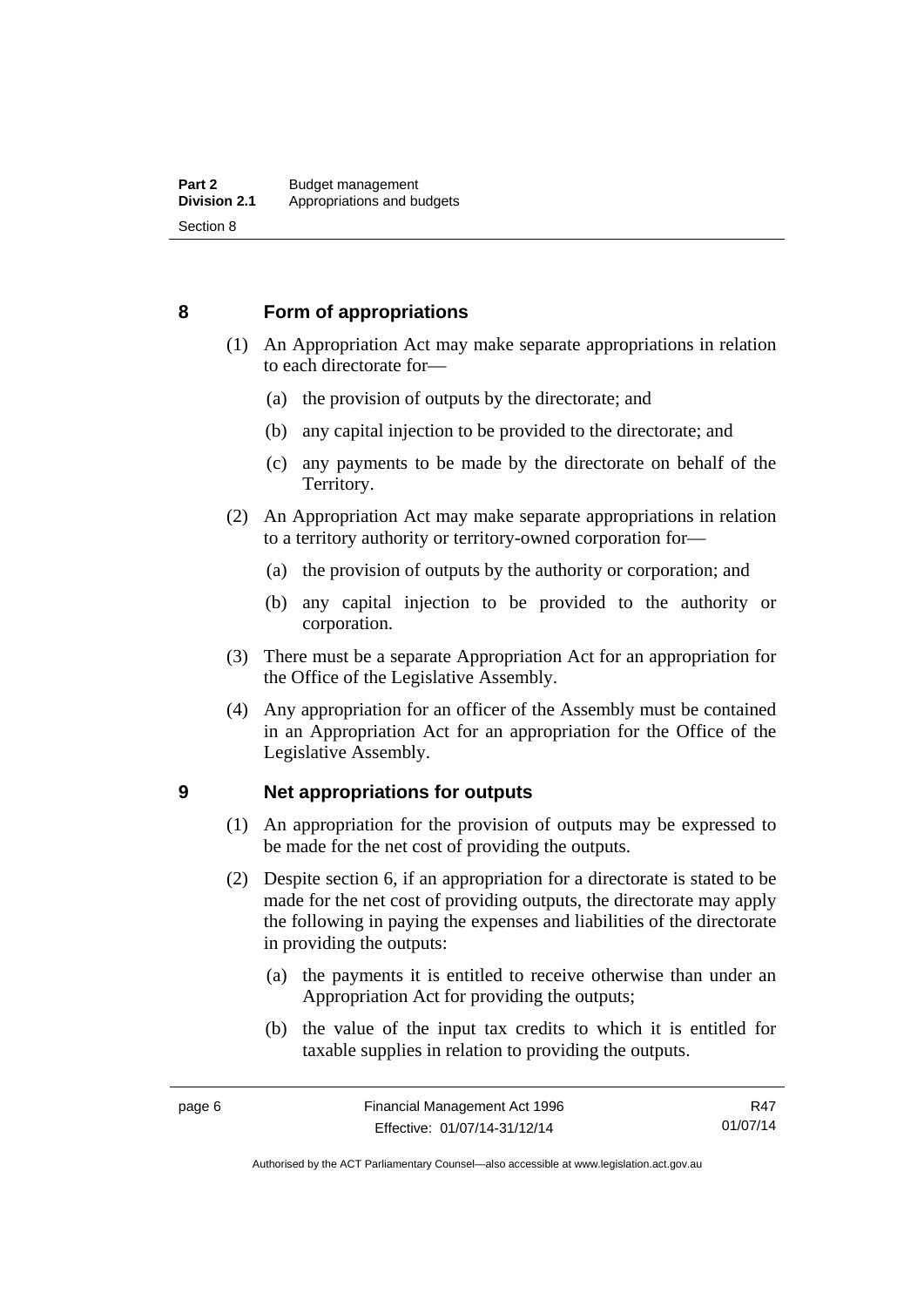(3) To remove any doubt, it is declared that, if the appropriations made by an Appropriation Act for a directorate do not state an amount, or state an '0' appropriation, for the provision of outputs by the directorate, the appropriations have effect as if they included an appropriation stated to be made for the provision of outputs by the directorate at no net cost to the Territory.

#### <span id="page-16-0"></span>**9A Net appropriations for capital injections**

- (1) An appropriation for a capital injection may be stated to be made for, or partly for, the net cost of purchasing or developing assets.
- (2) Despite section 6, if an appropriation is stated to be made for, or partly for, the net cost of purchasing or developing assets, the value of the input tax credits to which the relevant entity is entitled for taxable supplies in relation to purchasing or developing the assets may be applied by the entity in paying the expenses and liabilities of the entity in purchasing or developing the assets.
- (3) In this section:

*relevant entity*, in relation to an appropriation for a capital injection, means the directorate, authority or corporation that is to undertake the purchasing or developing of assets for which the appropriation is made.

#### <span id="page-16-1"></span>**9B Appropriations for payments on behalf of Territory to be net appropriations**

Despite section 6 (Necessity for appropriations), if an appropriation for a directorate is made for payments to be made on behalf of the Territory, the directorate may apply input tax credits to which the Territory is entitled for taxable supplies for which the payments are made towards the payments under the appropriation.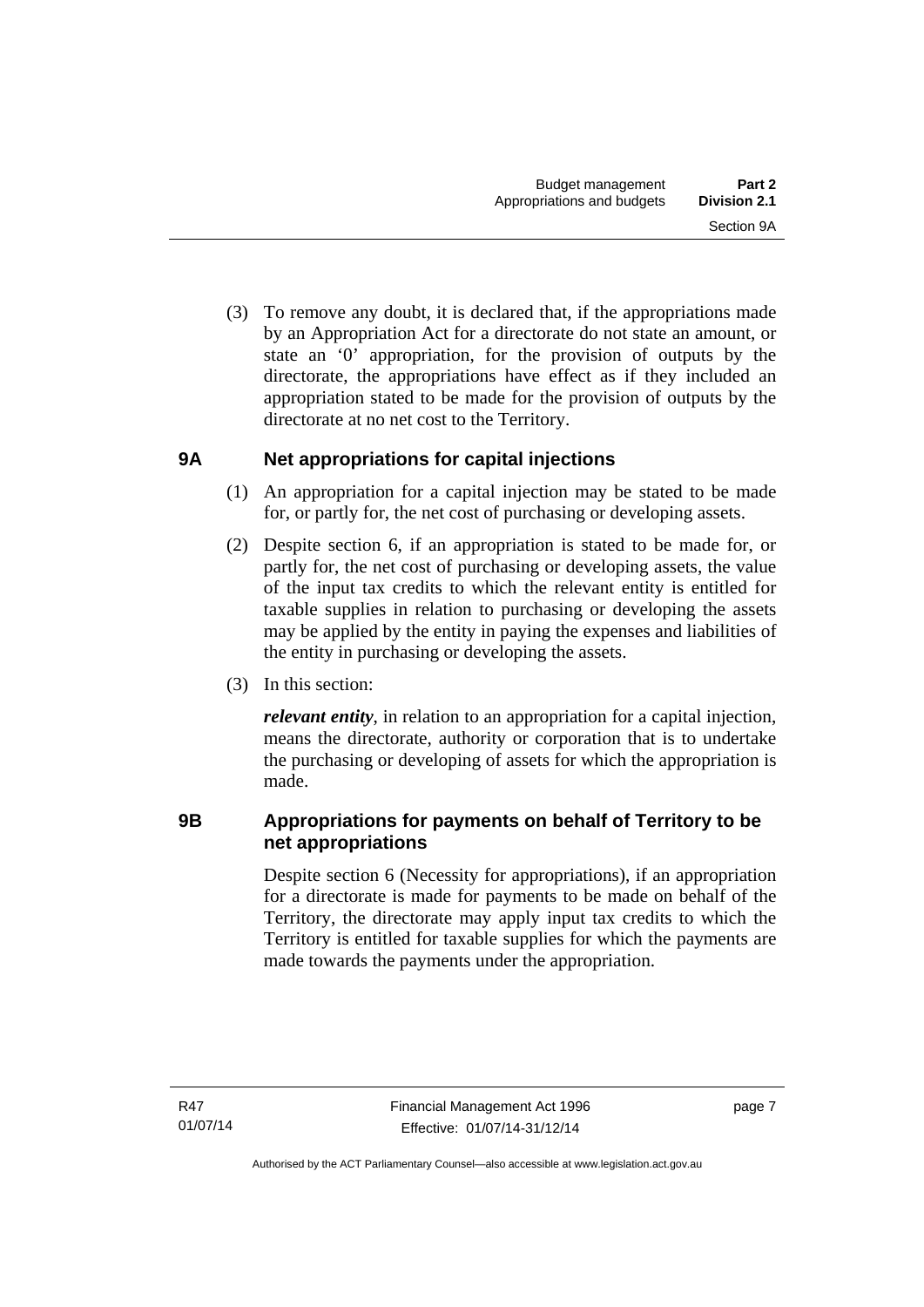#### <span id="page-17-0"></span>**10 Budget papers**

The Treasurer must, for each financial year, immediately after the presentation of the bill for the first Appropriation Act relating to the year, present to the Legislative Assembly—

- (a) the proposed budget for the Territory for the year; and
- (b) the proposed budget for each directorate for the year; and
- (c) the proposed budget for each territory authority and territory-owned corporation for the year; and
- (d) a consolidated financial management statement in relation to—
	- (i) the general government sector; and
	- (ii) the public trading enterprise sector.

#### <span id="page-17-1"></span>**11 Territory budgets**

- (1) The proposed budget for the Territory for a financial year presented to the Legislative Assembly under section 10 (a) must include—
	- (a) a financial policy objectives and strategies statement under section 11A for the financial year; and
	- (b) a statement of the economic or other assumptions used to make the budget estimates; and
	- (c) a statement about the sensitivity of the budget estimates to changes in the economic or other assumptions; and
	- (d) a statement of the risks, quantified if possible, that may affect the budget estimates, including contingent liabilities; and
	- (e) the financial statements required under the financial management guidelines; and

Authorised by the ACT Parliamentary Counsel—also accessible at www.legislation.act.gov.au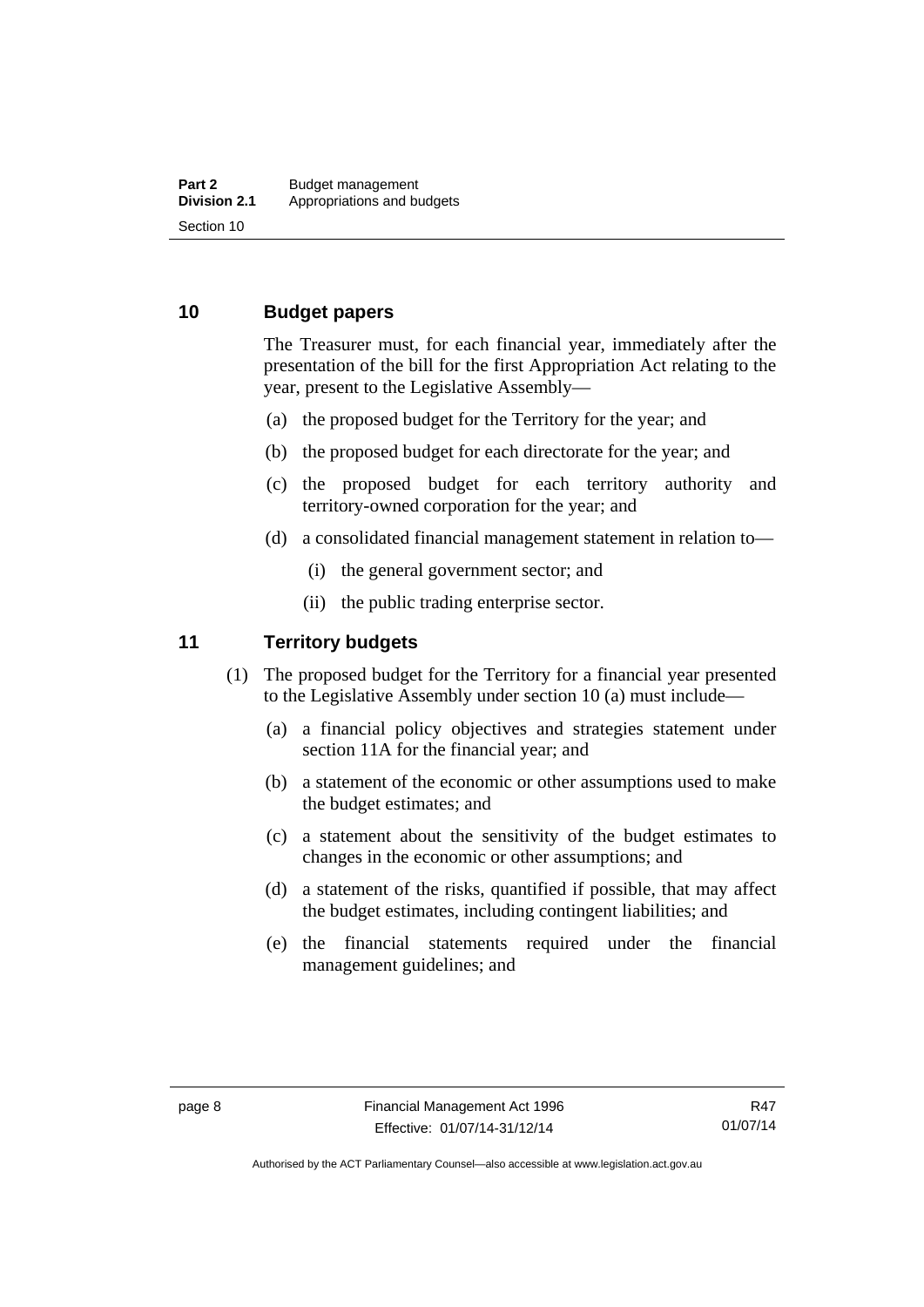- (f) a statement about the effect of the following on an ACT household for the financial year:
	- (i) Territory taxes and fees that have a direct effect on the household;
	- (ii) Territory concessions that offset the taxes and fees mentioned in subparagraph (i).
- (2) The proposed budget must be prepared in a form that assists a comparison, for each appropriation unit, between the budget for the Territory for the previous financial year and the proposed budget.
- (3) The financial statements included in the proposed budget under subsection (1) (e) must include budget estimates, for each appropriation unit, for each of the next 3 financial years.
- (4) The proposed budget must be prepared taking into account—
	- (a) the principles of responsible fiscal management;
	- (b) the object of providing a basis for sustainable social and economic services and infrastructure fairly to all ACT residents; and
	- (c) the object of ecologically sustainable development.
- (5) The proposed budget may depart from the principles of responsible fiscal management, but if it does depart—
	- (a) any departure must be temporary; and
	- (b) the Treasurer must present to the Legislative Assembly, when the first Appropriation Bill for the financial year is presented to the Legislative Assembly, a statement setting out—
		- (i) the reasons for the departure; and
		- (ii) the approach intended to be taken to return to the principles; and
		- (iii) when the principles are expected to be returned to.

page 9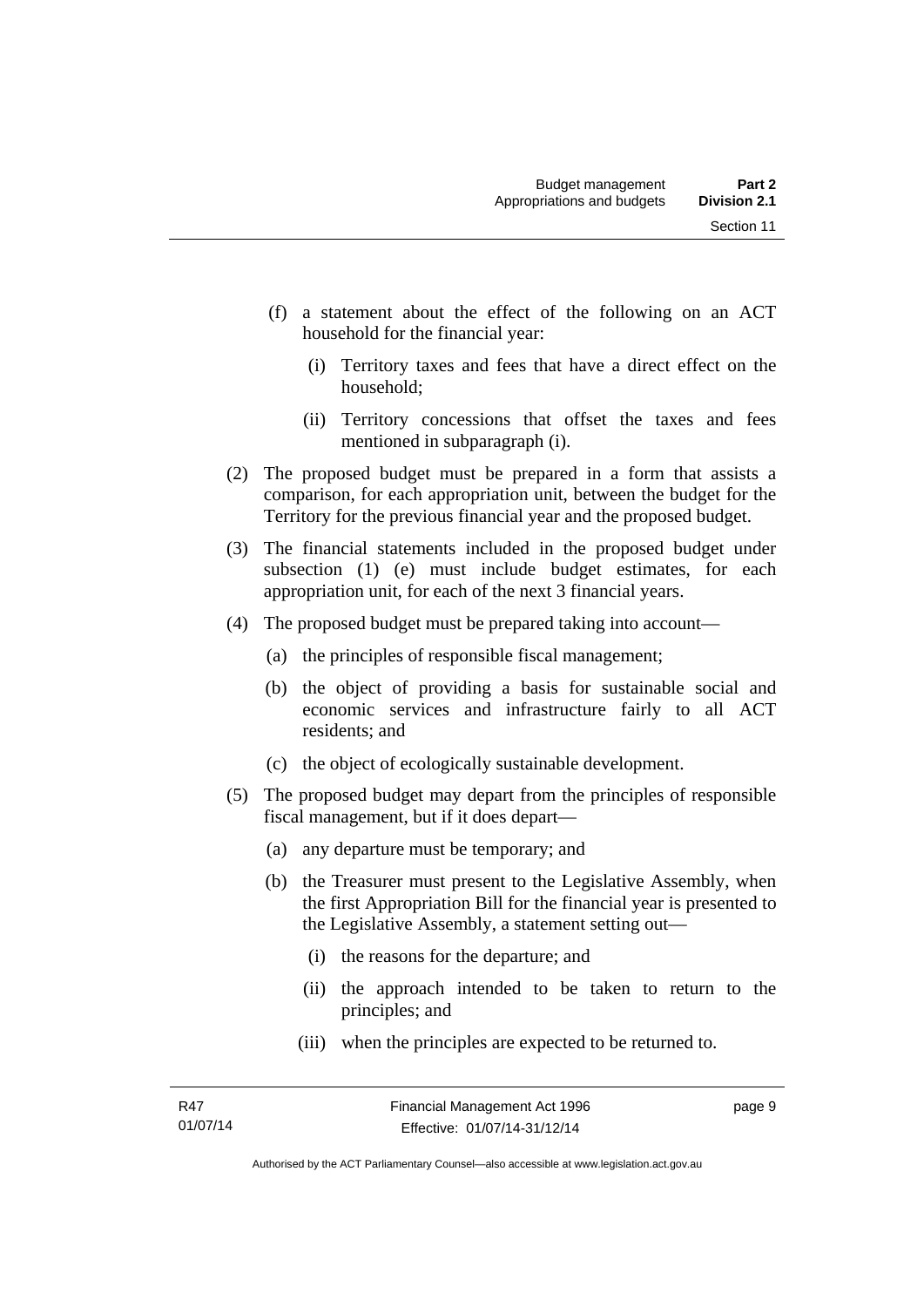(6) In this section:

*appropriation unit* means a class of outputs, or a group of output classes, for which an appropriation is made by an Appropriation Act.

*ecologically sustainable development* means the effective integration of economic and environmental considerations in decision-making processes achievable through implementation of the following principles:

- (a) the precautionary principle;
- (b) the inter-generational equity principle;
- (c) conservation of biological diversity and ecological integrity;
- (d) improved valuation and pricing of environmental resources.

*fiscal risks* include the following:

- (a) risks from the level of the Territory's general government sector debt;
- (b) commercial risks from ownership of corporations and public enterprises;
- (c) risks from changes in the structure of the Territory's tax base;
- (d) risks from management of the Territory's assets and liabilities.

*inter-generational equity principle* means that the present generation should ensure that the health, diversity and productivity of the environment is maintained or enhanced for the benefit of future generations.

*precautionary principle* means that, if there is a threat of serious or irreversible environmental damage, a lack of full scientific certainty should not be used as a reason for postponing measures to prevent environmental degradation.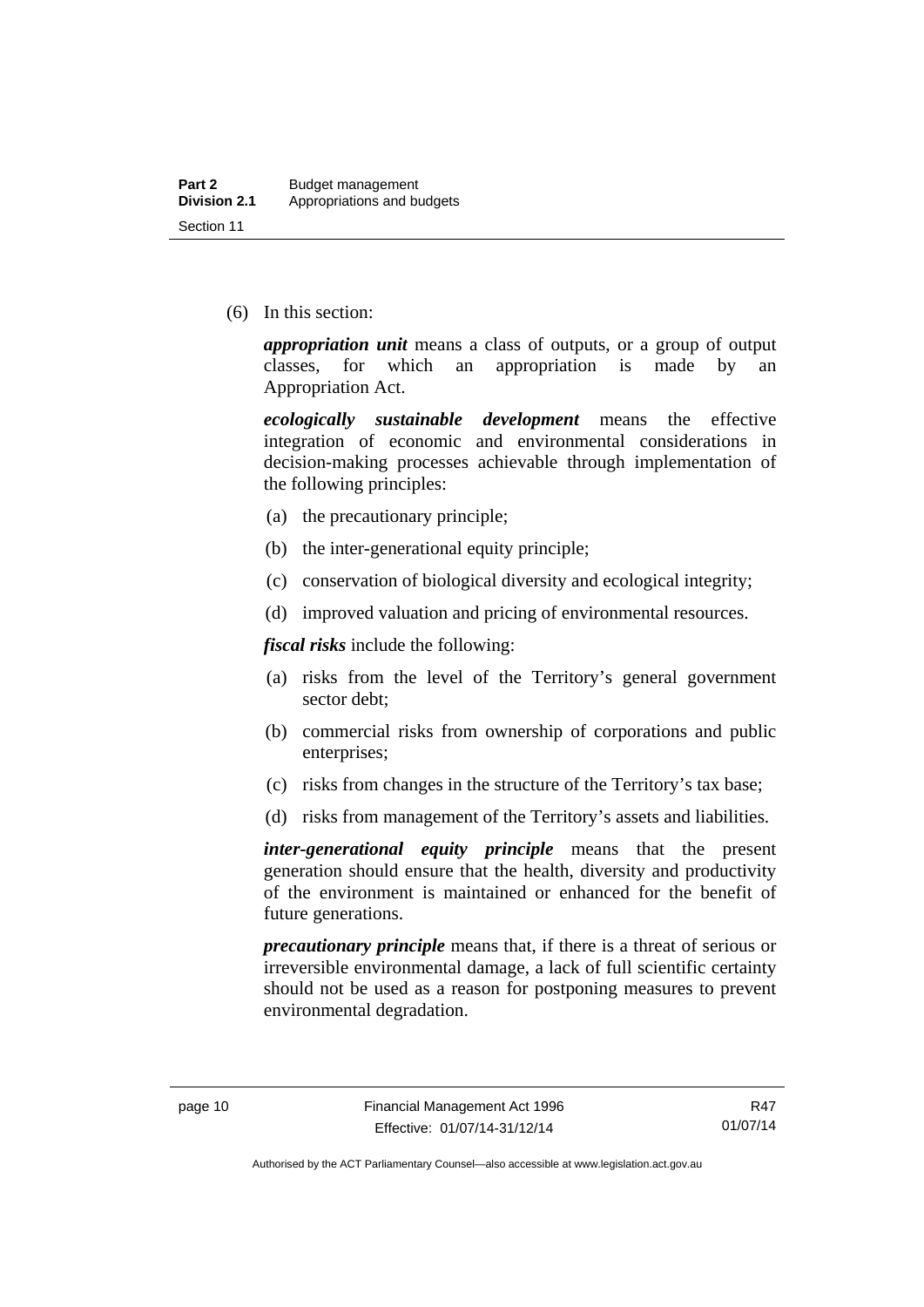*principles of responsible fiscal management* means the following principles:

- (a) ensuring that the total liabilities of the Territory are at prudent levels to provide a buffer against factors that may impact adversely on the level of total Territory liabilities in the future, and ensuring that, until prudent levels have been achieved, the total operating expenses of the Territory in each financial year are less than its operating income levels in the same financial year;
- (b) when prudent levels of total Territory liabilities have been achieved, maintaining the levels by ensuring that, on average, over a reasonable period of time, the total operating expenses of the Territory do not exceed its operating income levels;
- (c) achieving and maintaining levels of Territory net worth to provide a buffer against factors that may impact adversely on levels of Territory net worth in the future;
- (d) managing prudently the fiscal risks of the Territory;
- (e) pursuing spending and taxing policies that are consistent with a reasonable degree of stability and predictability in the level of the tax burden;
- (f) giving full, accurate and timely disclosure of financial information about the activities of the government and its agencies.

### <span id="page-20-0"></span>**11A Financial policy objectives and strategies statement**

- (1) The purposes of a financial policy objectives and strategies statement included in a proposed budget under section 11 (1) (a) are—
	- (a) to make transparent the government's financial strategies; and
	- (b) to establish a benchmark for evaluating the government's conduct of financial policy.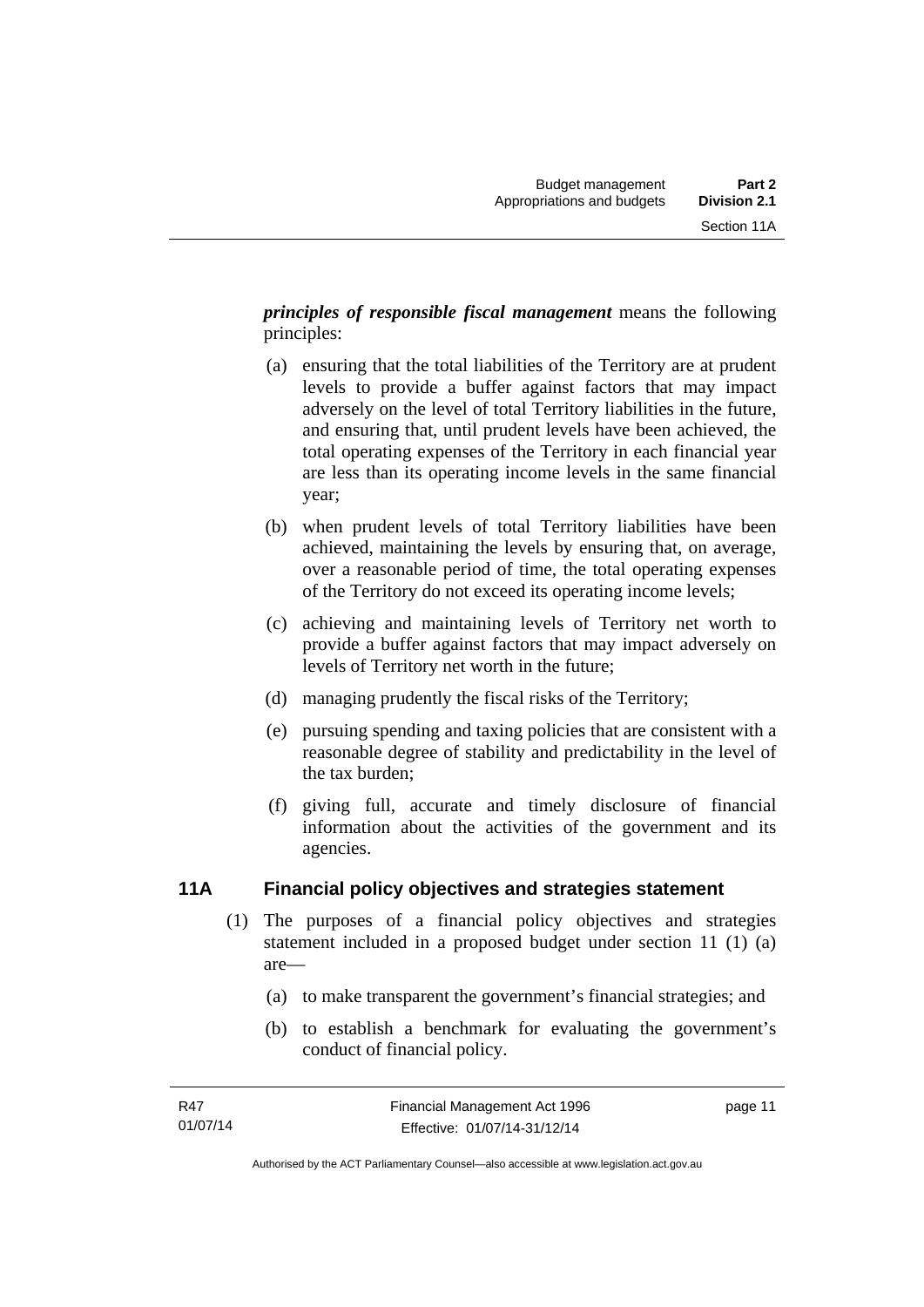- (2) The statement must be based on the principles of responsible fiscal management.
- (3) The statement must—
	- (a) state the government's long-term financial objectives within which financial policy for the financial year and the next 3 financial years will be framed; and
	- (b) explain the broad strategic priorities on which the budget is based; and
	- (c) state the key financial measures that the government has identified as being important and against which financial policy will be set and assessed; and
	- (d) state, for the financial year and the next 3 financial years—
		- (i) the government's short-term financial objectives; and
		- (ii) the targets for each stated key financial measure; and
	- (e) explain how the financial objectives and strategic priorities mentioned in paragraphs (a), (b) and (d) relate to the principles of responsible fiscal management; and
	- (f) state the reasons for any changes from the previous financial policy objectives and strategies statement.
- (4) In this section:

*principles of responsible fiscal management*—see section 11 (6).

#### <span id="page-21-0"></span>**12 Directorate budgets**

- (1) A proposed budget for a directorate for a financial year presented to the Legislative Assembly under section 10 (b) must include—
	- (a) the financial statements required under the financial management guidelines; and

Authorised by the ACT Parliamentary Counsel—also accessible at www.legislation.act.gov.au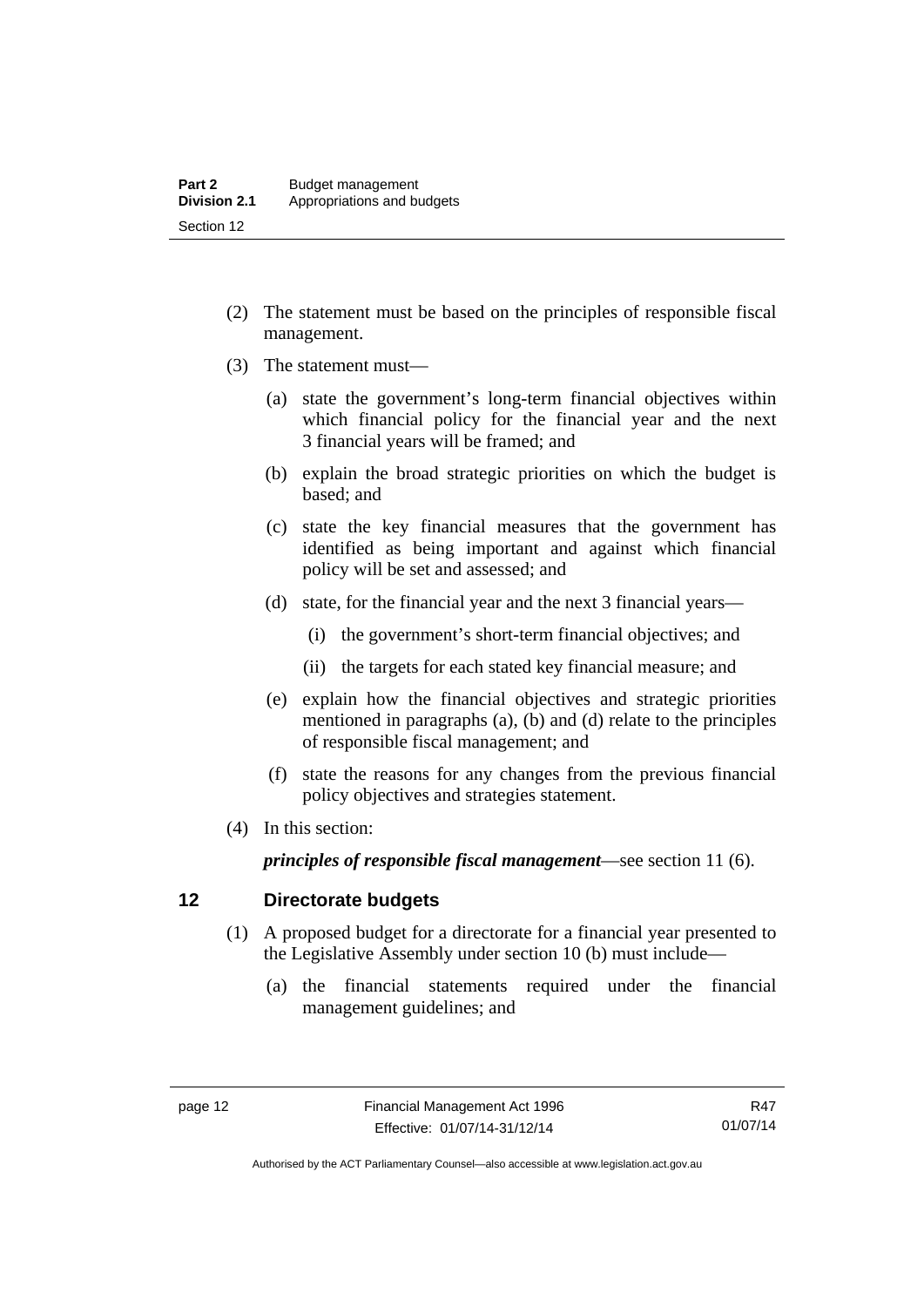- (b) a statement that sets out the outputs and classes of outputs it is proposed the directorate should provide during the year and the performance criteria to be met by the directorate in providing the outputs; and
- (c) if, during the year, the directorate is to be given a capital injection that must be repaid—a statement that—
	- (i) states that the capital injection is a capital injection; and
	- (ii) sets out the conditions under which the injection is to be given, including the requirements about the time within which it must be repaid.
- (2) Subsection (1) (b) does not apply to—
	- (a) the Office of the Legislative Assembly; or
	- (b) an officer of the Assembly.
- (3) A proposed budget must be in a form that facilitates a comparison between—
	- (a) the proposed budget for the directorate; and
	- (b) the budget for the directorate for the previous financial year; and
	- (c) the estimated results for the directorate for the previous financial year.
- (4) A proposed budget must also include, for the financial statements mentioned in subsection (1) (a), budget estimates for each of the next 3 financial years.

#### <span id="page-22-0"></span>**12A Territory authority and territory-owned corporation budgets**

(1) A proposed budget presented to the Legislative Assembly under section 10 (c) for a territory authority or territory-owned corporation for a financial year must include—

page 13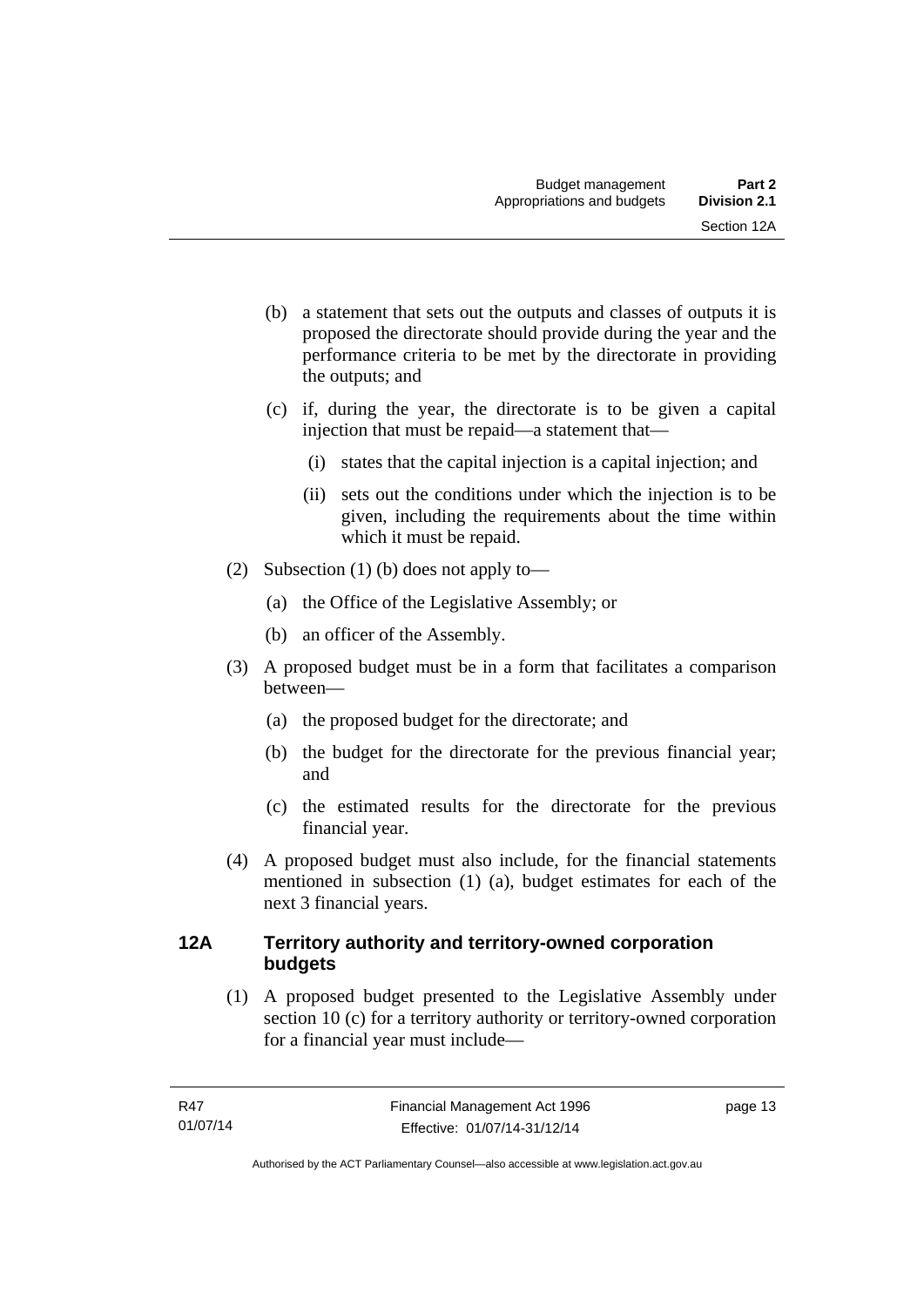- (a) the financial statements required under the financial management guidelines; and
- (b) for a prescribed territory authority or prescribed territory-owned corporation—a statement that sets out the outputs and classes of outputs it is proposed that the authority or corporation should provide during the year and the performance criteria to be met by the authority in providing the outputs; and
- (c) for a territory authority or territory-owned corporation that, during the year, is to be given a capital injection that must be repaid—a statement that—
	- (i) states that the capital injection is an injection that must be repaid; and
	- (ii) sets out the conditions under which the injection is to be given, including the requirements about the time within which it must be repaid.
- (2) A proposed budget must be in a form that facilitates a comparison between—
	- (a) the proposed budget for the authority or corporation; and
	- (b) the budget for the authority or corporation for the previous financial year; and
	- (c) the estimated results for the authority or corporation for the previous financial year.
- (3) A proposed budget must also include, for the financial statements mentioned in subsection (1) (a), budget estimates for each of the next 3 financial years.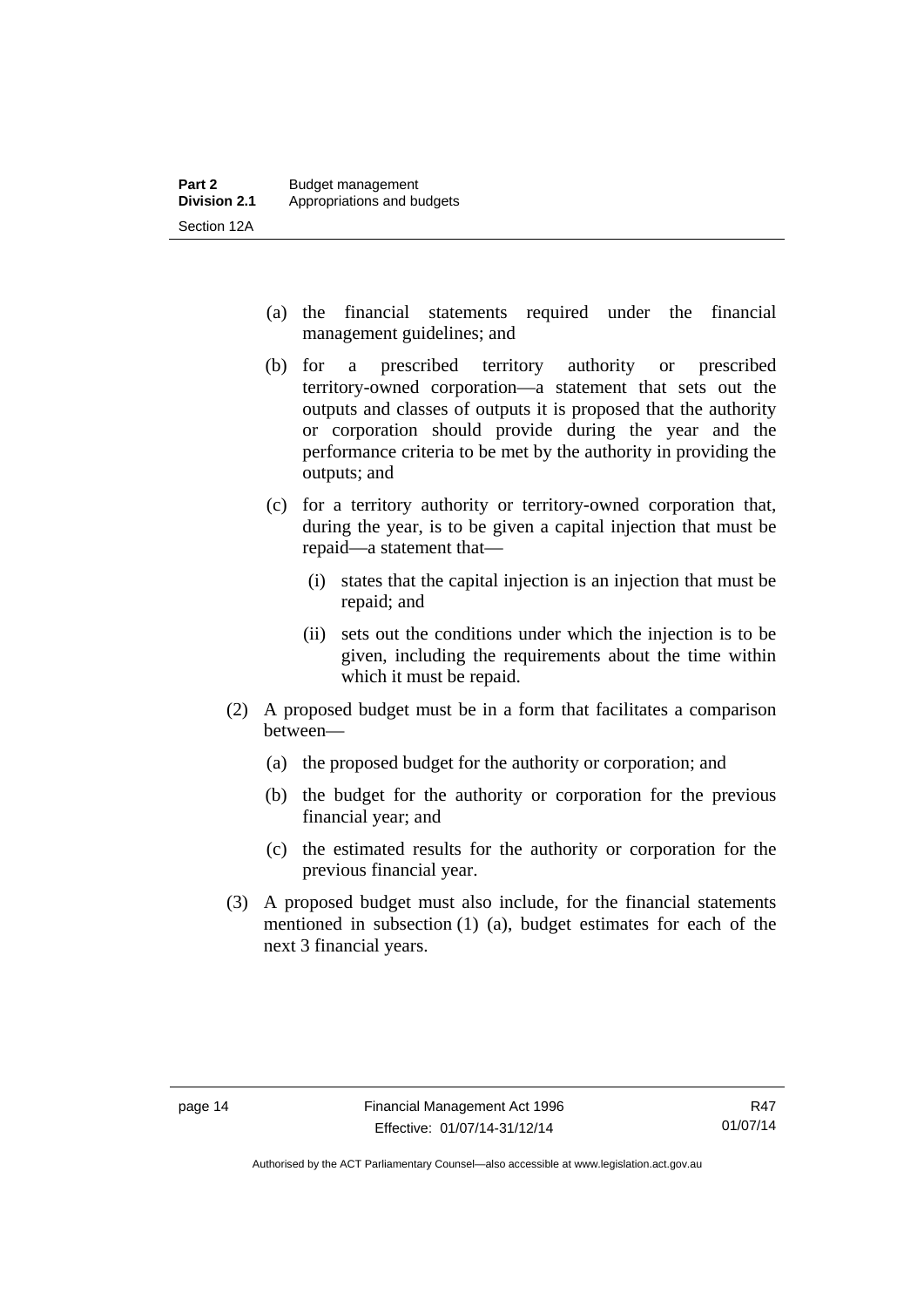#### <span id="page-24-0"></span>**13 Supplementary budget papers**

- (1) This section applies if the Treasurer presents a bill for an Appropriation Act relating to a financial year to the Legislative Assembly, other than—
	- (a) the bill for the first Appropriation Act relating to the year; or
	- (b) the bill for the first Appropriation Act for the appropriation for the Office of the Legislative Assembly relating to the year.
- (2) The Treasurer must also present supplementary budget papers to the Assembly.
- (3) The supplementary budget papers must, for each directorate, territory authority and territory-owned corporation for which an appropriation is provided by the bill (an *affected entity*)—
	- (a) state, for each purpose mentioned in section 8 that applies to the affected entity—
		- (i) the amount of the appropriation provided in the first Appropriation Act; and
		- (ii) the variations (if any) previously made to the appropriation under this Act; and
		- (iii) the amount of the appropriation provided by the bill; and
		- (iv) the total amount appropriated for the entity for the financial year; and
	- (b) indicate the impact of the proposed variation.
- (4) For subsection (3) (b), the supplementary budget papers need not include an original or final budgeted financial statement (a *budgeted statement*) for an affected entity.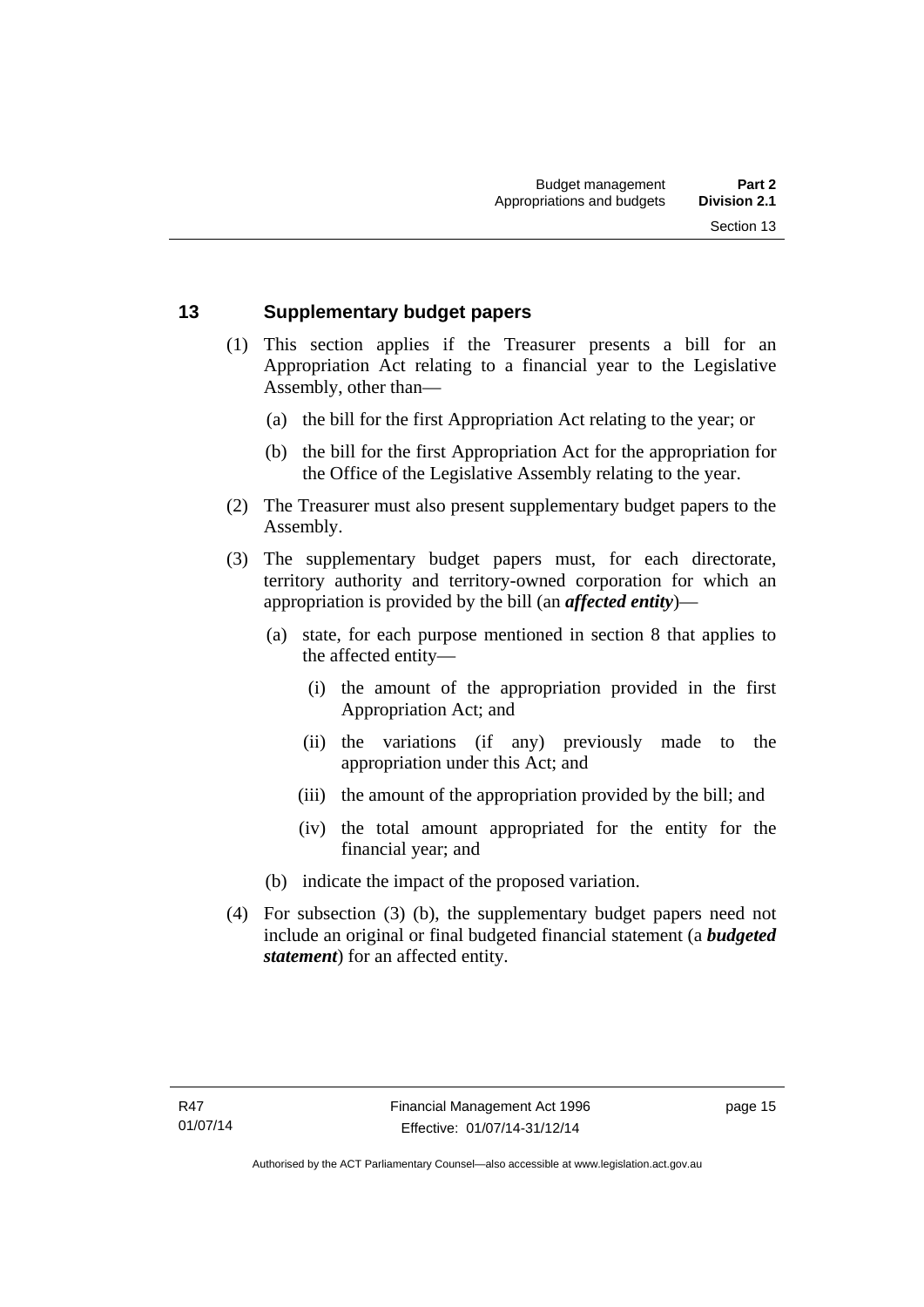- (5) If the supplementary budget papers do not include a budgeted statement for an affected entity—
	- (a) the supplementary budget papers must state the reasons why the budgeted statement for the entity is not included; and
	- (b) the Treasurer must present the budgeted statement for the entity to the Legislative Assembly as soon as practicable after the passing of the bill.
- (6) A budgeted statement for an affected entity—
	- (a) must include details of the impact on the budget of the entity of all variations to the appropriation that happened in the financial year before the passing of the bill; and
	- (b) may show the impact of variations other than variations resulting from additional appropriations.

#### **Example for par (b)**

the impact of revised economic forecasts

*Note* An example is part of the Act, is not exhaustive and may extend, but does not limit, the meaning of the provision in which it appears (see [Legislation Act,](http://www.legislation.act.gov.au/a/2001-14) s 126 and s 132).

#### <span id="page-25-0"></span>**13A Amendment of budgets for supplementary appropriation**

- (1) If an appropriation is made for a directorate, territory authority or territory-owned corporation by an Appropriation Act other than the first Appropriation Act for it for a financial year, the budget for the directorate, authority or corporation is amended in accordance with—
	- (a) the supplementary budget papers presented to the Legislative Assembly under section 13 (1) in relation to the bill for the Act by which the appropriation was made; and
	- (b) any statement presented to the Legislative Assembly under section 13 (5) (b) in relation to the bill.

R47 01/07/14

Authorised by the ACT Parliamentary Counsel—also accessible at www.legislation.act.gov.au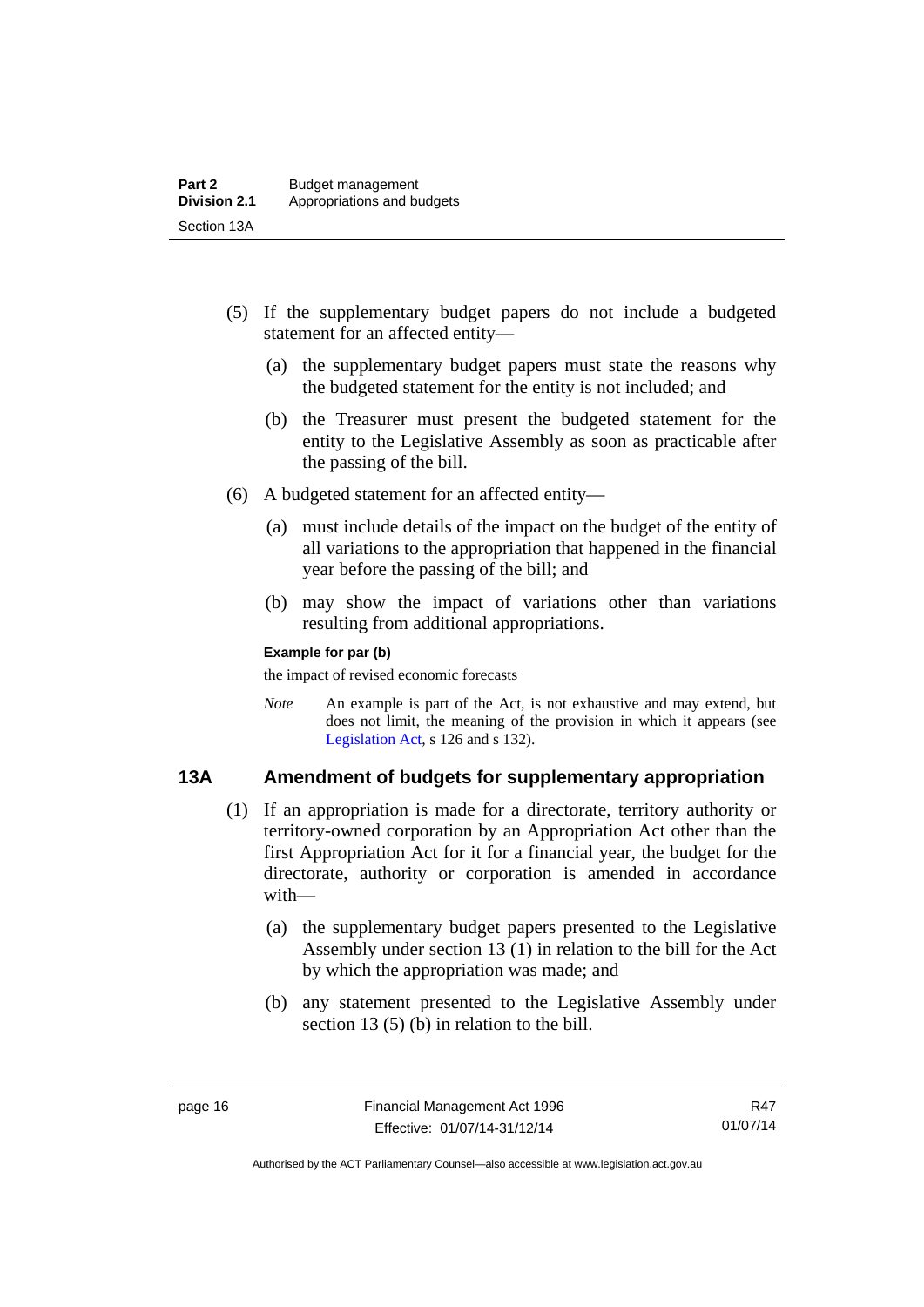(2) In this section:

*budget*, for the directorate, territory authority or territory-owned corporation, means the budget for the directorate, authority or corporation for the financial year presented to the Legislative Assembly under section 10 (b) or (c) (Budget papers) and, if the budget has been amended under this Act, the budget as amended.

#### <span id="page-26-0"></span>**14 Transfer of funds between appropriations**

- (1) Despite section 6, the Executive may, in writing, direct that appropriations made by an Appropriation Act be varied by transfers of funds between the appropriations.
- (3) A transfer of funds between appropriations under this section must not cause an appropriation from which funds are transferred to be reduced by more than 3%.
- (4) If the Executive gives a direction under subsection (1), the Treasurer must present the following to the Legislative Assembly within 3 sitting days after the direction is given:
	- (a) a copy of the direction;
	- (b) a statement of the reasons for giving it.
- (5) Subsection (1) does not apply to a superannuation appropriation.

#### <span id="page-26-1"></span>**15 Transfer of funds within appropriations**

- (1) The Executive may, in writing, direct that funds within the same appropriation that are allocated for the provision of different classes of outputs be reallocated in relation to those classes of outputs.
- (2) If a reallocation of funds under subsection (1) involves an amount larger than 3% of the appropriation within which the reallocation is made or \$150 000 (whichever is the larger), the Treasurer must present the following to the Legislative Assembly within 3 sitting days after a direction is given: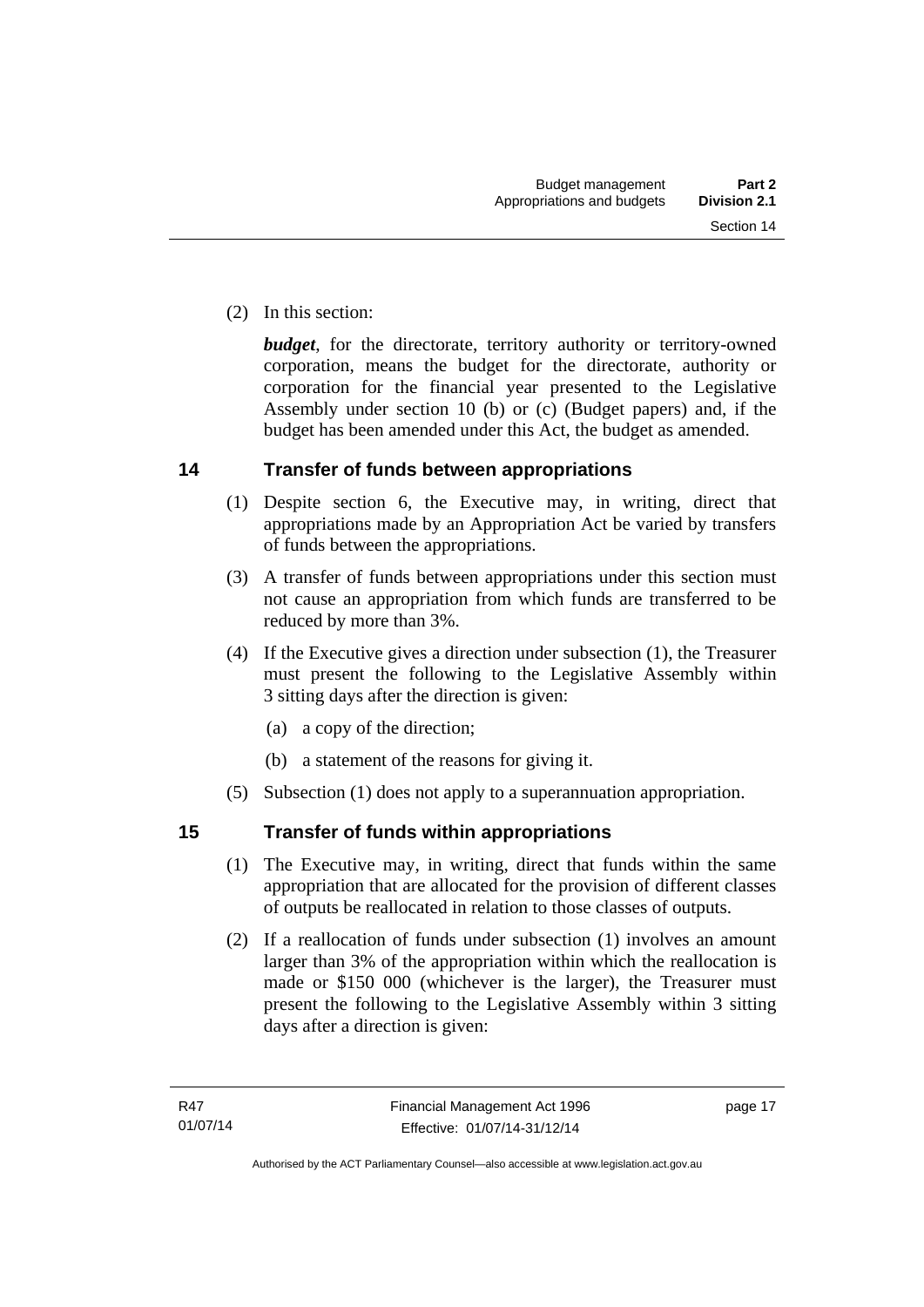- (a) a copy of the direction;
- (b) a statement of the reasons for the reallocation.

#### <span id="page-27-0"></span>**15A Reclassification of certain appropriations**

- (1) If an appropriation has been classified by the Act by which it was made as an appropriation for payments to be made by a directorate on behalf of the Territory, the Treasurer may, if the Treasurer is satisfied that the appropriation should be classified as an appropriation for the provision of outputs by the directorate, in writing, direct that the classification of the appropriation be changed accordingly.
- (2) If an appropriation has been classified by the Act by which it was made as an appropriation for the provision of outputs by a directorate, the Treasurer may, if the Treasurer is satisfied that the appropriation should be classified as an appropriation for payments to be made by the directorate on behalf of the Territory, in writing, direct that the classification of the appropriation be changed accordingly.
- (3) If the Treasurer gives a direction under subsection (1) or (2), the Treasurer must present a copy of the direction to the Legislative Assembly within 3 sitting days after the direction is given.

#### <span id="page-27-1"></span>**16 Transfer of functions after Appropriation Act passed**

- (1) This section applies if, after an Appropriation Act for a financial year is passed, the responsibility for a service or function for which an appropriation is made in the Act is transferred from the entity to which the appropriation is made to another entity.
- (2) The Treasurer may, in writing, direct that the appropriation does not lapse but may, in accordance with the direction, be issued to, or applied by, the other entity for the service or function.

Authorised by the ACT Parliamentary Counsel—also accessible at www.legislation.act.gov.au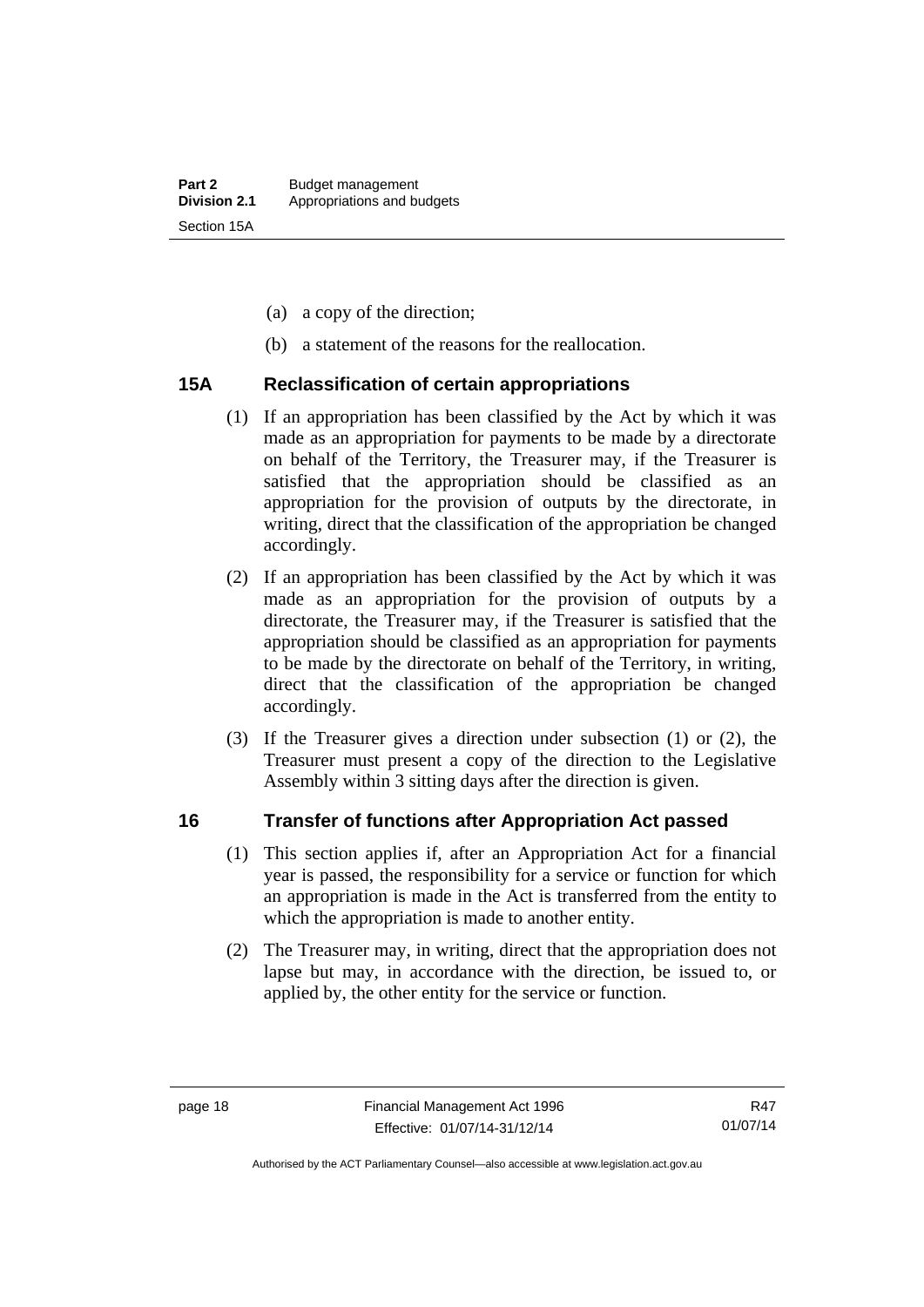- (3) If the Treasurer gives a direction under subsection (2), the Treasurer must present a copy of the direction to the Legislative Assembly within 3 sitting days after the day it is given.
- (4) This section does not apply to a superannuation appropriation.
- (5) In this section:

*entity* means a directorate, territory authority or territory-owned corporation.

#### <span id="page-28-0"></span>**16A Appropriation for accrued employee entitlements**

- (1) This section applies if—
	- (a) an employee entitlement exists in relation to an entity in a financial year; and
	- (b) the total amount of employee entitlements paid, or required to be paid, by the entity in the financial year exceeds the amount appropriated for the entity in relation to employee entitlements for the financial year.
- (2) The Treasurer may, in writing, authorise an appropriation for the entity for the amount that the total amount paid, or required to be paid, in the financial year exceeds the amount appropriated for the entity for the financial year.
- (3) If the Treasurer authorises an appropriation under this section, the Treasurer must present a copy of the authorisation to the Legislative Assembly within 3 sitting days after the day the appropriation is authorised.
- (4) In this section:

*entity* means a directorate, territory authority or territory-owned corporation.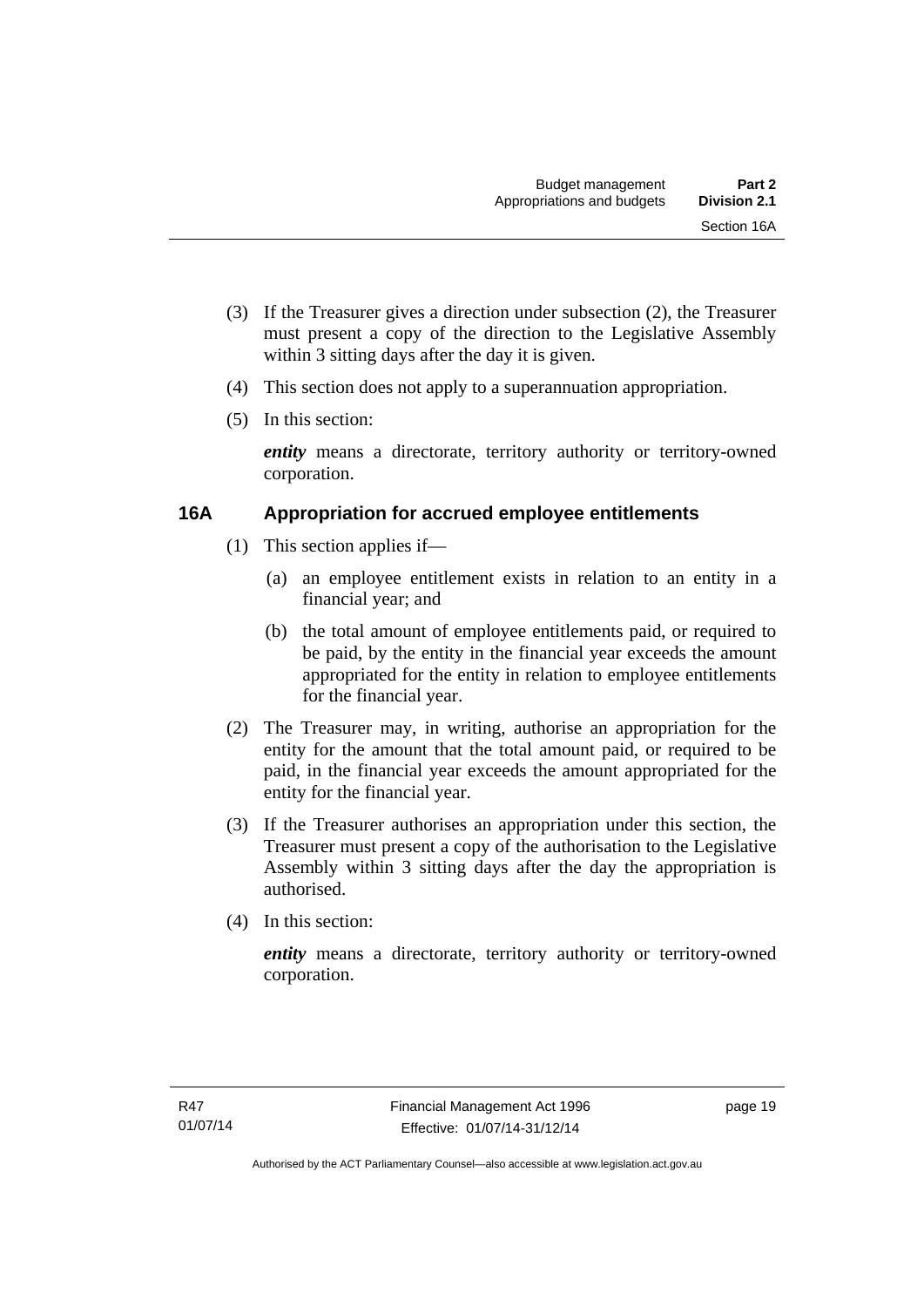#### <span id="page-29-0"></span>**16B Rollover of undispersed appropriation**

- (1) This section applies to an amount of appropriation if, at the end of the financial year in which the appropriation is made, the amount is not dispersed to the entity to which it is appropriated.
- (2) The Treasurer may, in writing, authorise the amount to be dispersed to the entity in the following financial year.
- (3) The Treasurer may give the authorisation in the financial year in which the appropriation is made, or in the following financial year.
- (4) The authorisation must identify—
	- (a) the entity to which the amount is to be dispersed; and
	- (b) the appropriation type; and
	- (c) the amount authorised to be dispersed; and
	- (d) the purpose for which the amount may be dispersed.
- (5) If the Treasurer authorises an amount to be dispersed under this section—
	- (a) the amount is taken to be an amount of appropriation for the financial year in which the amount is authorised to be dispersed; and
	- (b) the amount is in addition to the appropriation to the entity for that financial year.
- (6) If the Treasurer authorises an amount to be dispersed under this section, the Treasurer must present a copy of the authorisation to the Legislative Assembly within 3 sitting days after the day the appropriation is authorised.
- (7) In this section:

*entity*—see section 16A (4).

Authorised by the ACT Parliamentary Counsel—also accessible at www.legislation.act.gov.au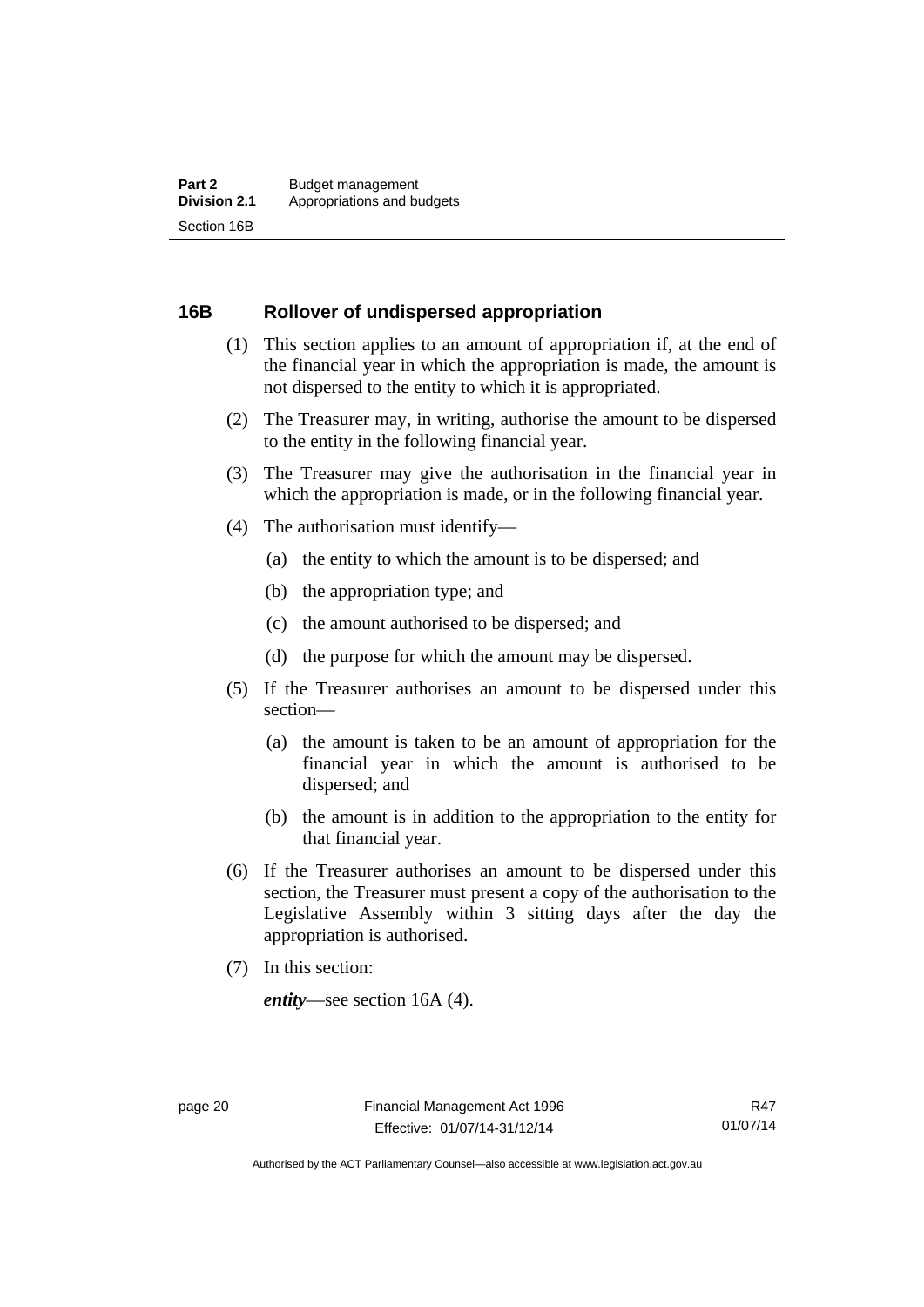#### <span id="page-30-0"></span>**17 Variation of appropriations for Commonwealth grants**

- (1) This section applies to an appropriation that is declared by the Act by which it is made to be an appropriation to which this section applies.
- $(2)$  If—
	- (a) an appropriation to which this section applies is to be funded in whole or in part by a payment made to the Territory by the Commonwealth for a nominated purpose; and
	- (b) an estimate of the level of the funding to be provided to the Territory by the Commonwealth for that purpose is contained in the budget papers presented to the Legislative Assembly in conjunction with the bill for the Act by which the appropriation was made; and
	- (c) the level of funding provided to the Territory by the Commonwealth for that purpose for the financial year for which the appropriation was made is greater than the level of funding specified in those budget papers;

the Treasurer may, in writing, direct that the appropriation be increased by an amount not exceeding the difference between the level of funding specified in the budget papers and the level of funding provided by the Commonwealth.

 (3) If the Treasurer gives a direction under subsection (2), the Treasurer must present a copy of the direction to the Legislative Assembly within 3 sitting days after it is given.

#### <span id="page-30-1"></span>**17A Variations of appropriations for certain payments to Commonwealth**

 (1) This section applies to an appropriation that is declared by the Act by which it is made to be an appropriation to which the section applies.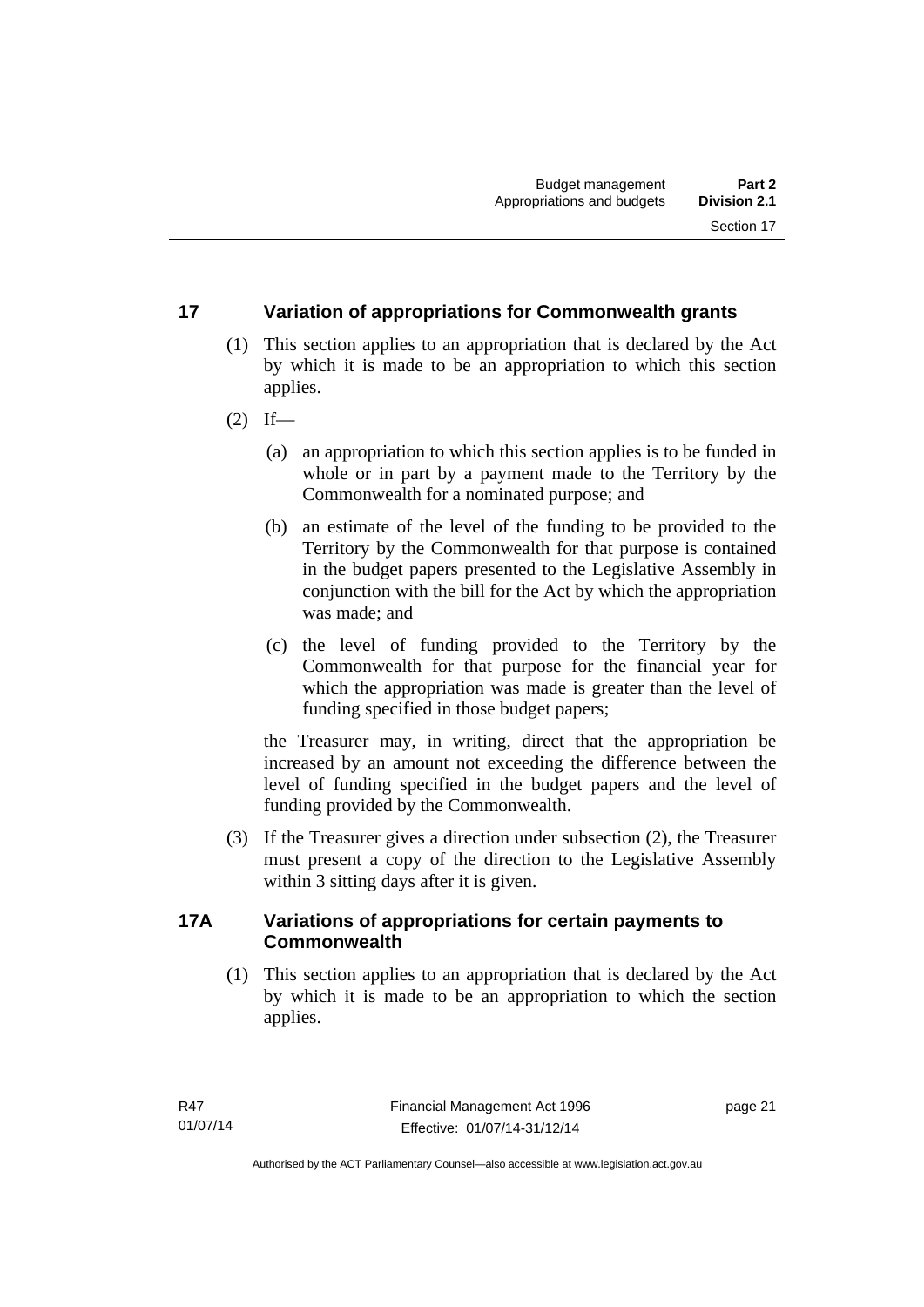#### $(2)$  If—

- (a) an appropriation to which this section applies is made completely or partially for a payment required to be made to the Commonwealth for the provision of a service; and
- (b) an estimate of the amount of the payment is contained in the budget papers presented to the Legislative Assembly in conjunction with the bill for the Act by which the appropriation is made; and
- (c) the amount of the payment exceeds the amount of the estimate;

the Treasurer may, in writing, direct that the appropriation be increased by an amount not more than the difference between the amount of the estimate and the amount of the payment.

 (3) If the Treasurer gives a direction under subsection (2), the Treasurer must present a copy of the direction to the Legislative Assembly within 3 sitting days after it is given.

#### <span id="page-31-0"></span>**18 Treasurer's advance**

- (1) This section applies to expenditure that is—
	- (a) in excess of the amount specifically appropriated for expenditure of that kind; or
	- (b) not provided for by an appropriation.
- (2) If the expenditure is by an officer of the Assembly, the Speaker, after consulting with the appropriate Assembly committee, may advise the Treasurer that an additional appropriation is needed for the expenditure, stating the reasons for the additional appropriation.
- (3) The Treasurer may, in writing, authorise the appropriation if—
	- (a) the Treasurer is satisfied that—
		- (i) there is an urgent need for the expenditure; and

Authorised by the ACT Parliamentary Counsel—also accessible at www.legislation.act.gov.au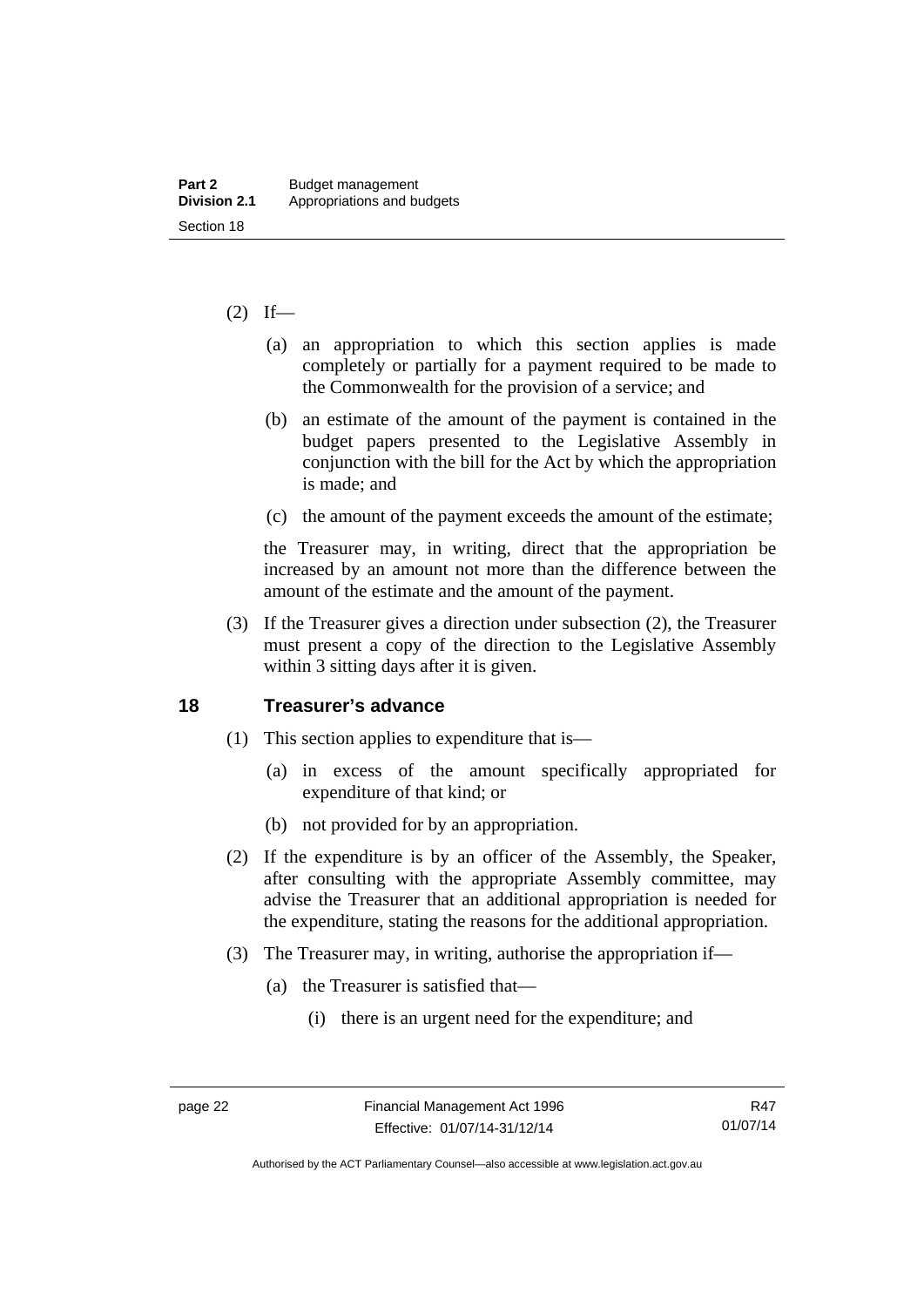- (ii) the expenditure is not provided for, or is insufficiently provided for, because of a prescribed circumstance; and
- (b) the total expenditure authorised under this subsection in any financial year does not exceed the amount appropriated for that year for this section.
- (4) The amount appropriated for this section for a financial year must not exceed 1% of the total amount appropriated by all Appropriation Acts for that year.
- (5) The financial management guidelines may prescribe when there is an *urgent need for expenditure* for subsection (3) (a) (i).
- (6) In this section:

*expenditure* means—

- (a) a payment for, or entering into a contract to make a payment for, an output delivery, including a payment for goods, services or grants; or
- (b) a payment on behalf of the Territory, or entering into a contract to make a payment on behalf of the Territory, including a payment for goods, services or grants; or
- (c) a payment from, or entering into a contract to make a payment from, a capital injection.

*prescribed circumstance*—each of the following is a *prescribed circumstance* in relation to expenditure:

- (a) there was an erroneous omission or understatement in an appropriation;
- (b) the expenditure was unforeseen until after the last day when it was practicable to provide for it in the relevant Appropriation Bill before the bill was introduced into the Legislative Assembly.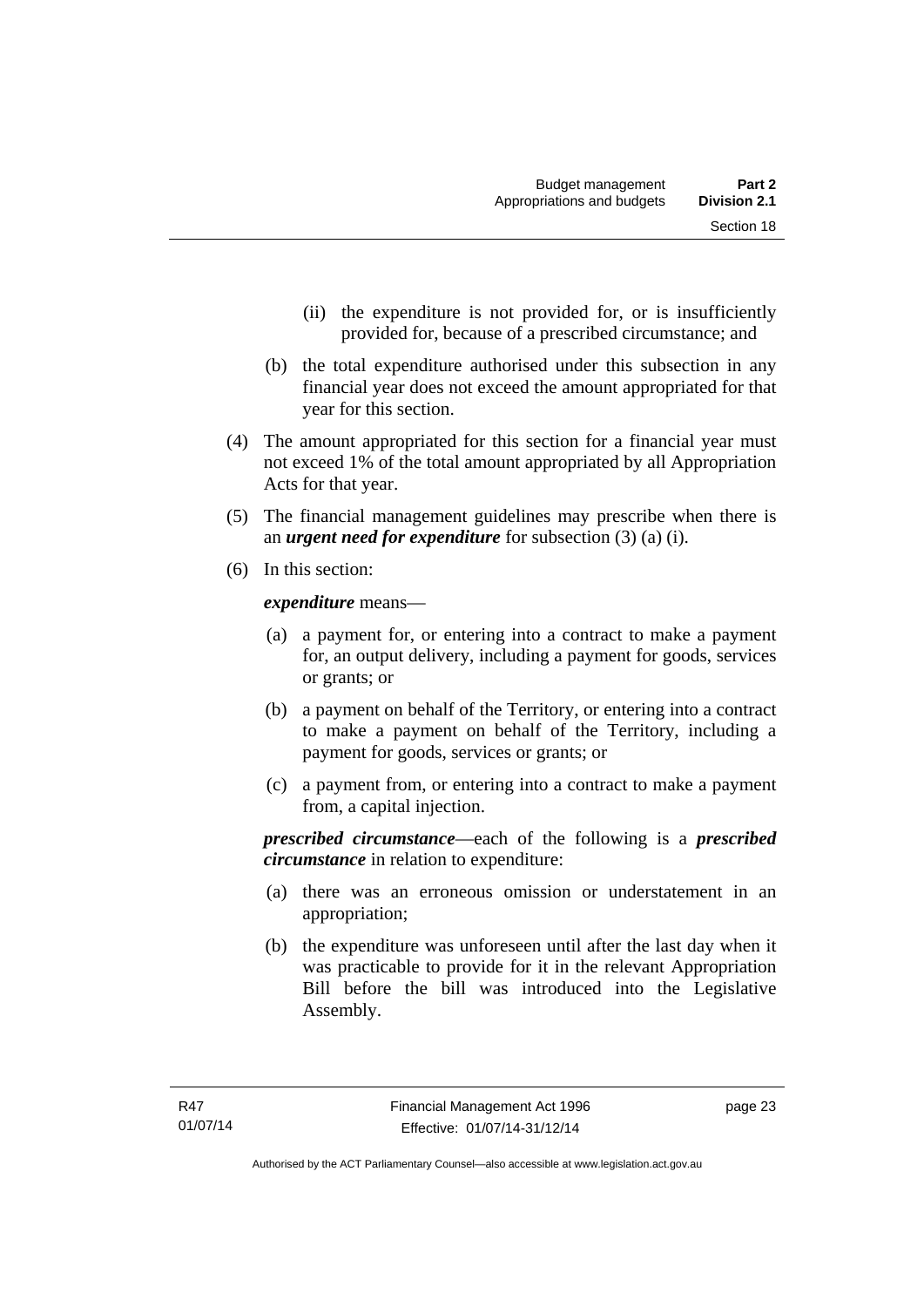*relevant Appropriation bill*, for expenditure, means—

- (a) the bill for the first Appropriation Act for the financial year when the expenditure is to happen; or
- (b) the bill for the first Appropriation Act for the appropriation for the Office of the Legislative Assembly or an officer of the Assembly for the financial year when the expenditure is to happen.
	- *Note* An appropriation for an officer of the Assembly must be contained in an Appropriation Act for an appropriation for the Office of the Legislative Assembly (see s 8 (4)).

#### <span id="page-33-0"></span>**18A Assembly to be told about treasurer's advance**

- (1) This section applies if the Treasurer authorises expenditure under section 18 for a financial year.
- (2) Within 3 sitting days after the day when the authorisation is given, the Treasurer must present to the Legislative Assembly—
	- (a) a copy of the authorisation; and
	- (b) a statement of the reasons for giving it; and
	- (c) a summary of the total expenditure authorised under section 18 for the financial year to date.
- (3) Within 3 sitting days after the end of the financial year, the Treasurer must present to the Legislative Assembly a summary of the total expenditure authorised.

#### <span id="page-33-1"></span>**19 Refunds of payments made without liability**

(1) If a payment is made to the Territory in purported discharge of a liability that does not exist, the amount paid may be refunded to the person by whom the payment was made whether or not there is an appropriation available for that purpose.

Authorised by the ACT Parliamentary Counsel—also accessible at www.legislation.act.gov.au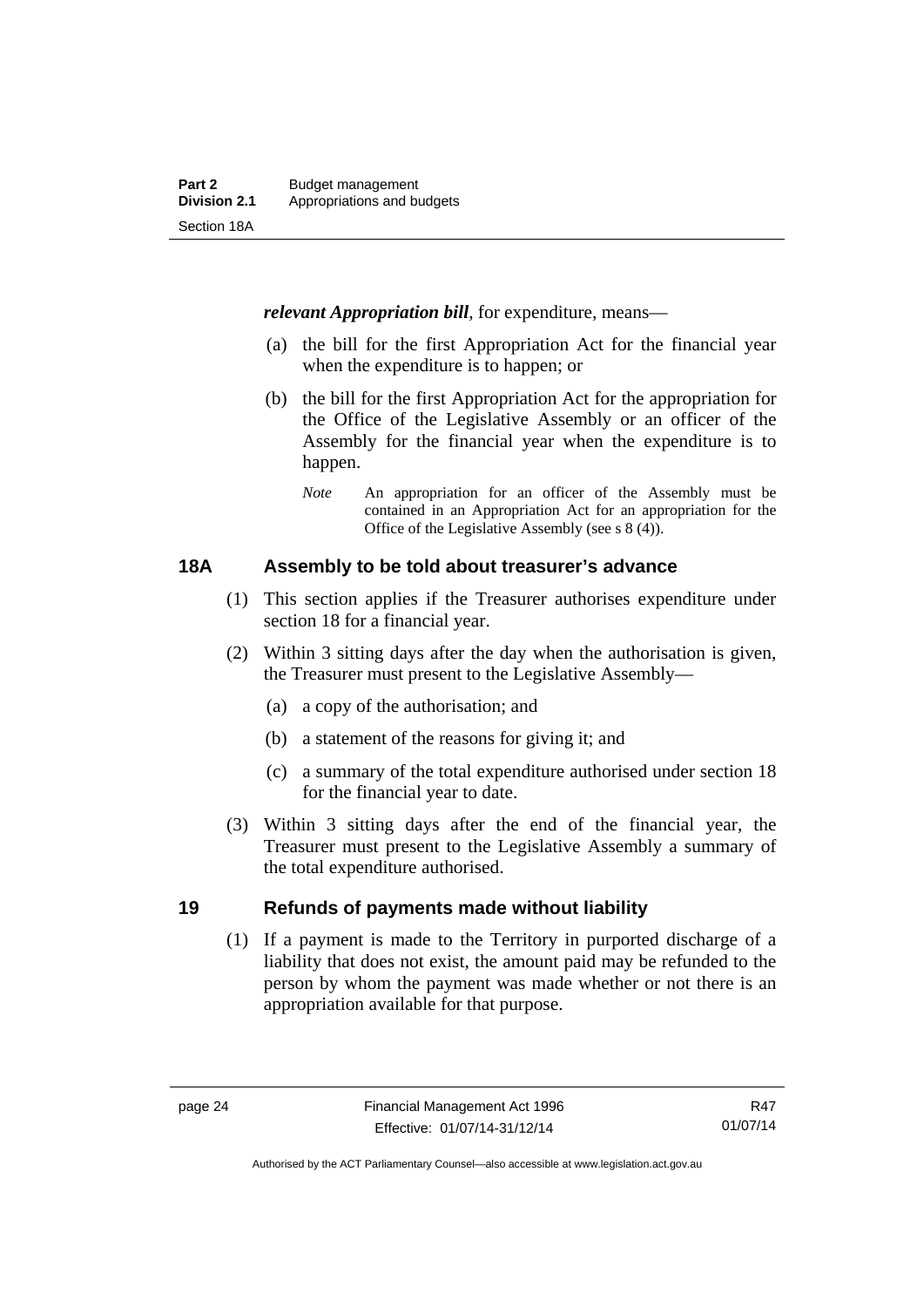- (2) If a payment made to the Territory to discharge a liability exceeds the amount of the liability, the amount by which the payment exceeds the liability may be refunded to the person by whom the payment was made whether or not there is an appropriation available for that purpose.
- $(3)$  If—
	- (a) a person has paid an amount to the Territory for tax claimed by the Territory to be owing from the person; and
	- (b) a court or tribunal of competent jurisdiction subsequently finds that the person was not liable for that tax or was liable for an amount of tax less than the amount paid;

the amount paid, or the amount by which the payment exceeds the liability, may be refunded to the person who made the payment whether or not there is an appropriation available for that purpose.

#### <span id="page-34-0"></span>**19A Payments for Territory GST liabilities**

Payments may be made to the Commonwealth for the GST liabilities of the Territory whether or not there is an appropriation for the purpose.

#### <span id="page-34-1"></span>**19AA Payments for Territory GST administration costs**

Despite section 6, payments may be made to the Commonwealth for GST administration costs payable by the Territory (including by way of deduction by the Commonwealth from GST revenue payable to the Territory) whether or not there is an appropriation for the purpose.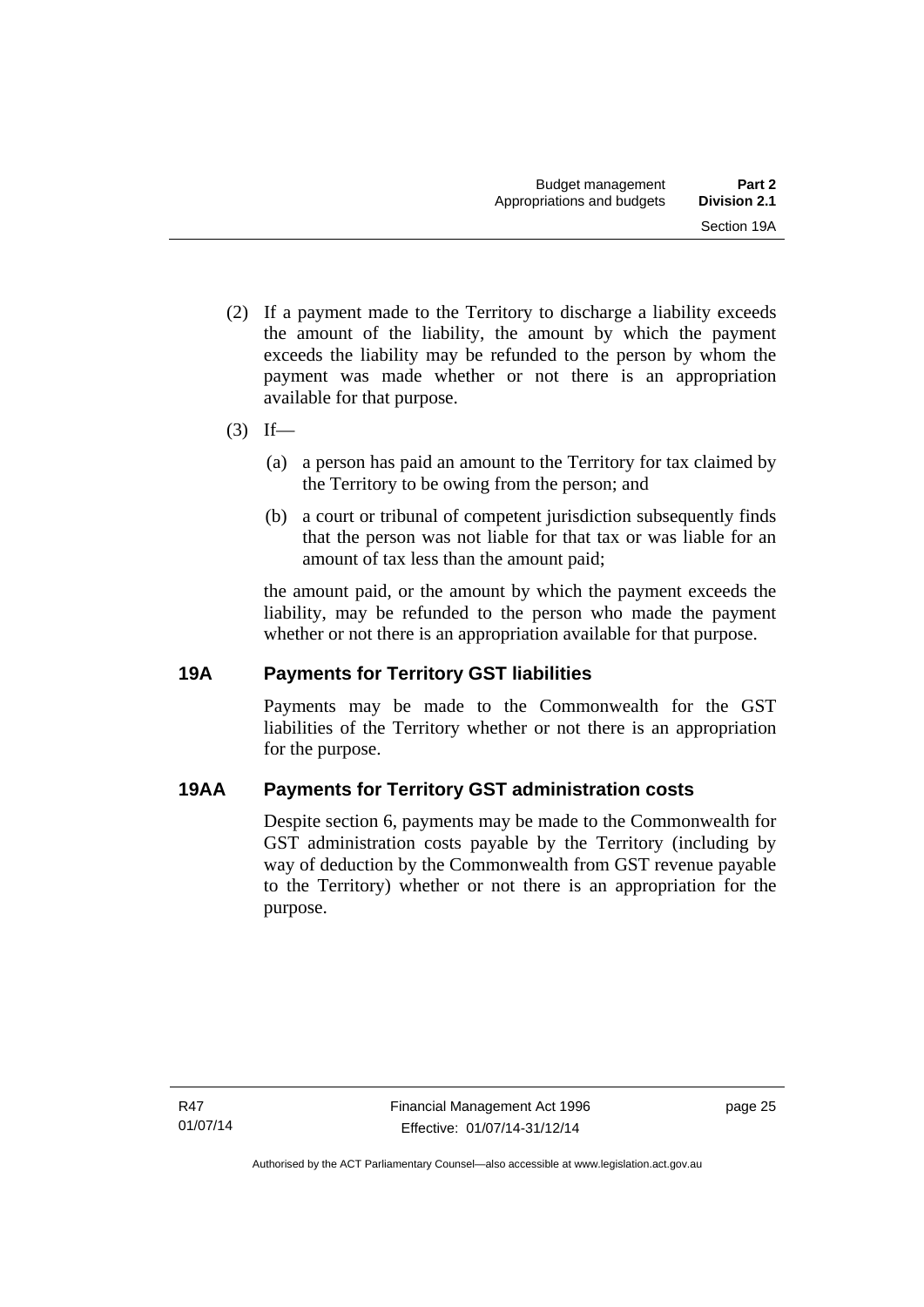#### <span id="page-35-0"></span>**19B Authorisation of expenditure of certain Commonwealth grants**

- (1) Despite section 6, if—
	- (a) funds have been provided to the Territory by the Commonwealth under an agreement that specifies how the funds may be applied; and
	- (b) no appropriation has been made in relation to the funds;

the Treasurer may, in writing, authorise the expenditure of the funds in accordance with the agreement.

 (2) If the Treasurer gives an authorisation under subsection (1), the Treasurer must present a copy of the authorisation to the Legislative Assembly within 3 sitting days after it is given.

#### <span id="page-35-1"></span>**19C Amendment of capital injection conditions**

- (1) This section applies in relation to the conditions of a capital injection set out in a statement included in a proposed budget for a directorate, a territory authority or a territory-owned corporation for a financial year under section 12 (1) (c) (ii) or section  $12A(1)$  (c) (ii).
- (2) The Treasurer may amend the conditions.
- (3) An amendment must state the Treasurer's reasons for the amendment.
- (4) An amendment is a notifiable instrument.

*Note* A notifiable instrument must be notified under the [Legislation Act](http://www.legislation.act.gov.au/a/2001-14).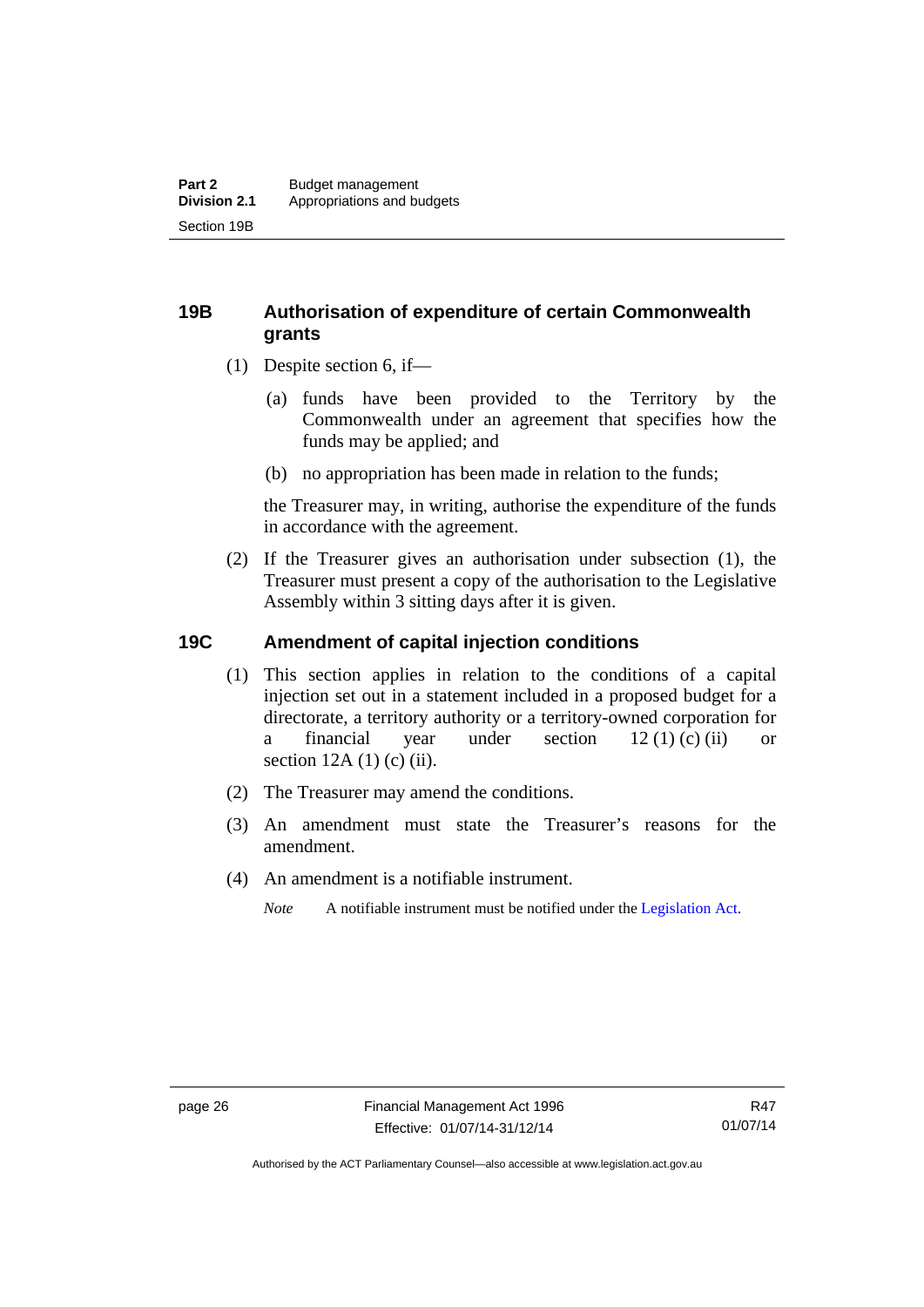### **19D Amendment of performance criteria**

- (1) This section applies in relation to the performance criteria set out in a statement included in a proposed budget for a directorate, a prescribed territory authority or a prescribed territory-owned corporation for a financial year under section 12 (1) (b) or section 12A (1) (b).
- (2) The performance criteria may be amended by—
	- (a) the responsible Minister for the directorate, territory authority or territory-owned corporation; and
	- (b) the Treasurer.
- (3) Without limiting subsection (2) the performance criteria may be amended if—
	- (a) the appropriations for the directorate, authority or corporation are varied under section 14 (Transfer of funds between appropriations) or section 17 (Variation of appropriations for Commonwealth grants); or
	- (b) a direction is given under section 15 (1) (Transfer of funds within appropriations) in relation to an appropriation made for the directorate, authority or corporation; or
	- (c) funds are transferred to or from the directorate, authority or corporation under section 16 (Transfer of functions after Appropriation Act passed); or
	- (d) funds are given to the directorate, authority or corporation under section 18 (Treasurer's advance); or
	- (e) funds mentioned in section 19B (Authorisation of expenditure of certain Commonwealth grants) are given to the directorate, authority or corporation; or
	- (f) changes happen in the priorities of the directorate, authority or corporation; or

page 27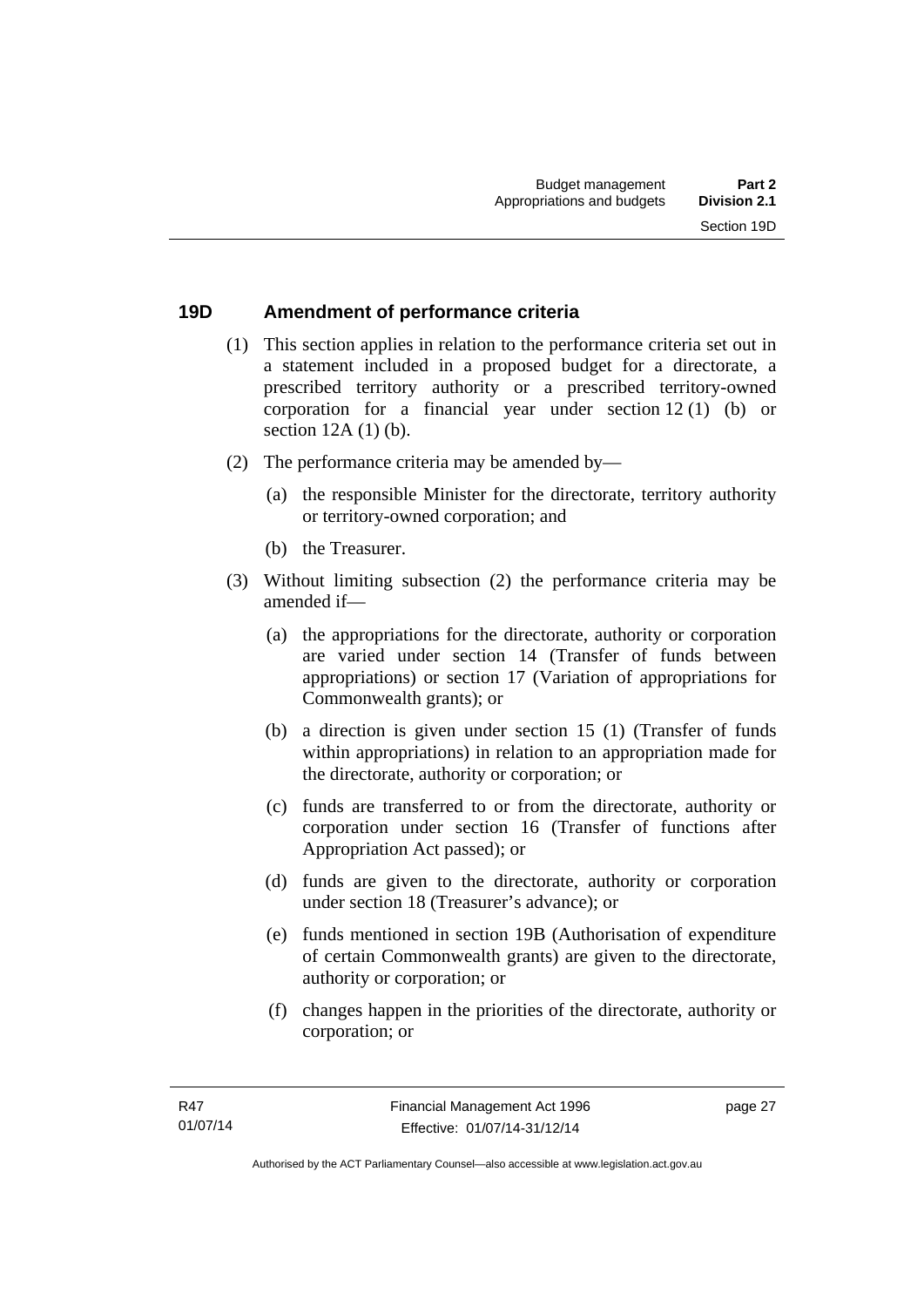- (g) the responsible Minister and the Treasurer are satisfied that other performance criteria should be adopted for the provision of outputs by the directorate, authority or corporation.
- (4) An amendment of the performance criteria must be made in a way that—
	- (a) for a directorate—the budget as amended will comply with section  $12(3)$ ; and
	- (b) for a territory authority or territory-owned corporation—the budget as amended will comply with section 12A (2).
- (5) An amendment of the performance criteria is a notifiable instrument.

*Note* A notifiable instrument must be notified under the [Legislation Act](http://www.legislation.act.gov.au/a/2001-14).

(6) In this section:

*budget*, for the directorate, territory authority or territory-owned corporation, means the budget for the directorate, authority or corporation for the financial year presented to the Legislative Assembly under section 10 (b) or (c) (Budget papers) and, if the budget has been amended under this Act, the budget as amended.

*prescribed territory authority* means a territory authority prescribed for section  $12A(1)(b)$ .

*prescribed territory-owned corporation* means a territory-owned corporation prescribed for section 12A (1) (b).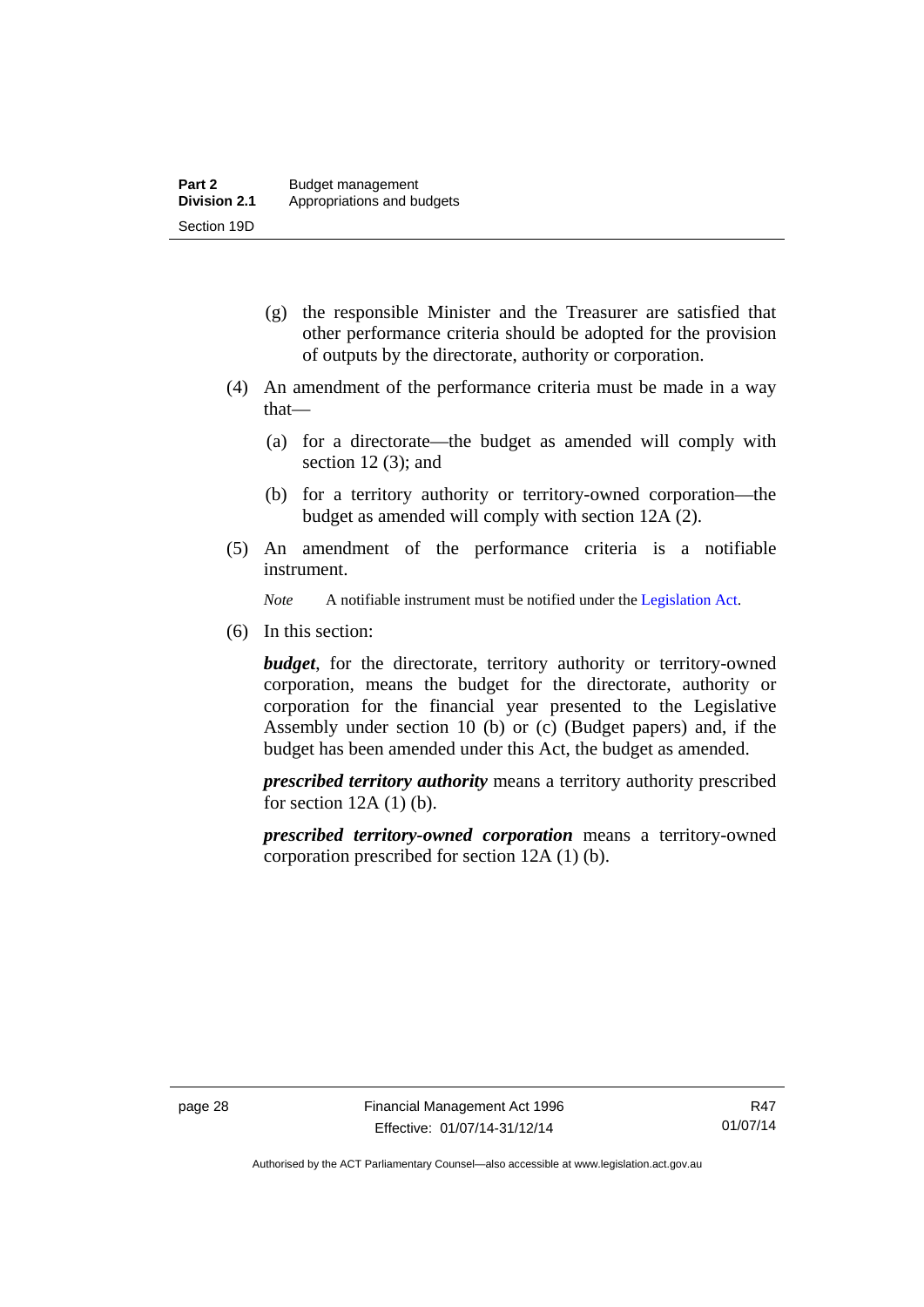## **20 Recommended appropriation for Office of the Legislative Assembly**

Before the beginning of a financial year, the Speaker must—

- (a) after consultation with an appropriate committee of the Legislative Assembly, advise the Treasurer of the appropriation that the Speaker considers should be made for the Office of the Legislative Assembly for the financial year (the *recommended appropriation*); and
- (b) give the Treasurer a draft budget for the Office of the Legislative Assembly for the financial year that contains the information mentioned in section 12 that applies to the office.

## **20AA Appropriation for Office of the Legislative Assembly**

- (1) This section applies if—
	- (a) the Treasurer presents a bill for an Appropriation Act for the appropriation for the Office of the Legislative Assembly relating to a financial year in the Legislative Assembly; and
	- (b) the appropriation is less than the recommended appropriation for the financial year.
- (2) Immediately after presenting the bill, the Treasurer must present to the Legislative Assembly a statement of reasons for departing from the recommended appropriation.
- (3) In this section:

*recommended appropriation*—see section 20.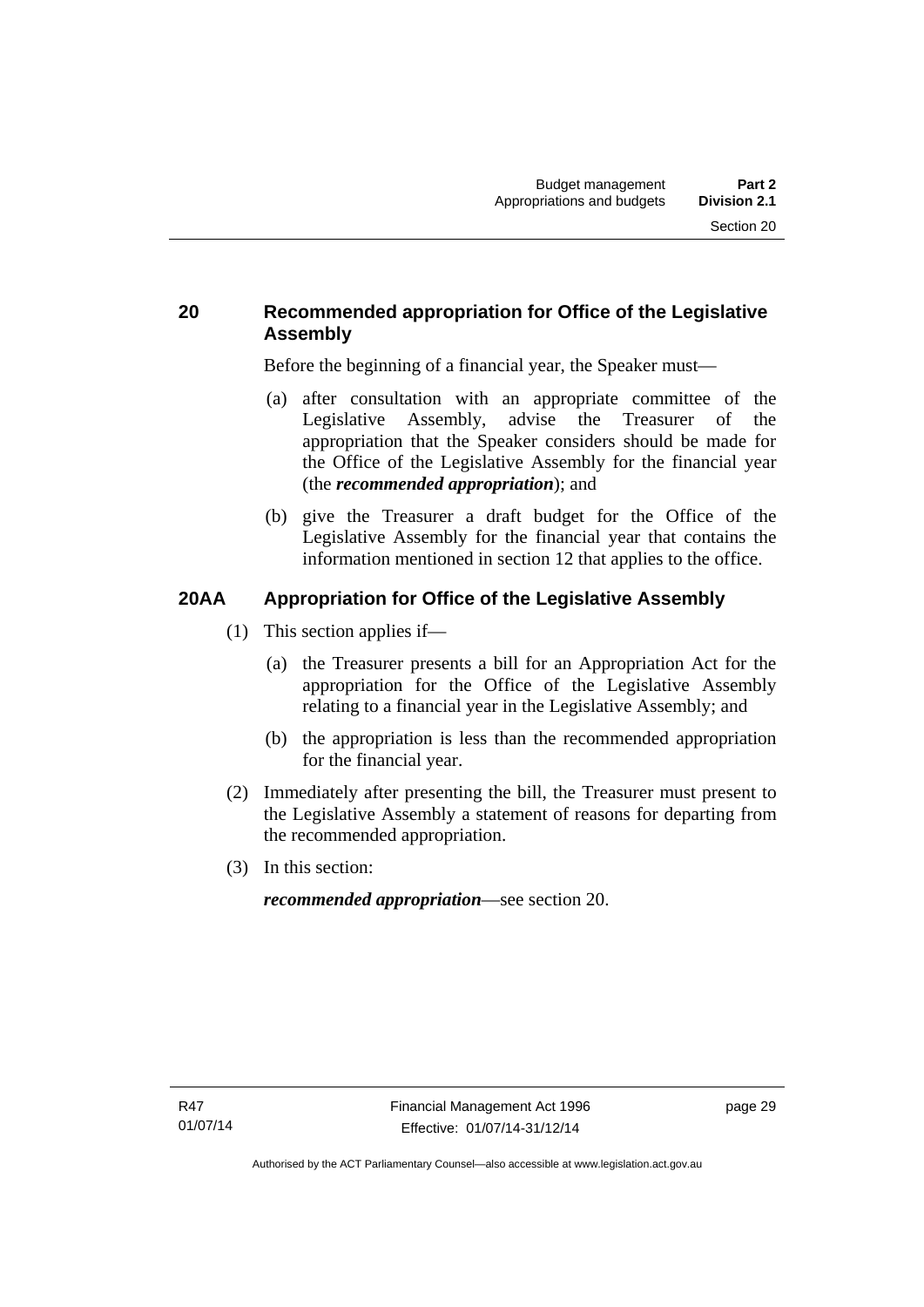## **20AB Recommended appropriation for officers of the Assembly**

Before the beginning of a financial year, the Speaker must for an officer of the Assembly—

- (a) after consultation with the officer and the appropriate committee of the Legislative Assembly, advise the Treasurer of the appropriation that the Speaker considers should be made for the officer for the financial year (the *recommended appropriation*); and
- (b) present the recommended appropriation to the Assembly; and
- (c) give the Treasurer a draft budget for the officer for the financial year that contains the information mentioned in section 12 that applies to the officer.

### **20AC Appropriation for officers of the Assembly**

- (1) This section applies if—
	- (a) the Treasurer presents a bill for an Appropriation Act for the appropriation for an officer of the Assembly relating to a financial year in the Legislative Assembly; and
	- (b) the appropriation is less than the recommended appropriation for the office for the financial year.
- (2) Immediately after presenting the bill, the Treasurer must present to the Legislative Assembly a statement of reasons for departing from the recommended appropriation.
- (3) In this section:

*recommended appropriation*—see section 20AB.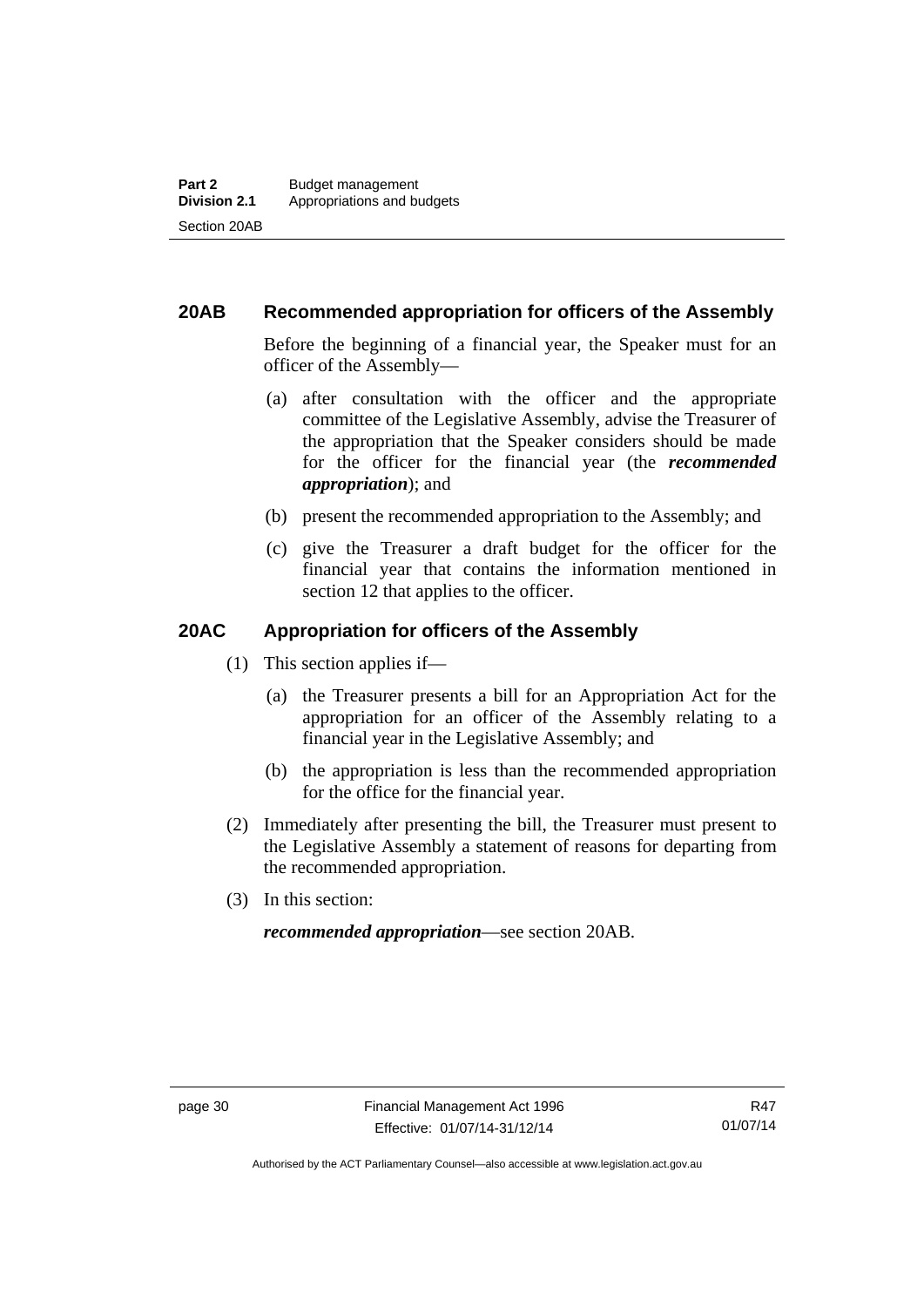## **Division 2.2 Budget reviews and pre-election updates**

### **20A Budget review**

- (1) The Treasurer must prepare a budget review for each financial year.
- (2) The Treasurer must present the budget review for a financial year to the Legislative Assembly not later than 15 February in the financial year.
	- *Note* This is the same day as financial statements for the 2nd quarter of the financial year are required to be presented under s 26 (Periodic financial statements).
- (3) However, if a sitting day does not fall in that year on or before 15 February, the Treasurer must give copies of the budget review to each member of the Legislative Assembly on or before that day.

#### **20B Purpose and contents of budget review**

- (1) The purpose of the budget review for a financial year is to give updated information to allow the assessment of the government's financial performance against the financial policy objectives and strategies set out in the financial policy objectives and strategies statement for the Territory budget for the financial year.
- (2) The budget review for a financial year must be based on the financial policy objectives and strategies statement for the Territory budget for the financial year.
- (3) The budget review for a financial year must—
	- (a) include updated financial statements required under the financial management guidelines for the general government sector for the financial year; and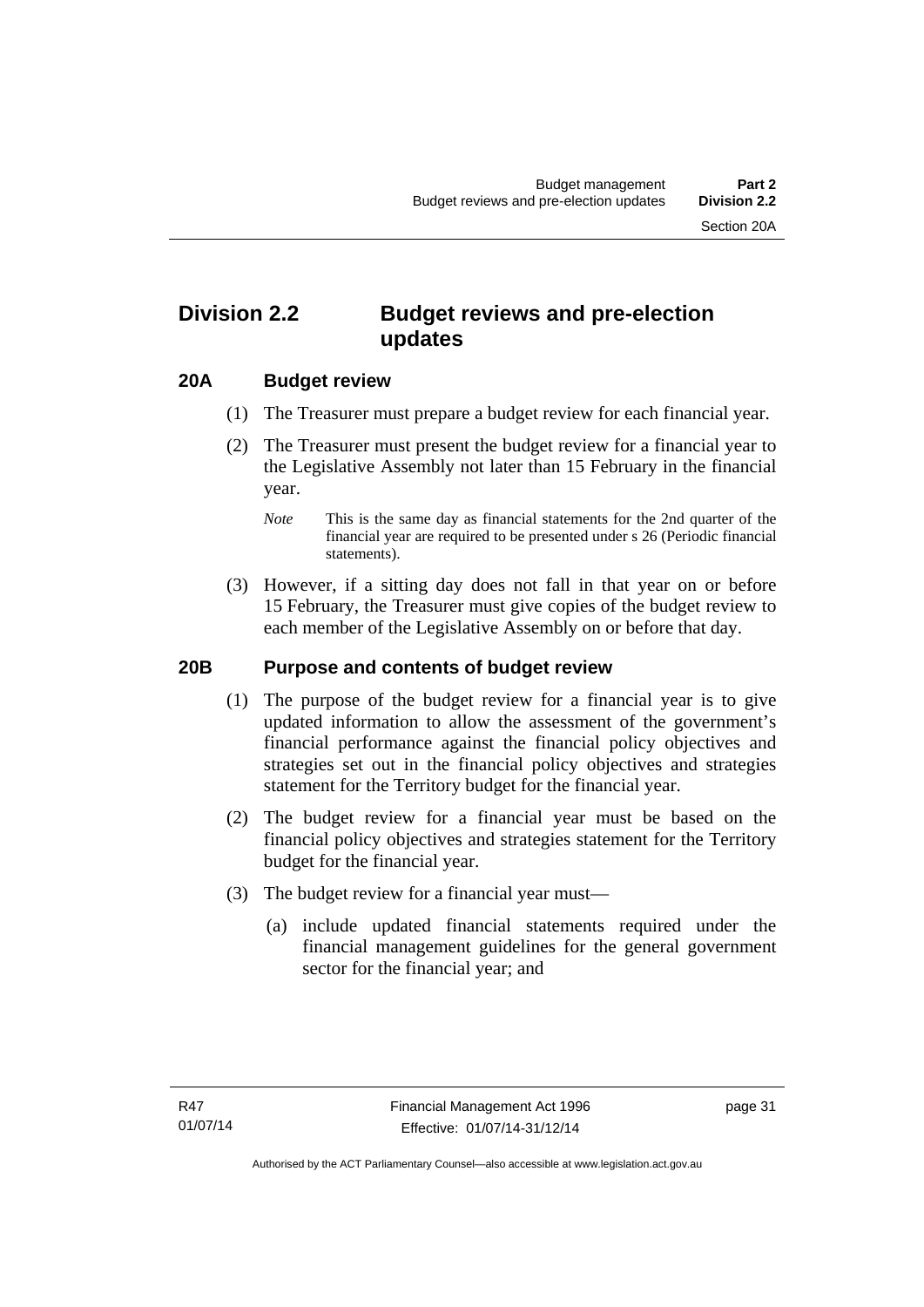- (b) include whole-of-year results for the previous financial year, the budget for the financial year, the estimated financial position of the Territory at the end of the financial year and updated budget estimates for each of the next 3 financial years; and
- (c) include a review of the financial policy objectives and strategies statement included in the budget for the financial year that satisfies the requirements of section 11A (2) and (3); and
- (d) state the date as at when the review was done.
- (4) However, if particular information required to be included in the budget review is unchanged from information set out in full in the budget for the Territory under section 11 (1) for the financial year, the review may instead summarise the information and state that it is unchanged from that set out in the budget.
- (5) For subsection (3):

*budget*, for a financial year, means the budget for the year presented to the Legislative Assembly under section 10 (a) (Budget papers) and, if that budget has been amended under this Act, the budget as amended.

## **20C Pre-election budget update**

- (1) At least 30 days before the polling day for an ordinary election, the director-general must prepare a pre-election budget update and give it to the parliamentary counsel for notification.
- (2) At least 20 days before the polling day for an election mentioned in the [Self-Government Act,](http://www.comlaw.gov.au/Series/C2004A03699) section 16 (Dissolution of Assembly by Governor-General) or section 48 (Resolution of no confidence in Chief Minister), the director-general must prepare a pre-election budget update and give it to the parliamentary counsel for notification.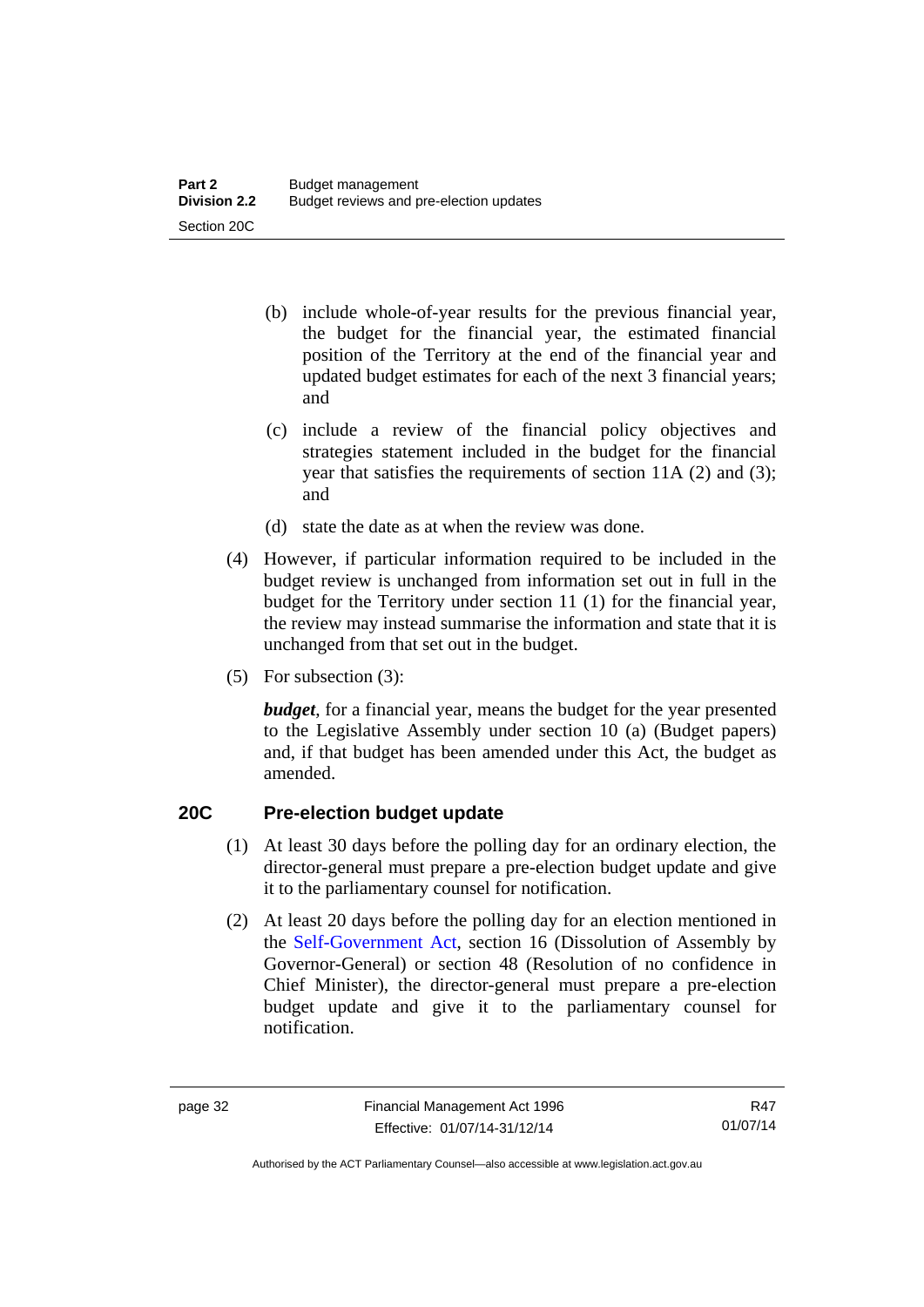(3) A pre-election budget update is a notifiable instrument.

*Note* A notifiable instrument must be notified under the [Legislation Act](http://www.legislation.act.gov.au/a/2001-14).

(4) In this section:

*ordinary election*—see the *[Electoral Act 1992](http://www.legislation.act.gov.au/a/1992-71)*, dictionary. *polling day*—see the *[Electoral Act 1992](http://www.legislation.act.gov.au/a/1992-71)*, dictionary.

## **20D Purpose and contents of pre-election budget update**

- (1) The purpose of a pre-election budget update for an election is—
	- (a) to allow the assessment of the government's financial performance against the financial policy objectives and strategies set out in the latest financial policy objectives and strategies statement; and
	- (b) to give the electorate an accurate picture of the Territory's financial position before the election.
- (2) A pre-election budget update must be based on the latest financial policy objectives and strategies statement.
- (3) A pre-election budget update for an election must include—
	- (a) updated financial statements required under the financial management guidelines for the financial year in which the election is to be held; and
	- (b) updated budget estimates for the general government sector, the public trading enterprise sector and the Territory for that financial year and for each of the next 3 financial years; and
	- (c) a statement of the economic or other assumptions used in preparing the updated financial statements and budget estimates; and
	- (d) a statement about the sensitivity of the updated financial statements and budget estimates to changes in the economic or other assumptions; and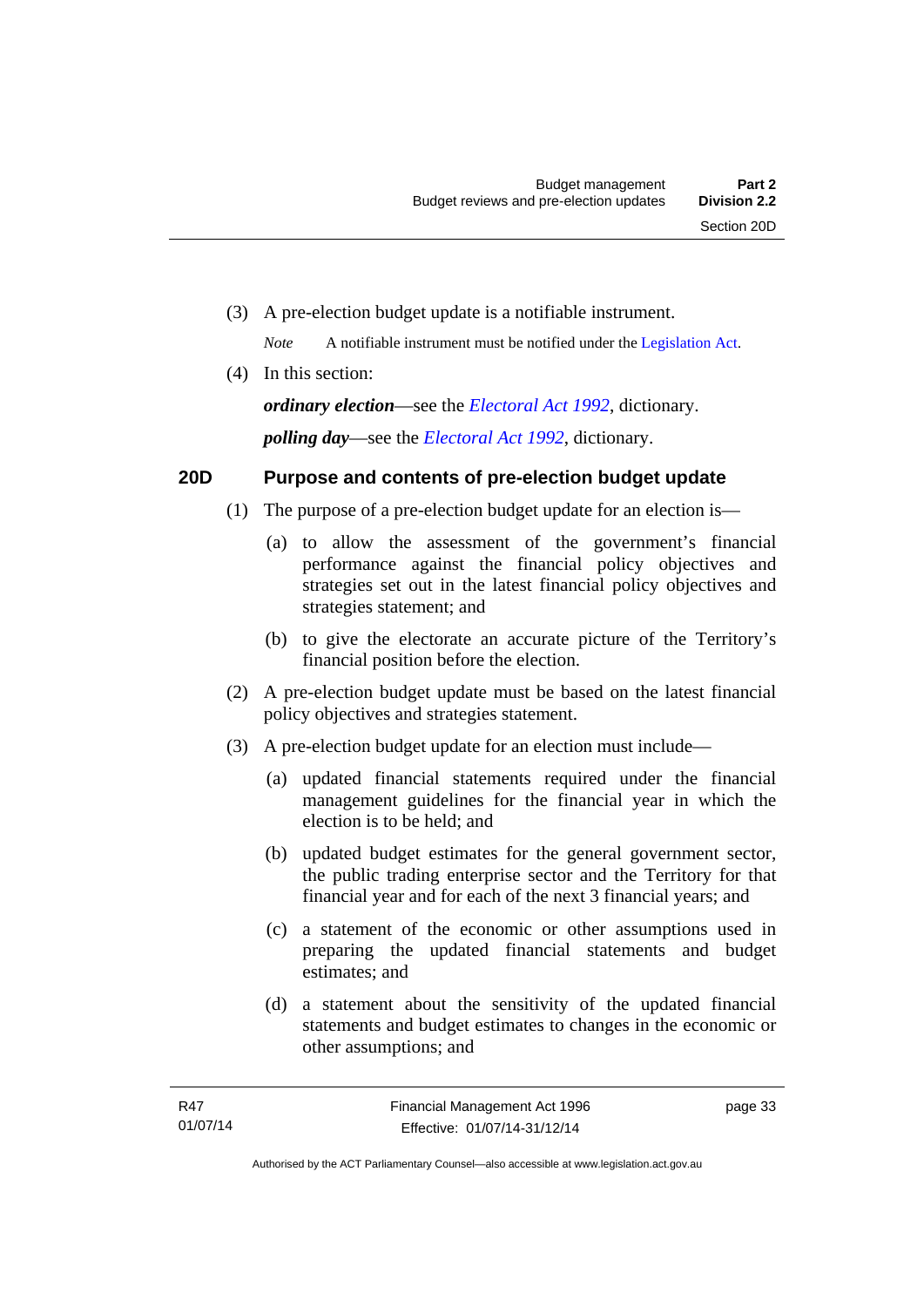- (e) a statement of the risks, quantified if possible, that may affect the economic or other assumptions, including—
	- (i) contingent liabilities; and
	- (ii) publicly announced government commitments that are not yet included in the updated financial statements and budget estimates.
- (4) Information in the pre-election budget update must—
	- (a) take into account government decisions and other circumstances that may have material effect on the financial statements and budget estimates; and
	- (b) state the date as at when the updating was done.
- (5) However, if particular information required to be included in the pre-election budget update is unchanged from information set out in full in the latest financial statements, the budget estimates mentioned in section 11 (Territory budgets) or budget review, the pre-election budget update may instead summarise the information and state that it is unchanged from that set out in the financial statements, budget estimates or budget review.

page 34 Financial Management Act 1996 Effective: 01/07/14-31/12/14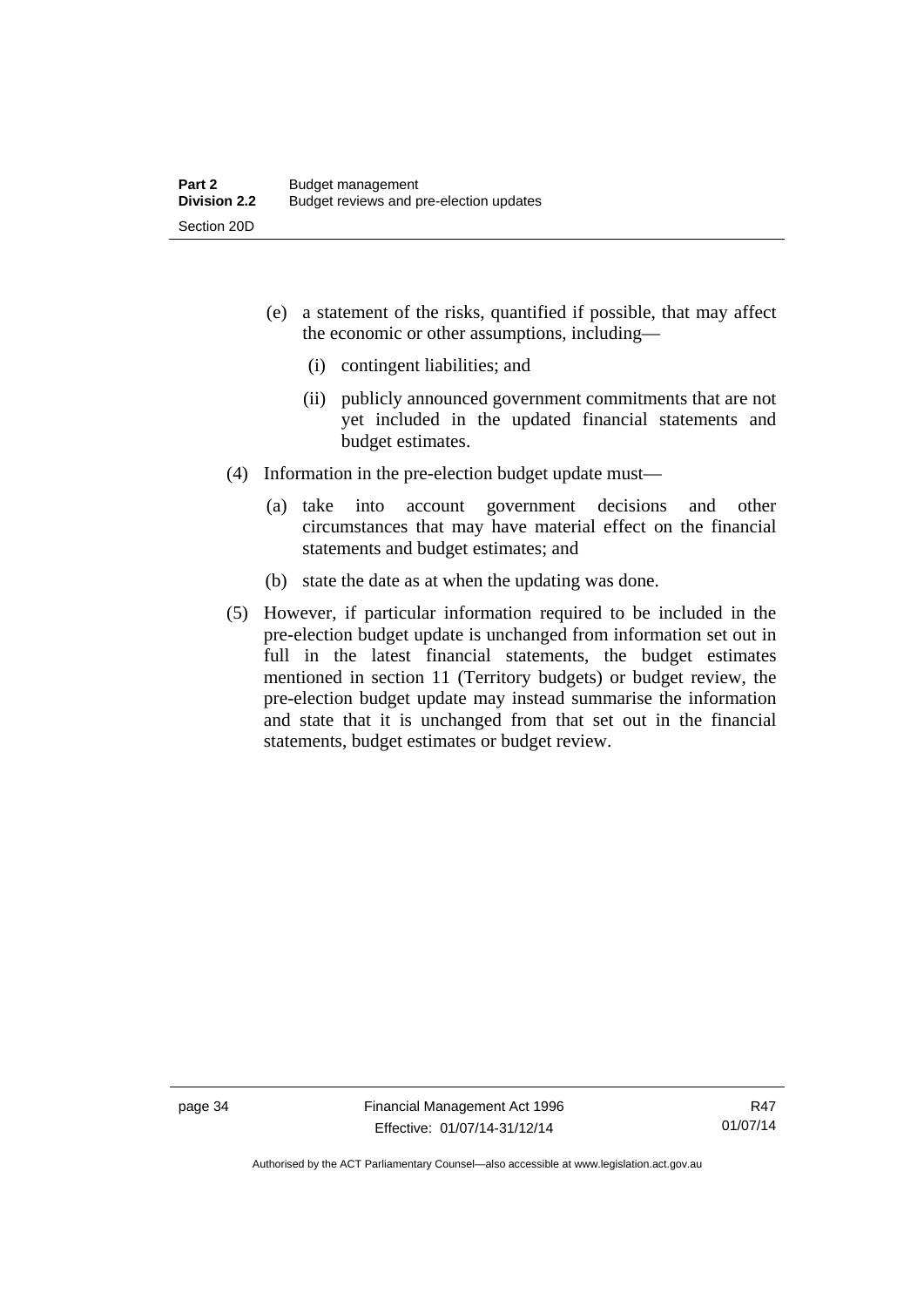# **Part 3 Financial reports**

## **Division 3.1 Financial reports of the Territory**

## **21 Meaning of** *the Territory* **in div 3.1**

In this division, a reference to *the Territory* includes a reference to all territory authorities and all territory-owned corporations.

## **22 Annual financial statements of the Territory**

- (1) The Treasurer must, as soon as practicable after the end of a financial year, prepare annual financial statements for the Territory for that year.
- (2) The statements must be prepared in accordance with generally accepted accounting principles and include—
	- (a) the financial statements required under the financial management guidelines; and
	- (b) a statement of the accounting policies adopted by the Territory; and
	- (c) the other statements that are necessary to fairly reflect the financial operations of the Territory during the year and its financial position at the end of the year.

## **23 Responsibility for annual financial statements**

- (1) Annual financial statements of the Territory must have endorsed on them, or attached to them, a statement of responsibility signed by—
	- (a) the Treasurer; and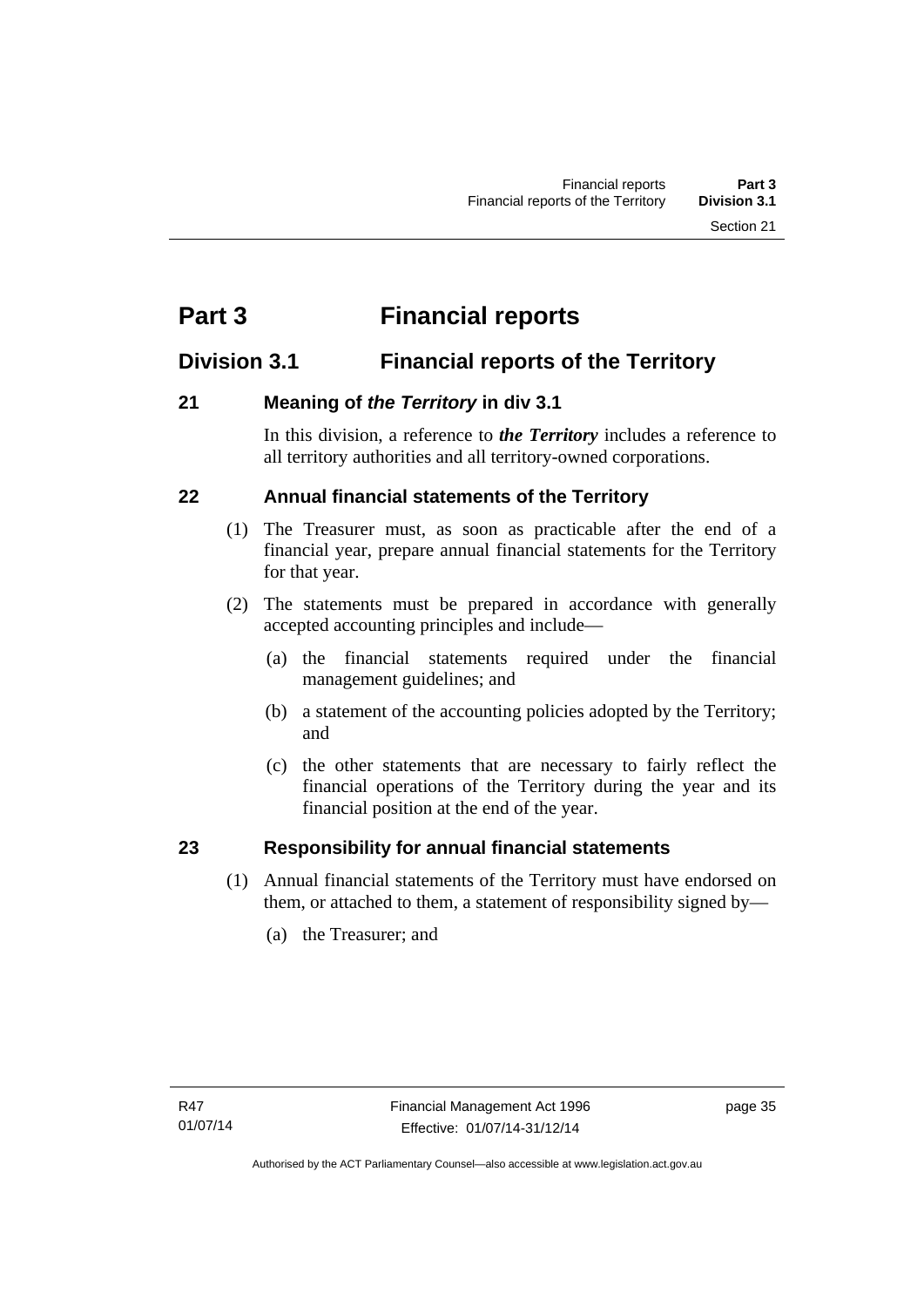- (b) the director-general of the administrative unit to which responsibility for the administration of this Act has been allocated under the *[Public Sector Management Act 1994](http://www.legislation.act.gov.au/a/1994-37)*, section 14.
- (2) A statement of responsibility must comprise—
	- (a) a statement by the Treasurer that in his or her opinion the financial statements fairly reflect the financial operations of the Territory during the year to which they relate and the financial position of the Territory at the end of the year; and
	- (b) a statement by the director-general that the financial statements have been prepared in accordance with generally accepted accounting principles.

### **24 Audit of annual financial statements**

- (1) The Treasurer must give the auditor-general the annual financial statements of the Territory for a financial year within 3 months after the end of the year.
- (2) The auditor-general must, within 30 days after the auditor-general receives the annual financial statements under subsection (1), give the Treasurer an audit opinion about the statements.
- (3) Despite subsections (1) and (2), if an ordinary election is to be held in the year after the end of the financial year—
	- (a) the Treasurer must give the auditor-general the annual financial statements of the Territory for the financial year in sufficient time for the auditor-general to give an audit opinion about the statements within 3 months after the end of the financial year; and
	- (b) the auditor-general must give an audit opinion to the Treasurer within 3 months after the end of the financial year.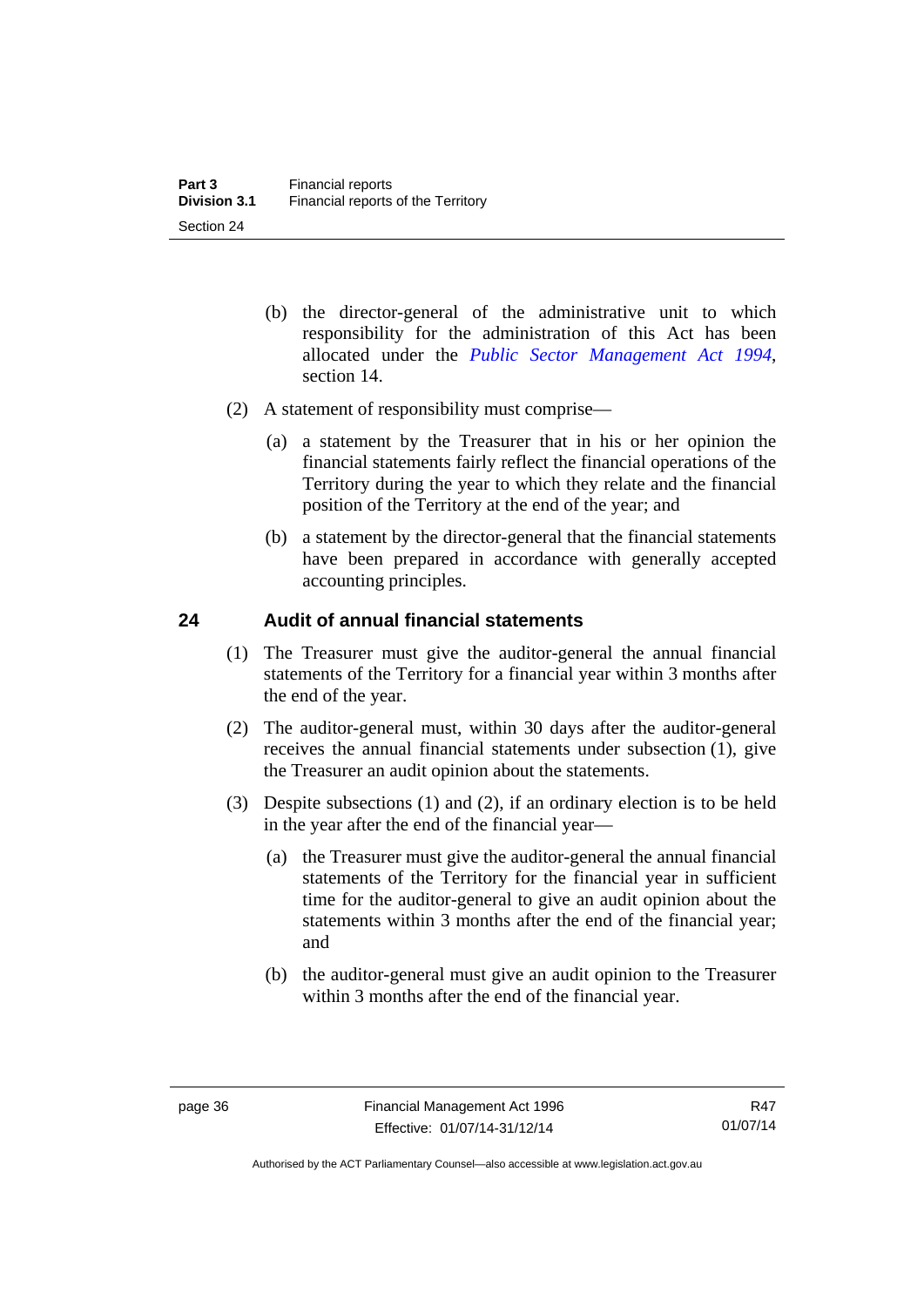(4) In this section:

*ordinary election*—see the *[Electoral Act 1992](http://www.legislation.act.gov.au/a/1992-71)*, dictionary.

#### **25 Presentation of annual financial statements to Legislative Assembly**

- (1) If the Treasurer receives, under section 24 (2), an audit opinion about annual financial statements, the Treasurer must present to the Legislative Assembly, within 3 sitting days after receiving the opinion—
	- (a) a copy of the annual financial statements; and
	- (b) a copy of the audit opinion.
- (2) If the Treasurer receives, under section 24 (3) (b), an audit opinion about annual statements, the Treasurer must give to each member of the Legislative Assembly, within 7 days after receiving the opinion—
	- (a) a copy of the annual financial statements; and
	- (b) a copy of the audit opinion.

#### **26 Periodic financial statements**

- (1) Within 45 days after the end of each quarter of a financial year, the Treasurer must prepare financial statements for—
	- (a) the quarter; and
	- (b) the period from the beginning of the financial year until the end of the quarter.
- (2) The statements must be prepared in accordance with the financial management guidelines.
- (3) The Treasurer must present copies of the statements prepared under subsection (1) to the Legislative Assembly on the first sitting day after they are prepared.

page 37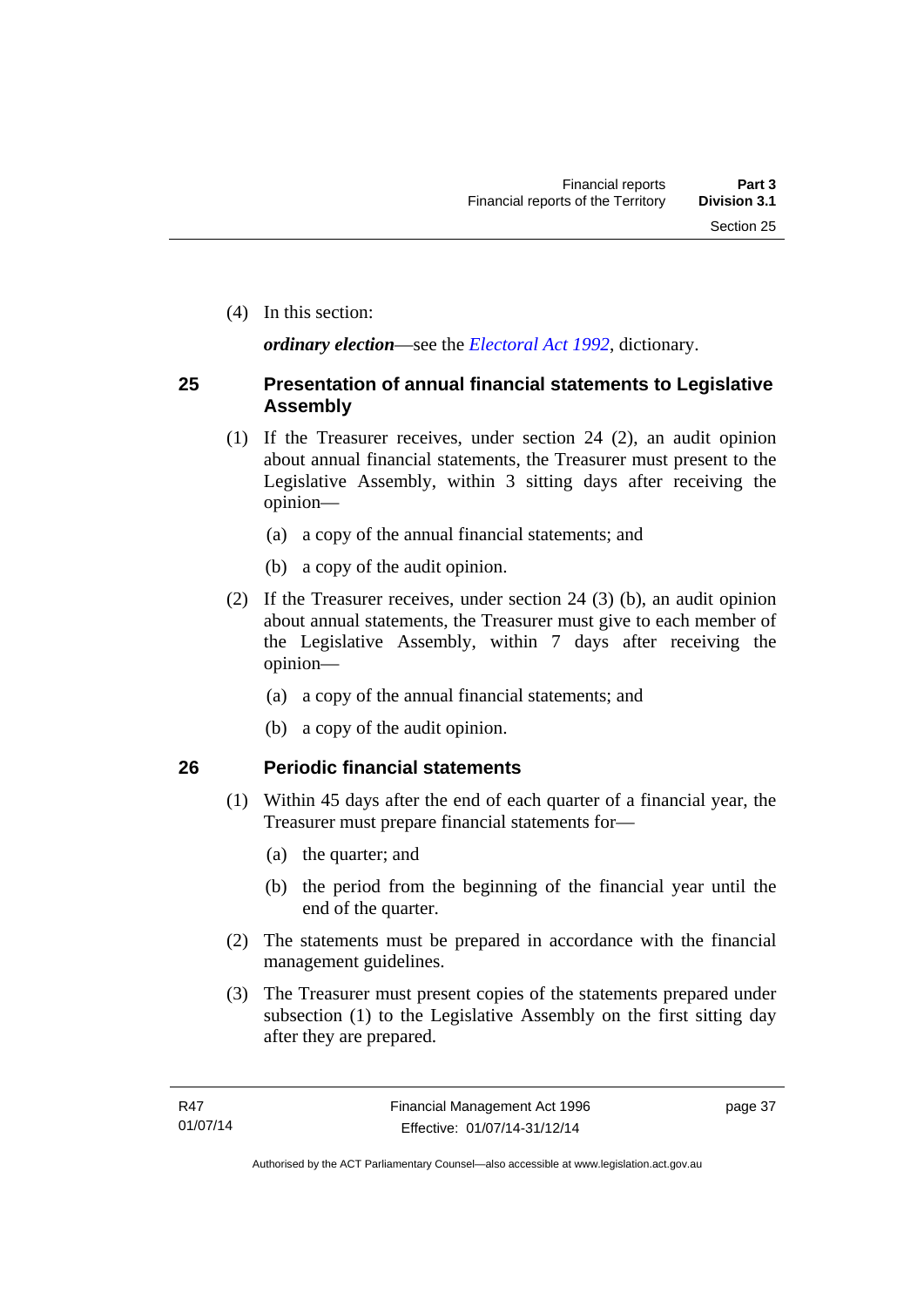(4) If the first sitting day mentioned in subsection (3) does not fall within 45 days after the end of the relevant quarter, the Treasurer must give copies of the statements prepared under subsection (1) to each member of the Legislative Assembly within the 45 days.

## **Division 3.2 Financial reports and performance statements of directorates**

## **27 Annual financial statements of directorates**

- (1) A directorate must, as soon as practicable after the end of each financial year, prepare annual financial statements relating to its operations during the year.
- (2) The annual financial statements of a directorate must be prepared in accordance with generally accepted accounting principles and in a form that facilitates a comparison between the financial operations of the directorate during the year and the estimates of those operations contained in the budget for the directorate for the financial year.
- (3) The annual financial statements must include—
	- (a) the financial statements required under the financial management guidelines; and
	- (b) if a change was made during the year to the conditions of a capital injection set out under section 12 (1) (c) (ii) (Directorate budgets) in a statement included in a proposed budget for the directorate for a financial year—a statement of the change and the reasons for it; and
	- (c) a statement of the accounting policies adopted by the directorate; and
	- (d) any other statements necessary to fairly reflect the financial operations of the directorate during the year and its financial position at the end of the year.

R47 01/07/14

Authorised by the ACT Parliamentary Counsel—also accessible at www.legislation.act.gov.au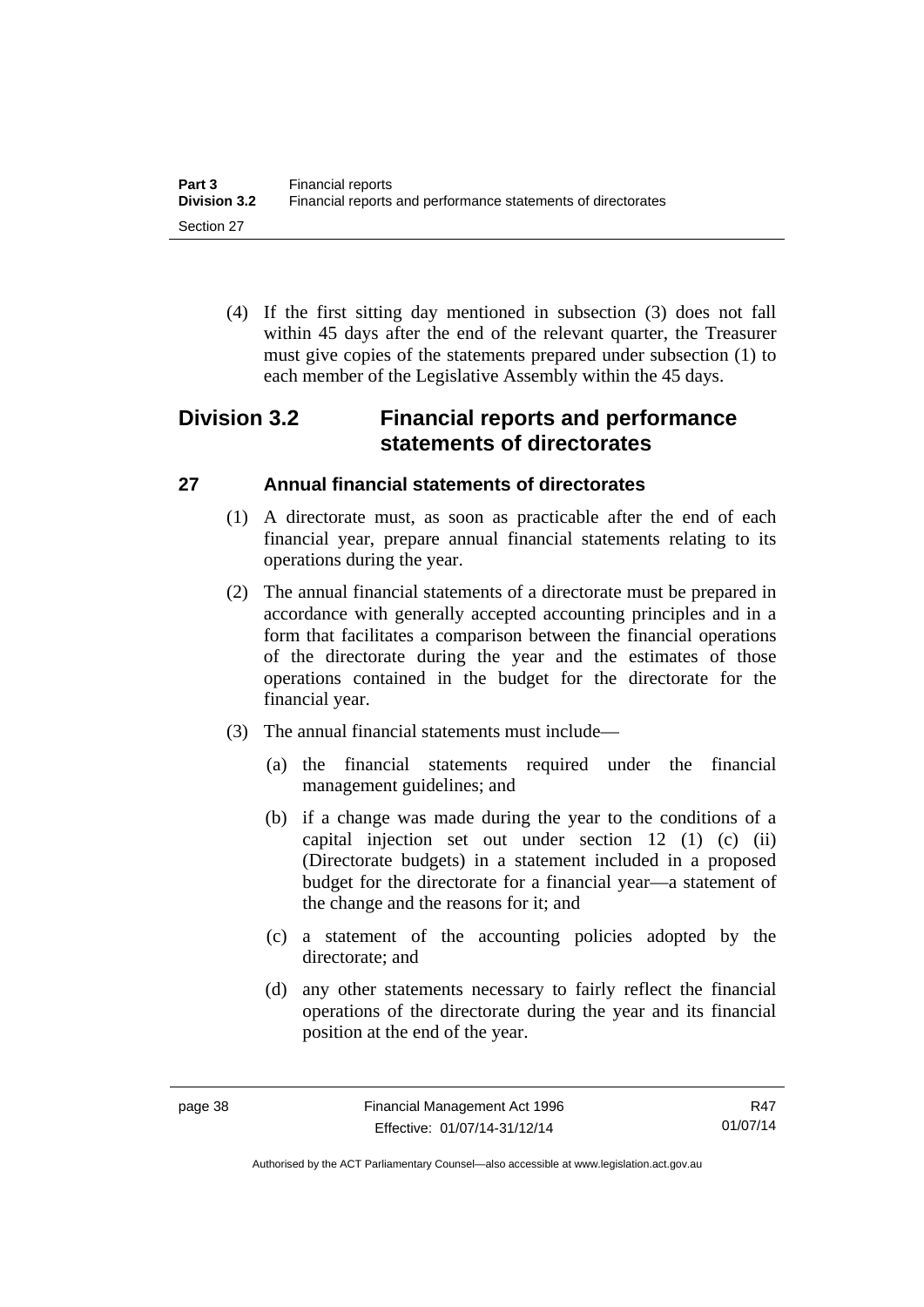(4) In this section:

*budget*, for a directorate for a financial year, means the budget for the directorate for the year presented to the Legislative Assembly under section 10 (b) (Budget papers).

## **28 Responsibility for annual financial statements of directorates**

- (1) The annual financial statements of a directorate for a financial year must have endorsed on them, or attached to them, a statement of responsibility signed by the responsible director-general.
- (2) The statement of responsibility must state that, in the responsible director-general's opinion, the annual financial statements fairly reflect the financial operations of the directorate during the financial year and the financial position of the directorate at the end of the year.

## **29 Audit of financial statements of directorates**

- (1) The responsible director-general of a directorate must give the auditor-general the financial statements of the directorate for a financial year as soon as practicable after the statements are prepared.
- (2) The financial statements must have endorsed on them, or attached to them, the statement of responsibility made for them.
- (3) The auditor-general must give the responsible director-general an audit opinion about the financial statements as soon as practicable after the auditor-general receives them.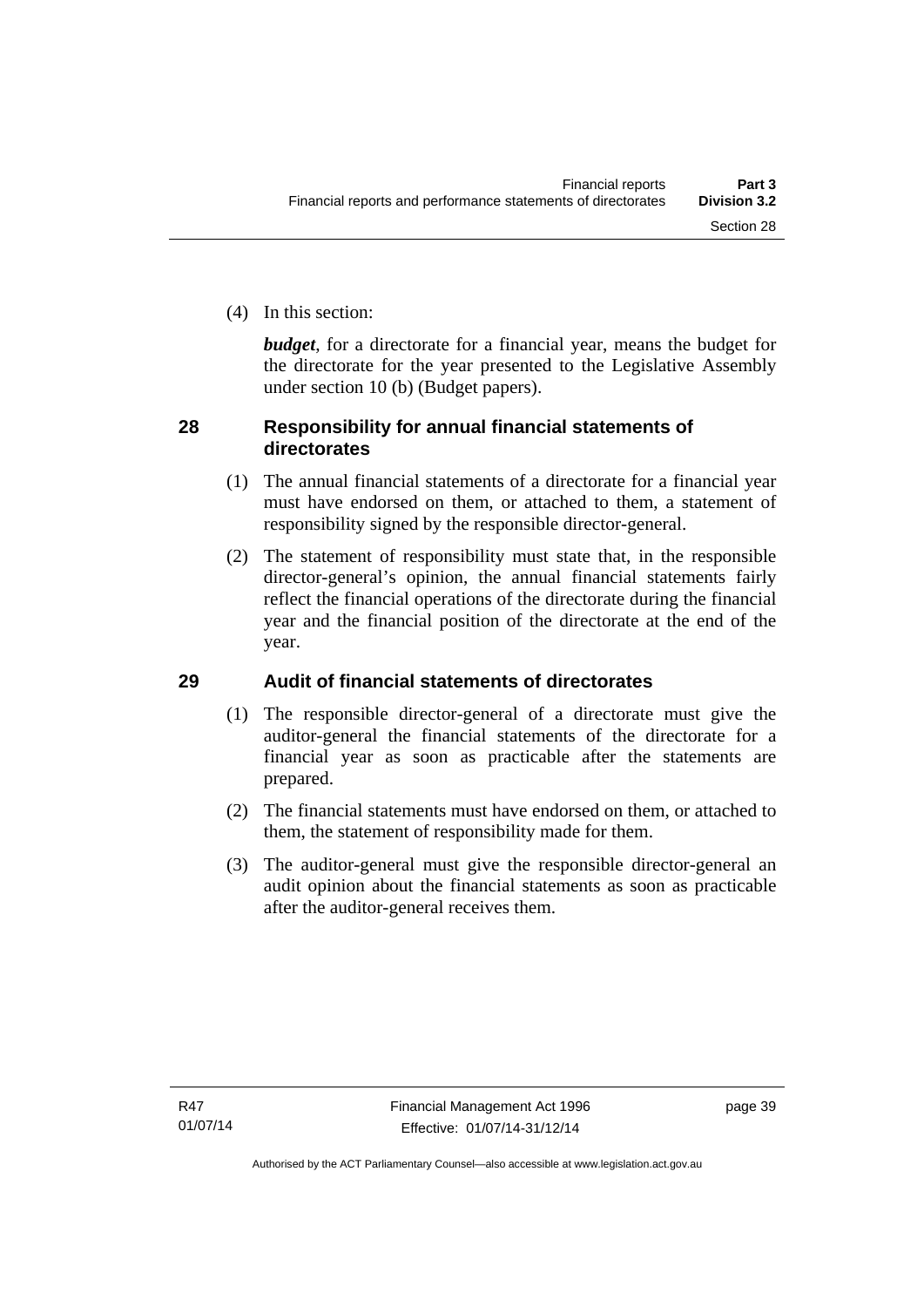## **30 Directorate annual financial statements to be included in annual reports etc**

A report prepared under the *[Annual Reports \(Government Agencies\)](http://www.legislation.act.gov.au/a/2004-8)  [Act 2004](http://www.legislation.act.gov.au/a/2004-8)* for a directorate for a financial year must include, or have attached to it—

- (a) the directorate's annual financial statements for the year; and
- (b) the audit opinion under section 29 (3) about the financial statements.

#### **30A Statements of performance of directorates**

- (1) As soon as practicable after the end of each financial year, each directorate must prepare a statement of the performance of the directorate in providing each class of outputs provided by it during the year.
- (2) The statement must—
	- (a) compare the performance of the directorate in providing each class of the outputs with the forecast of the performance in the directorate's budget for the year; and
	- (b) give particulars of the extent to which the performance criteria set out in the budget for the provision of the outputs were met.
- (3) This section does not apply to—
	- (a) the Office of the Legislative Assembly; or
	- (b) an officer of the Assembly.
- (4) In this section:

*budget*, for the directorate, means the budget for the directorate for the financial year presented to the Legislative Assembly under section 10 (b) (Budget papers) and, if that budget has been amended under this Act, the budget as amended.

R47 01/07/14

Authorised by the ACT Parliamentary Counsel—also accessible at www.legislation.act.gov.au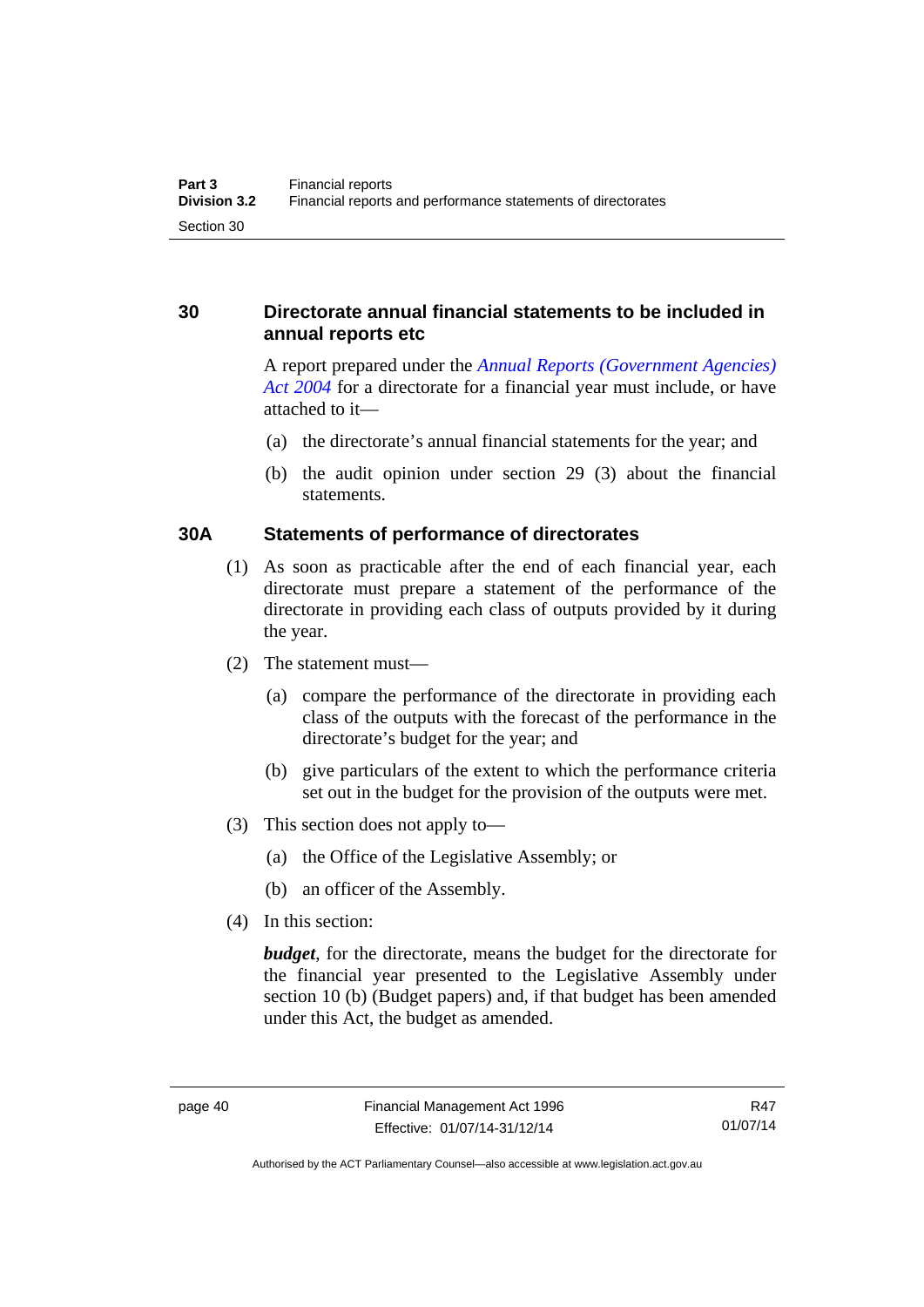## **30B Responsibility for directorate statements of performance**

- (1) A statement of performance of a directorate for a financial year must have endorsed on it, or attached to it, a statement of responsibility signed by the responsible director-general.
- (2) The statement of responsibility must state that, in the responsible director-general's opinion, the statement of performance fairly reflects the performance of the directorate in providing each class of outputs during the financial year.

### **30C Scrutiny of directorate statements of performance**

- (1) The responsible director-general of a directorate must give the auditor-general the directorate's statement of performance for a financial year as soon as practicable after the statement is prepared.
- (2) The statement of performance must have endorsed on it, or attached to it, the statement of responsibility made for it under section 30B.
- (3) The auditor-general must give the director-general a report about the statement of performance as soon as practicable after the auditor-general receives it.
- (4) The report must be prepared in accordance with the financial management guidelines.

## **30D Directorate statements of performance to be included in annual reports etc**

A report prepared under the *[Annual Reports \(Government Agencies\)](http://www.legislation.act.gov.au/a/2004-8)  [Act 2004](http://www.legislation.act.gov.au/a/2004-8)* for a directorate for a financial year must include, or have attached to it—

- (a) the directorate's statement of performance for the year; and
- (b) the auditor-general's report under section 30C (3) about the statement of performance.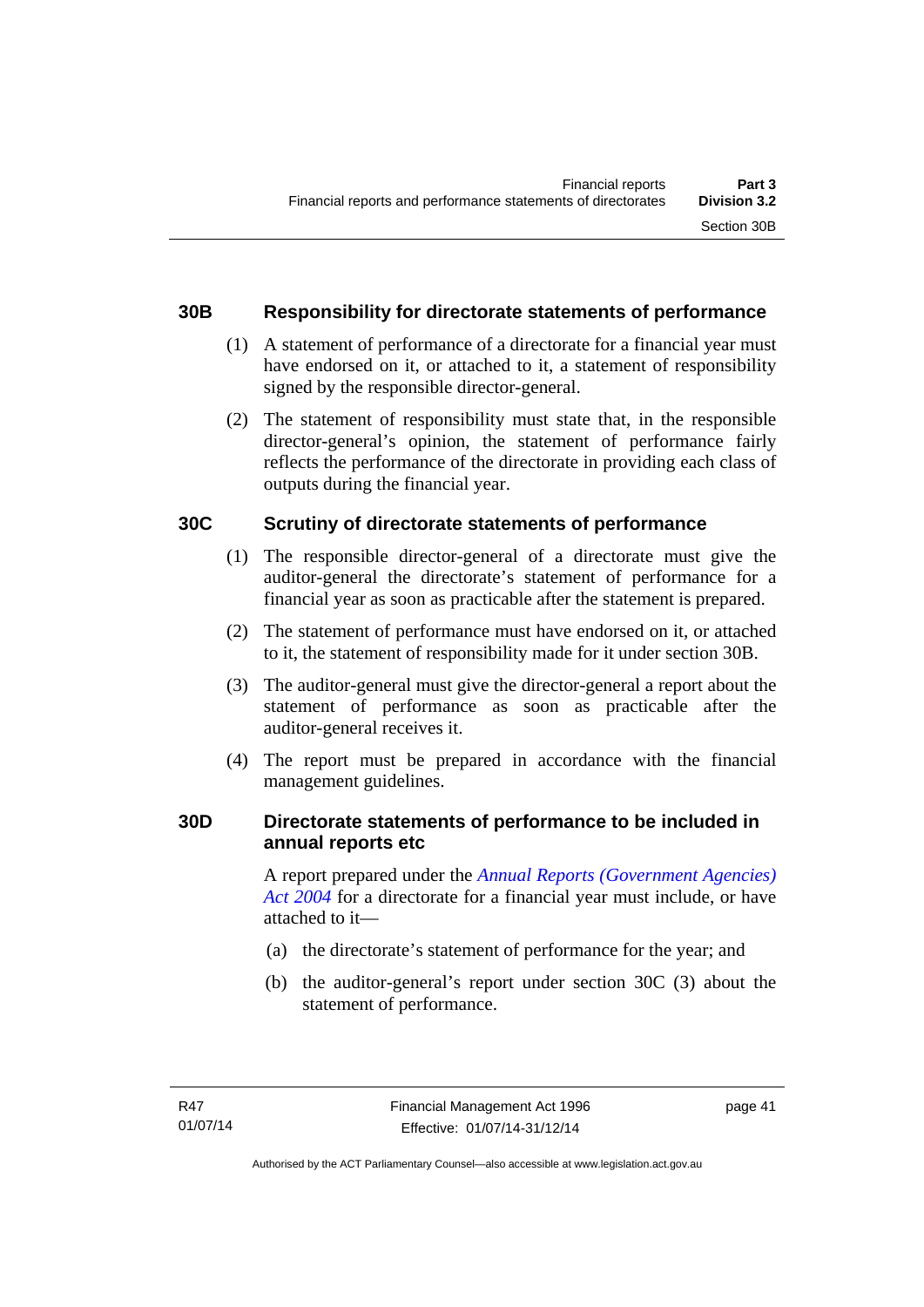#### **30E Half-yearly directorate performance reports**

- (1) Within 30 days after 31 December in each financial year, each Minister must prepare a half-yearly performance report for each directorate for which the Minister is responsible.
- (2) The report must include—
	- (a) a progress report on delivery of outputs; and
	- (b) an explanation of any significant variations from performance criteria.
- (3) The Minister must present the report to the Legislative Assembly on the first sitting day after the report is prepared.
- (4) If the report is not presented to the Legislative Assembly under subsection (3) within 30 days after 31 December, the Minister must make a copy of the report available to members of the Legislative Assembly within the 30 days.
- (5) This section does not apply to—
	- (a) the Office of the Legislative Assembly; or
	- (b) an officer of the Assembly.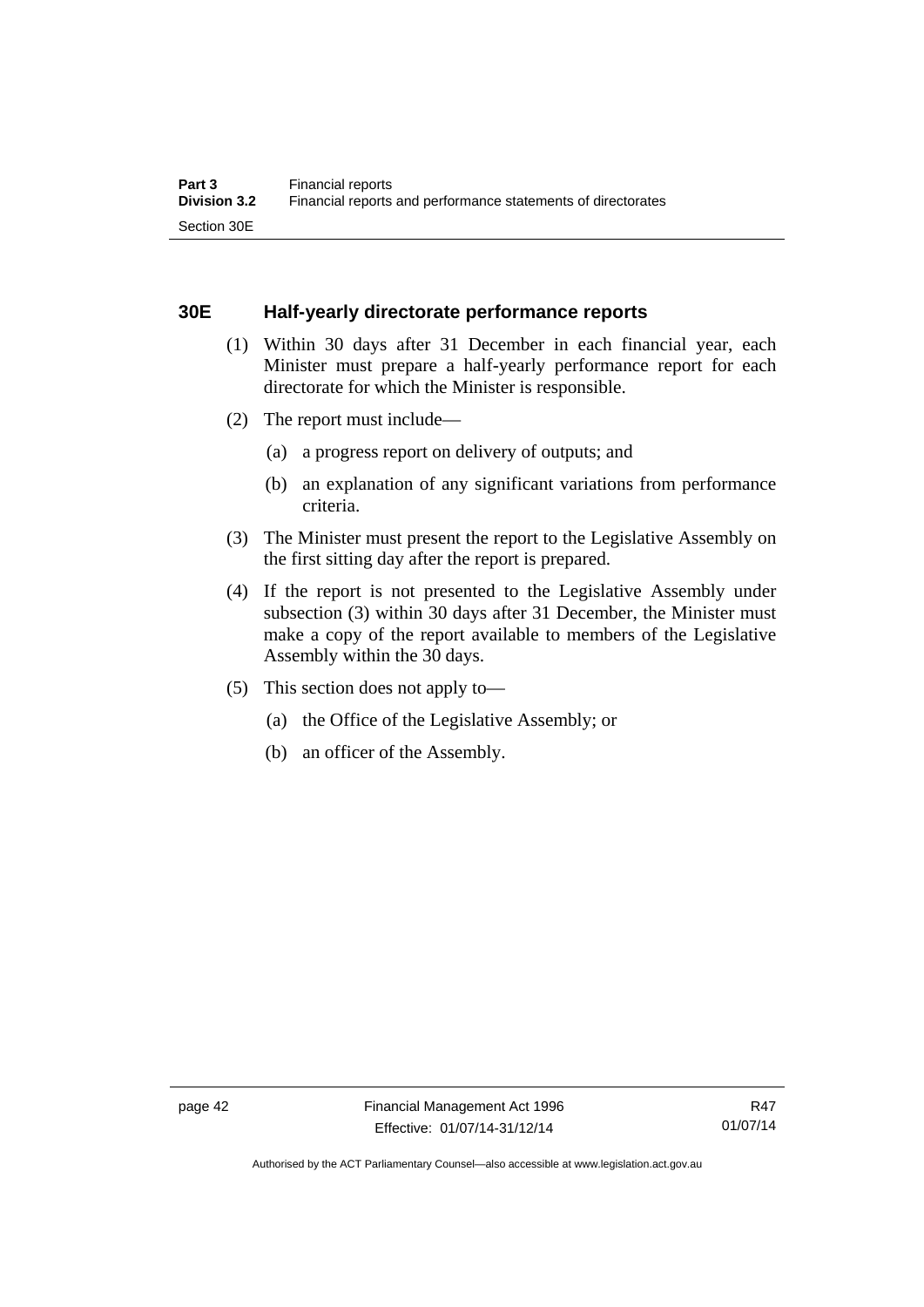# **Part 4 Financial management responsibilities of directors-general of directorates**

#### **31 Responsibilities of directors-general of directorates**

- (1) The responsible director-general of a directorate is accountable to the responsible Minister of the directorate for the efficient and effective financial management of the directorate.
- (2) Without limiting subsection (1), the responsible director-general of a directorate is responsible, under the responsible Minister, for ensuring—
	- (a) that money spent by the directorate is spent in accordance with appropriations made for the directorate (including appropriations available under section 34B); and
	- (b) that, as far as practicable, the operations of the directorate for a financial year are consistent with, and comparable to, the budget for the directorate for the year; and
	- (c) that the officers and employees of the directorate comply with this Act (including the financial management guidelines); and
		- *Note* A reference to an Act includes a reference to the statutory instruments made or in force under the Act, including any guideline (see [Legislation Act](http://www.legislation.act.gov.au/a/2001-14), s 104).
	- (d) that proper accounts and records are kept of the transactions and affairs of the directorate in accordance with generally accepted accounting principles; and
	- (e) that adequate control is maintained over the assets of the directorate and assets in the control of the directorate; and
	- (f) that adequate control is maintained over the incurring of liabilities by the directorate.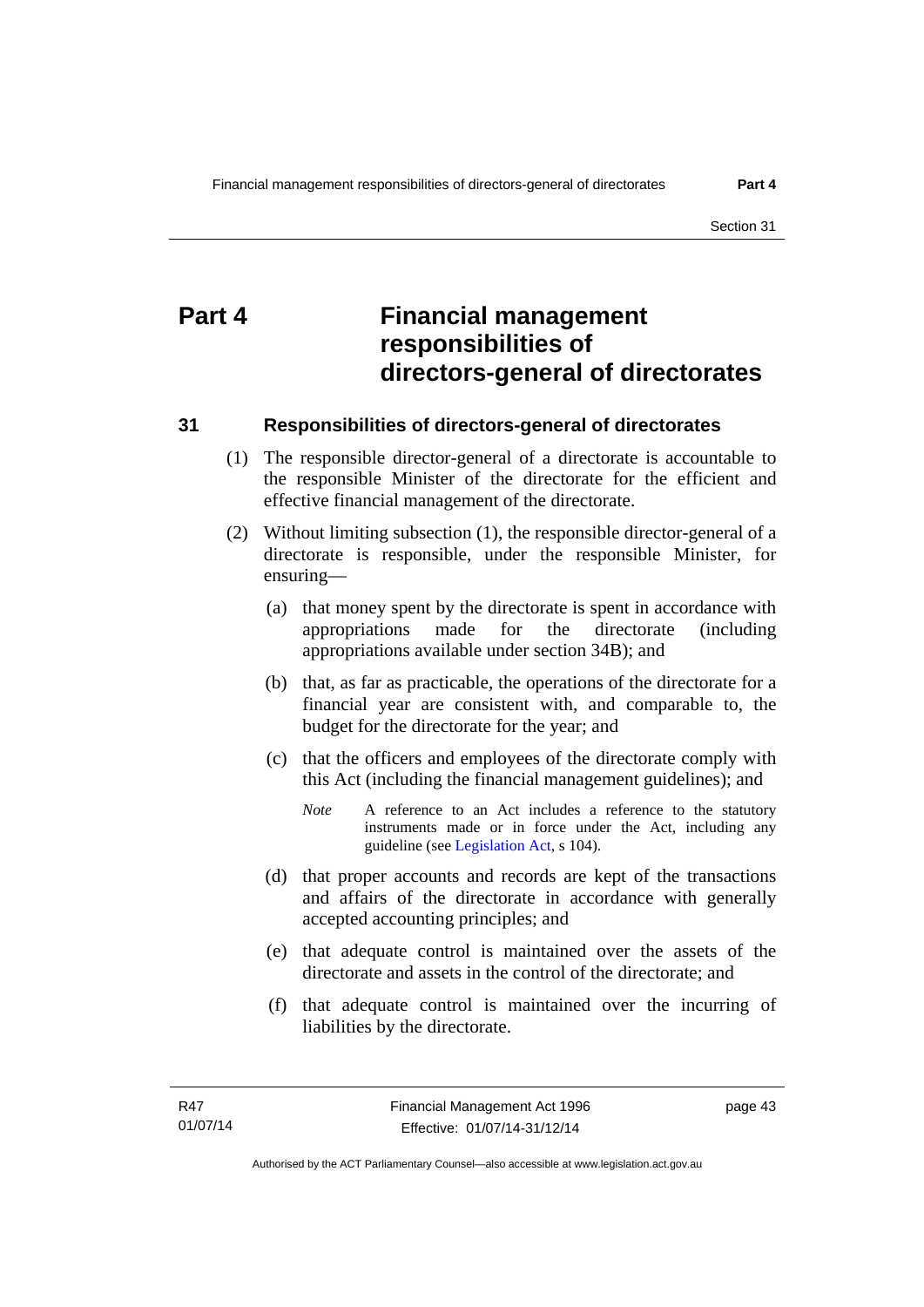- (3) A report prepared under the *[Annual Reports \(Government Agencies\)](http://www.legislation.act.gov.au/a/2004-8)  [Act 2004](http://www.legislation.act.gov.au/a/2004-8)* for a financial year by the responsible director-general of a directorate must include an explanation of material variations between the actual results of the directorate for the year and the budget for the directorate for the year.
- (4) In this section:

*budget*, for a directorate for a financial year, means the budget for the directorate for the year presented to the Legislative Assembly under section 10 (b) (Budget papers) and, if that budget has been amended under this Act, the budget as amended.

page 44 Financial Management Act 1996 Effective: 01/07/14-31/12/14

R47 01/07/14

Authorised by the ACT Parliamentary Counsel—also accessible at www.legislation.act.gov.au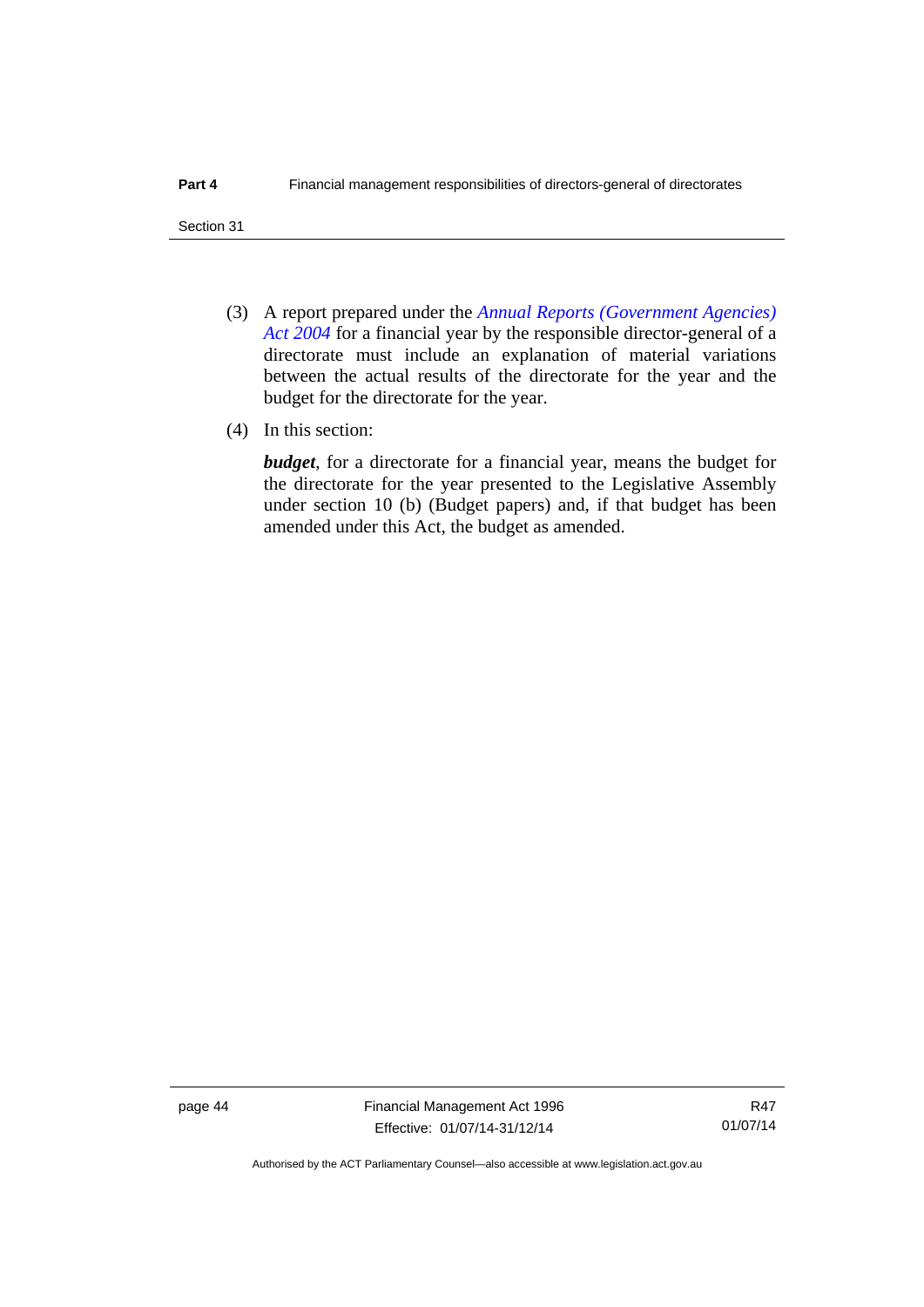# **Part 5 Banking and investment**

## **32 Agreement for the conduct of banking for Territory**

- (1) The Treasurer may enter into an agreement with an authorised deposit-taking institution relating to the conduct of banking for the Territory.
- (2) An agreement must not be entered into unless it contains a provision to the effect that it may be terminated by the Territory at any time subject to the giving of written notice that specifies the date the termination is to take effect.

## **33 Territory banking account**

The Treasurer must open and maintain a banking account for the purposes of the Territory.

## **34 Directorate banking accounts**

- (1) The responsible Minister or the responsible director-general may open 1 or more banking accounts for the purposes of the relevant directorate.
- (2) A directorate banking account must be maintained by the director-general.
- (3) A directorate banking account must not, without the Treasurer's written approval, be opened or maintained otherwise than with an authorised deposit-taking institution with which an agreement is in force under section 32.
- (4) The responsible Minister or the responsible director-general of a directorate may close a directorate banking account of the directorate.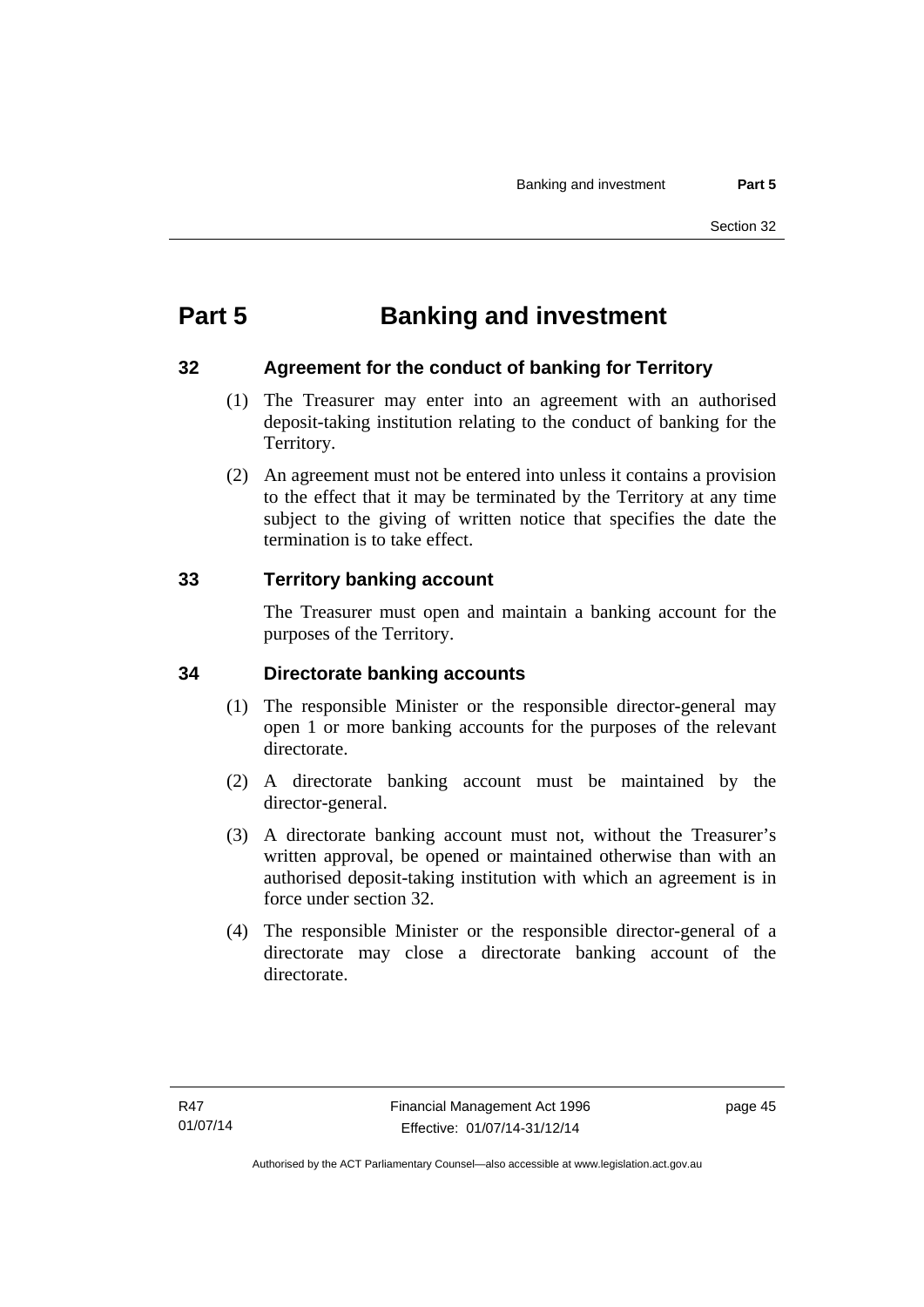#### **Part 5 Banking and investment**

Section 34A

- (5) If the responsible Minister or the responsible director-general of a directorate closes a directorate banking account under subsection (4), he or she must transfer any money standing to the credit of the account to another directorate banking account of the directorate or to the territory banking account.
- (6) The Treasurer may, at any time, after consultation with the responsible Minister, close or suspend the operation of a directorate banking account.
- (7) A Minister or a director-general must not open or operate a directorate banking account otherwise than in accordance with this Act.

#### **34A Transfer of directorate banking account**

- (1) If, in the Treasurer's opinion, it is desirable, because of changes in directorate responsibilities, to transfer a directorate banking account from a directorate to another directorate, the Treasurer may, in writing, direct the responsible director-general of the directorate that holds the account to arrange for it to be transferred to another directorate nominated in the direction.
- (2) A director-general who receives a direction under subsection (1) must comply with the direction.
- (3) A directorate banking account transferred in accordance with a direction under subsection (1) becomes a directorate banking account of the directorate to which it is transferred.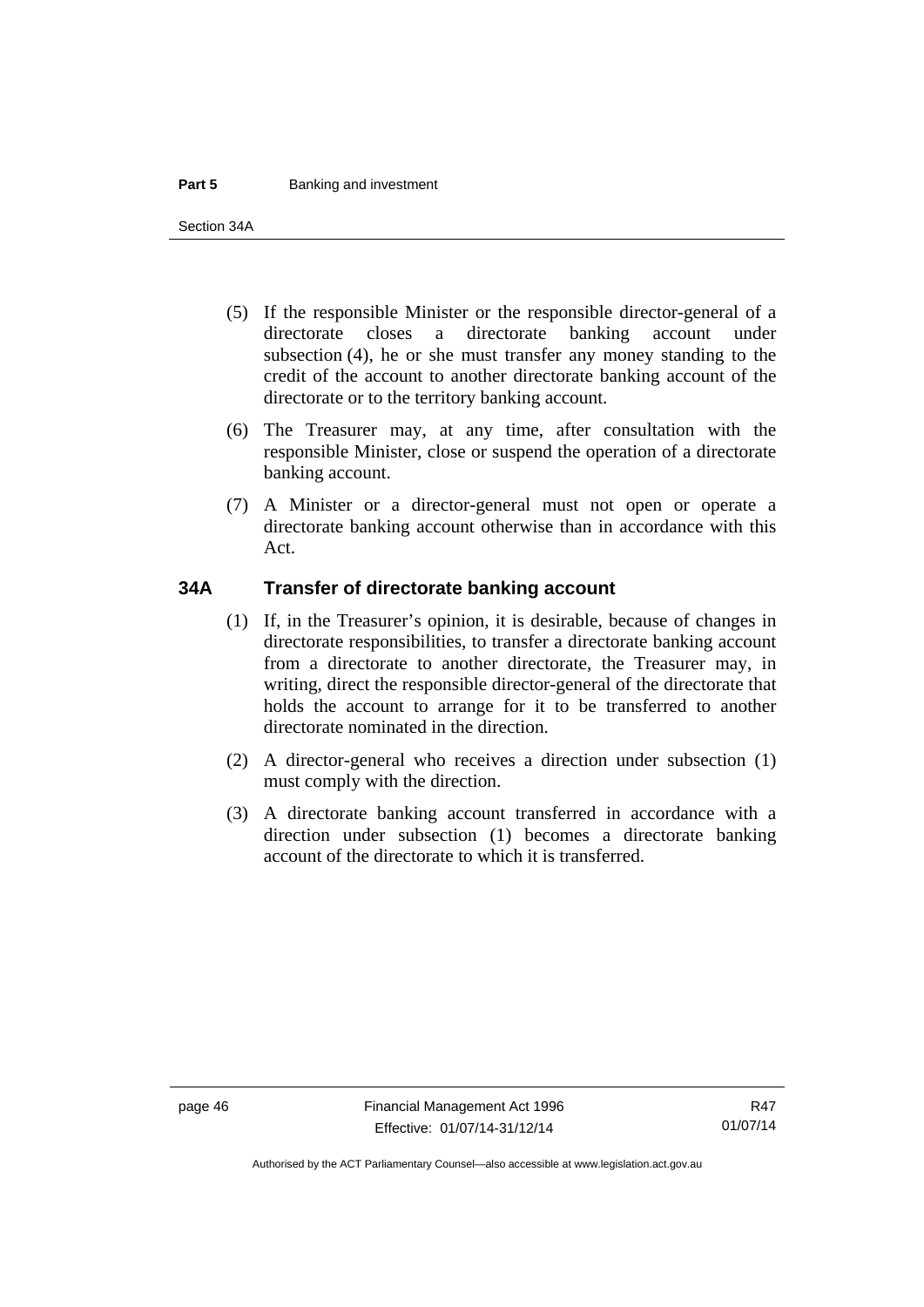## **34B End of year balances of directorate banking accounts**

- (1) If at the end of a financial year amounts appropriated for a directorate for that financial year are held in a directorate banking account, the amounts may be applied after the end of that financial year for the purposes for which they were appropriated.
- (2) If at the end of a financial year a directorate banking account has a debit balance, the director-general of the directorate must devise and implement a scheme to recoup the amount of the deficit.

### **35 Payments into banking accounts**

- (1) All public money is the property of the Territory.
- (2) If public money is received by a person other than for the purpose of making a payment in the course of his or her duties, the person must take reasonable steps to safeguard the money until it is paid into a banking account in accordance with this section.
- (3) Money must be paid into a directorate banking account of a directorate if the money is—
	- (a) money that may be disbursed to the directorate as a consequence of an appropriation; or
	- (b) a receipt relating to the operations of the directorate; or
	- (c) a receipt relating to the sale or disposal of assets of the Territory held by the directorate.
- (4) All public money, except money payable into a directorate banking account, must be paid into the territory banking account.
- (5) The Treasurer may issue financial management guidelines regarding the banking of public money.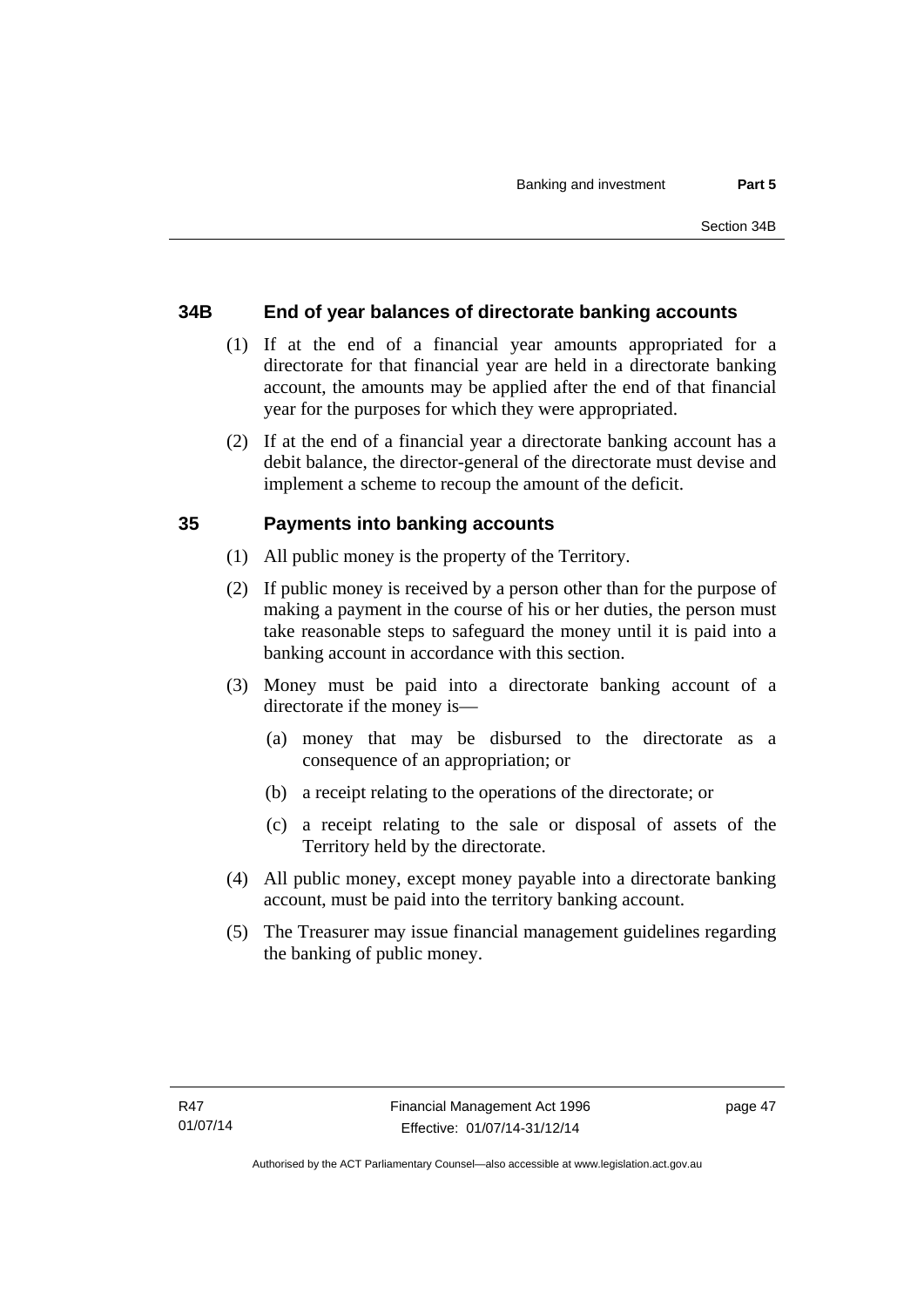#### **36 Transfer following change in directorate responsibilities**

- (1) If, in the Treasurer's opinion, it is necessary as a consequence of changes in directorate responsibilities, to transfer to another account money held in the territory banking account or a directorate banking account, the Treasurer must decide the amount to be transferred and direct that the transfer be made.
- (2) The Treasurer must not exercise the powers under subsection (1) in relation to a directorate banking account except after consultation with the responsible Minister.

#### **36A Transfers from directorate banking accounts to territory banking account**

If, in the Executive's opinion, it is desirable for the management of the public money of the Territory to transfer an amount held in a directorate banking account to the territory banking account, the Executive may direct that the transfer be made.

#### **37 Payments from territory banking account**

- (1) An amount must not be paid out of the territory banking account except under an appropriation to a directorate banking account, a territory authority banking account or a territory-owned corporation banking account.
- (2) This section is subject to—
	- (a) the *[Territory Superannuation Provision Protection Act 2000](http://www.legislation.act.gov.au/a/2000-21)*, section 11 (2) (which is about transfers between the territory banking account and directorate banking accounts to facilitate investment of superannuation funds); and
	- (b) this Act, section 38 (3) (which is about transfers of public money to facilitate investment); and
	- (c) this Act, section 38 (7) (which is about the payment of interest on certain investments of public money); and

R47 01/07/14

Authorised by the ACT Parliamentary Counsel—also accessible at www.legislation.act.gov.au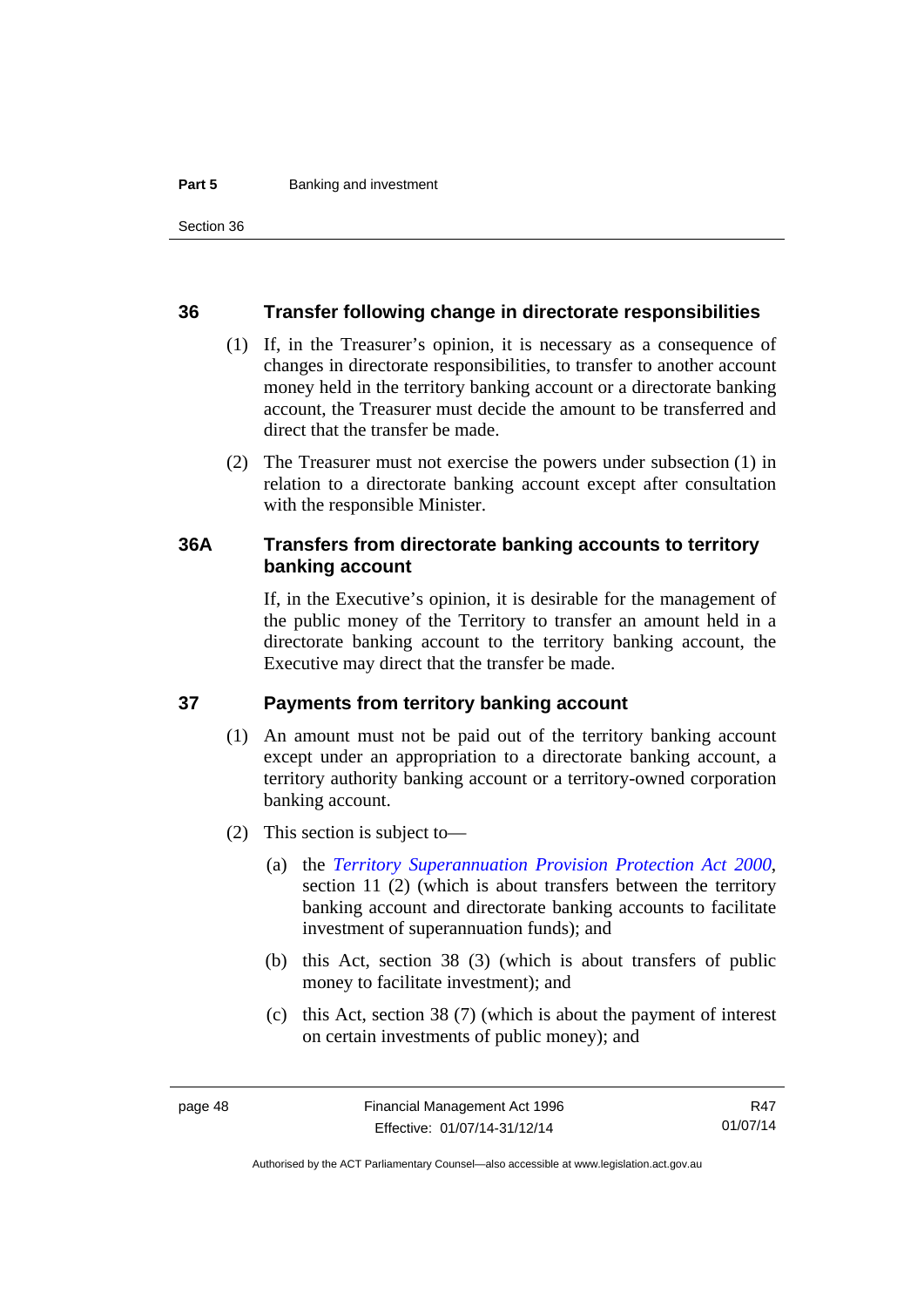- (d) this Act, section 58 (7) (which is about transfers between the territory banking account and territory authorities of interest earned on certain investments for territory authorities).
- (3) This section does not apply to an overdraft or credit facility for a territory authority approved under section 59 (5).

### **38 Investment of certain public money**

- (1) The Treasurer may invest any money held in the territory banking account or directorate banking accounts for the period and on the terms and conditions the Treasurer considers appropriate—
	- (a) on deposit with an authorised deposit-taking institution; or
	- (b) in the purchase of a bill of exchange that is drawn or accepted by an authorised deposit-taking institution; or
	- (c) in a loan to a person who is a dealer in the short-term money market; or
	- (d) in Territory, State or Commonwealth securities; or
	- (e) in any investment prescribed under the financial management guidelines for this paragraph.
- (2) However, an investment may be made under this section only to increase or protect the financial wealth of the Territory.
- (3) Transfers of money for investment, including transfers between the territory banking account and directorate banking accounts to facilitate investment, may be made without appropriation.
- (4) Interest received from the investment of public money under this section must be paid to the territory banking account.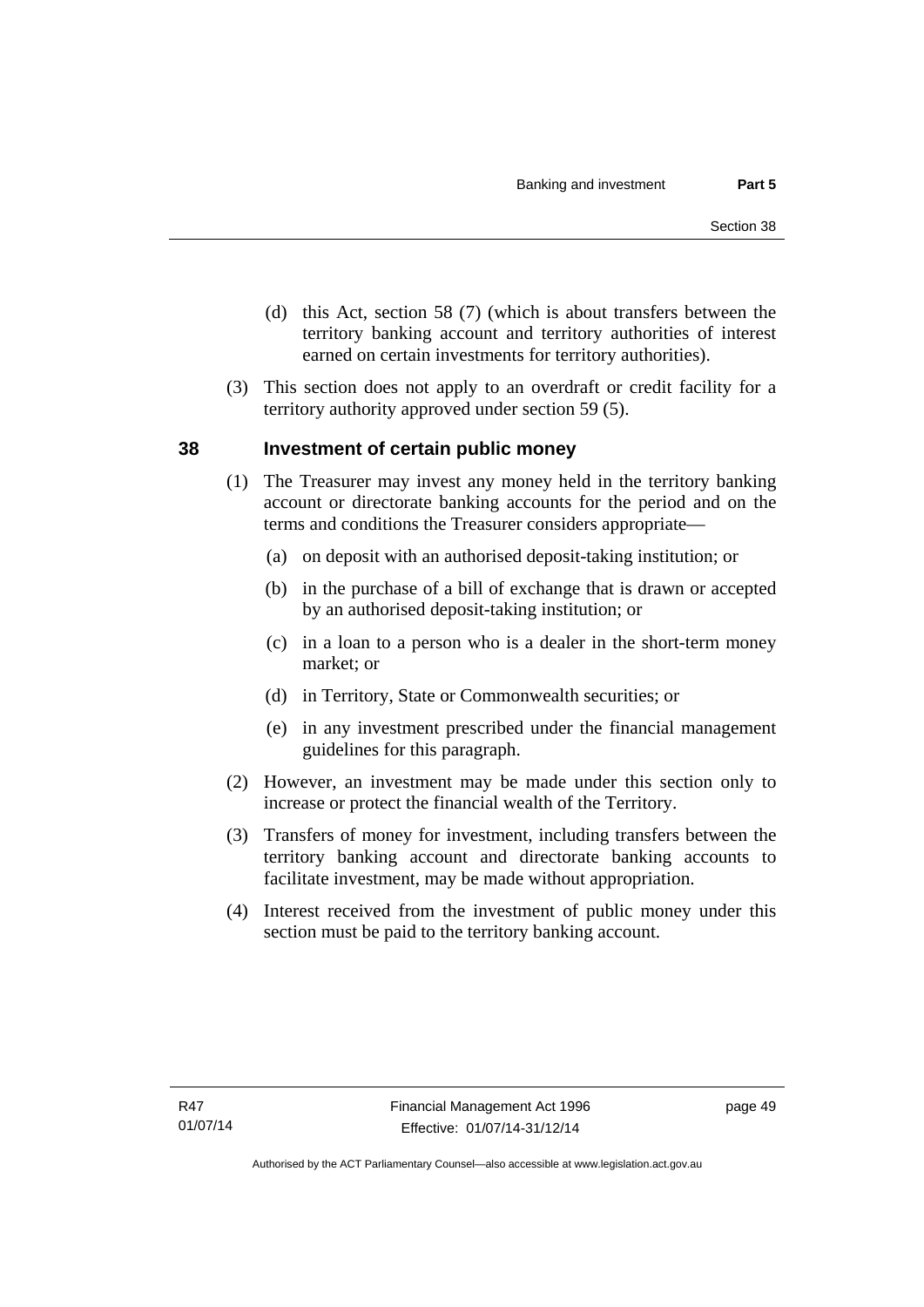#### **Part 5 Banking and investment**

Section 38

- (5) However, if an investment of public money is made or managed for the Territory by an entity other than a directorate, the entity may deduct from the interest received by the entity for the investment—
	- (a) a fee charged by the entity for making or managing the investment; and
	- (b) expenses reasonably incurred by the entity in making or managing the investment.
- (6) The Treasurer may decide the amounts of interest from investments under this section that are to be credited to directorate banking accounts.
- (7) The amounts decided by the Treasurer may be paid from the territory banking account without further appropriation.
- (8) However, the total of the amounts paid under subsection (7) must not exceed the total of the interest received from investments under this section.
- (9) This section does not apply to money held in a superannuation banking account.
- (10) In this section:

*superannuation banking account*—see the *[Territory](http://www.legislation.act.gov.au/a/2000-21)  [Superannuation Provision Protection Act 2000](http://www.legislation.act.gov.au/a/2000-21)*, section 7.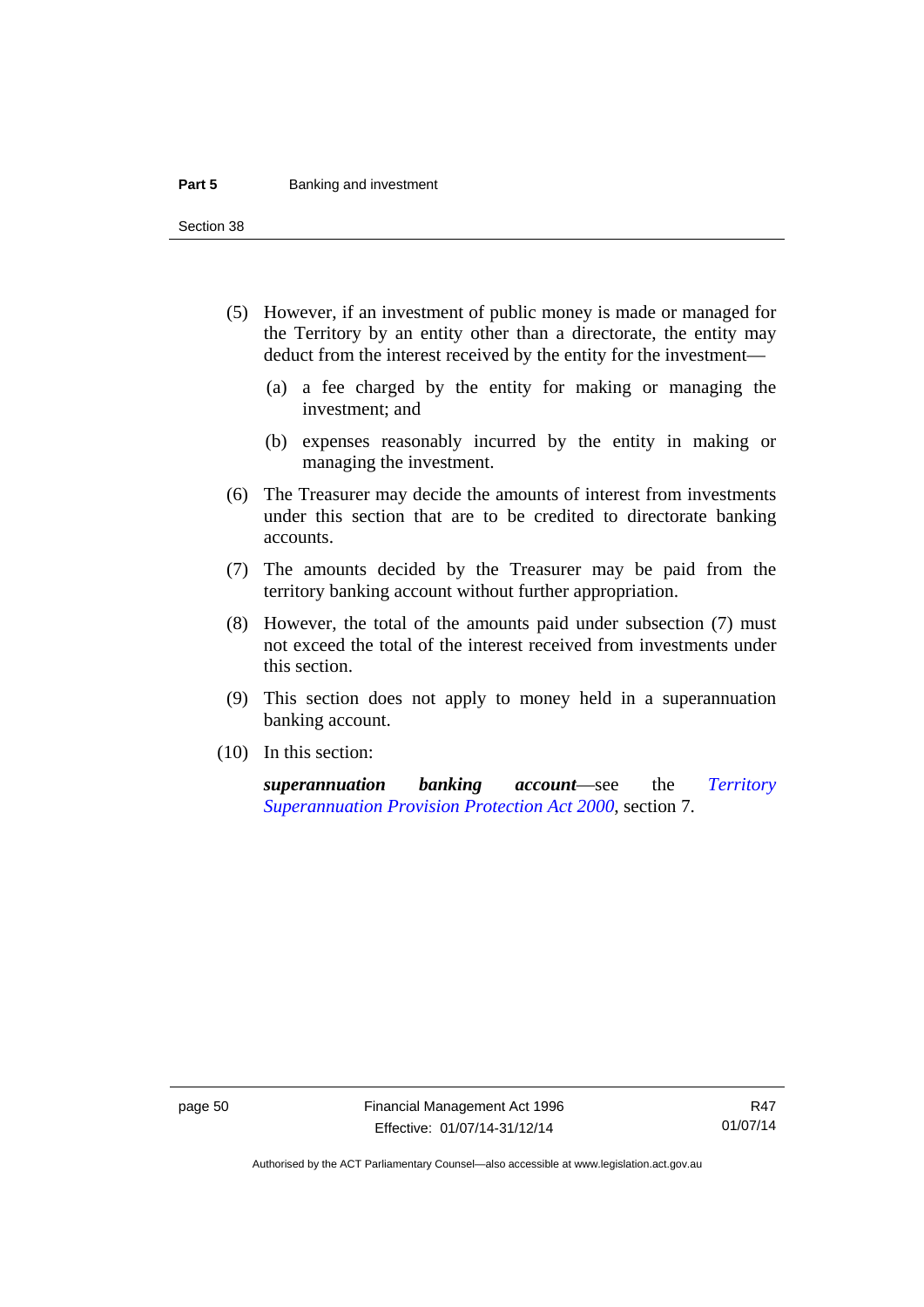# **Part 6 Borrowing and guarantees**

### **39 Power of Territory to borrow**

The Territory may only borrow in accordance with this Act or another law of the Territory.

## **40 Treasurer may borrow on behalf of Territory**

The Treasurer may, on behalf of the Territory, if necessary or expedient in the public interest to do so—

- (a) borrow money; or
- (b) give security for the repayment of an amount borrowed or the payment of interest on an amount borrowed; or
- (c) enter into a financing lease.

## **41 Power of territory authorities to borrow**

Despite any other Act, a territory authority may only borrow (other than from the Territory) in accordance with this Act.

## **42 Borrowings by territory authorities to be approved**

- (1) A territory authority must not borrow unless—
	- (a) the borrowing is approved in writing by the Treasurer; and
	- (b) the terms and conditions of the borrowing include the terms and conditions (if any) specified in the approval and are otherwise consistent with the approval; and
	- (c) the borrowing is within the borrowing limits (if any) of the authority for the financial year in which the borrowing is entered into, that are approved in writing by the Treasurer.
- (2) However, subsection (1) (a) and (b) does not apply to a loan made to a territory authority under section 59 (1) (b).

page 51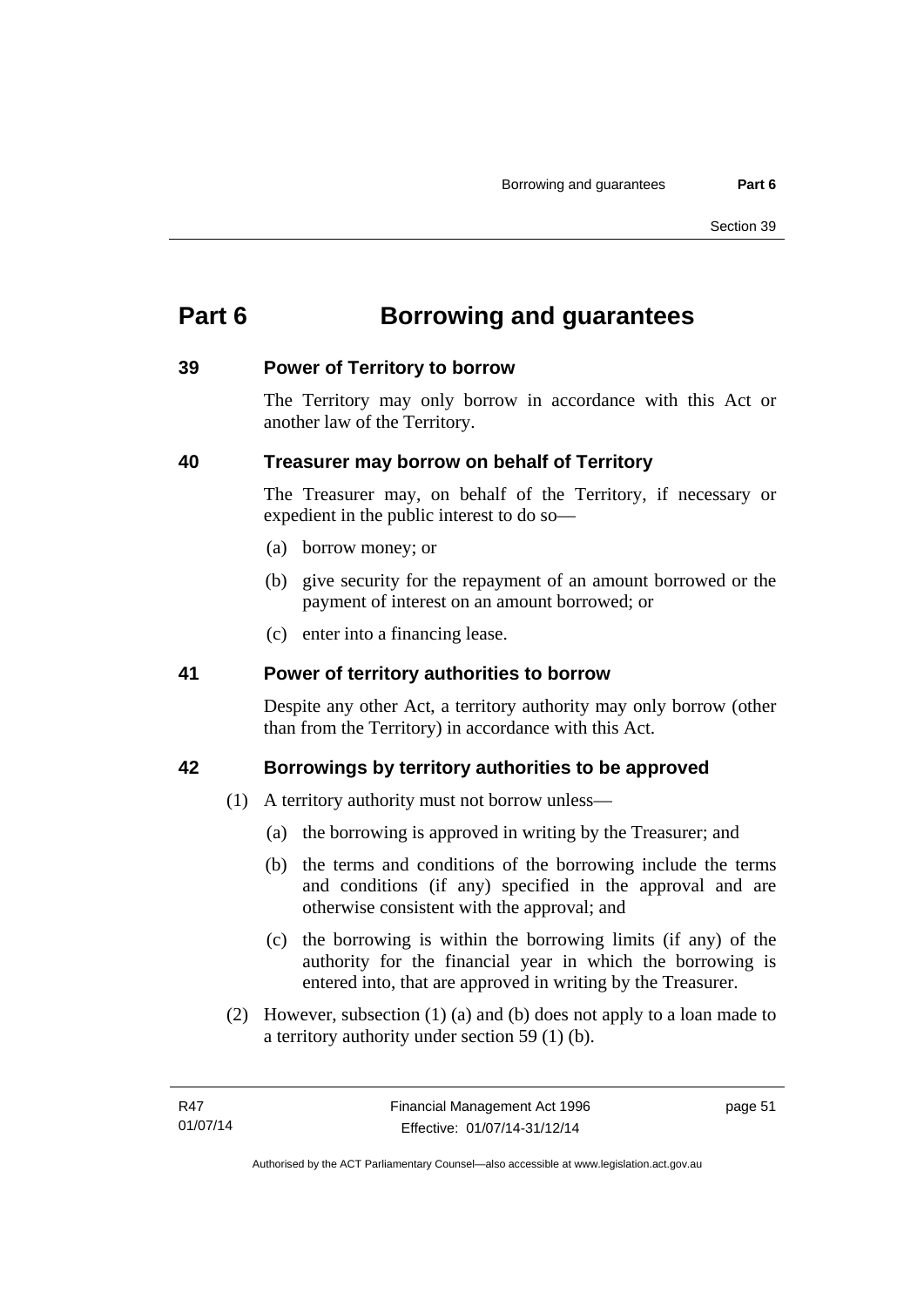Section 43

#### **43 Territory authorities may give security**

Subject to the Treasurer's approval of the borrowing under section 42 (1) (a), a territory authority may give security for the repayment of an amount borrowed, or for the payment of interest on that amount, by issuing securities.

#### **44 Power to approve borrowings not delegable**

The Treasurer must not delegate to anyone the power under section 42 (1) (a) to approve borrowings by territory authorities.

### **45 Loans to be paid into territory banking account**

Subject to this Act and any other Act, the proceeds of a loan raised on behalf of the Territory must be paid into the territory banking account.

#### **46 Payments by Treasurer**

The Treasurer may, without further appropriation, make payments needed for—

- (a) payment of interest on borrowings made for the Territory; or
- (b) repayment of borrowings made for the Territory; or
- (c) payment of the expenses of making or repaying borrowings for the Territory.

#### **47 Guarantees by Territory**

- (1) The Territory may only give a guarantee for the payment of money or the performance of an obligation in accordance with this Act.
- (2) The Treasurer may approve in writing a guarantee by the Territory for the payment of money or the performance by any person of an obligation under a contract, subject to any conditions the Treasurer may specify in the approval.

Authorised by the ACT Parliamentary Counsel—also accessible at www.legislation.act.gov.au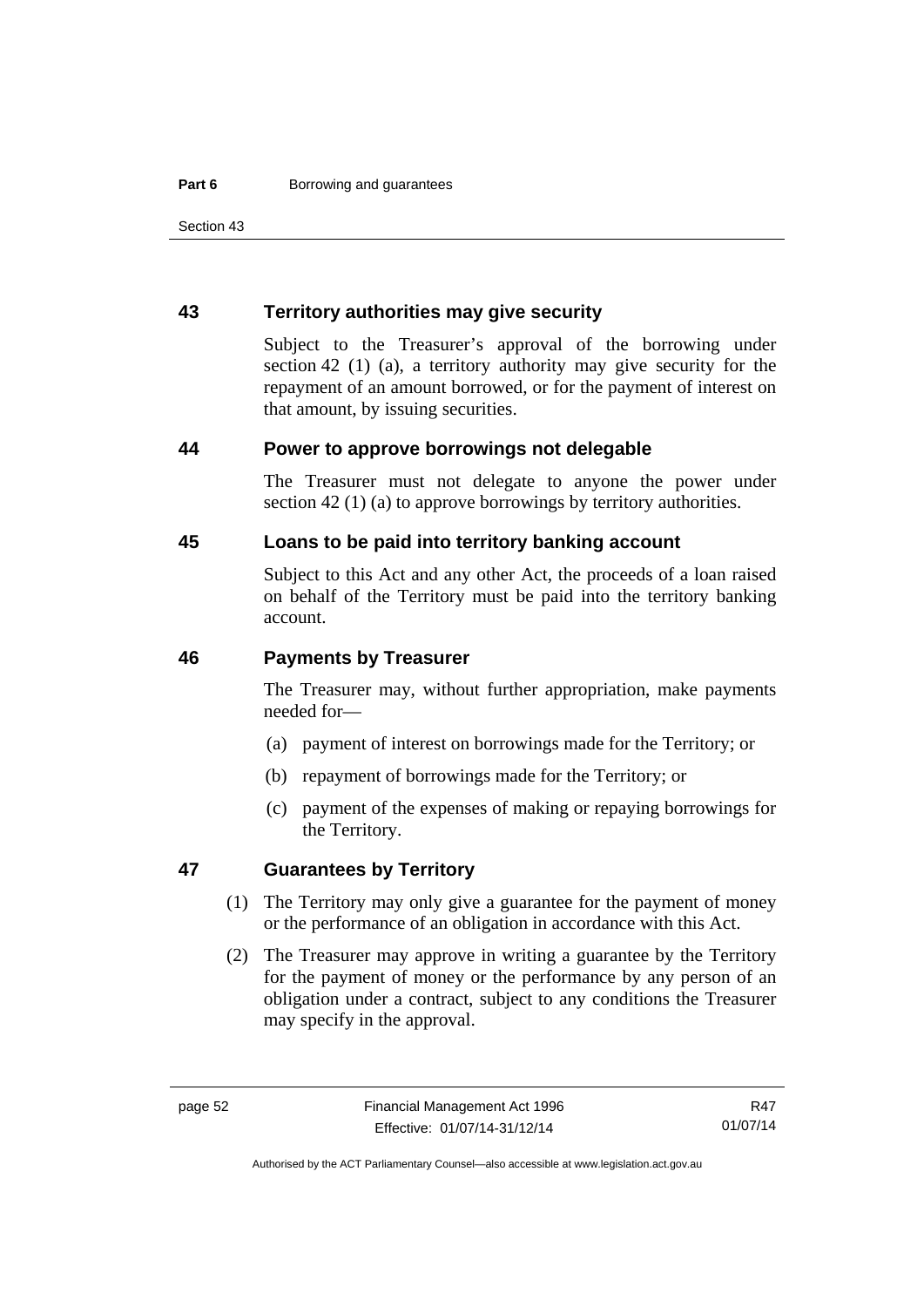(3) If the Treasurer approves a guarantee under subsection (2), the Treasurer must present a copy of the approval to the Legislative Assembly within 3 sitting days after the approval is given.

Authorised by the ACT Parliamentary Counsel—also accessible at www.legislation.act.gov.au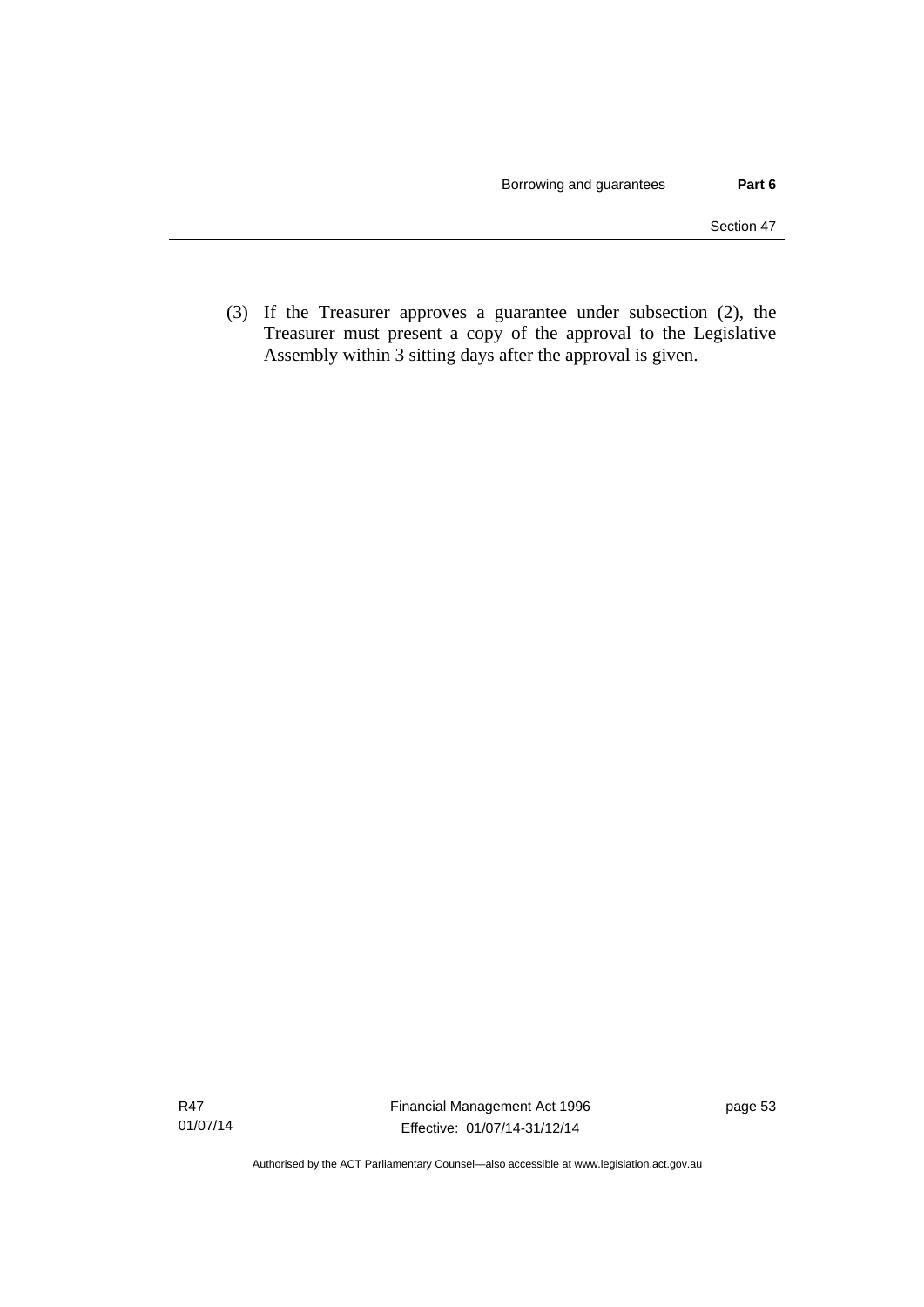#### **Part 7** Trust money

Section 49

# **Part 7 Trust money**

#### **49 Identity of trust money**

All trust money held by the Territory must be accounted for separately from public money.

#### **50 Administration of trust money**

- (1) Trust money must be administered by the appropriate directorate on behalf of the Territory.
- (2) The Treasurer may, in writing, specify a directorate as the appropriate directorate in relation to an amount of trust money.
- (3) In this section:

*appropriate directorate*, in relation to an amount of trust money, means—

- (a) except if paragraph (b) applies—the directorate responsible for matters or enactments that relate most closely to the purpose of the payment; or
- (b) the directorate specified under subsection (2).

#### **51 Directorate trust banking accounts**

- (1) The responsible Minister or the responsible director-general may open a trust banking account for the purposes of the relevant directorate.
- (2) A trust banking account must be maintained by the director-general.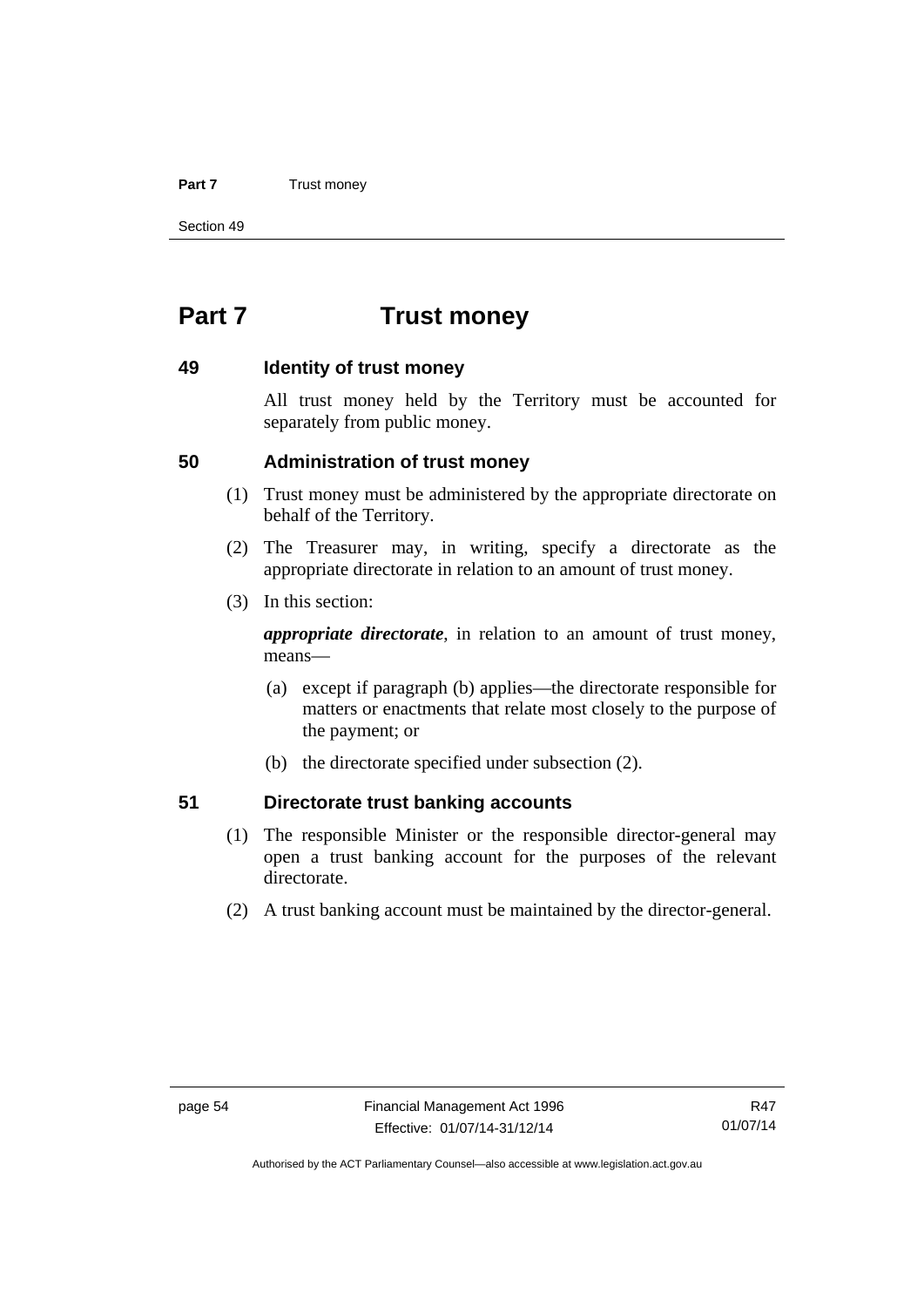- (3) A trust banking account must not, without the Treasurer's written approval, be opened or maintained otherwise than with an authorised deposit-taking institution with which an agreement is in force under section 32 (Agreement for the conduct of banking for Territory).
- (4) No money may be held in a trust banking account other than trust money.
- (5) A Minister or a director-general must not open or operate a trust banking account otherwise than in accordance with this Act.

## **51A Transfer of directorate trust banking accounts**

- (1) This section applies if the Treasurer believes that it is desirable, because of changes in directorate responsibilities, to transfer a directorate trust banking account from a directorate to another directorate.
- (2) The Treasurer may, in writing, direct the responsible director-general of the directorate that holds the account to arrange for it to be transferred to the other directorate.
- (3) If a director-general receives a direction under subsection (2), the director-general must comply with it.
- (4) An account transferred in accordance with the direction becomes a trust banking account of the directorate to which it is transferred.

## **51B Transfers between trust banking accounts—changes in directorate responsibilities**

 (1) This section applies if the Treasurer believes that it is necessary, because of changes in directorate responsibilities, to transfer an amount held in a directorate trust banking account (the *first account*) to a trust banking account of another directorate.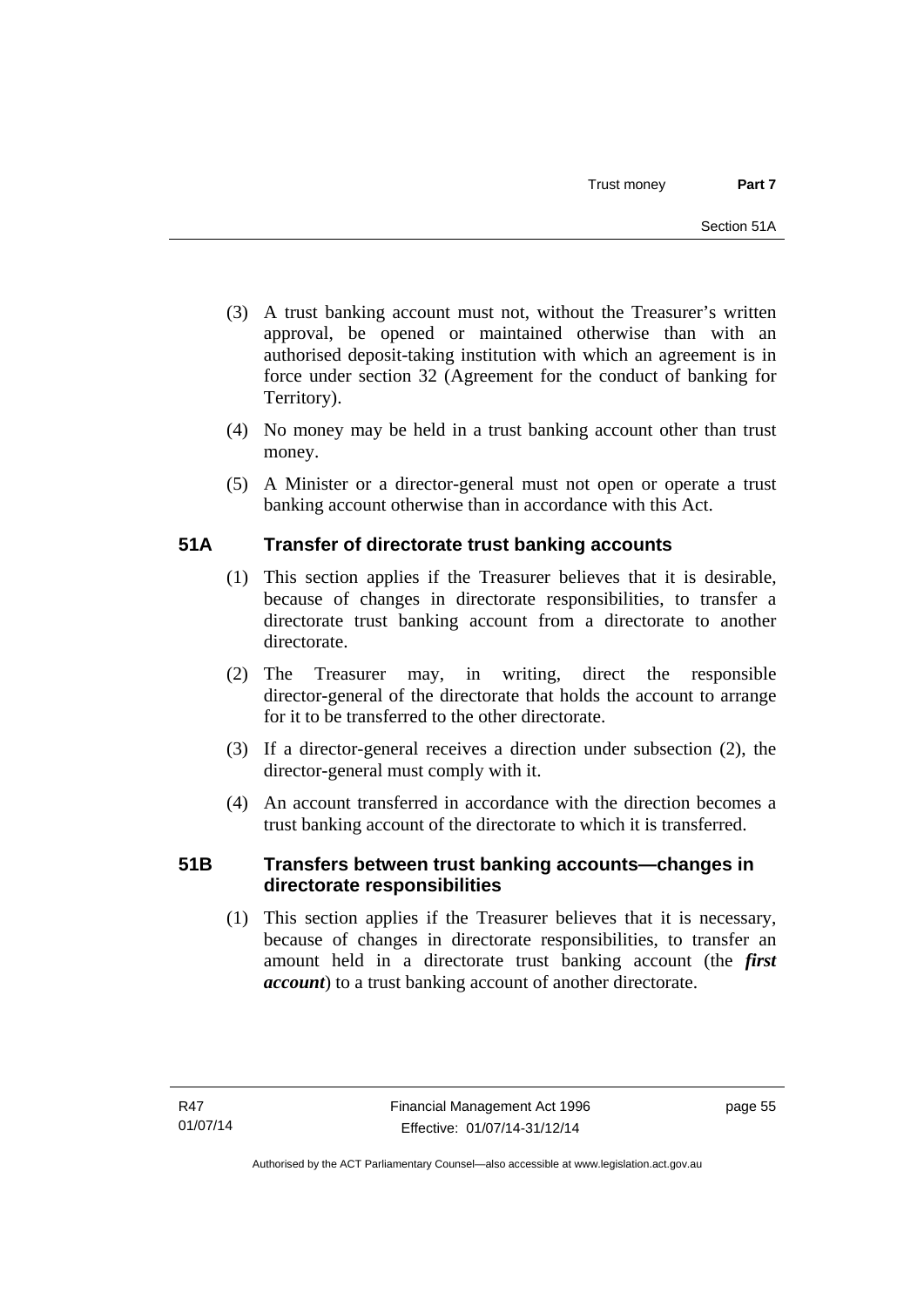- (2) The Treasurer may, in writing, direct the responsible director-general of the directorate that holds the first account to transfer the amount.
- (3) If a director-general receives a direction under subsection (2), the director-general must comply with it.

### **51C Transfers between trust banking accounts—investment**

Amounts may at any time be transferred between trust banking accounts to facilitate investment of trust money.

#### **52 Transfers between trust banking account and territory banking account**

Amounts may only be transferred between a trust banking account and the territory banking account—

- (a) to facilitate investment of the trust money; or
- (b) to make a payment required by section 53A (6) (Unclaimed trust money).

### **53 Investment of trust money**

The Treasurer may invest trust money as if the Treasurer were a trustee under the *[Trustee Act 1925](http://www.legislation.act.gov.au/a/1925-14).*

#### **53A Unclaimed trust money**

- (1) For this section, money held in a trust banking account is unclaimed trust money if—
	- (a) not less than 6 years has elapsed since the date the money became payable; and
	- (b) during that period, no-one entitled to the money has requested that the money be paid to him or her or according to his or her direction.

Authorised by the ACT Parliamentary Counsel—also accessible at www.legislation.act.gov.au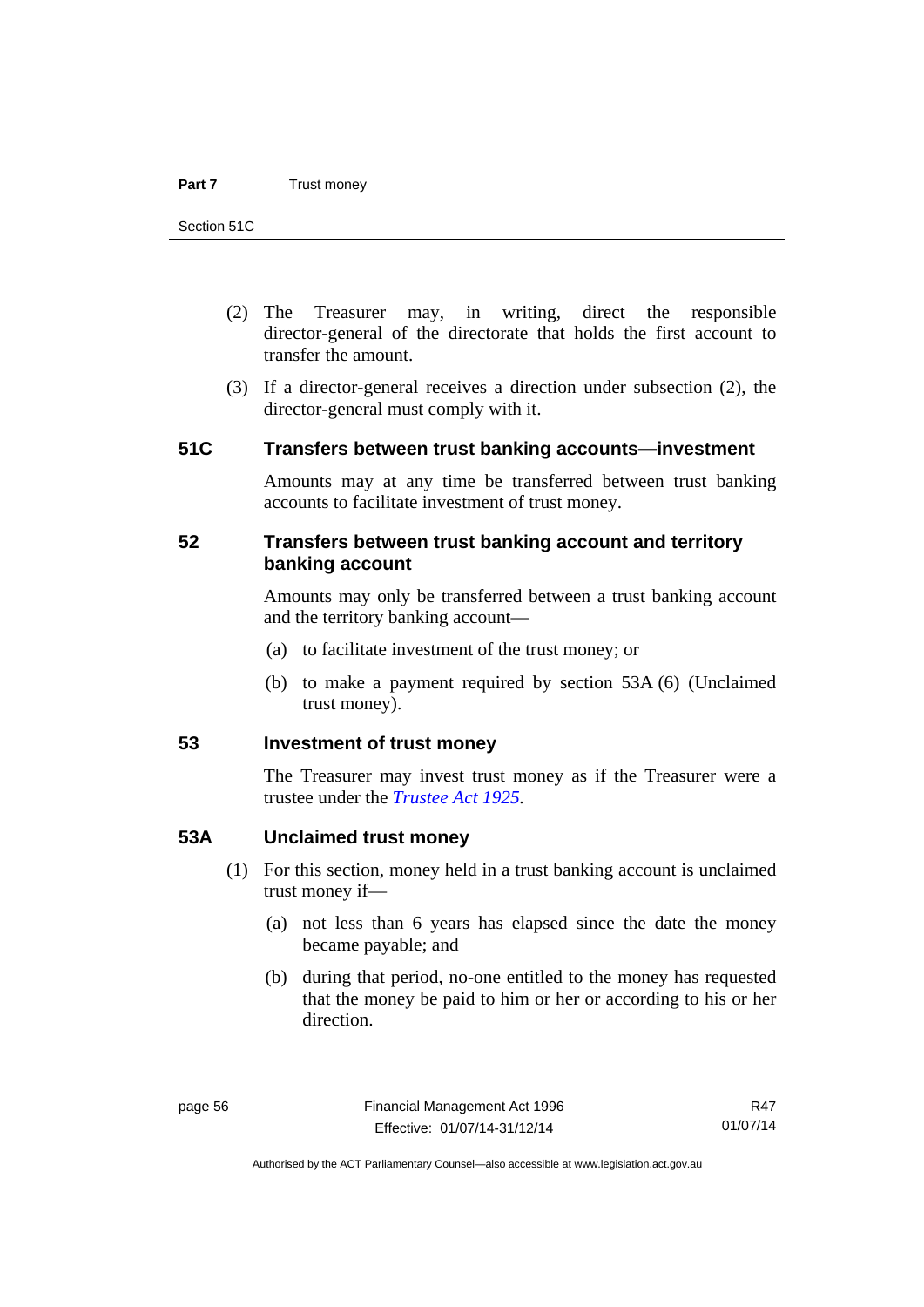- (2) If on 1 January in any year a trust banking account contains unclaimed trust money, the director-general responsible for maintaining the account must, on or before 31 January in the year, give to the Treasurer a statement of all unclaimed trust money held in the account.
- (3) The statement must set out—
	- (a) the name, and last-known address, of each person entitled to unclaimed trust money held in the account; and
	- (b) the amount of the trust money to which each of those people is entitled; and
	- (c) the authorised deposit-taking institution, and the branch of the institution, with which the trust money is held.
- (4) The statement is a notifiable instrument.

*Note* A notifiable instrument must be notified under the [Legislation Act](http://www.legislation.act.gov.au/a/2001-14).

- (5) The director-general must also publish the statement in a newspaper published in the ACT.
- (6) The total amount shown in the statement must be paid into the territory banking account when the statement is given to the Treasurer and, on being paid into that account, becomes public money of the Territory.
- (7) A person who claims to be entitled to any money paid into the territory banking account in accordance with subsection (6) may apply to the Treasurer for a payment of an amount equal to the money to which the person is entitled.
- (8) The Treasurer must consider each application and either refuse it or approve it completely or partly.
- (9) The Treasurer must give the applicant written notice of his or her decision.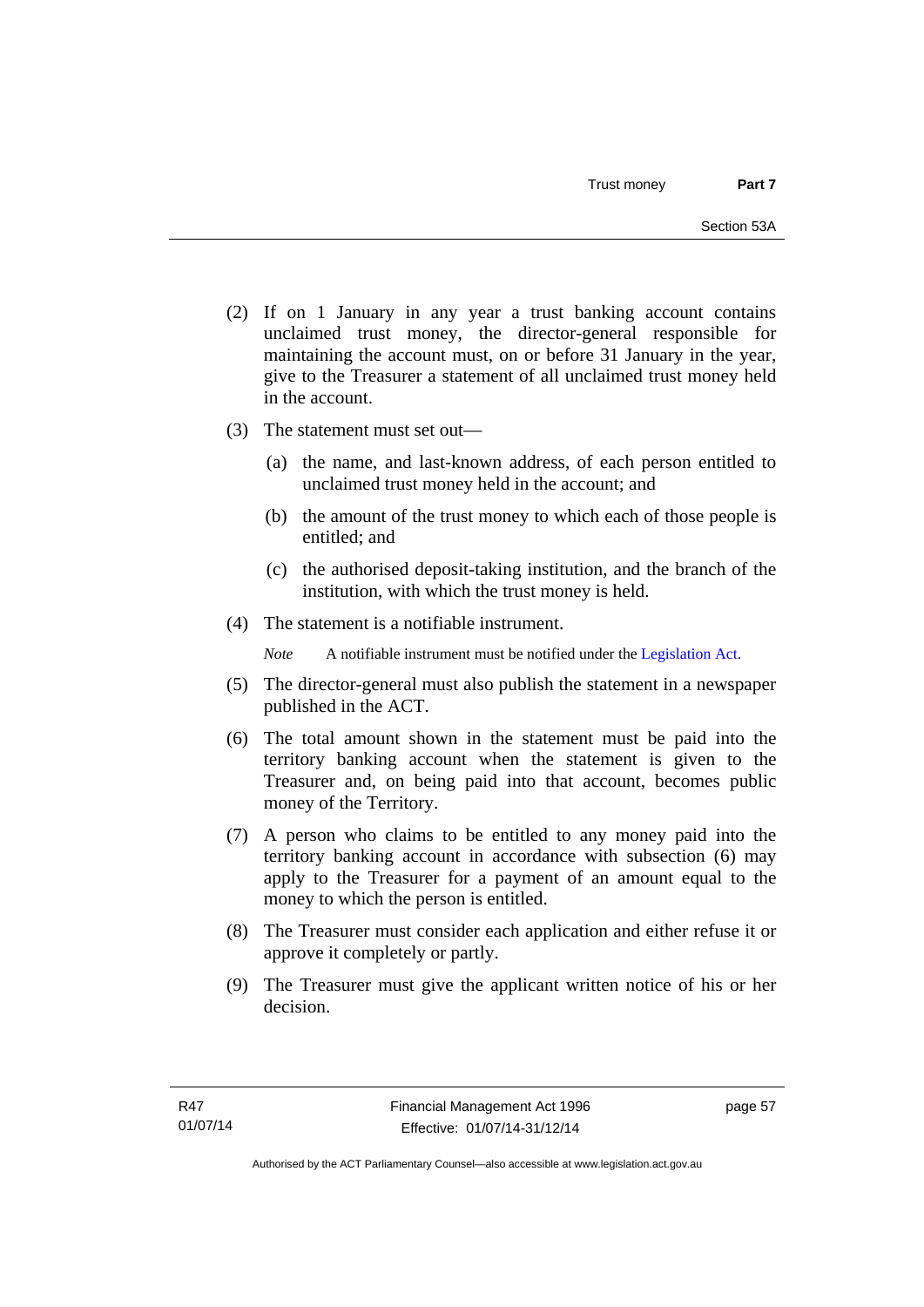#### **Part 7** Trust money

Section 53B

 (10) A payment approved by the Treasurer under subsection (8) may be made whether or not an appropriation is available for the purpose.

#### **53B Reviewable decision notices**

If the Treasurer refuses an application under section 53A (8), completely or partly, the Treasurer must give a reviewable decision notice to the applicant.

- *Note 1* The Treasurer must also take reasonable steps to give a reviewable decision notice to any other person whose interests are affected by the decision (see *[ACT Civil and Administrative Tribunal Act 2008](http://www.legislation.act.gov.au/a/2008-35)*, s 67A).
- *Note* 2 The requirements for reviewable decision notices are prescribed under the *[ACT Civil and Administrative Tribunal Act 2008](http://www.legislation.act.gov.au/a/2008-35)*.

#### **53C Applications for review**

The following may apply to the ACAT for review of a decision under section 53A (8):

- (a) an applicant for payment under section 53A (8);
- (b) any other person whose interests are affected by the decision.
- *Note* If a form is approved under the *[ACT Civil and Administrative Tribunal](http://www.legislation.act.gov.au/a/2008-35)  [Act 2008](http://www.legislation.act.gov.au/a/2008-35)* for the application, the form must be used.

Authorised by the ACT Parliamentary Counsel—also accessible at www.legislation.act.gov.au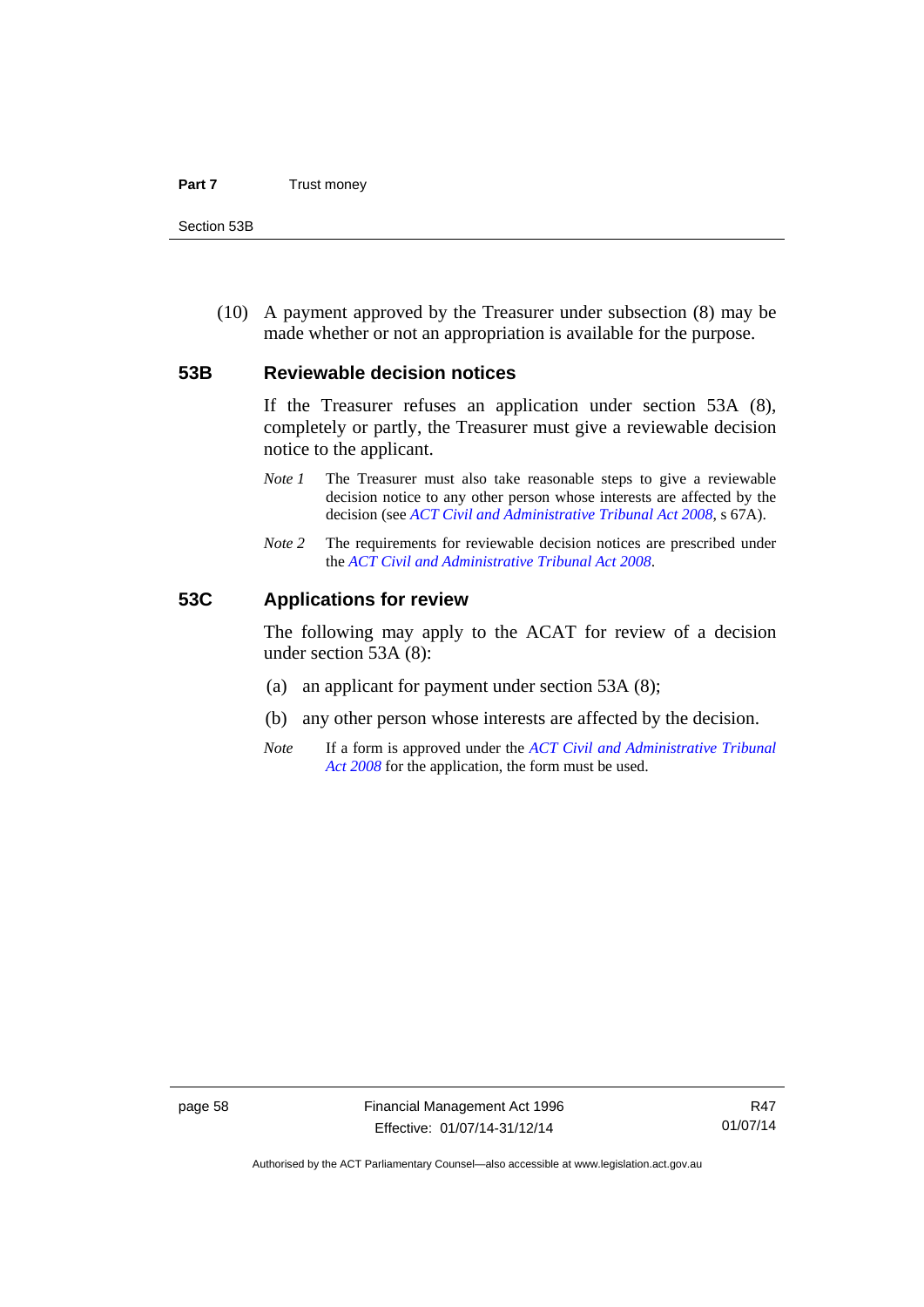# **Part 8 Financial provisions for territory authorities**

### **54 Application––pt 8**

This part applies to a territory authority prescribed by the financial management guidelines for this part.

## **55 Responsibilities of chief executive officers of territory authorities**

- (1) This section applies to a territory authority if the authority does not have a governing board.
	- *Note* A territory authority has a governing board if the establishing Act for the authority establishes a governing board for the authority (see s 76).
- (2) The chief executive officer of the territory authority is responsible, under the responsible Minister, for the efficient and effective financial management of the authority.
- (3) Without limiting subsection (2), the chief executive officer of the territory authority is responsible, under the responsible Minister, for ensuring the following:
	- (a) that the expenses incurred by the authority are properly authorised;
	- (b) that, if an appropriation is made in relation to the authority, any amount of the appropriation spent by the authority is spent in accordance with the appropriation;
	- (c) that, as far as practicable, the operations of the authority during a financial year are consistent with, and comparable to, the estimates in the authority's statement of intent for the year.
	- (d) that payments made by the authority are properly authorised and correctly made;

page 59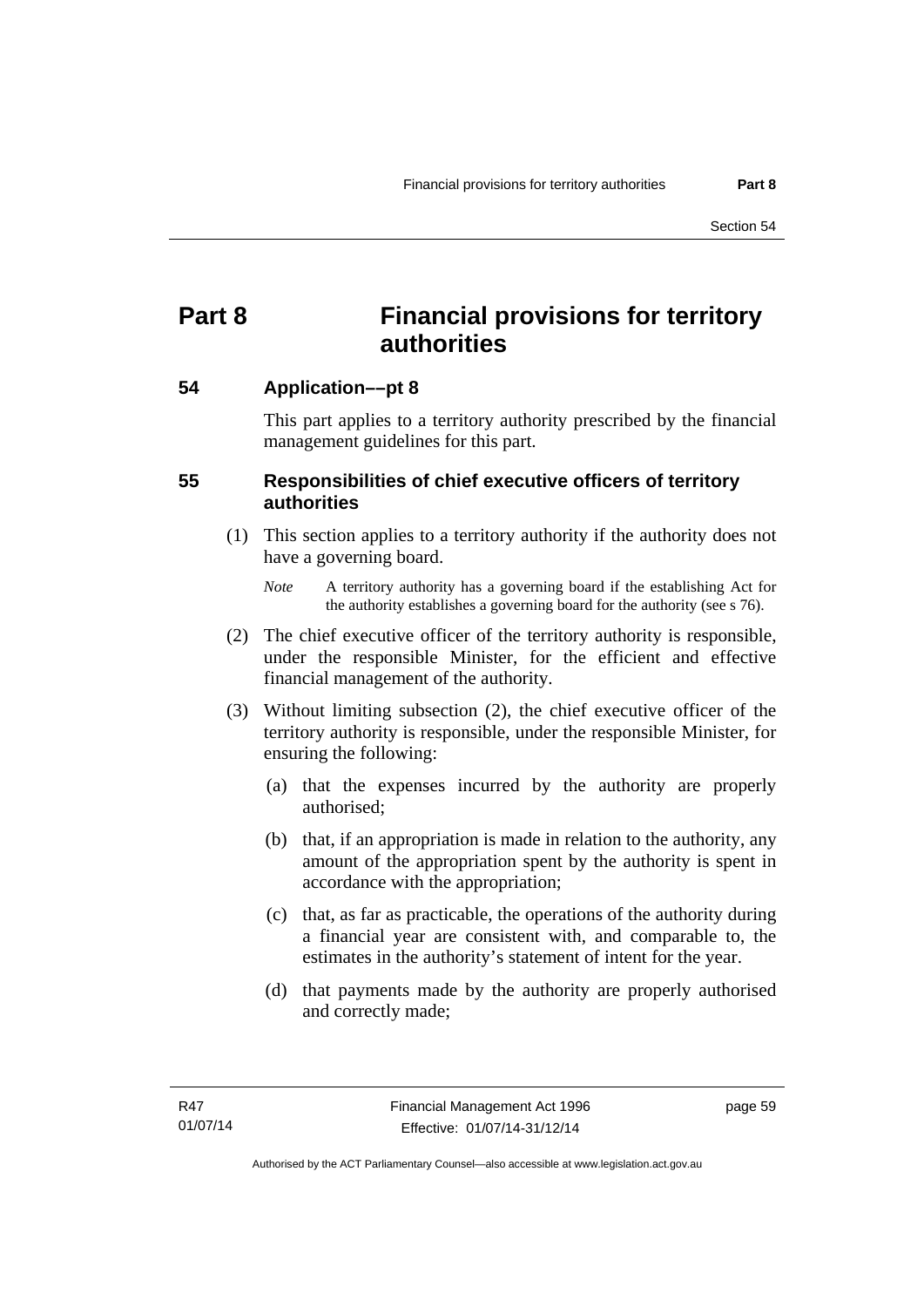Section 56

- (e) that the staff of the authority comply with the requirements of this Act;
	- *Note* A reference to an Act includes a reference to the statutory instruments made or in force under the Act, including in this case the financial management guidelines (see [Legislation Act,](http://www.legislation.act.gov.au/a/2001-14) s 104).
- (f) that proper accounts and records are kept of the transactions and affairs of the authority in accordance with generally accepted accounting principles;
- (g) that adequate control is maintained over the assets of the authority and assets under the authority's control;
- (h) that adequate control is maintained over the incurring of liabilities by the authority.
- (4) A report prepared by the territory authority under the *[Annual](http://www.legislation.act.gov.au/a/2004-8)  [Reports \(Government Agencies\) Act 2004](http://www.legislation.act.gov.au/a/2004-8)* for a financial year must include an explanation of material variations between the actual results of the authority for the year and the estimates in the authority's statement of intent for the year.

#### **56 Responsibilities of governing boards of territory authorities**

- (1) This section applies to a territory authority if the authority has a governing board.
	- *Note* A territory authority has a governing board if the establishing Act for the authority establishes a governing board for the authority (see s 76).
- (2) The governing board of the territory authority is responsible, under the responsible Minister, for the efficient and effective financial management of the authority.
- (3) Without limiting subsection (2), the governing board of the territory authority is responsible, under the responsible Minister, for ensuring the following:
	- (a) that expenses incurred by the authority are properly authorised;

R47 01/07/14

Authorised by the ACT Parliamentary Counsel—also accessible at www.legislation.act.gov.au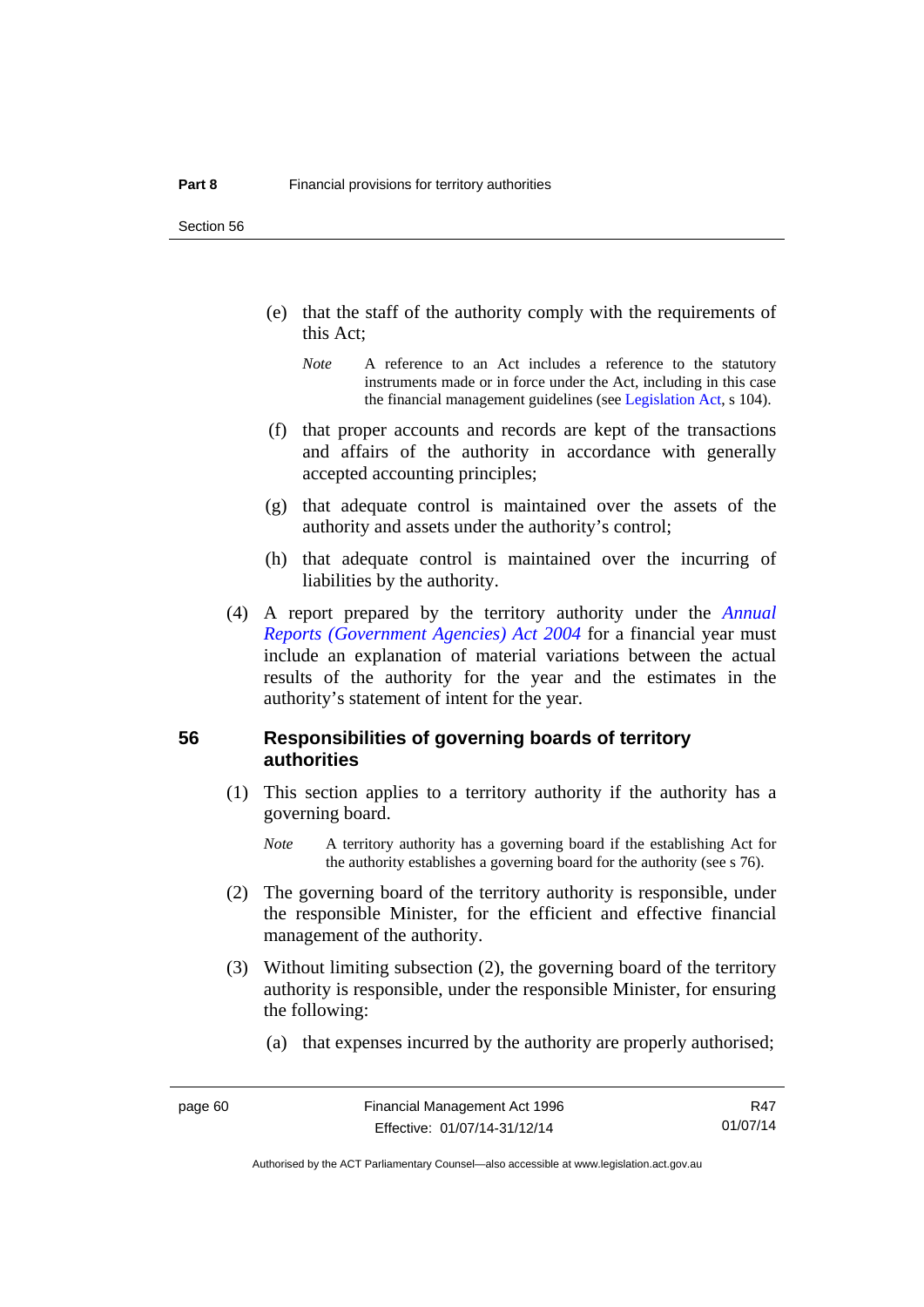- (b) that, if an appropriation is made in relation to the authority, any amount of the appropriation spent by the authority is spent in accordance with the appropriation;
- (c) that, as far as practicable, the operations of the authority during a financial year are consistent with, and comparable to, the estimates in the authority's statement of intent for the year;
- (d) that payments made by the authority are properly authorised and correctly made;
- (e) that the staff of the authority comply with the requirements of this Act;
	- *Note* A reference to an Act includes a reference to the statutory instruments made or in force under the Act, including in this case the financial management guidelines (see [Legislation Act,](http://www.legislation.act.gov.au/a/2001-14) s 104).
- (f) that proper accounts and records are kept of the transactions and affairs of the authority in accordance with generally accepted accounting principles;
- (g) that adequate control is maintained over the assets of the authority and assets under the authority's control;
- (h) that adequate control is maintained over the incurring of liabilities by the authority.
- (4) A report prepared by the territory authority under the *[Annual](http://www.legislation.act.gov.au/a/2004-8)  [Reports \(Government Agencies\) Act 2004](http://www.legislation.act.gov.au/a/2004-8)* for a financial year must include an explanation of material variations between the actual results of the authority for the year and the estimates in the authority's statement of intent for the year.

## **57 Banking accounts of territory authorities**

- (1) A territory authority may open 1 or more banking accounts for the purposes of the authority.
- (2) A territory authority must at all times keep at least 1 banking account.

page 61

Authorised by the ACT Parliamentary Counsel—also accessible at www.legislation.act.gov.au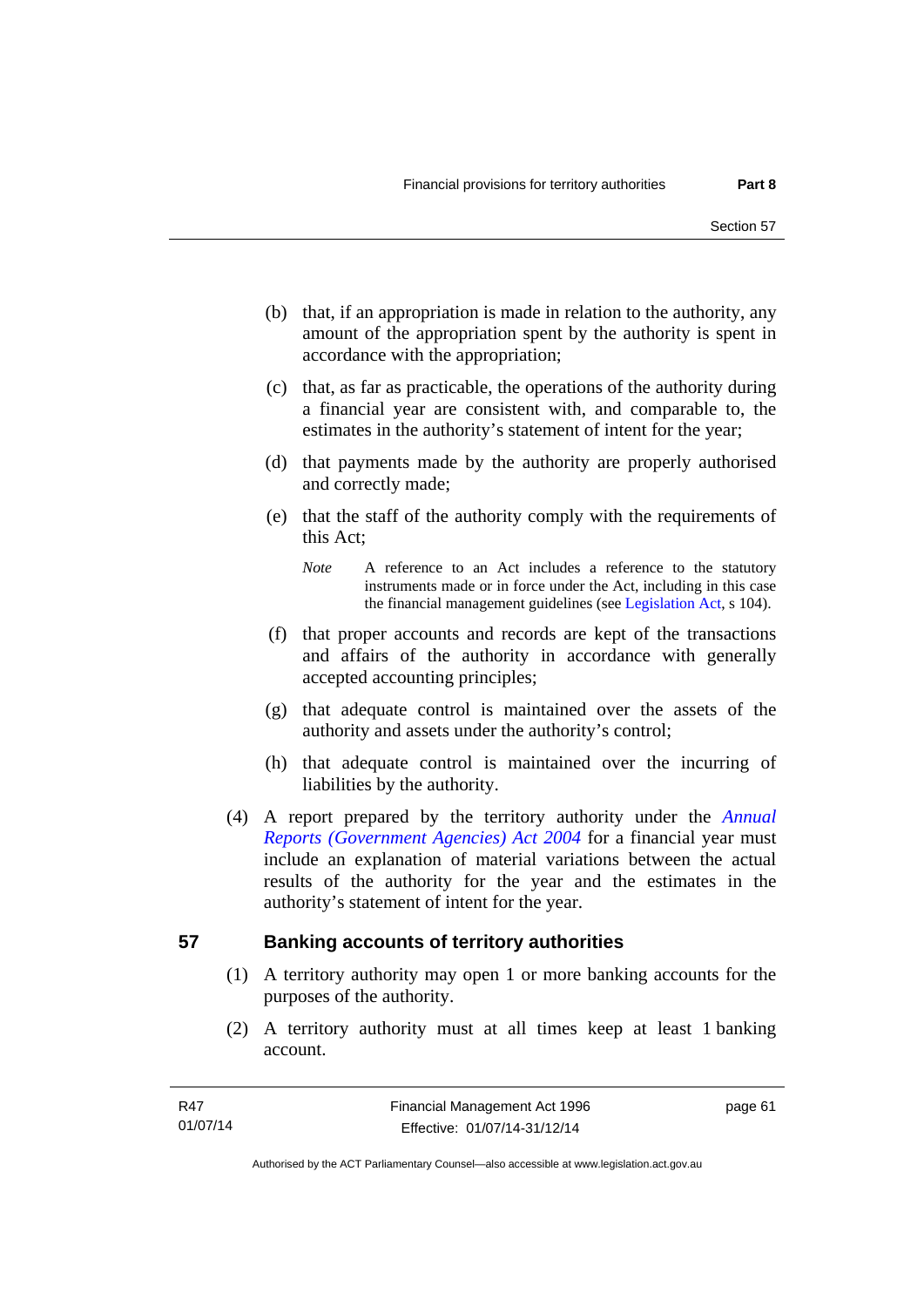Section 58

 (3) A banking account of a territory authority must not, without the Treasurer's written approval, be opened or kept otherwise than with an authorised deposit-taking institution with which an agreement is in force under section 32 (Agreement for the conduct of banking for Territory).

#### **58 Investment by territory authorities**

- (1) Funds not immediately required for the purposes of a territory authority may be invested—
	- (a) on deposit with an authorised deposit-taking institution; or
	- (b) in Territory, State or Commonwealth securities; or
	- (c) by the Treasurer, for the territory authority, in an investment mentioned in section 38 (1) (a) to (e); or
	- (d) in an investment prescribed for this paragraph.
- (2) However, the funds of the territory authority may only be invested under this section to increase or protect the financial wealth of the authority.
- (3) Transfers between the territory banking account and the banking account of a territory authority to facilitate investments may be made without appropriation.
- (4) Interest received by the Treasurer for the investment of funds of a territory authority must be paid to the territory authority.
- (5) However, if an investment of funds of a territory authority is made or managed by a directorate, the directorate may deduct from the interest received by the directorate for the investment—
	- (a) a fee charged by the directorate for making or managing the investment; and
	- (b) expenses reasonably incurred by the directorate in making or managing the investment.

R47 01/07/14

Authorised by the ACT Parliamentary Counsel—also accessible at www.legislation.act.gov.au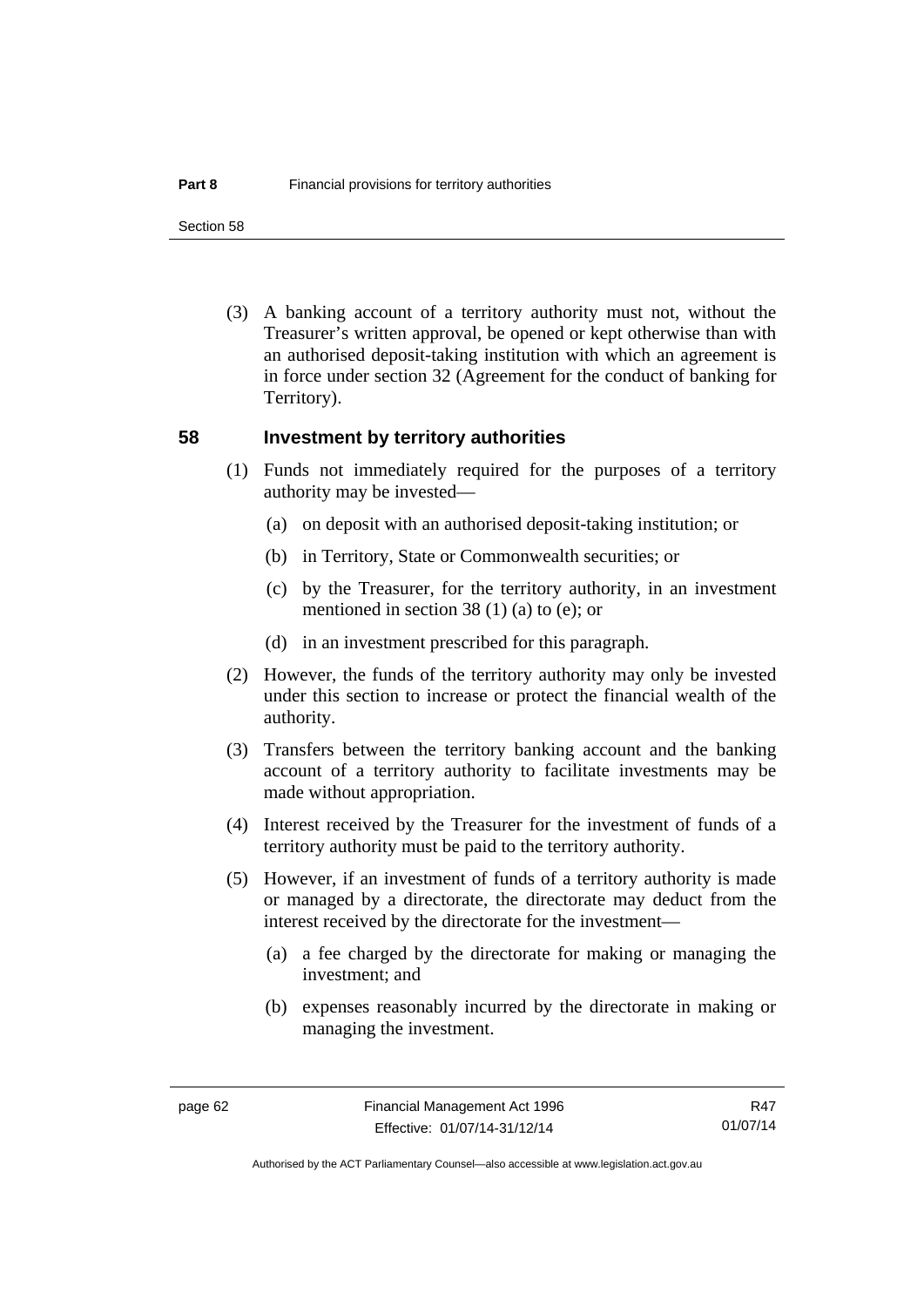- (6) Interest that is to be paid to a territory authority under subsection (4) may be paid direct to the territory authority or through the territory banking account.
- (7) If interest to be paid to a territory authority is paid into the territory banking account under subsection (6), the interest may be paid to the authority from that account without further appropriation.
- (8) This section does not apply to money held on trust by a territory authority.

## **59 Borrowing by territory authorities**

- (1) The Treasurer may, on the terms and conditions the Treasurer considers appropriate—
	- (a) borrow money for a territory authority; or
	- (b) lend public money to a territory authority.
- (2) A borrowing may be secured by the territory authority's assets approved by the Treasurer for this section.
- (3) A territory authority may arrange an overdraft or credit facility only with the written approval of the Treasurer.
- (4) A loan under subsection (1) (b) may be made only from—
	- (a) money appropriated for the purpose of making the loan; or
	- (b) money appropriated for purposes that include the purpose of making the loan.
- (5) However, subsection (4) does not apply to an overdraft or credit facility for a territory authority from the territory banking account that is approved by the Treasurer for the authority.
- (6) The Treasurer may approve an overdraft or credit facility for a territory authority under subsection (5) only if satisfied that it is for a purpose consistent with a function of the authority.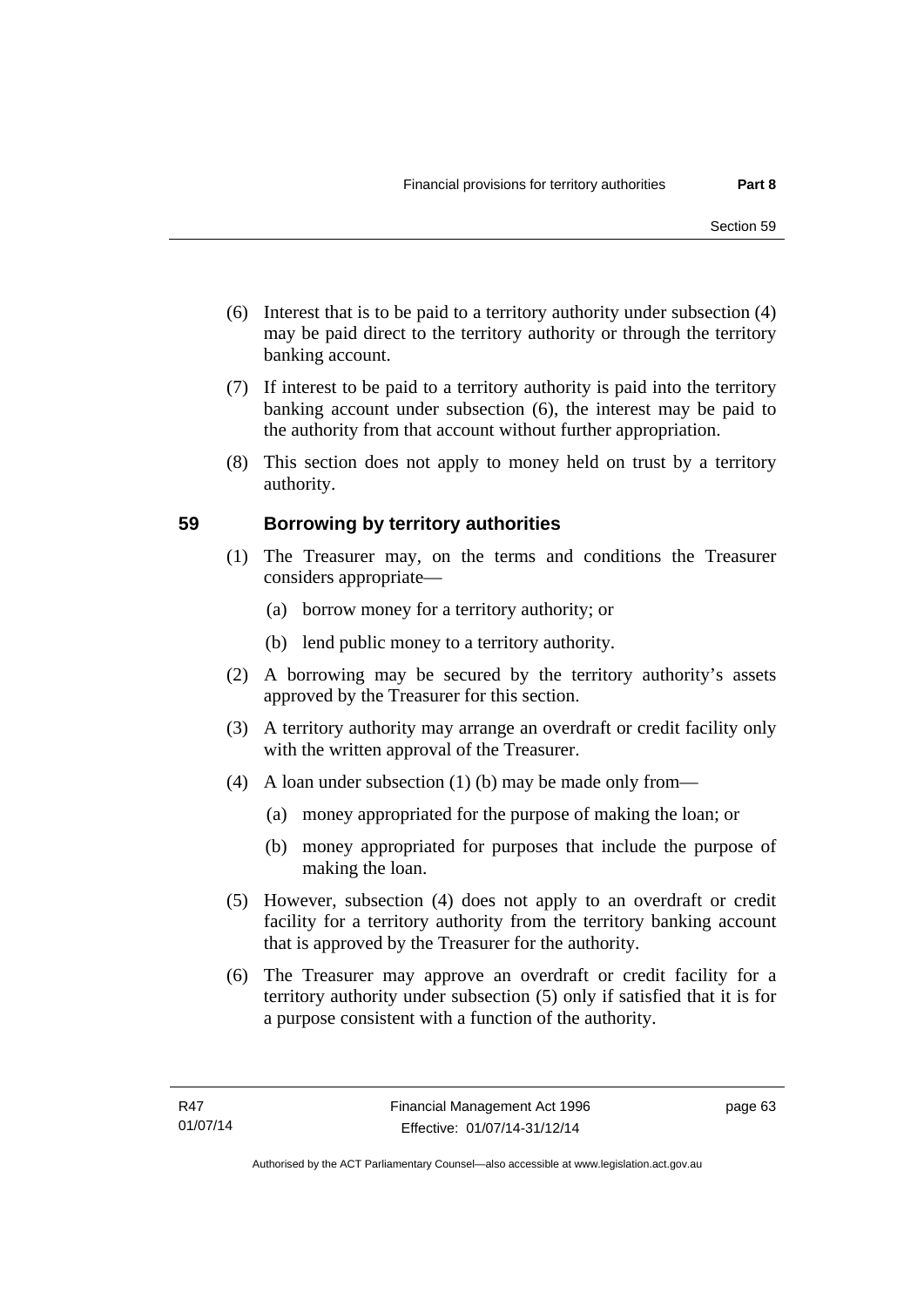- (7) An approval under subsection (5) must state, for the overdraft or credit facility—
	- (a) each purpose for which it may be used; and
	- (b) the maximum amount that may be outstanding at any time; and
	- (c) conditions about—
		- (i) the repayment of principal; and
		- (ii) the interest rate; and
		- (iii) the repayment of interest.
- (8) An approval under subsection (5) may also state any other condition that the Treasurer requires.
- (9) An approval under subsection (5) is a disallowable instrument.

 (10) An overdraft or credit facility approved under subsection (5) must be reviewed annually by the Treasurer.

#### **60 Guarantees by territory authorities**

A territory authority may only give a guarantee with the written approval of the Treasurer.

#### **61 Territory authority statements of intent**

- (1) A territory authority must give the Treasurer a statement (a *statement of intent*) for each financial year.
- (2) A territory authority must consult the responsible Minister in preparing a statement of intent.
- (3) A territory authority must show the responsible Minister a copy of the proposed statement of intent, and take into consideration any comment by the Minister, before giving it to the Treasurer.

*Note* A disallowable instrument must be notified, and presented to the Legislative Assembly, under the [Legislation Act.](http://www.legislation.act.gov.au/a/2001-14)

R47 01/07/14

Authorised by the ACT Parliamentary Counsel—also accessible at www.legislation.act.gov.au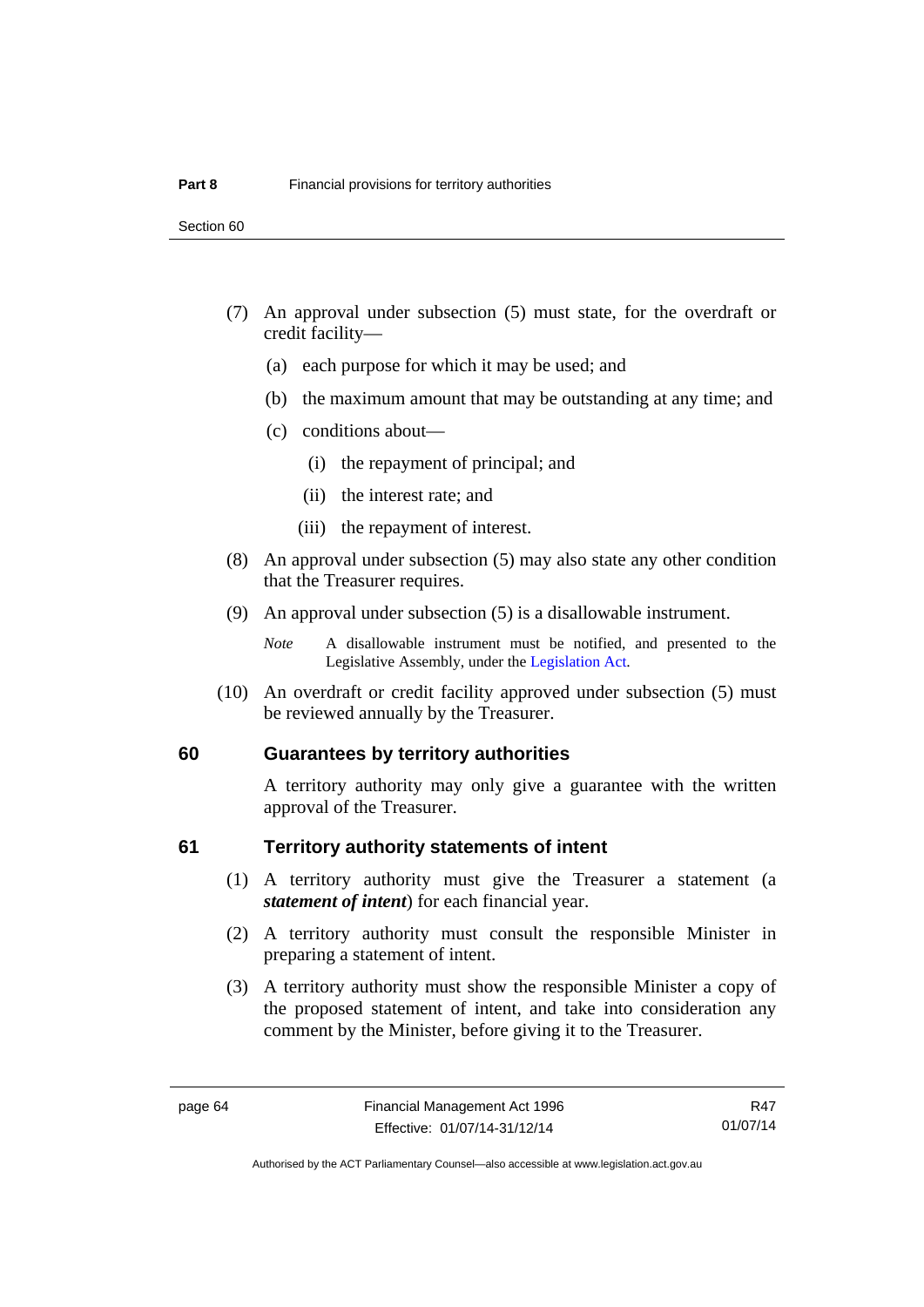- (4) A statement of intent must be—
	- (a) in the form the Treasurer requires; and
	- (b) as agreed between the relevant person for the authority and the Treasurer; and
	- (c) provided to the Treasurer within the period the Treasurer requires.
- (5) A statement of intent for a financial year must include the following:
	- (a) the financial statements required under the financial management guidelines;
	- (b) a statement of the objectives of the authority for the year, and each of the next 3 financial years;
	- (c) a statement of the nature and scope of the activities to be carried out by the authority during the year, and each of the next 3 financial years;
	- (d) the performance criteria and other measures by which the performance of the authority may be assessed against its objectives for the year, and each of the next 3 financial years;
	- (e) an assessment of the performance (or estimated performance) of the authority in the previous financial year against its objectives for that year;
	- (f) the results of any review under section 59 (10) in the previous financial year of an overdraft or credit facility approved for the authority;
	- (g) any other information the Treasurer directs.
- (6) In this section:

*relevant person*, for a territory authority, means—

 (a) if the authority has a governing board—the chair of the governing board; or

page 65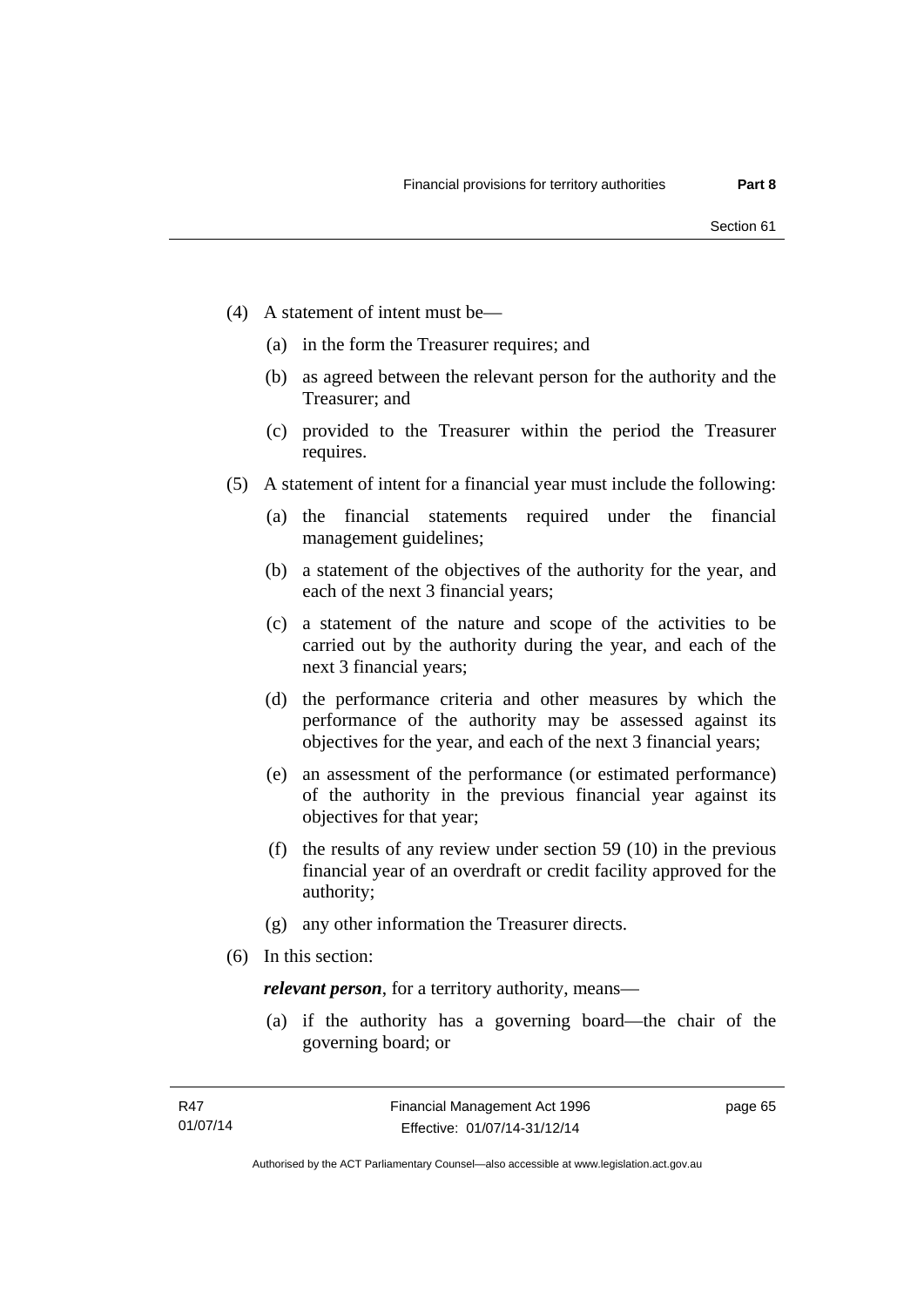(b) if the authority does not have a governing board—the chief executive officer.

## **62 Presentation of statements of intent of territory authorities**

- (1) The Treasurer must present to the Legislative Assembly, with the budget papers for a financial year, a statement of intent for each territory authority for the year.
- (2) If the Treasurer does not present to the Legislative Assembly, with the budget papers for a financial year, a statement of intent for a territory authority, the Treasurer must—
	- (a) as soon as practicable after the budget papers are presented, explain to the Legislative Assembly why the statement of intent was not presented; and
	- (b) present the statement of intent to the Legislative Assembly as soon as practicable after presenting the budget papers.

## **63 Annual financial statements of territory authorities**

- (1) As soon as practicable after the end of each financial year, each territory authority must prepare annual financial statements for its operations during the year.
- (2) The annual financial statements must be prepared in accordance with generally accepted accounting principles and in a form that facilitates a comparison between the financial operations of the territory authority during the financial year and the estimates of the operations in the authority's statement of intent for the year.
- (3) The annual financial statements must include—
	- (a) the financial statements required under the financial management guidelines; and

Authorised by the ACT Parliamentary Counsel—also accessible at www.legislation.act.gov.au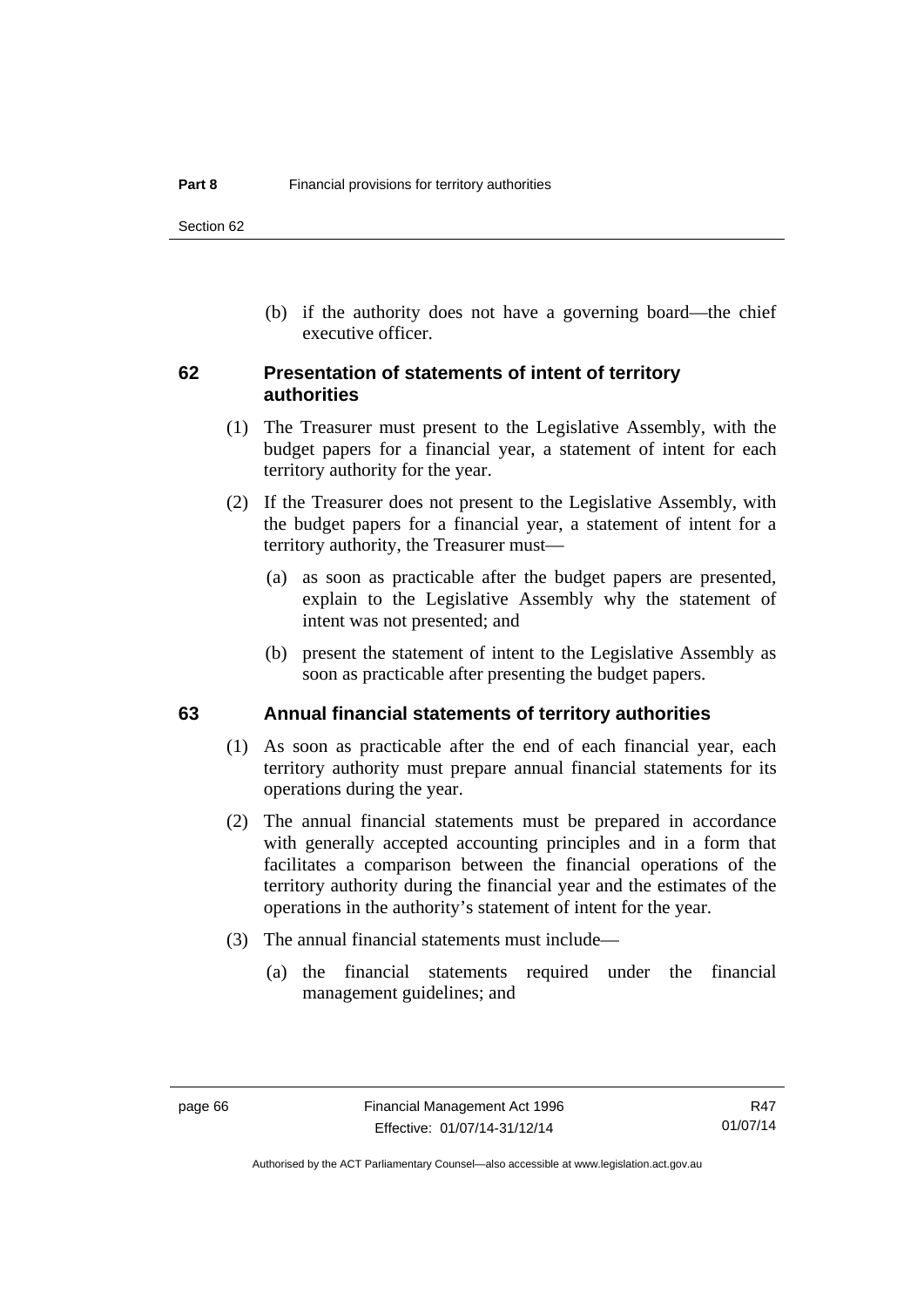- (b) if a change was made during the year to the conditions of a capital injection set out under section 12A (1) (c) (ii) (Territory authority and territory-owned corporation budgets) in a statement included in a proposed budget for the authority for a financial year—a statement of the change and the reasons for it: and
- (c) any other statement necessary to fairly reflect the financial operations of the authority during the year and its financial position at the end of the year.

## **64 Responsibility for annual financial statements of territory authorities**

- (1) The annual financial statements of a territory authority for a financial year must have endorsed on them, or attached to them, a statement of responsibility signed by the relevant person for the authority.
- (2) The statement of responsibility must—
	- (a) include a statement of the relevant person's responsibility for the preparation of the annual financial statements and the judgments exercised in preparing them; and
	- (b) state that, in the relevant person's opinion, the financial statements fairly reflect the financial operations of the authority during the financial year and the financial position of the authority at the end of the year.
- (3) In this section:

*relevant person*, for the territory authority, means—

- (a) if the authority has a governing board—the chair of the governing board; or
- (b) if the authority does not have a governing board—the chief executive officer.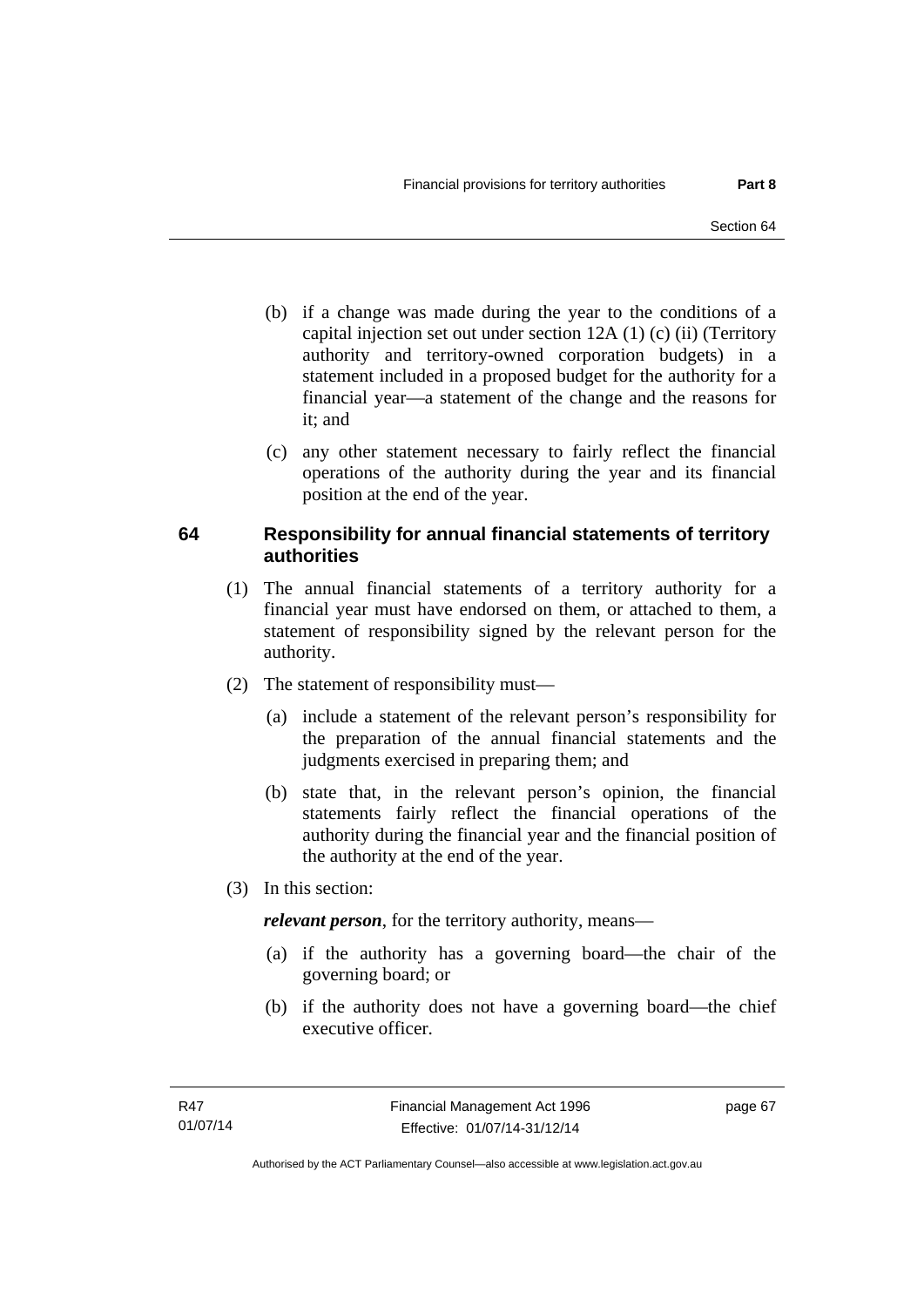## **65 Audit of annual financial statements of territory authorities**

- (1) The chief executive officer of a territory authority must give the auditor-general the annual financial statements of the authority for a financial year within the prescribed period after the end of the year.
- (2) The financial statements given to the auditor-general must have endorsed on them, or attached to them, the statement of responsibility made for them under section 64.
- (3) The auditor-general must give the chief executive officer an audit opinion about the financial statements as soon as practicable after the auditor-general receives them.

## **66 Annual financial statements of territory authorities to be included in annual reports etc**

A report prepared under the *[Annual Reports \(Government Agencies\)](http://www.legislation.act.gov.au/a/2004-8)  [Act 2004](http://www.legislation.act.gov.au/a/2004-8)* for a territory authority for a financial year must include, or have attached to it—

- (a) the authority's annual financial statements for the year; and
- (b) the audit opinion under section 65 (3) about the financial statements.

## **67 Treasurer may require interim financial statements etc for territory authorities**

- (1) The Treasurer may, in writing, direct the relevant person for a territory authority to give the responsible Minister of the authority and the Treasurer financial or other statements relating to the authority for each month, quarter or other stated period of the year.
- (2) The relevant person must prepare the statements required by the direction and give them to the responsible Minister and Treasurer within 1 month after the day the person receives the direction or, if a longer period for compliance is stated in the direction, within the longer period.

R47 01/07/14

Authorised by the ACT Parliamentary Counsel—also accessible at www.legislation.act.gov.au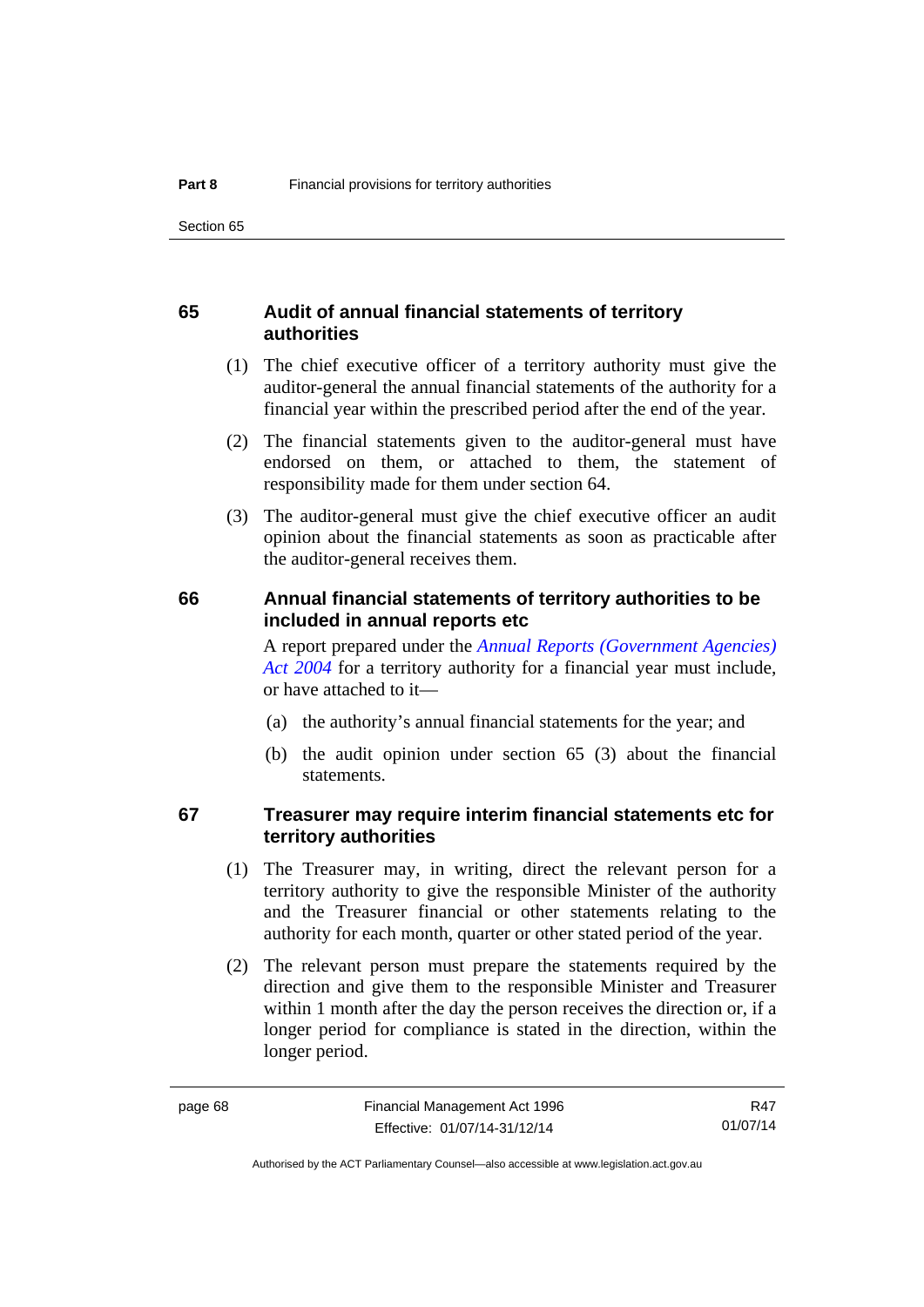(3) In this section:

*relevant person*, for a territory authority, means—

- (a) if the authority has a governing board—the chair of the governing board; or
- (b) if the authority does not have a governing board—the chief executive officer.

## **68 Statements of performance of territory authorities**

- (1) As soon as practicable after the end of each financial year, each territory authority must prepare a statement of the performance of the authority in meeting the objectives in the authority's statement of intent for the year.
- (2) The statement must assess the performance by reference to the performance criteria and other measures included in the statement of intent in accordance with section 61 (5) (d).
- (3) For a prescribed territory authority, the statement must also include a statement of the performance of the authority in providing each class of outputs provided by it during the year and, in particular—
	- (a) compare the performance of the territory authority in providing each class of the outputs with the forecast of the performance in the authority's budget for the year; and
	- (b) give particulars of the extent to which the performance criteria set out in the budget for the provision of the outputs were met.
- (4) In this section:

*budget*, for the territory authority, means the budget for the authority for the financial year presented to the Legislative Assembly under section 10 (c) (Budget papers) and, if that budget has been amended under this Act, the budget as amended.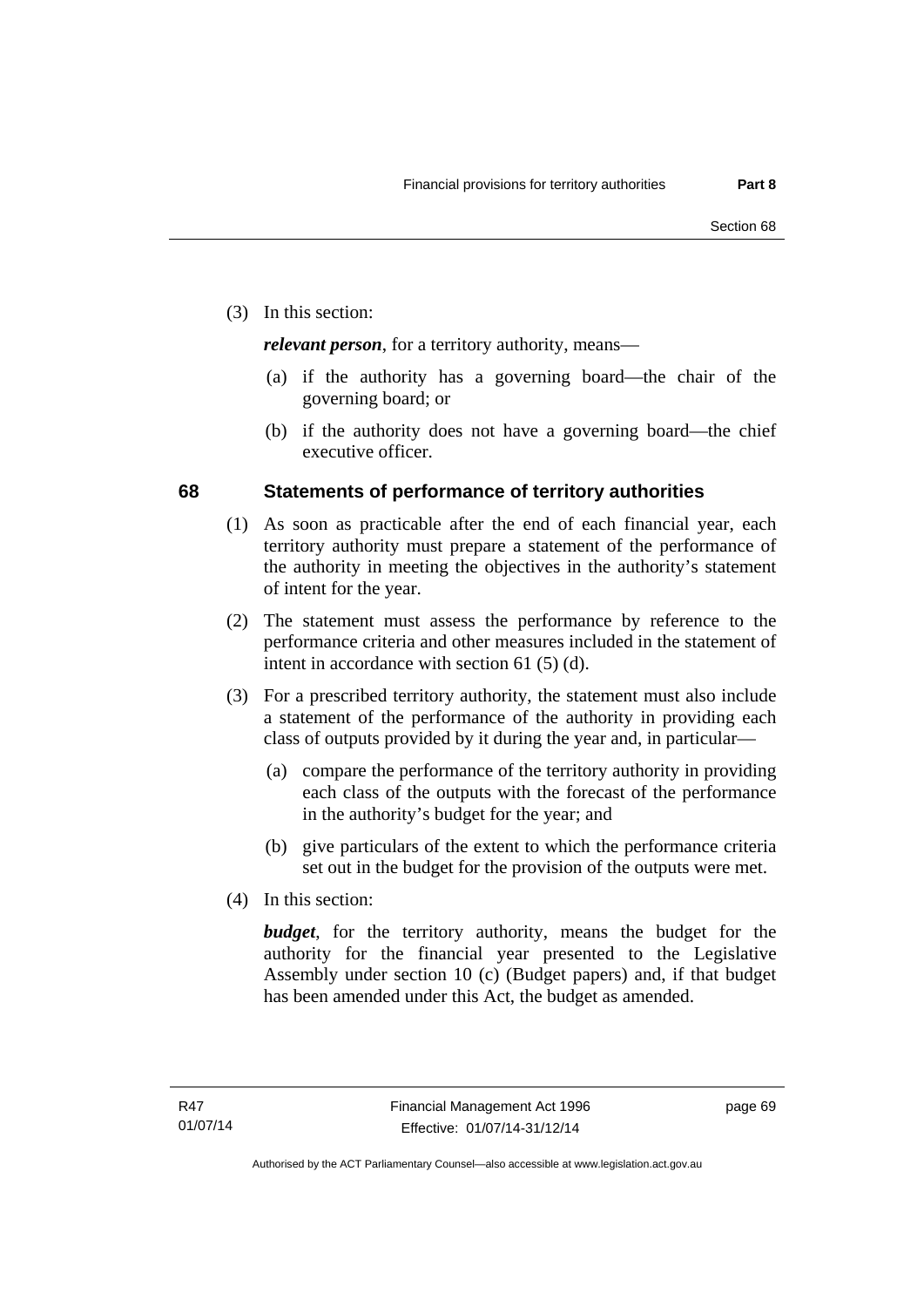Section 69

*prescribed territory authority* means a territory authority prescribed for section 12A (1) (b) (Territory authority and territory-owned corporation budgets).

## **69 Responsibility for territory authority statements of performance**

- (1) A statement of performance of a territory authority for a financial year must have endorsed on it, or attached to it, a statement of responsibility signed by the relevant person for the authority.
- (2) The statement of responsibility must—
	- (a) include a statement of the relevant person's responsibility for the preparation of the statement of performance and the judgments exercised in preparing them; and
	- (b) state that, in the relevant person's opinion, the statement of performance fairly reflects the performance of the authority during the financial year.
- (3) In this section:

*relevant person*, for the territory authority, means—

- (a) if the authority has a governing board—the chair of the governing board; or
- (b) if the authority does not have a governing board—the chief executive officer.

#### **70 Scrutiny of territory authority statements of performance**

- (1) The chief executive officer of a territory authority must give the auditor-general the authority's statement of performance for a financial year within the prescribed period after the end of the year.
- (2) The statement of performance given to the auditor-general must have endorsed on it, or attached to it, the statement of responsibility made for it under section 69.

R47 01/07/14

Authorised by the ACT Parliamentary Counsel—also accessible at www.legislation.act.gov.au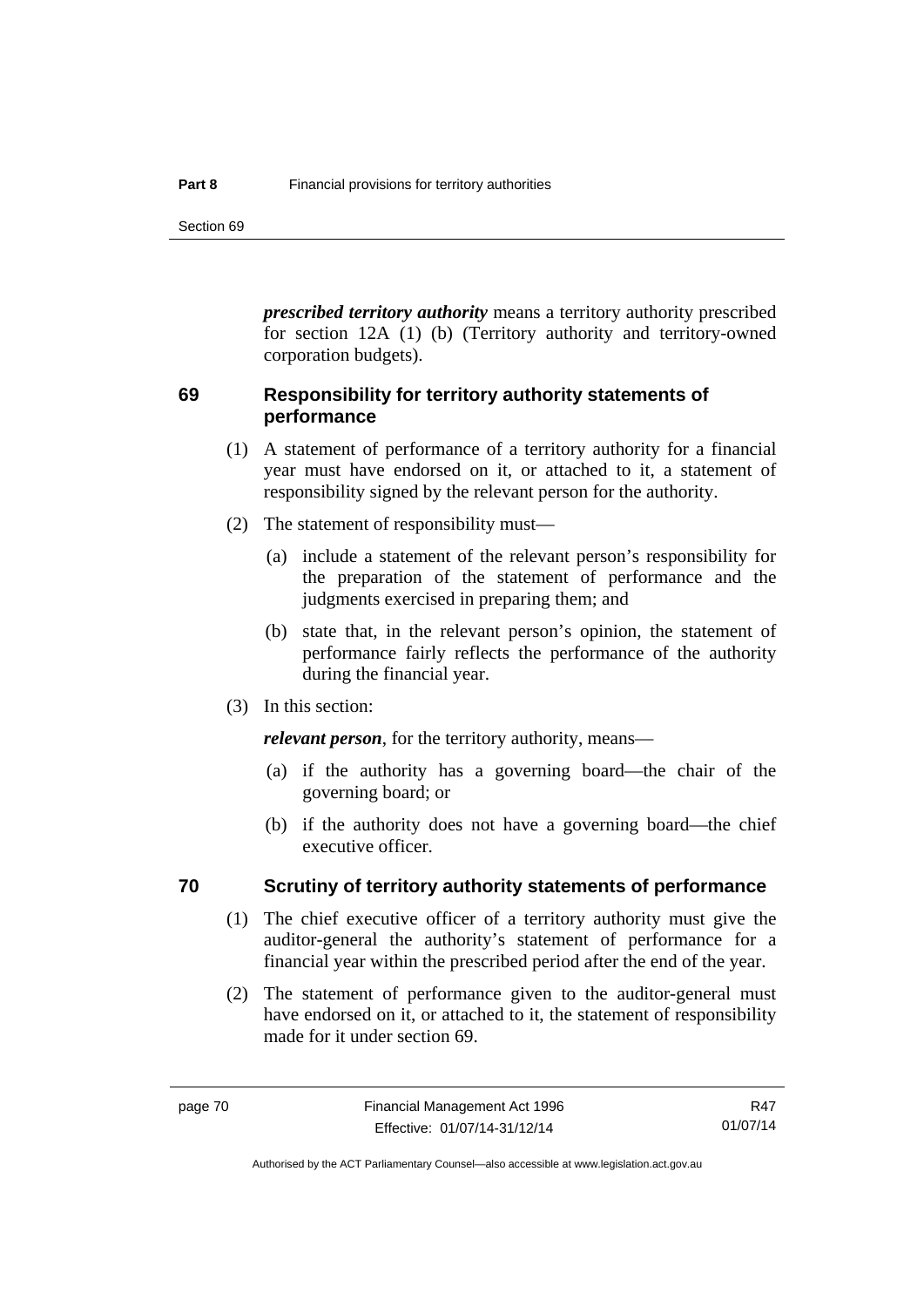- (3) The auditor-general must give the chief executive officer a report about the statement of performance as soon as practicable after the auditor-general receives it.
- (4) The report must be prepared in accordance with the financial management guidelines.

## **71 Territory authority statements of performance to be included in annual reports etc**

A report prepared under the *[Annual Reports \(Government Agencies\)](http://www.legislation.act.gov.au/a/2004-8)  [Act 2004](http://www.legislation.act.gov.au/a/2004-8)* for a territory authority for a financial year must include, or have attached to it—

- (a) the authority's statement of performance for the year; and
- (b) the auditor-general's report under section 70 (3) about the statement of performance.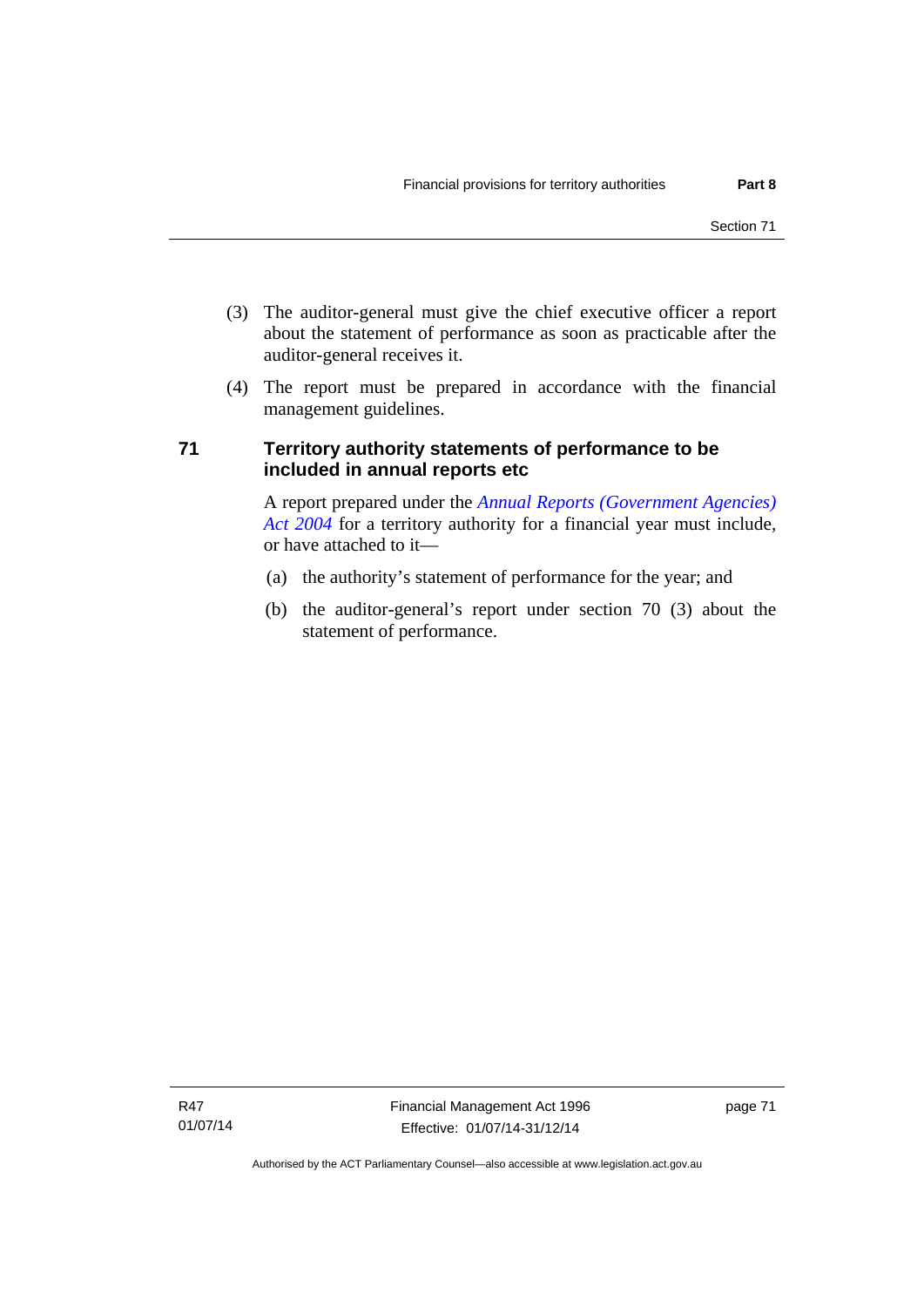# **Part 9 Governance of territory authorities**

*Notes for pt 9* 

- *Note 1* Div 9.1 and div 9.5 apply to a territory authority, whether or not it has a governing board, unless the establishing Act otherwise provides (see eg the *[Legal Aid Act 1977](http://www.legislation.act.gov.au/a/1977-31)*, s 94A).
- *Note 2* The [Legislation Act](http://www.legislation.act.gov.au/a/2001-14) contains provisions relevant to territory authorities, including the following:
	- making appointments (s 206, s 207)
	- consultation with a committee of the Legislative Assembly (div 19.3.3)
	- eligibility for reappointment (s 208 and dict, pt 1, def *appoint*)
	- acting appointments (s 209)
	- resignations (s 210)
	- effect of appointment irregularity or defect (s 212).
- *Note 3* The *[Remuneration Tribunal Act 1995](http://www.legislation.act.gov.au/a/1995-55)* allows terms and conditions for people appointed to be set by determination under that Act.

## **Division 9.1 Definitions and important concepts**

#### **72 Definitions—pt 9**

In this part:

*applicable governmental policies*, for a territory authority—see section 103.

*establishing Act*, for a territory authority, governing board or governing board member, means the Act that establishes the authority or governing board.

*financial year*, for a territory authority, means—

(a) a period of 12 months beginning on 1 July; or

Authorised by the ACT Parliamentary Counsel—also accessible at www.legislation.act.gov.au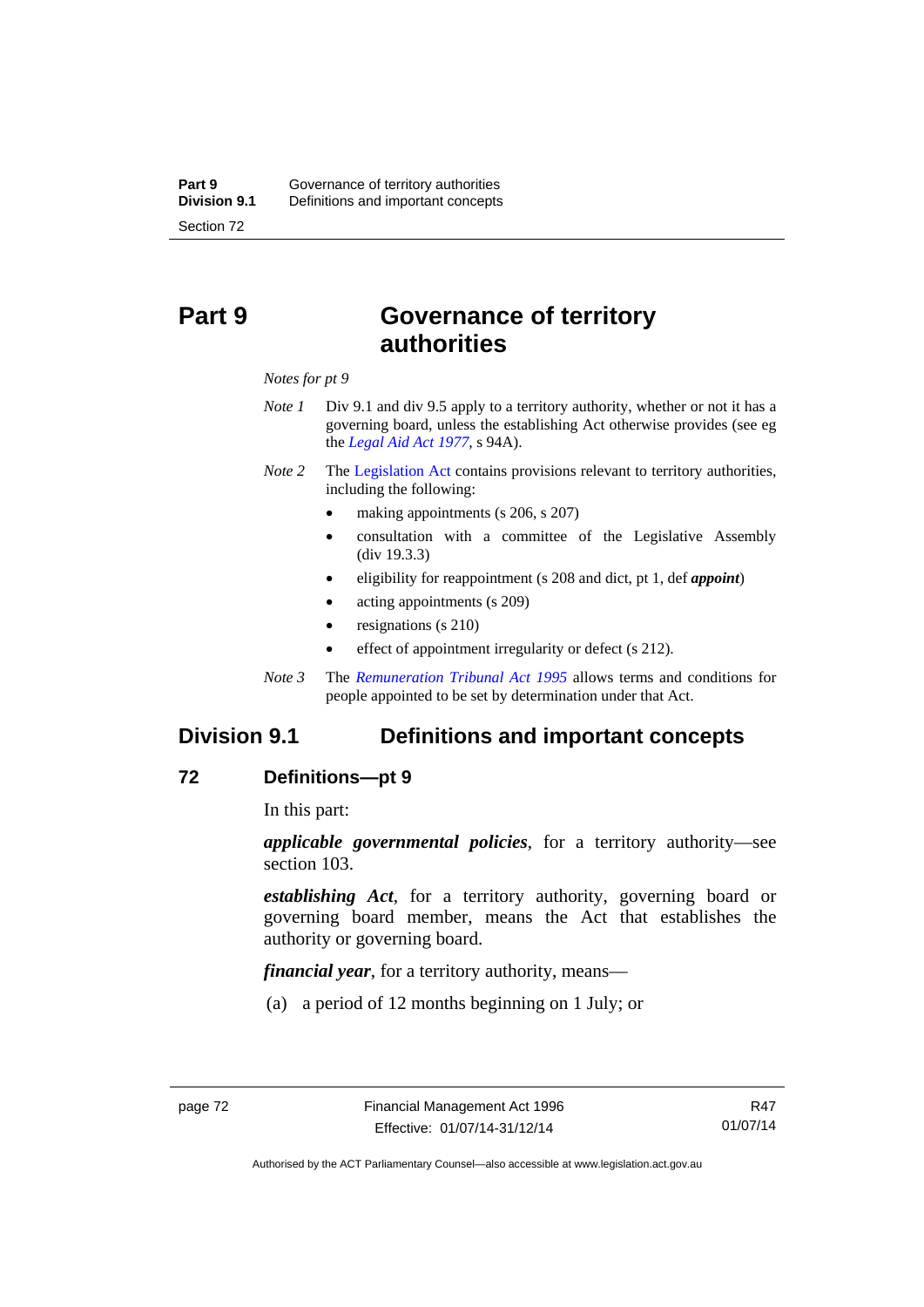(b) if the territory authority has, in writing, fixed another 12-month period as its financial year—the period fixed.

*governing board member*, for a territory authority with a governing board, includes the CEO.

*material interest*—see section 88 (4).

*relevant territory authority*—a territory authority to which part 8 applies is a *relevant territory authority*, unless the establishing Act for the authority provides otherwise.

## **73 Nature of relevant territory authorities**

- (1) A relevant territory authority—
	- (a) is a corporation; and
	- (b) may sue and be sued in its corporate name; and
	- (c) may have a seal.
- (2) A relevant territory authority represents the Territory when exercising its functions, unless the establishing Act for the authority or another territory law otherwise provides.
- (3) A relevant territory authority has the same status, privileges and immunities as the Territory so far as it represents the Territory.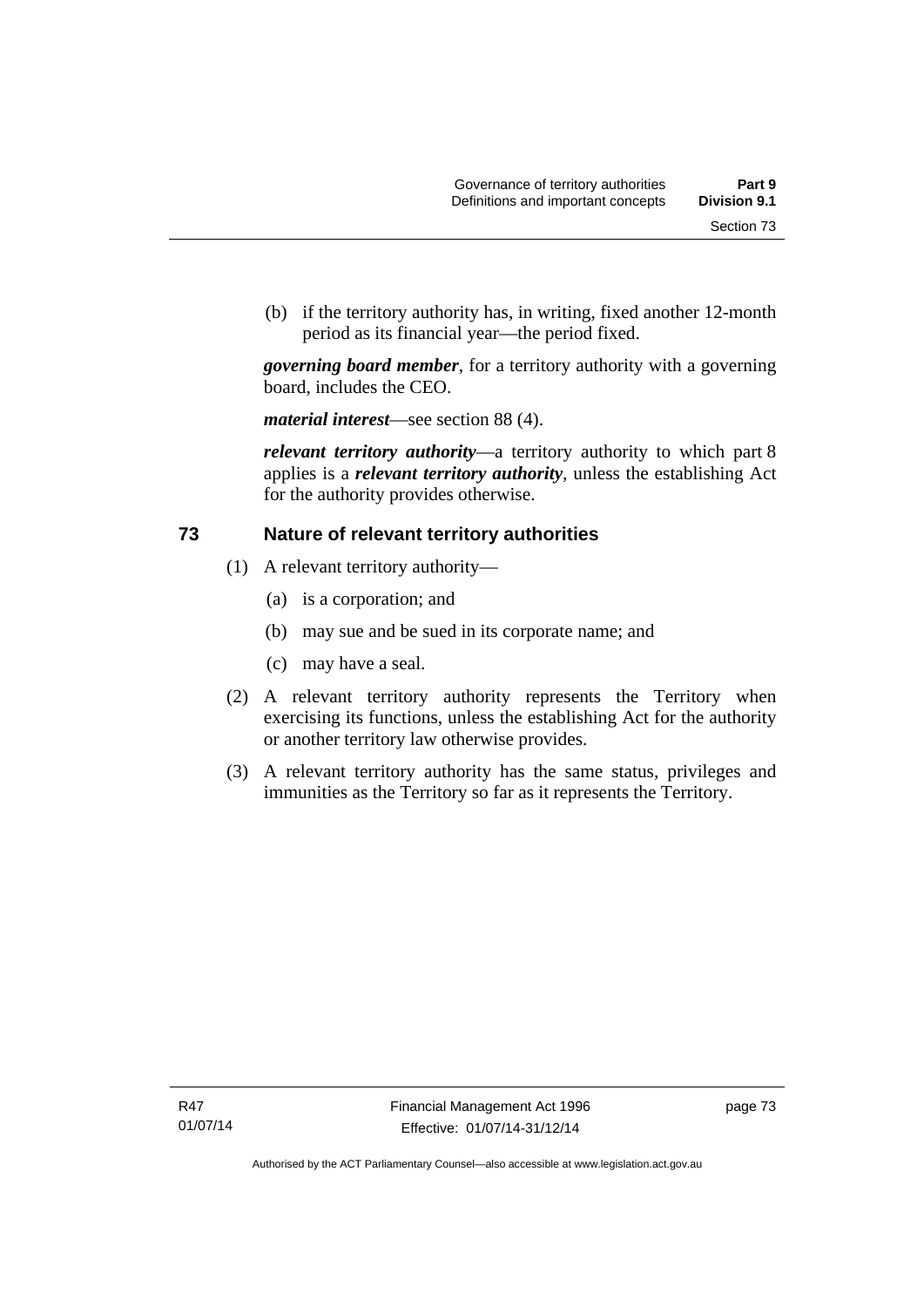## **74 Powers of territory authorities generally**

 (1) A relevant territory authority has the legal capacity and powers of an individual both in and outside the ACT (including outside Australia).

#### **Examples**

- 1 to enter into a contract
- 2 to own, deal with and dispose of property
- 3 to act as trustee
- *Note* An example is part of the Act, is not exhaustive and may extend, but does not limit, the meaning of the provision in which it appears (see [Legislation Act,](http://www.legislation.act.gov.au/a/2001-14) s 126 and s 132).
- (2) Without limiting subsection (1), a relevant territory authority—
	- (a) has the powers given to it under this Act or another territory law; and
	- (b) may do anything that it is authorised to do by a territory law or a law of another jurisdiction; and
	- (c) may exercise its powers in and outside the ACT (including outside Australia).

#### **Example for par (b)**

A territory authority may arrange for the authority to be registered or recognised under a law of another jurisdiction.

- (3) A relevant territory authority's legal capacity to do something is not affected by the fact that the authority's interests are not, or would not be, served by doing it.
- (4) To remove any doubt, this section does not—
	- (a) authorise a relevant territory authority to do anything that is prohibited by a territory law or a law of another jurisdiction; and
	- (b) give a relevant territory authority a right that a territory law or a law of another jurisdiction denies to the authority.

R47 01/07/14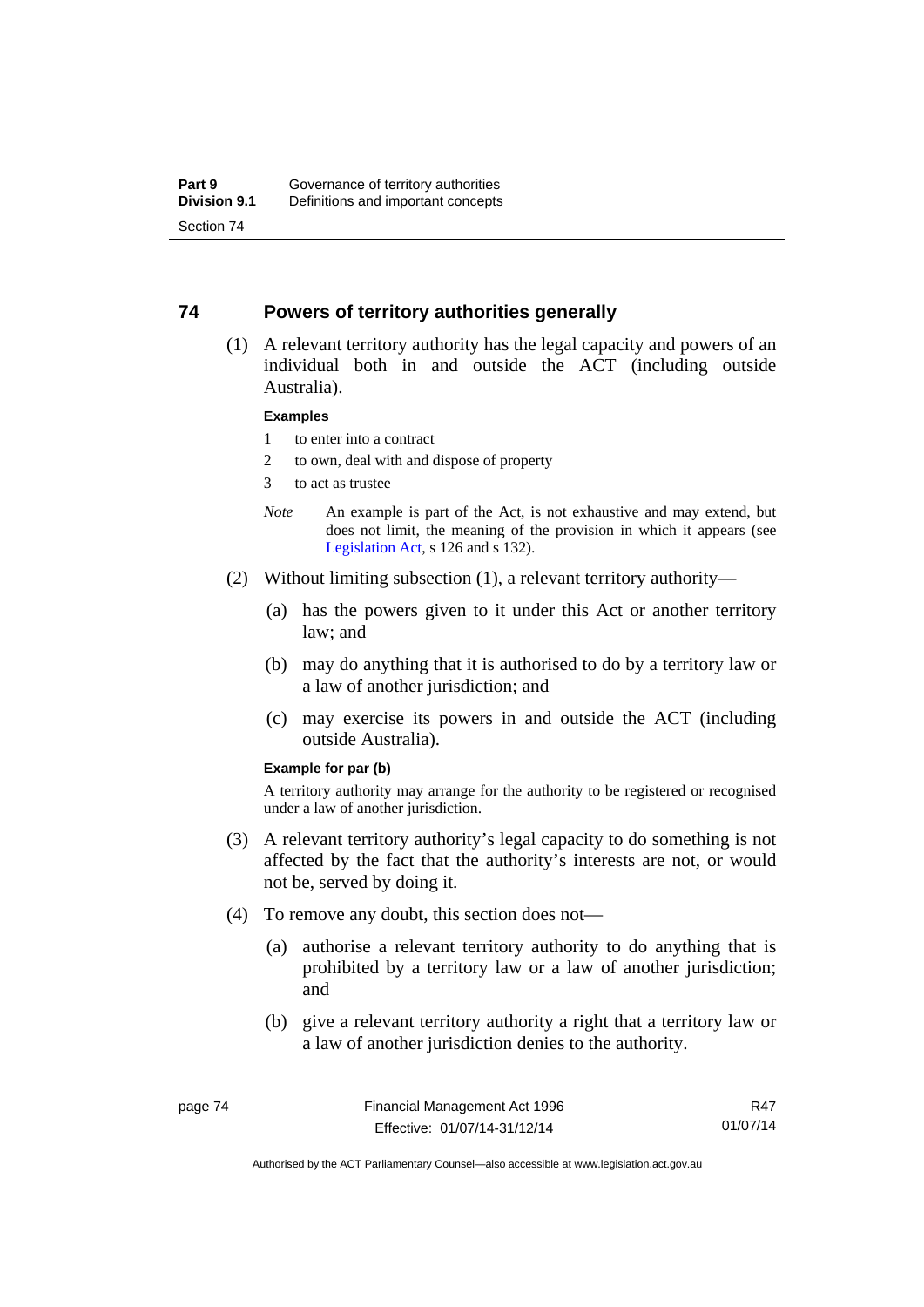(5) In this section:

*another jurisdiction* means the Commonwealth, a State, another Territory or a foreign country.

## **75 Execution of documents and assumptions people dealing with relevant territory authority may make**

(1) In this section:

*applied Corporations Act provisions* means the following provisions of the [Corporations Act:](http://www.comlaw.gov.au/Series/C2004A00818)

- (a) section 127 (which is about the execution of documents by a company);
- (b) section 128 (which is about a person's entitlement to make certain assumptions in dealing with a company);
- (c) section 129 (which is about the assumptions that may be made).
- (2) The applied [Corporations Act](http://www.comlaw.gov.au/Series/C2004A00818) provisions apply to a relevant territory authority as if—
	- (a) a reference to a *company* were a reference to the authority; and
	- (b) a reference to a *common seal* were a reference to any seal of the authority; and
	- (c) a reference to a *director* were a reference to a board member; and
	- (d) a reference to a company's *constitution* were a reference to this Act and the establishing Act; and
	- (e) a reference to an *officer* of a company were a reference to the chief executive officer and any member of staff of the authority; and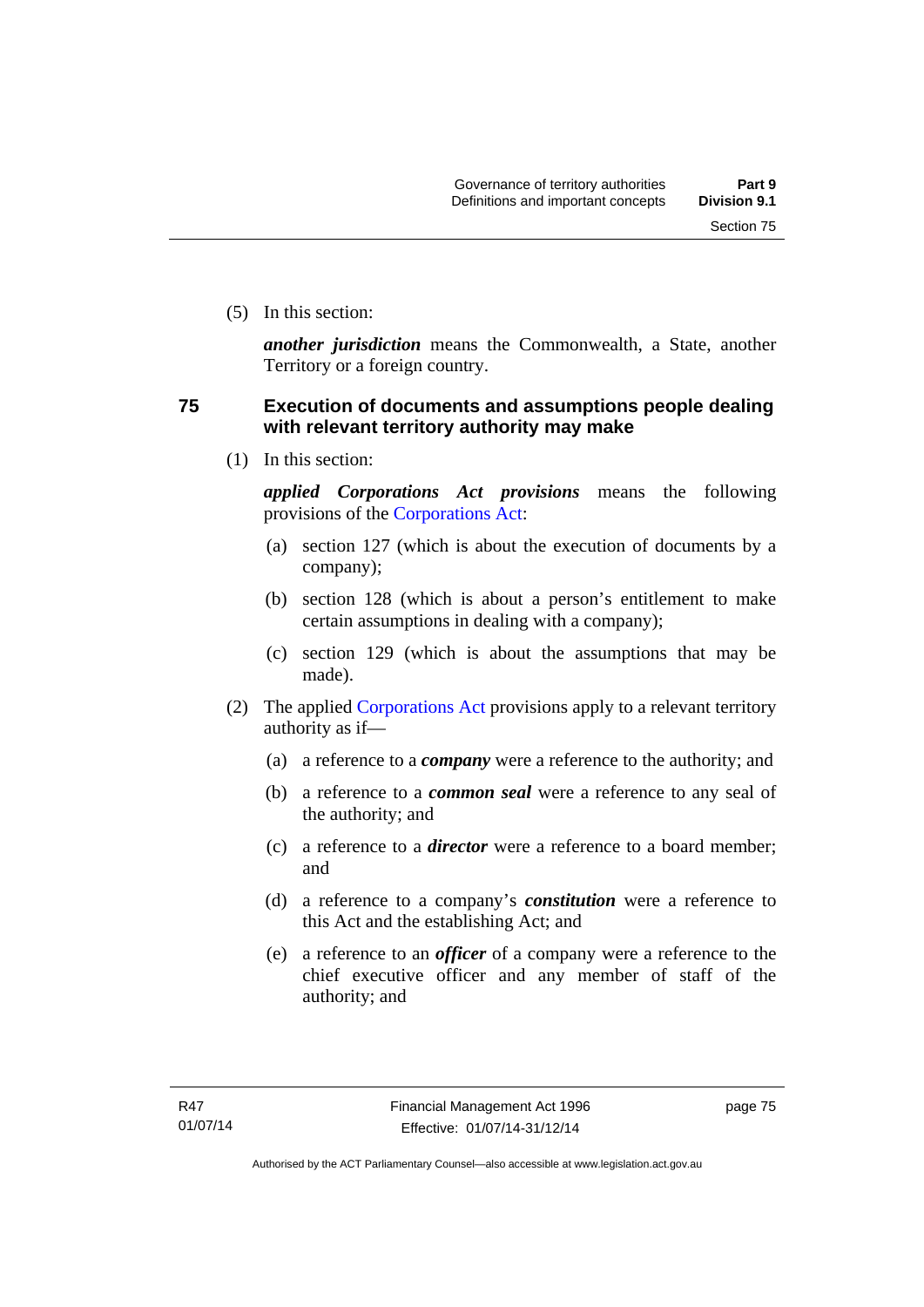- (f) a reference to *information available to the public from ASIC*  were a reference to information available to the public from the Territory; and
- (g) any other necessary changes, and any change prescribed by regulation, were made.

## **76 Governing board of territory authority**

A territory authority has a governing board if the establishing Act for the authority establishes a governing board for the authority.

## **77 Role of governing board**

- (1) If a territory authority has a governing board, the governing board has the following functions:
	- (a) setting the authority's policies and strategies;
	- (b) governing the authority consistently with the authority's establishing Act and other relevant legislation;
	- (c) ensuring, as far as practicable, that the authority operates in a proper, effective and efficient way;
	- (d) ensuring, as far as practicable, that the authority complies with applicable governmental policies (if any).

#### **Examples of policies for par (a)**

- 1 risk management
- 2 communication with government
- 3 corporate planning
- *Note* An example is part of the Act, is not exhaustive and may extend, but does not limit, the meaning of the provision in which it appears (see [Legislation Act,](http://www.legislation.act.gov.au/a/2001-14) s 126 and s 132).
- (2) This section does not limit the functions of a governing board.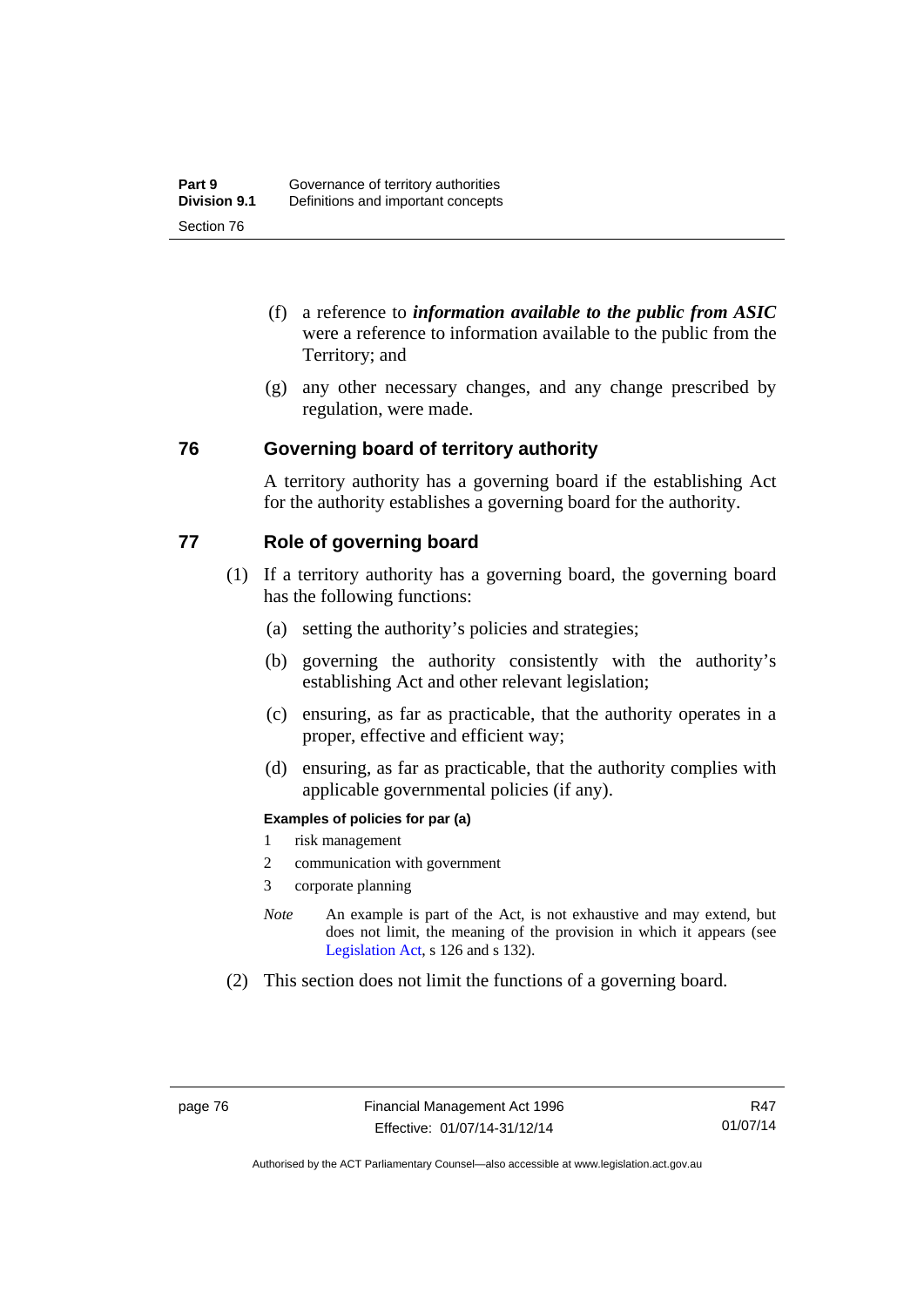# **Division 9.2 Governing board member appointments**

## **78 Appointment of governing board members generally**

- (1) This section applies to the appointment of the members of the governing board of a territory authority, other than the CEO.
- (2) The responsible Minister for the territory authority may appoint the members.
	- *Note 1* For the making of appointments (including acting appointments), see the [Legislation Act,](http://www.legislation.act.gov.au/a/2001-14) pt 19.3.
	- *Note 2* In particular, an appointment may be made by naming a person or nominating the occupant of a position (see s 207).
	- *Note 3* Certain Ministerial appointments require consultation with an Assembly committee and are disallowable (see [Legislation Act,](http://www.legislation.act.gov.au/a/2001-14) div 19.3.3).
- (3) The only criteria for deciding whether to appoint a person as a member are—
	- (a) the contribution the person can make to the goals and objectives of the governing board; and
	- (b) the criteria stated in applicable governmental policies (if any) relating to appointments.
- (4) However, the establishing Act may prescribe other criteria for deciding whether to appoint a person as a member.
- (5) Also, unless the establishing Act otherwise provides, a person must not be appointed as a member if—
	- (a) the person is a public servant; and
	- (b) if the governing board has a maximum of 6 members or less the appointment would result in more than 1 public servant being a member of the board; and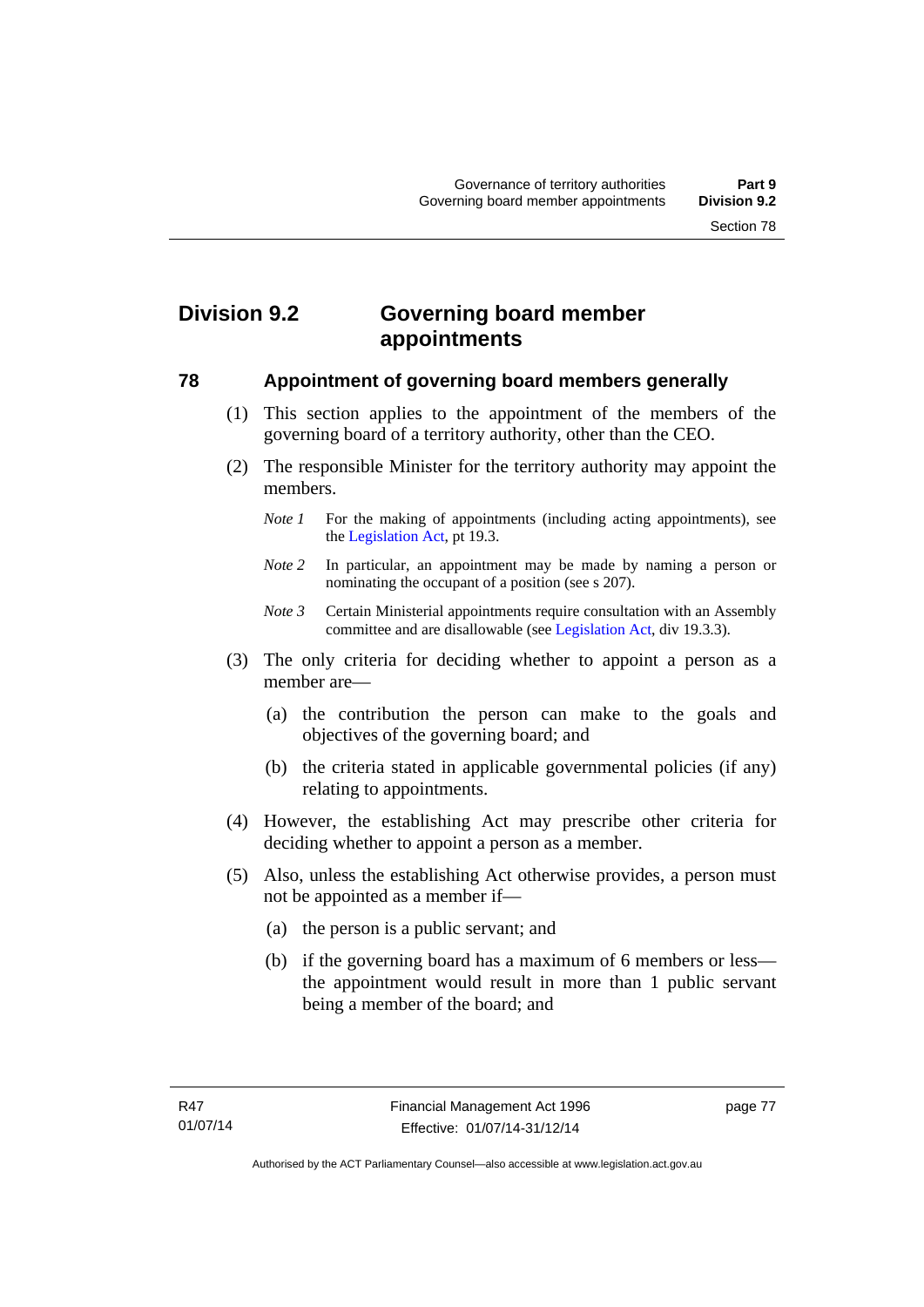- (c) if the governing board has a maximum of more than 6 members—the appointment would result in more than 2 public servants being members of the board.
- (6) Subsection (5) does not apply if—
	- (a) the Minister is satisfied that there are special circumstances justifying the appointment; and
	- (b) the Legislative Assembly approves, by resolution, the appointment.
- (7) An appointment of a member—
	- (a) must not be for longer than 3 years, unless the establishing Act allows a longer period; and
	- (b) is an appointment under the provision of the establishing Act that establishes the governing board.
- (8) The conditions of appointment of a member (other than a member required under the establishing Act to be a public servant or statutory office holder) are the conditions agreed between the Minister and the member, subject to any determination under the *[Remuneration Tribunal Act 1995](http://www.legislation.act.gov.au/a/1995-55)*.
	- *Note* The terms *public servant* and *statutory office holder* are defined in the [Legislation Act,](http://www.legislation.act.gov.au/a/2001-14) dict, pt 1.

#### **79 Appointment of chair and deputy chair**

- (1) The responsible Minister for a territory authority with a governing board may appoint a chair for the board and, unless the establishing Act otherwise provides, a deputy chair for the board.
	- *Note 1* For the making of appointments (including acting appointments), see the [Legislation Act,](http://www.legislation.act.gov.au/a/2001-14) pt 19.3.
	- *Note 2* In particular, an appointment may be made by naming a person or nominating the occupant of a position (see s 207).
	- *Note 3* Certain Ministerial appointments require consultation with an Assembly committee and are disallowable (see [Legislation Act,](http://www.legislation.act.gov.au/a/2001-14) div 19.3.3).

| page 78 | Financial Management Act 1996 | R47      |
|---------|-------------------------------|----------|
|         | Effective: 01/07/14-31/12/14  | 01/07/14 |

Authorised by the ACT Parliamentary Counsel—also accessible at www.legislation.act.gov.au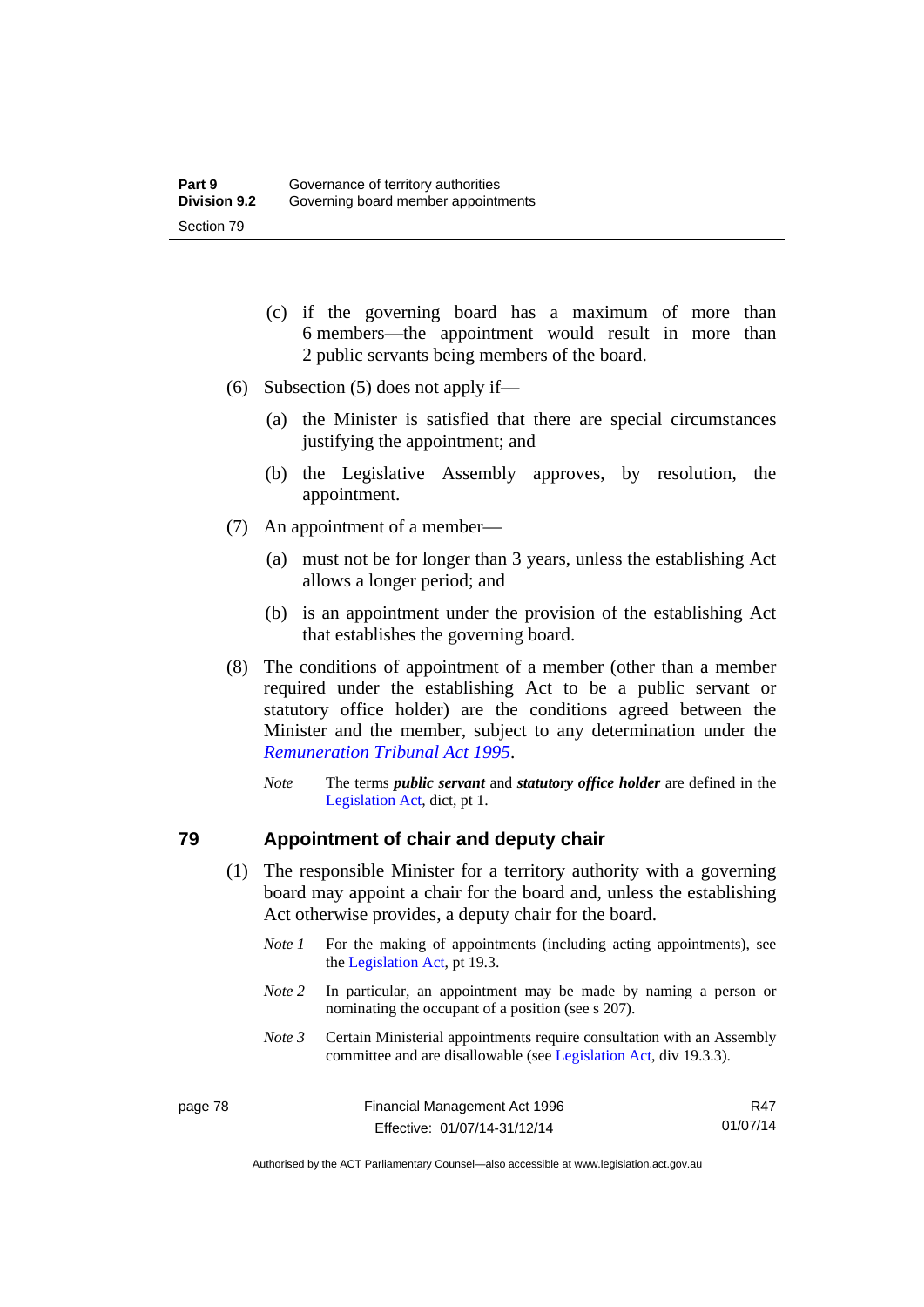- (2) However, the responsible Minister must not appoint the CEO of the territory authority as chair or deputy chair.
- (3) Also, the responsible Minister must not appoint a public servant as chair or deputy chair unless—
	- (a) there is no member of the board who—
		- (i) is not a public servant; and
		- (ii) is available to be appointed; and
	- (b) the Legislative Assembly approves, by resolution, the appointment.
- (4) The responsible Minister must try to ensure that the governing board of a territory authority always has a chair and, unless the establishing Act otherwise provides, deputy chair.

## **80 Appointment of CEO of authority with governing board**

- (1) This section applies to a territory authority with a governing board.
- (2) The governing board of the territory authority must, after consulting the responsible Minister, appoint a CEO for the authority.
	- *Note 1* For the making of appointments (including acting appointments), see the [Legislation Act,](http://www.legislation.act.gov.au/a/2001-14) pt 19.3.
	- *Note* 2 In particular, an appointment may be made by naming a person or nominating the occupant of a position (see s 207).
- (3) However, if the CEO is required under the establishing Act to be a public servant, the director-general of the administrative unit responsible for the establishing Act must, after consulting the governing board and the responsible Minister, appoint a CEO for the authority.
- (4) The CEO is a member of the governing board.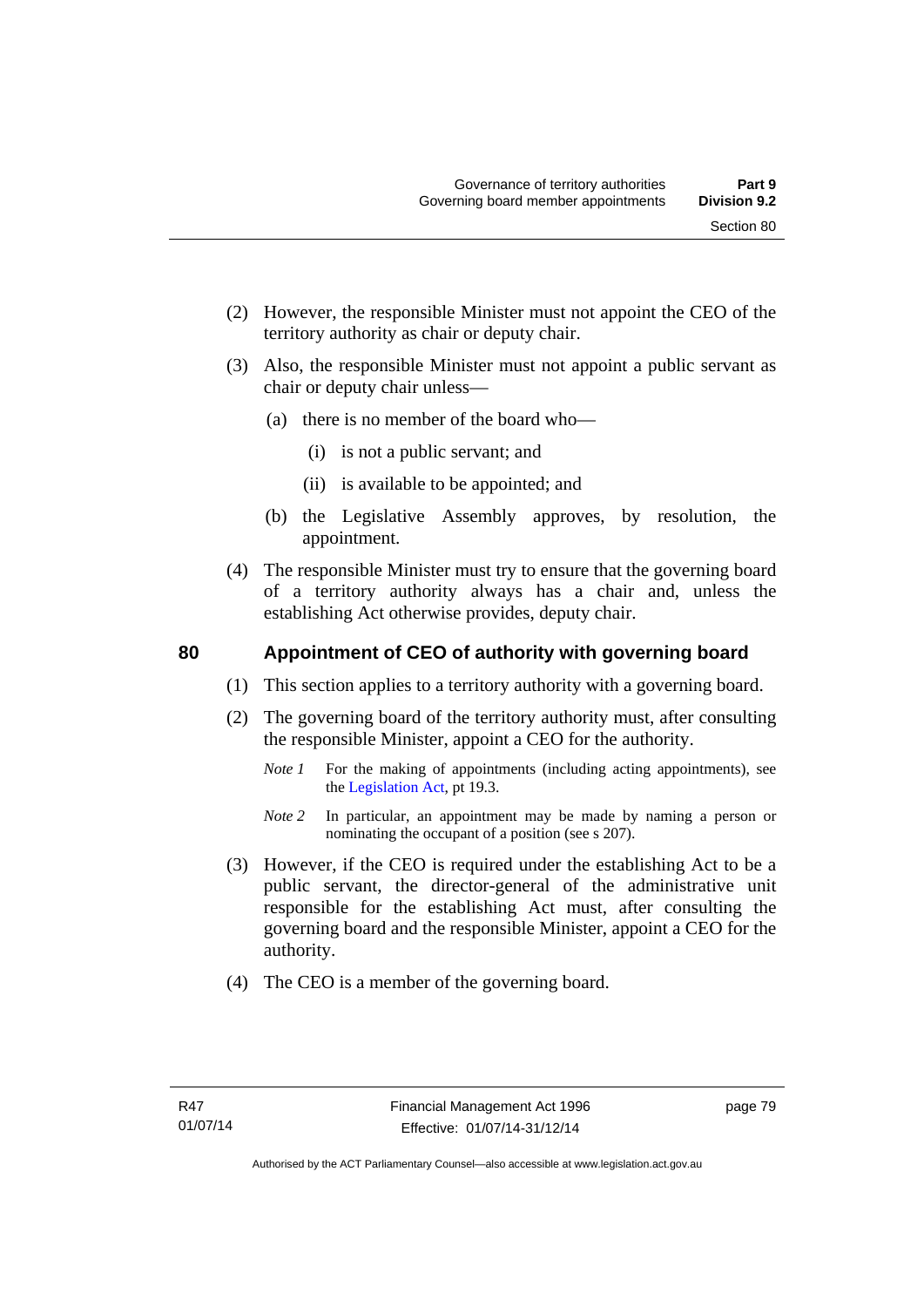- (5) However, the CEO is not a member of the governing board if it is considering or deciding—
	- (a) the appointment, or the ending of the appointment, of the CEO; or
	- (b) the CEO's conditions of appointment.
- (6) The conditions of appointment of a CEO (other than a CEO required under the establishing Act to be a public servant) are the conditions agreed between the governing board and the CEO, subject to any determination under the *[Remuneration Tribunal Act 1995](http://www.legislation.act.gov.au/a/1995-55)*.

## **81 Ending board member appointments**

- (1) This section applies to a governing board member other than the CEO.
- (2) The responsible Minister may end the member's appointment—
	- (a) if the member contravenes a territory law; or
	- (b) for misbehaviour; or
	- (c) if the member becomes bankrupt or personally insolvent; or
		- *Note Bankrupt or personally insolvent*—see the [Legislation Act,](http://www.legislation.act.gov.au/a/2001-14) dictionary, pt 1.
	- (d) if the member is convicted, or found guilty, in Australia of an offence punishable by imprisonment for at least 1 year; or
	- (e) if the member is convicted, or found guilty, outside Australia of an offence that, if it had been committed in the ACT, would be punishable by imprisonment for at least 1 year; or
	- (f) if the member exercises the member's functions other than in accordance with section 85 (Honesty, care and diligence of governing board members); or

Authorised by the ACT Parliamentary Counsel—also accessible at www.legislation.act.gov.au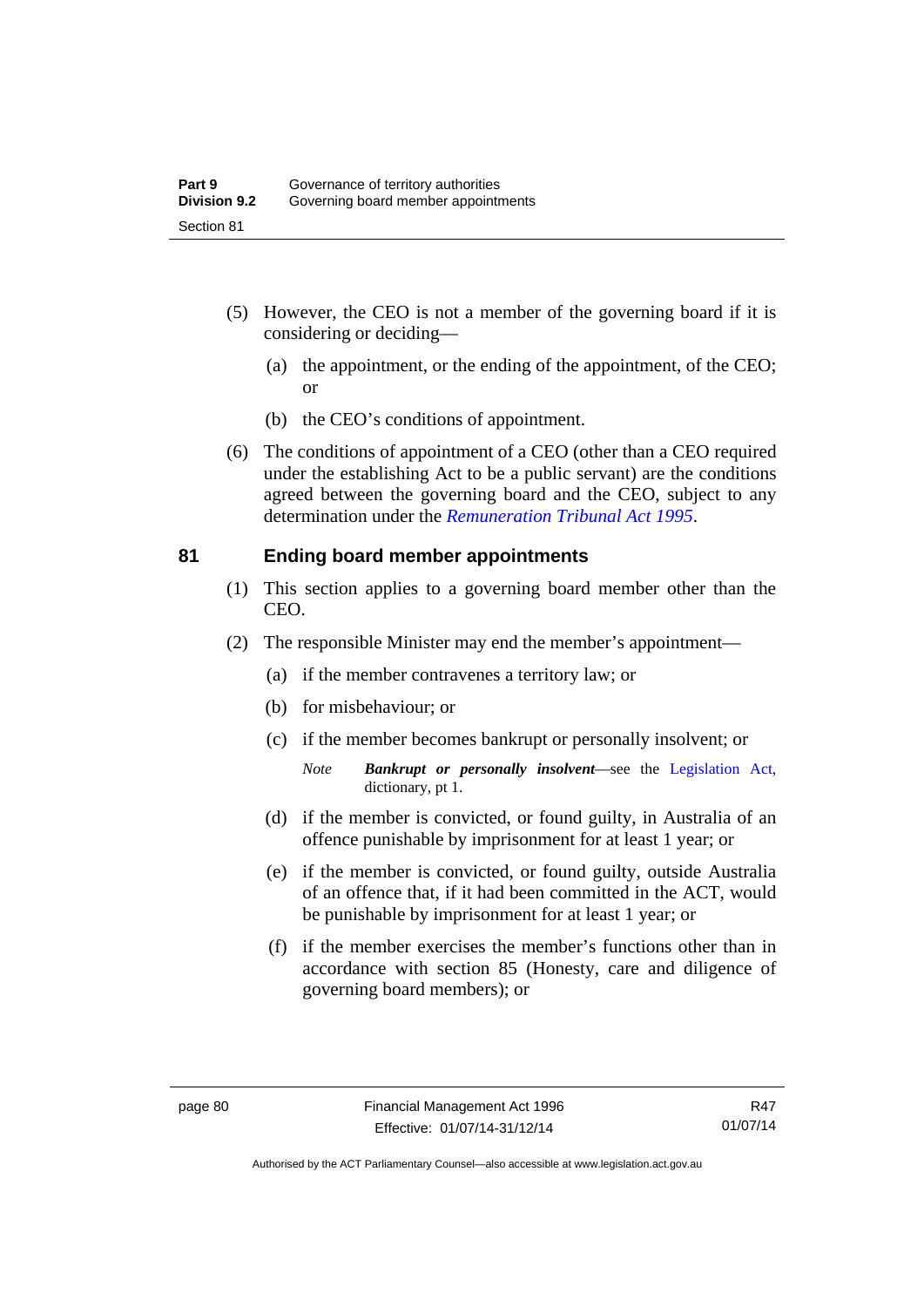- (g) if the member fails to take all reasonable steps to avoid being placed in a position where a conflict of interest arises during the exercise of the member's functions; or
- (h) if the member contravenes section 88 (Disclosure of interests by governing board members); or
- (i) if the member is absent from 3 consecutive meetings of the board, otherwise than on approved leave; or
- (j) for physical or mental incapacity, if the incapacity substantially affects the exercise of the member's functions.
- *Note* A person's appointment also ends if the person resigns (see Legislation [Act](http://www.legislation.act.gov.au/a/2001-14), s 210).
- (3) The Minister may also end the appointment of the member (the *member concerned*) if the board tells the Minister in writing that it has resolved, by a majority of at least  $\frac{2}{3}$  of the members, to recommend to the Minister that the member's appointment be ended.
- (4) The governing board may pass a resolution mentioned in subsection (3) only if—
	- (a) at least 3 weeks written notice of the intention to consider the proposed resolution has been given to the member concerned; and
	- (b) the member concerned has been given an opportunity to make submissions and present documents to a meeting of the board; and
	- (c) if the member concerned has used the opportunity mentioned in paragraph (b)—a summary of the member's submissions is recorded in the minutes of the board and a copy of any documents presented is included in the minutes.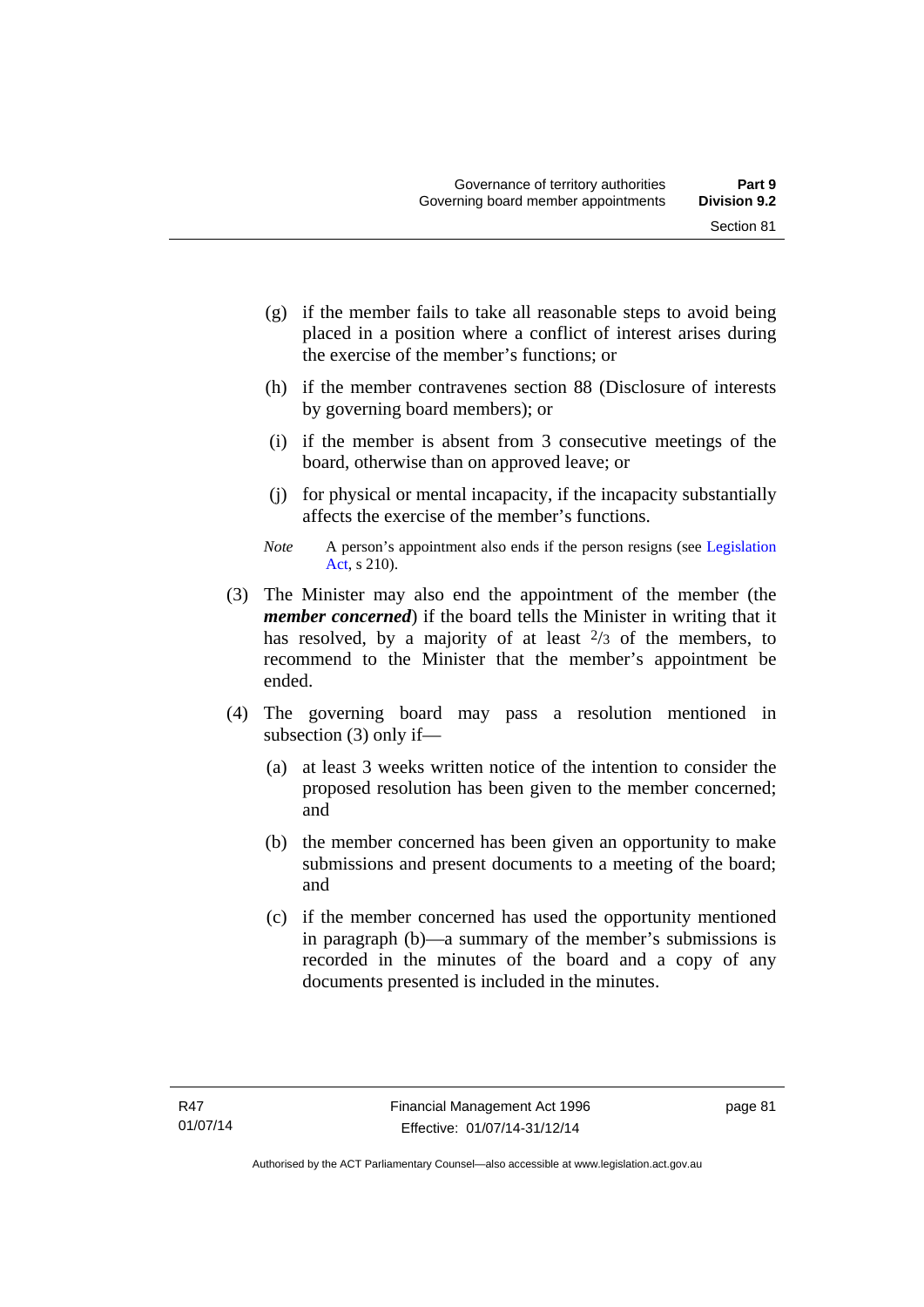# **Division 9.3 Functions of governing board members**

#### **82 Chair's functions**

The chair of the governing board of a territory authority has the following functions:

- (a) managing the affairs of the governing board;
- (b) ensuring, as far as practicable, that there is a good working relationship between the governing board and management of the authority;
- (c) ensuring the responsible Minister is kept informed about the operations of the authority.

## **83 Deputy chair's functions**

- (1) If the chair of the governing board of a territory authority is absent or cannot for any reason exercise the functions of the chair, the deputy chair of the governing board must exercise the functions of the chair.
- (2) However, this section does not apply to a territory authority if the establishing Act for the authority provides that it need not have a deputy chair.

*Note* The [Legislation Act,](http://www.legislation.act.gov.au/a/2001-14) s 209 deals with acting appointments.

#### **84 CEO's functions**

- (1) The CEO of a territory authority with a governing board has the following functions:
	- (a) ensuring, as far as practicable, that the authority's statement of intent is implemented effectively and efficiently;

#### **Example of implementation of statement of intent**

achieving objectives in statement of intent

R47 01/07/14

Authorised by the ACT Parliamentary Counsel—also accessible at www.legislation.act.gov.au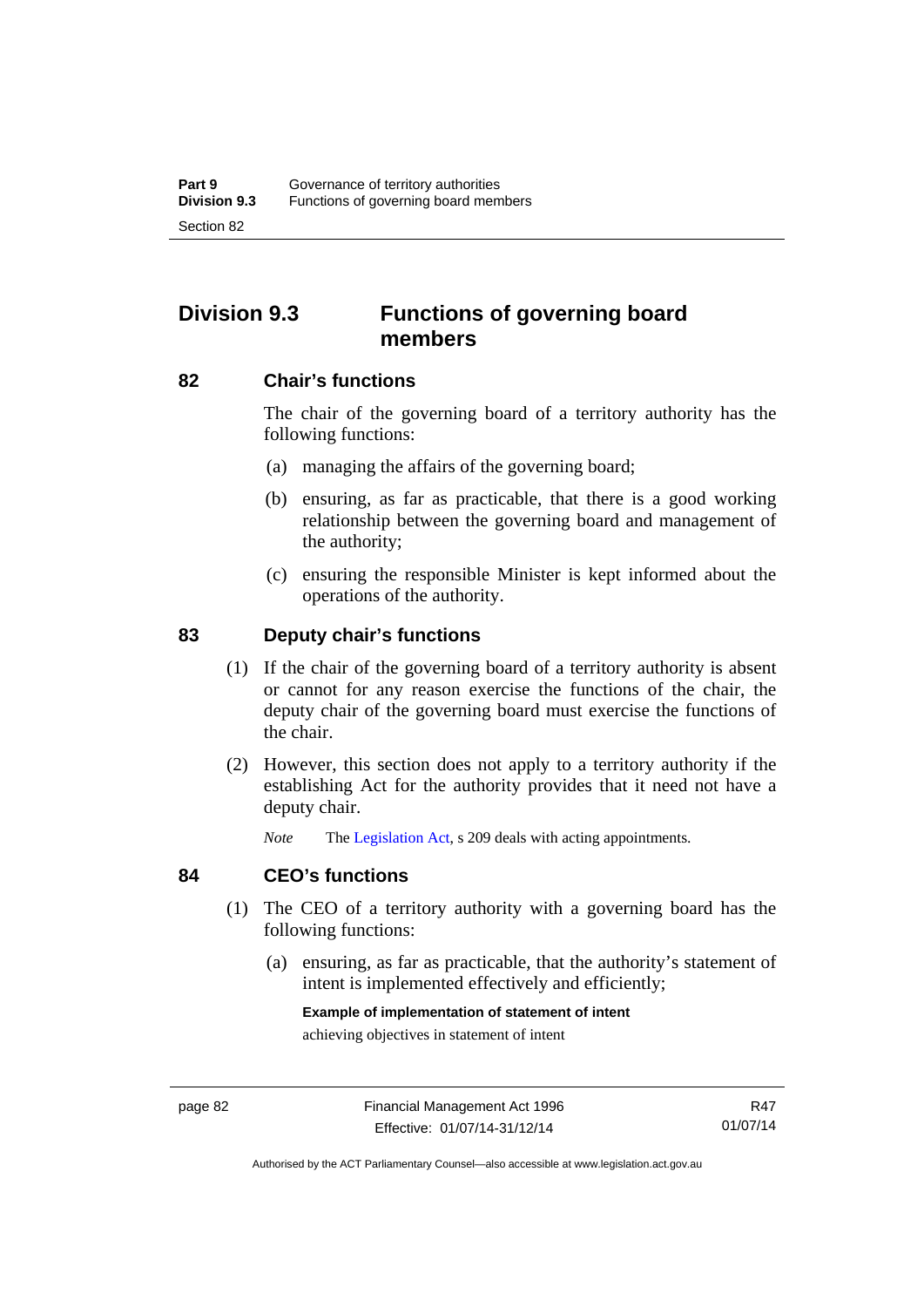- (b) managing the day-to-day operations of the authority in accordance with—
	- (i) applicable governmental policies (if any); and
	- (ii) the policies of the authority set by the board; and
	- (iii) each legal requirement that applies to the authority;

#### **Example for par (iii)**

a direction by the independent competition and regulatory commission that relates to the authority

- (c) regularly advising the board about the operation and financial performance of the authority;
- (d) immediately advising the board about significant events.

(2) In this section:

*significant event*, for a territory authority, means an event that the authority is required to tell the responsible Minister about under section 101

## **85 Honesty, care and diligence of governing board members**

In exercising the functions of a governing board member, a member must exercise the degree of honesty, care and diligence required to be exercised by a director of a corporation in relation to the affairs of the corporation.

## **86 Conflicts of interest by governing board members**

A governing board member must take all reasonable steps to avoid being placed in a position where a conflict of interest arises during the exercise of the member's functions.

*Note* An example is part of the Act, is not exhaustive and may extend, but does not limit, the meaning of the provision in which it appears (see [Legislation Act,](http://www.legislation.act.gov.au/a/2001-14) s 126 and s 132).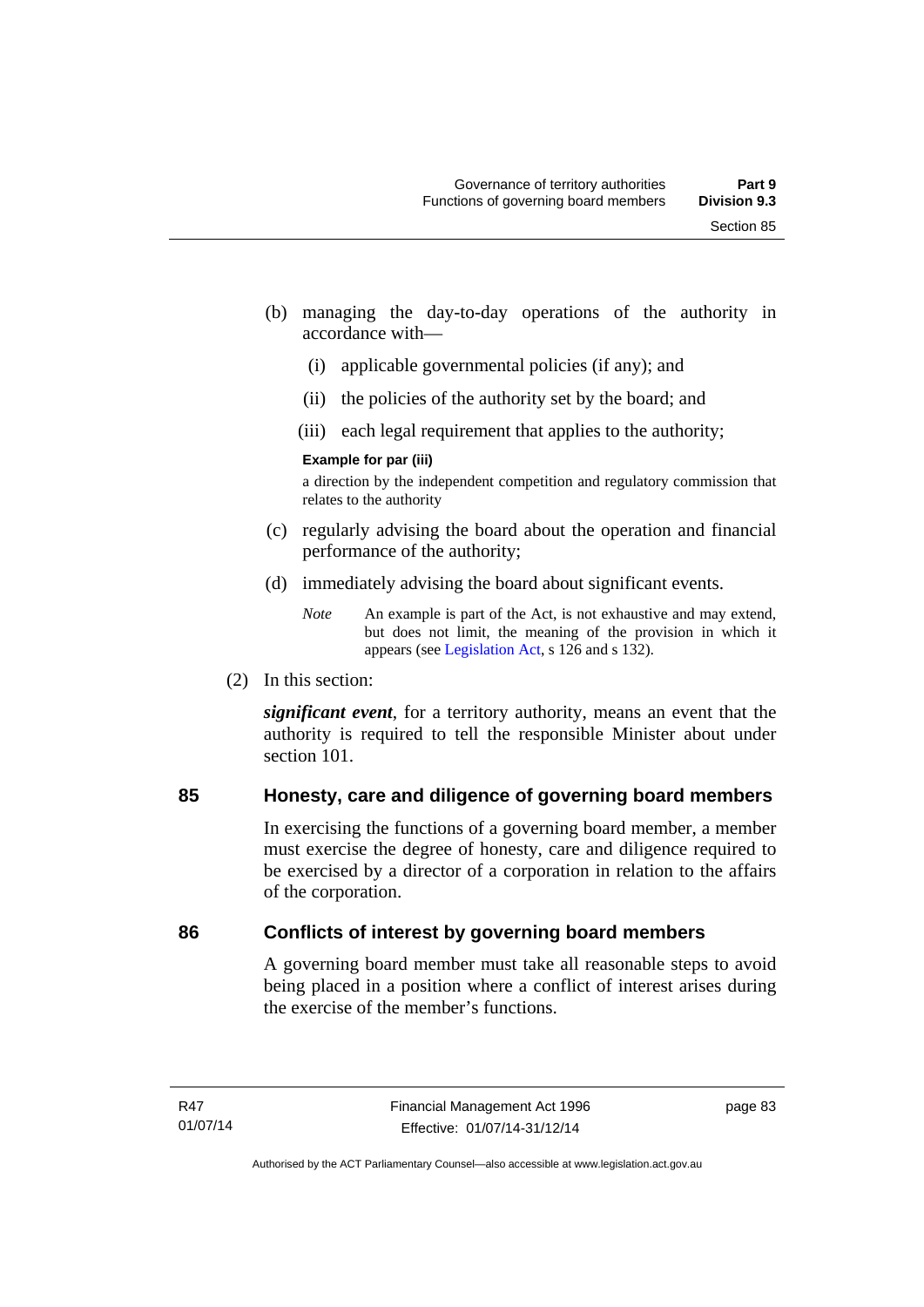#### **87 Agenda to require disclosure of interest item**

The agenda for each meeting of a territory authority governing board must include an item requiring any material interest in an issue to be considered at the meeting to be disclosed to the meeting.

#### **88 Disclosure of interests by governing board members**

(1) If a governing board member has a material interest in an issue being considered, or about to be considered, by the governing board, the member must disclose the nature of the interest at a board meeting as soon as practicable after the relevant facts come to the member's knowledge.

- (2) The disclosure must be recorded in the governing board's minutes and, unless the board otherwise decides, the member must not—
	- (a) be present when the board considers the issue; or
	- (b) take part in a decision of the board on the issue.

#### **Example**

Albert, Boris and Chloe are members of a governing board. They have an interest in an issue being considered at a governing board meeting and they disclose the interest as soon as they become aware of it. Albert's and Boris's interests are minor but Chloe has a direct financial interest in the issue.

The governing board considers the disclosures and decides that because of the nature of the interests:

- Albert may be present when the board considers the issue but not take part in the decision
- Boris may be present for the consideration and take part in the decision.

The board does not make a decision allowing Chloe to be present or take part in the board's decision. Accordingly, since Chloe has a material interest she cannot be present for the consideration of the issue or take part in the decision.

*Note* An example is part of the Act, is not exhaustive and may extend, but does not limit, the meaning of the provision in which it appears (see [Legislation Act,](http://www.legislation.act.gov.au/a/2001-14) s 126 and s 132).

page 84 Financial Management Act 1996 Effective: 01/07/14-31/12/14

R47 01/07/14

Authorised by the ACT Parliamentary Counsel—also accessible at www.legislation.act.gov.au

*Note Material interest* is defined in s (4). The definition of *indirect interest* in s (4) applies to the definition of *material interest*.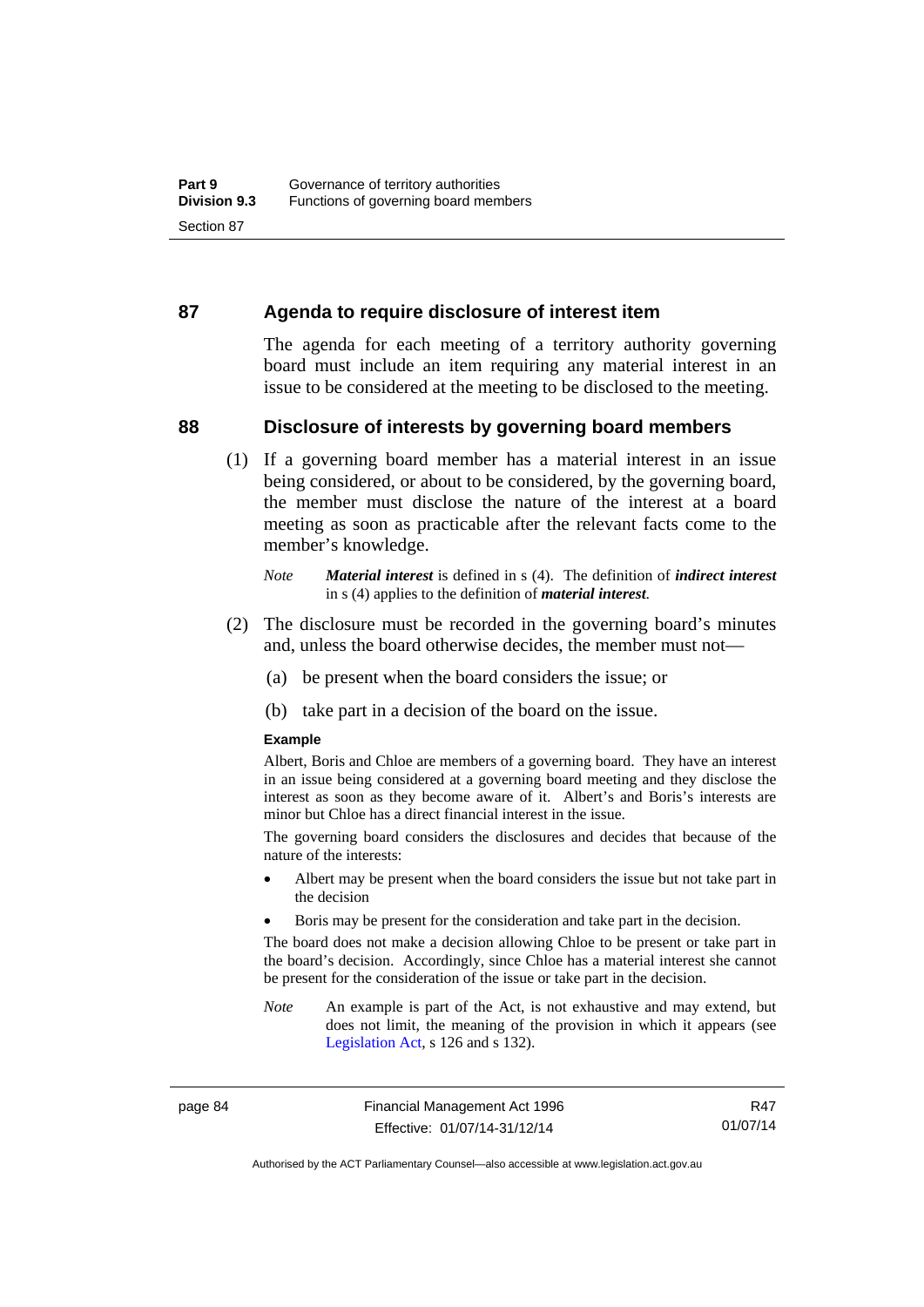Section 88

 (3) Any other governing board member who also has a material interest in the issue must not be present when the board is considering its

(4) In this section:

*associate*, of a person, means—

decision under subsection (2).

- (a) the person's business partner; or
- (b) a close friend of the person; or
- (c) a family member of the person.

*executive officer*, of a corporation, means a person (however described) who is concerned with, or takes part in, the corporation's management, whether or not the person is a director of the corporation.

*indirect interest*—without limiting the kinds of indirect interests a person may have, a person has an *indirect interest* in an issue if any of the following has an interest in the issue:

- (a) an associate of the person;
- (b) a corporation if the corporation has not more than 100 members and the person, or an associate of the person, is a member of the corporation;
- (c) a subsidiary of a corporation mentioned in paragraph (b);
- (d) a corporation if the person, or an associate of the person, is an executive officer of the corporation;
- (e) the trustee of a trust if the person, or an associate of the person, is a beneficiary of the trust;
- (f) a member of a firm or partnership if the person, or an associate of the person, is a member of the firm or partnership;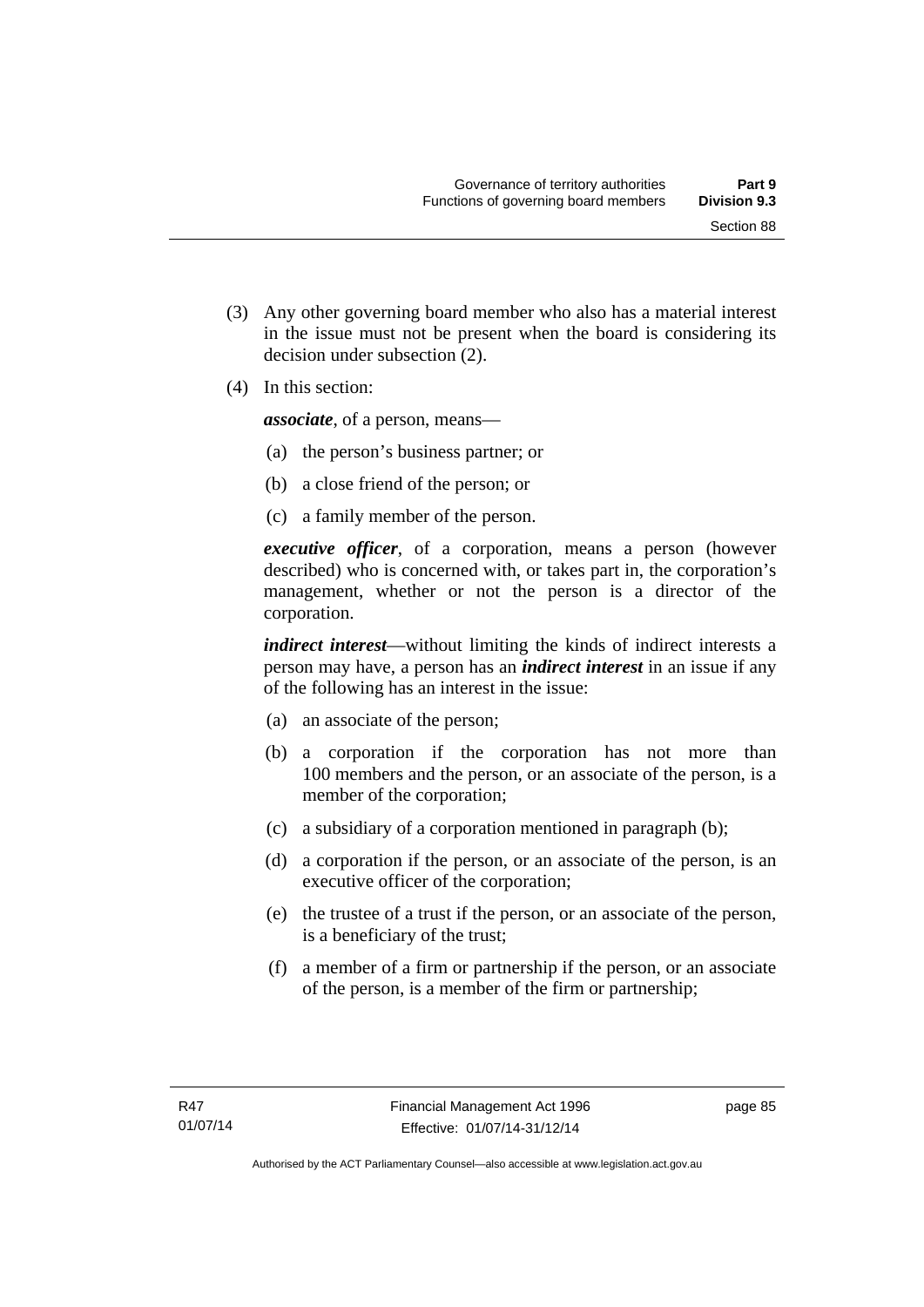(g) someone else carrying on a business if the person, or an associate of the person, has a direct or indirect right to participate in the profits of the business.

*material interest*—a governing board member has a *material interest* in an issue if the member has—

- (a) a direct or indirect financial interest in the issue; or
- (b) a direct or indirect interest of any other kind if the interest could conflict with the proper exercise of the member's functions in relation to the board's consideration of the issue.

## **89 Reporting of disclosed governing board interests to Minister**

- (1) Within 3 months after the day a material interest is disclosed under section 88 (1), the chair of the governing board must report to the responsible Minister in writing about—
	- (a) the disclosure; and
	- (b) the nature of the interest disclosed; and
	- (c) any decision by the board under section 88 (2).
- (2) The chair must also give the responsible Minister, not later than 31 days after the end of each financial year, a statement that sets out the information given to the Minister in reports under subsection (1) that relate to disclosures made during the previous financial year.
- (3) The responsible Minister must give a copy of the statement to the relevant committee of the Legislative Assembly within 31 days after the day the Minister receives the statement.
- (4) In this section:

## *relevant committee* means—

 (a) a standing committee of the Legislative Assembly nominated by the Speaker for subsection (3); or

R47 01/07/14

Authorised by the ACT Parliamentary Counsel—also accessible at www.legislation.act.gov.au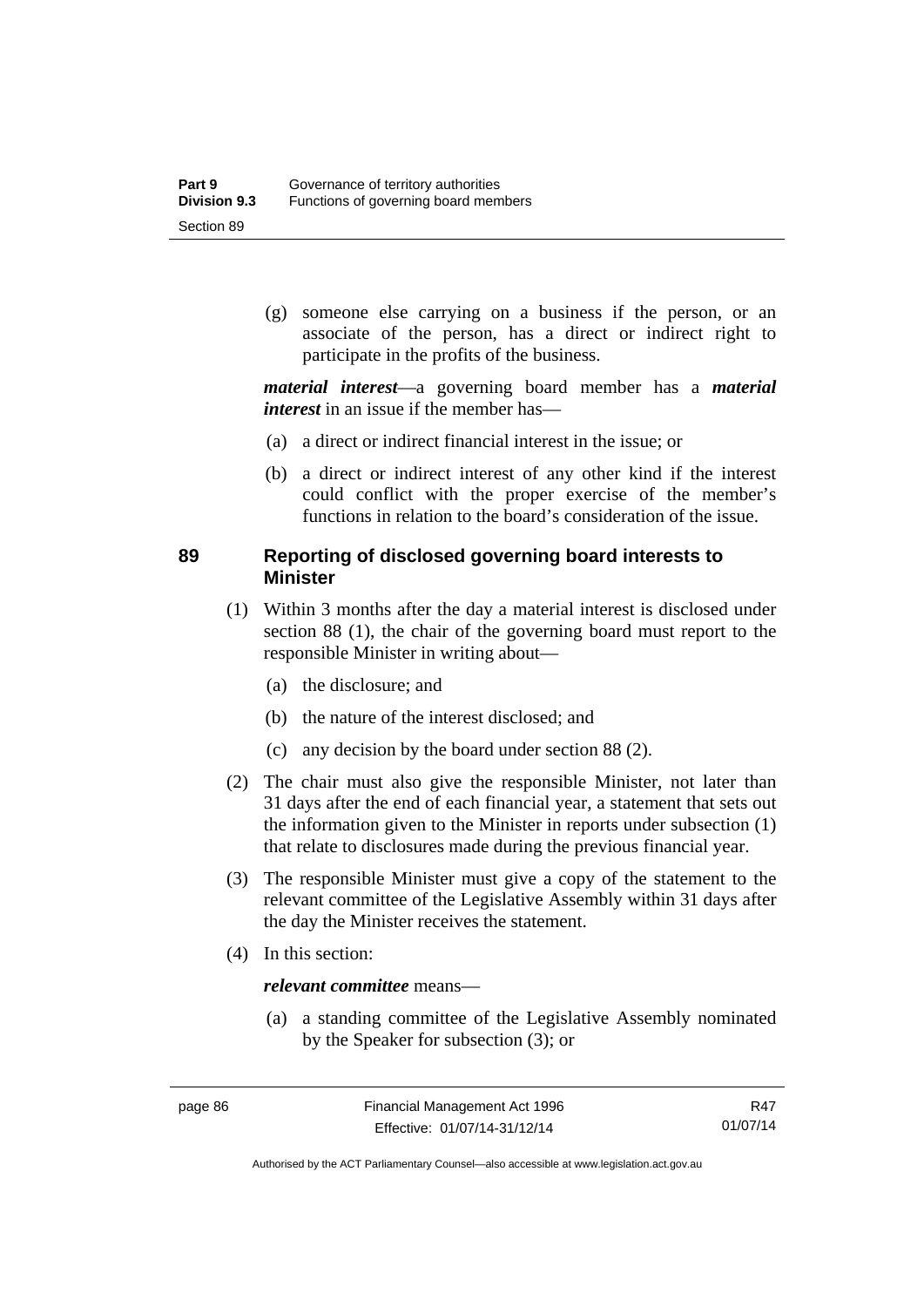(b) if no nomination under paragraph (a) is in effect—the standing committee of the Legislative Assembly responsible for public accounts.

## **90 Protection of governing board members from liability**

- (1) A governing board member is not civilly liable for anything done or omitted to be done honestly and without recklessness—
	- (a) in the exercise of a function under a territory law; or
	- (b) in the reasonable belief that the act or omission was in the exercise of a function under a territory law.
- (2) Any liability that would, apart from this section, attach to a governing board member of a territory authority attaches instead to the authority.

## **91 Indemnification and exemption of governing board members**

- (1) A territory authority must not exempt a governing board member (whether directly or through another entity) from liability to the authority.
- (2) A territory authority must not indemnify a governing board member (whether directly or through another entity and whether by agreement or by making a payment) against any of the following liabilities incurred as a board member:
	- (a) a liability owed to the authority;
	- (b) a liability owed to someone other than the authority that did not arise from honest conduct.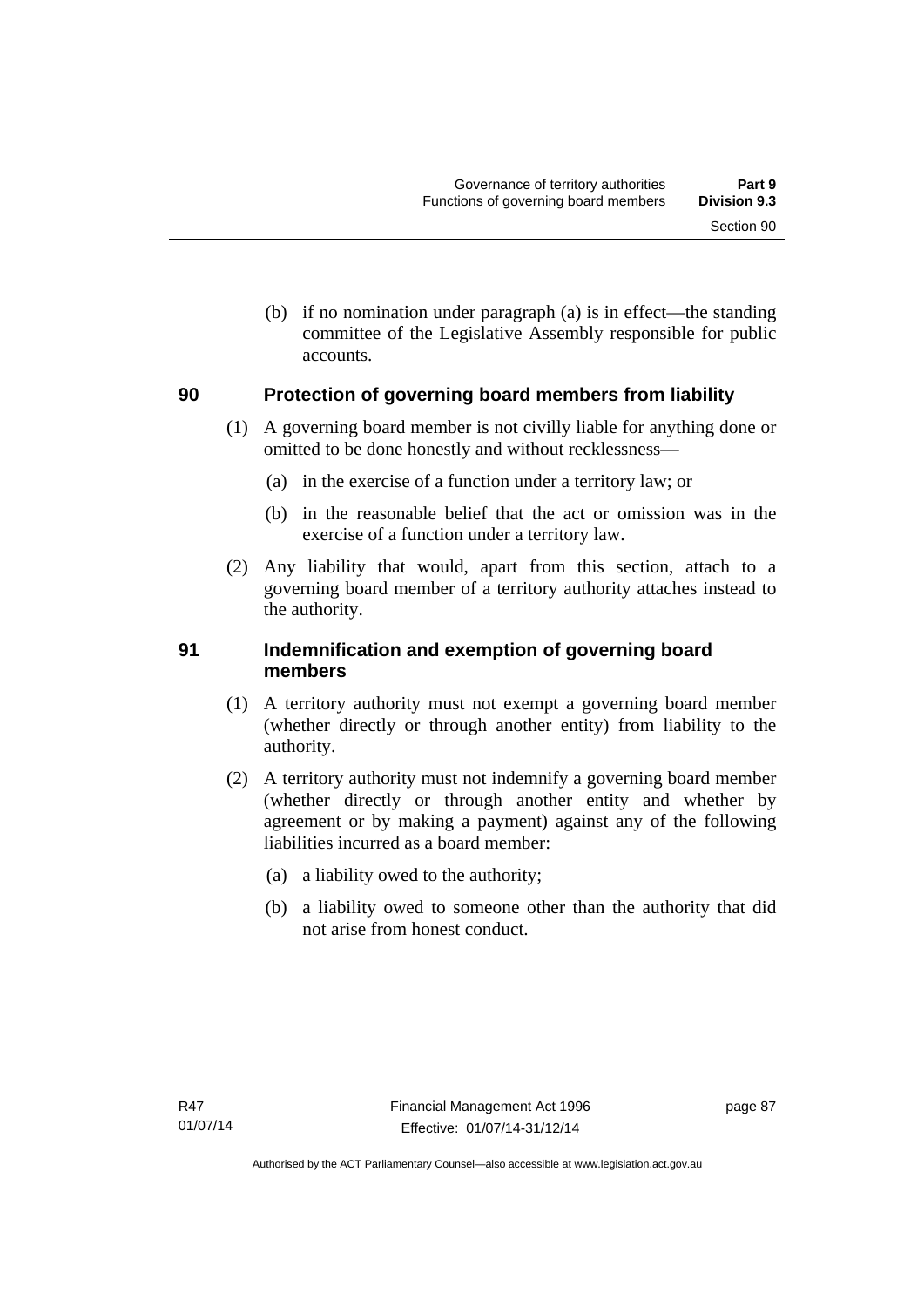- (3) A territory authority must not indemnify a governing board member (whether directly or through another entity and whether by agreement or by making a payment) against legal costs incurred as a member if the costs are incurred—
	- (a) in defending or resisting a proceeding if the person is found to have a liability for which the person could not be indemnified under subsection (2); or
		- *Note* A governing board member is not personally liable for certain acts done or omissions made honestly and without recklessness (see s 90).
	- (b) in defending or resisting a criminal proceeding in which the person is found guilty.
- (4) In this section:

*authority* includes a subsidiary (if any) of the authority.

## **92 Compensation for exercise of functions etc**

- (1) A person may claim compensation from the Territory if the person suffers loss because of the exercise, or purported exercise, of a function under this part or the establishing Act.
- (2) Compensation may be claimed and ordered in a proceeding for compensation brought in a court of competent jurisdiction.
- (3) A court may order the payment of reasonable compensation for the loss or expense only if it is satisfied it is just to make the order in the circumstances of the particular case.
- (4) A regulation may prescribe matters that may, must or must not be taken into account by the court in considering whether it is just to make the order.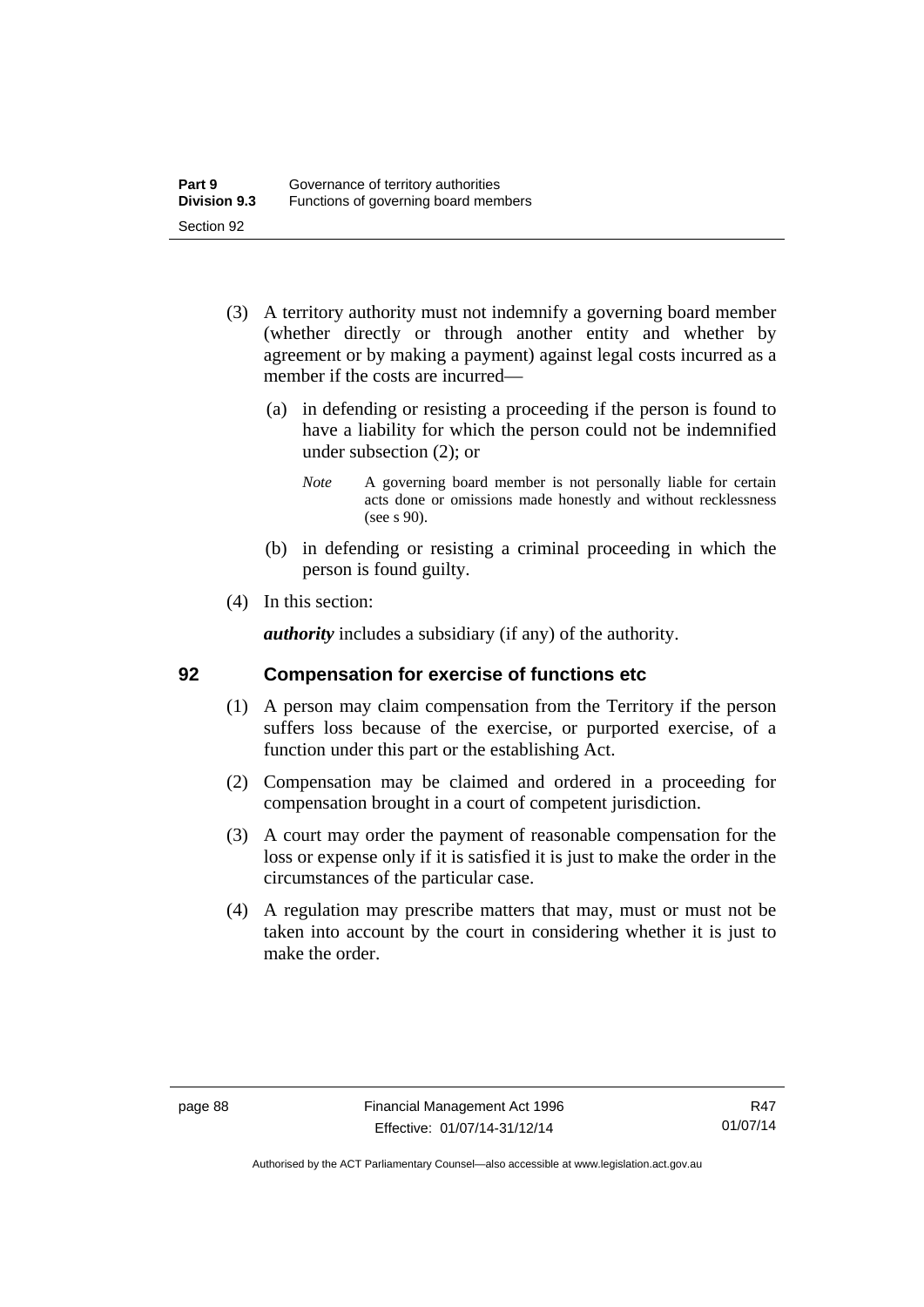# **Division 9.4 Governing board meetings**

## **93 Time and place of governing board meetings**

- (1) Meetings of the governing board of a territory authority are to be held when and where it decides.
- (2) However, the governing board must meet—
	- (a) at least once every 3 months; or
	- (b) if the establishing Act requires the governing board to meet more frequently—at the times required under the establishing Act.
- (3) The chair—
	- (a) may at any time call a meeting of the governing board; and
	- (b) must call a meeting if asked by the Minister or at least 2 members.
- (4) The chair must give the other members reasonable notice of the time and place of a meeting called by the chair.

## **94 Presiding member at governing board meetings**

- (1) The chair presides at all meetings at which the chair is present.
- (2) If the chair is absent and the governing board has a deputy chair, the deputy chair presides.
- (3) If the chair and the deputy chair are absent or the chair is absent and there is no deputy chair, the member chosen by the members present presides.
- (4) However, the members must not choose the CEO to preside.

## **95 Quorum at governing board meetings**

(1) Business may be carried on at a meeting of the governing board only if at least 1/2 the number of members appointed are present.

page 89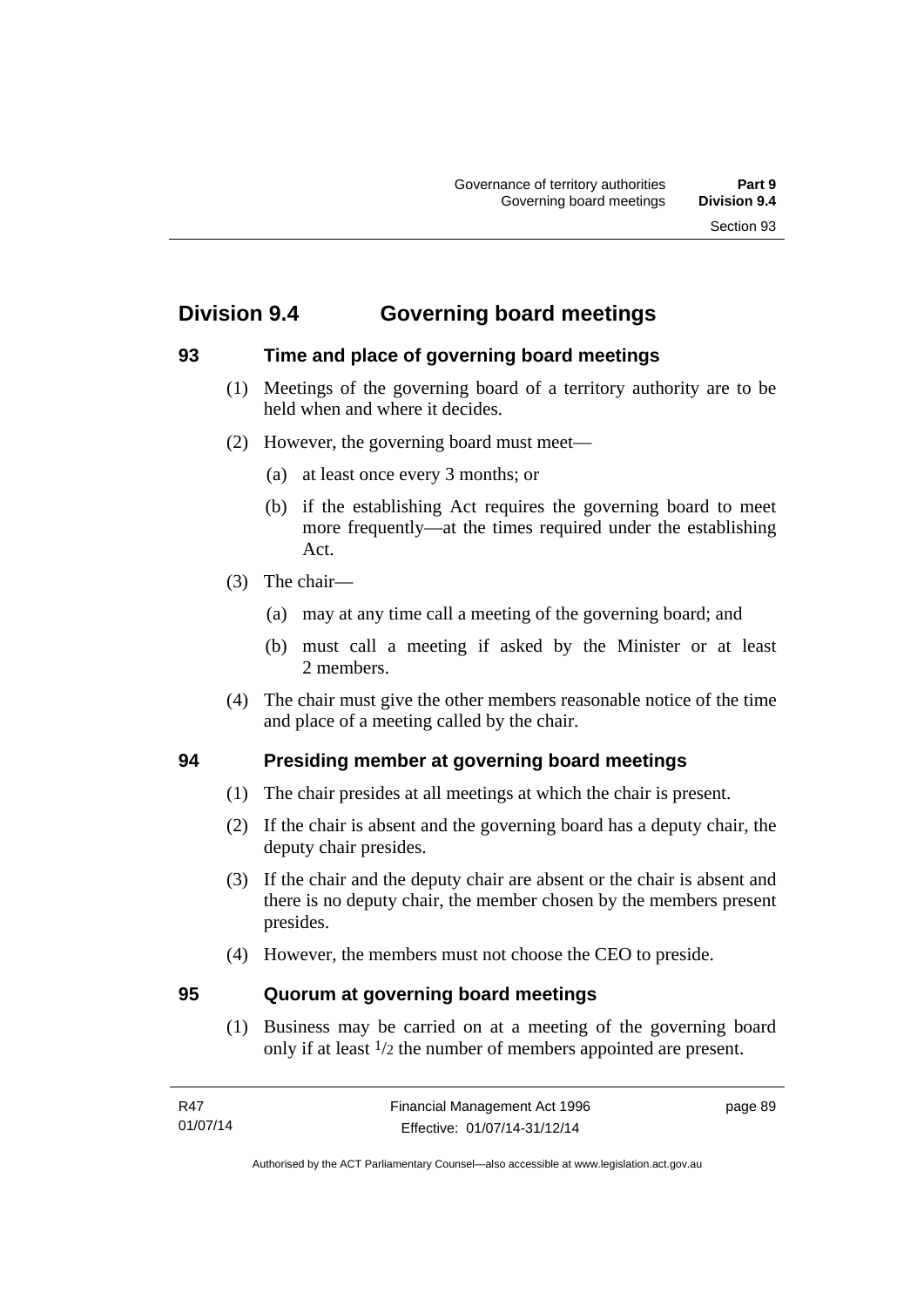(2) However, if the establishing Act for the governing board provides that a board member is a non-voting member, that board member is not counted as a member appointed or present for subsection (1).

## **96 Voting at governing board meetings**

- (1) At a meeting of the governing board each member has a vote on each question to be decided, unless the establishing Act for the board otherwise provides.
- (2) A question is decided by a majority of the votes of the members present and voting but, if the votes are equal, the member presiding has a deciding vote.

## **97 Conduct of governing board meetings etc**

- (1) The governing board may conduct its proceedings (including its meetings) as it considers appropriate.
- (2) A meeting may be held using a method of communication, or a combination of methods of communication, that allows a board member taking part to hear what each other member taking part says without the members being in each other's presence.

#### **Examples**

a phone link, a satellite link, an internet or intranet link

- *Note* An example is part of the Act, is not exhaustive and may extend, but does not limit, the meaning of the provision in which it appears (see [Legislation Act,](http://www.legislation.act.gov.au/a/2001-14) s 126 and s 132).
- (3) A governing board member who takes part in a meeting conducted under subsection (2) is taken, for all purposes, to be present at the meeting.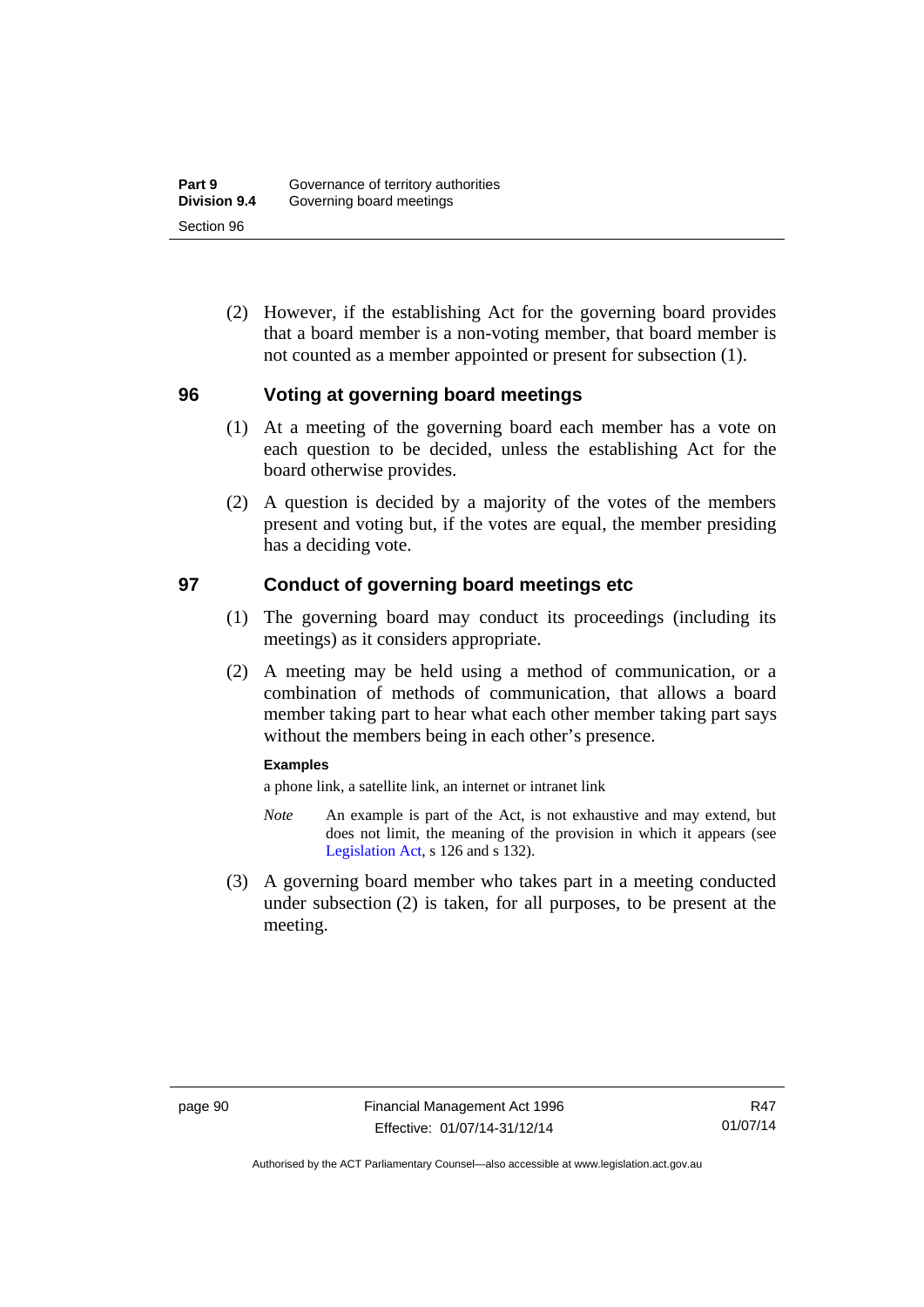(4) A resolution is a valid resolution of the governing board, even if it is not passed at a meeting of the board, if all members agree to the proposed resolution in writing or by electronic communication.

**Example of electronic communication**  email

(5) The board must keep minutes of its meetings.

# **Division 9.5 Requirements and obligations for territory authorities**

## **98 Limitations on authorities forming corporations etc**

- (1) A relevant territory authority must not do any of the following without the Treasurer's prior written approval:
	- (a) subscribe for, or purchase, shares in or debentures or other securities of, a corporation;
	- (b) form, or take part in the formation of, a corporation.
- (2) An approval under subsection (1)—
	- (a) must relate only to a particular corporation or proposed corporation; and
	- (b) may be given subject to the conditions or restrictions stated in the approval.
- (3) If a relevant territory authority does something mentioned in subsection (1), the authority must tell the responsible Minister within 2 weeks after the day the authority does the thing.
- (4) The responsible Minister must—
	- (a) prepare a written statement setting out details of, and reasons for, the relevant territory authority's action; and
	- (b) present the statement to the Legislative Assembly within 6 sitting days after the day the Minister is told about the action.

page 91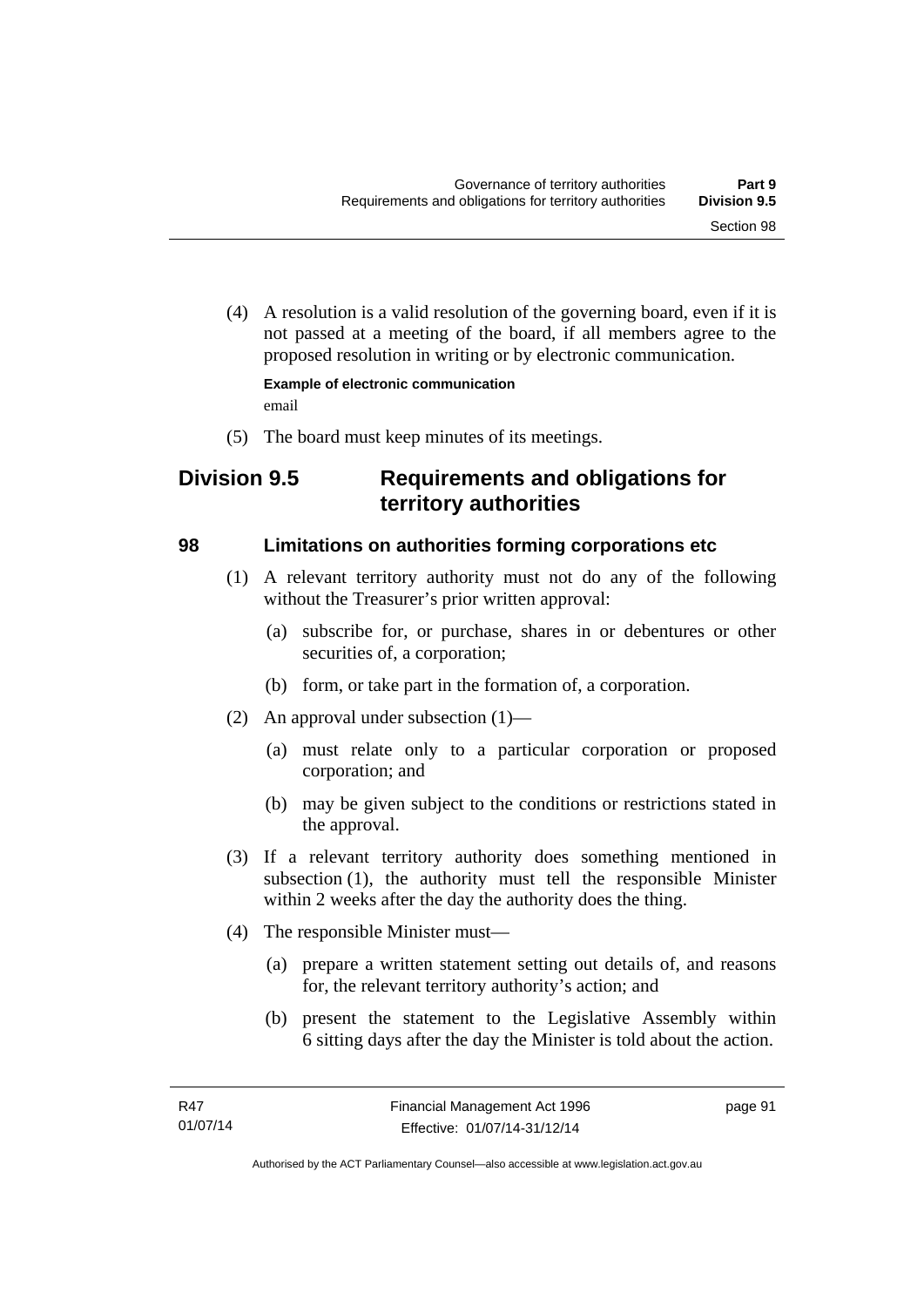- (5) A statement need not include any material that is commercially sensitive.
- (6) However, if commercially sensitive information is not included in the statement, the responsible Minister must, when presenting the statement to the Legislative Assembly, also present a further statement setting out the general nature of the information and the reason for its non-inclusion in the statement.

#### **99 Limitations on authorities taking part in joint ventures and trusts**

- (1) A relevant territory authority must not take part in a joint venture or trust without the Treasurer's prior written approval.
- (2) An approval under subsection (1)—
	- (a) may apply generally or may relate to a particular proposed joint venture or trust; and
	- (b) may be given subject to the conditions or restrictions stated in the approval.
- (3) If a relevant territory authority enters into an agreement for a joint venture or trust, the authority must tell the responsible Minister within 2 weeks after the day the authority enters into the agreement.
- (4) The responsible Minister must—
	- (a) prepare a written statement setting out details of, and reasons for, the agreement; and
	- (b) present the statement to the Legislative Assembly within 6 sitting days after the day the Minister is told about the agreement.
- (5) A statement need not include any material that is commercially sensitive.

Authorised by the ACT Parliamentary Counsel—also accessible at www.legislation.act.gov.au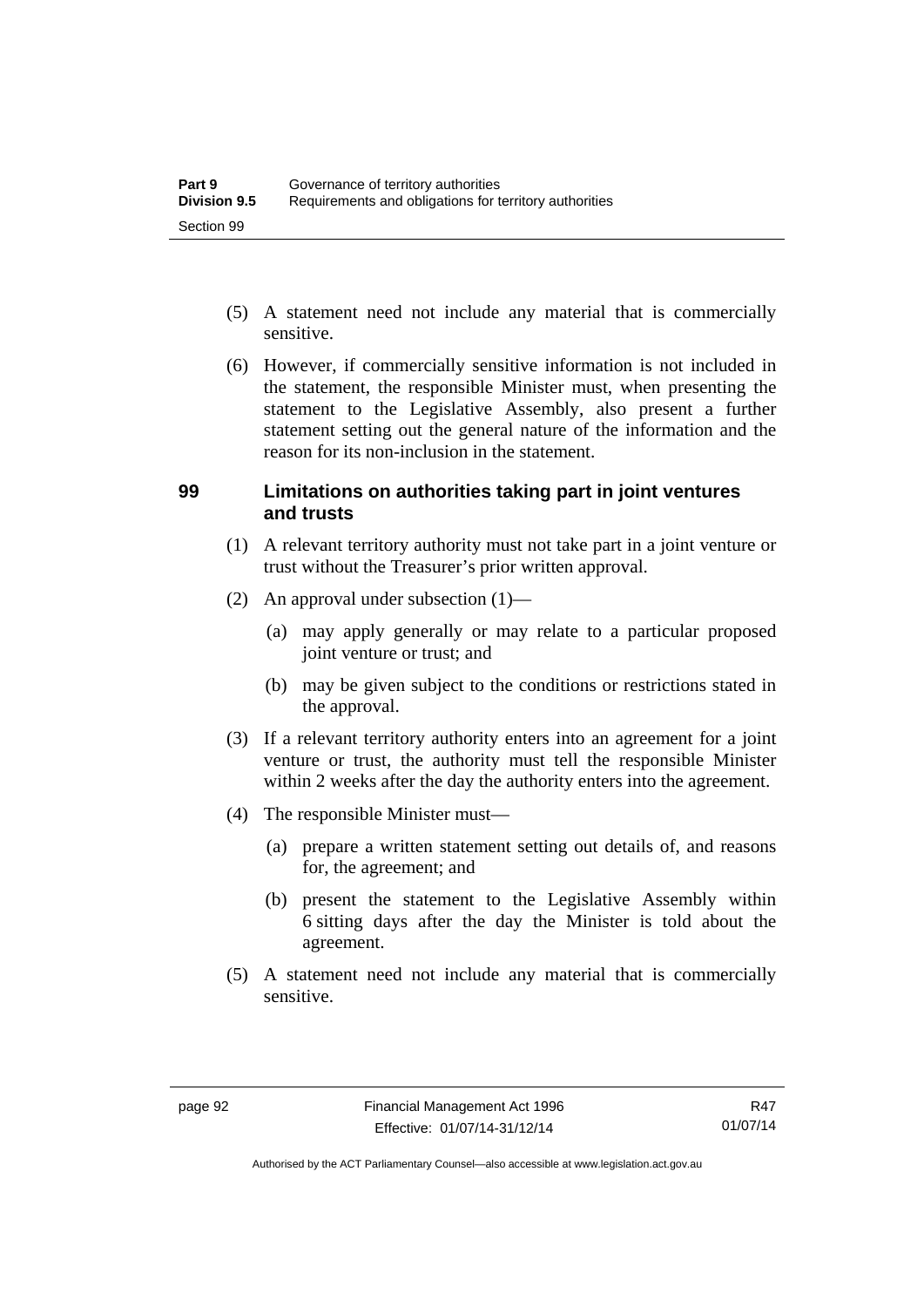(6) However, if commercially sensitive information is not included in the statement, the responsible Minister must, when presenting the statement to the Legislative Assembly, also present a further statement setting out the general nature of the information and the reason for its non-inclusion in the statement.

## **100 Corporations, joint ventures and trusts in which authority has interest**

- (1) If a relevant territory authority has a controlling interest in a corporation, joint venture or trust, the authority must ensure that—
	- (a) the auditor-general is appointed auditor for the corporation, joint venture or trust; and
	- (b) the corporation or joint venture, or a trustee for the trust, does not do anything that the authority itself could not do.
- (2) If a relevant territory authority has an interest, other than a controlling interest, in a corporation, joint venture or trust, the authority must try to ensure that the auditor-general is appointed auditor for the corporation, joint venture or trust.
	- *Note* The *[Auditor-General Act 1996](http://www.legislation.act.gov.au/a/1996-23)*, s 14 allows the auditor-general to require a person to give to the auditor-general information and documents.
- (3) In this section—

*controlling interest*—see the *[Auditor-General Act 1996](http://www.legislation.act.gov.au/a/1996-23)*, section 5.

## **101 Obligation of authorities to tell Minister about significant events**

- (1) A relevant territory authority must, as soon as practicable, tell the responsible Minister of any significant event that affects, or seems likely to affect—
	- (a) the value of the authority; or
	- (b) a significant part of the authority's assets; or

page 93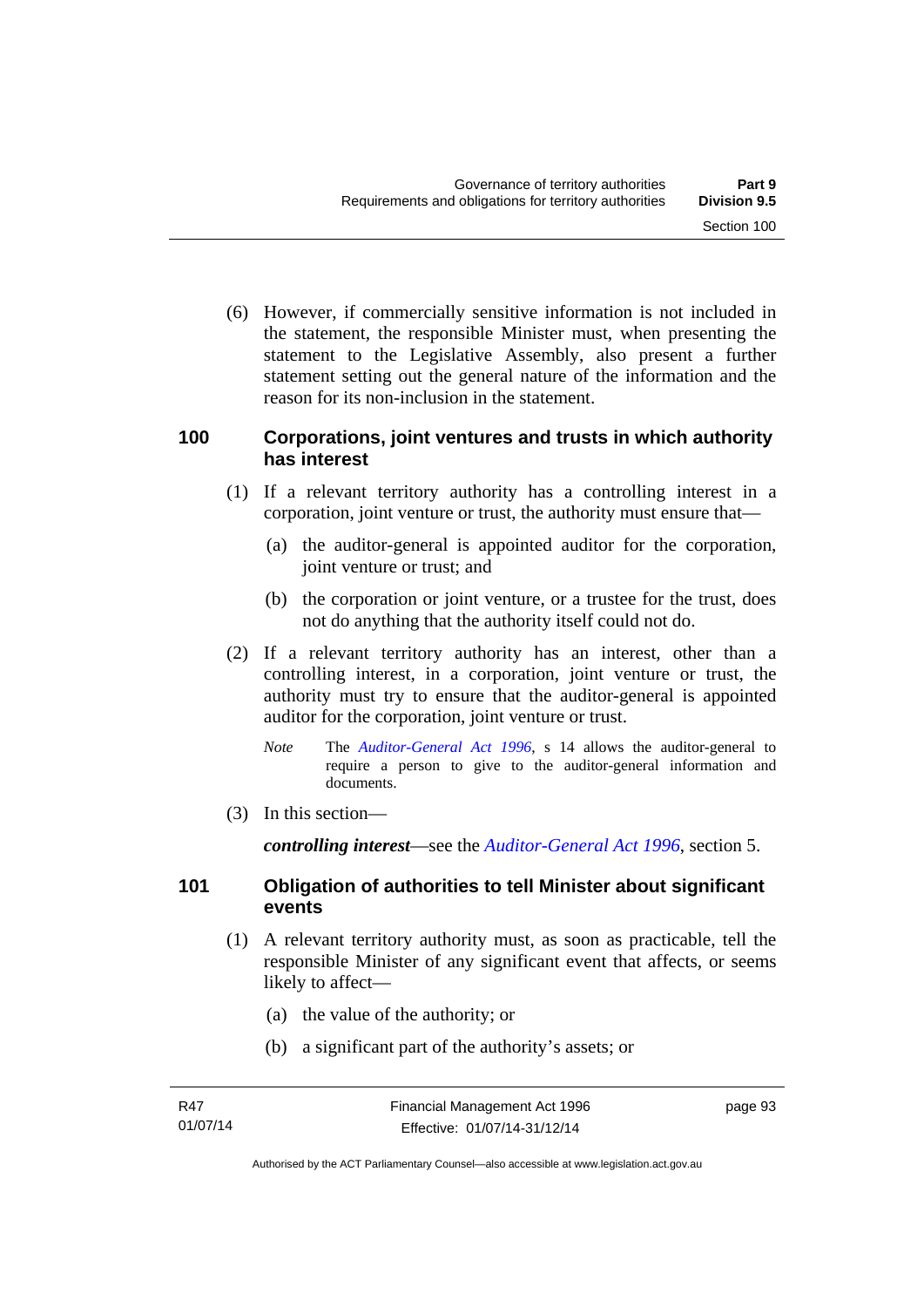- (c) the performance of the authority as a whole; or
- (d) the carrying out of a significant activity of the authority.
- (2) For this section, an event, part of assets or activity is *significant* for a relevant territory authority if—
	- (a) it is significant when interpreted in accordance with accounting standards relating to materiality ordinarily used in Australia when the decision about whether it is significant is made; or
	- (b) a document published by the authority identifies it as significant (however described); or
	- (c) a memorandum of understanding or other agreement between the responsible Minister or Treasurer and the authority identifies it as significant (however described); or
	- (d) it is prescribed under the financial management guidelines.

## **102 Ministerial directions to authorities about financial etc statements**

- (1) The responsible Minister for a relevant territory authority may, in writing, direct the relevant person for the authority to give the Minister financial or other statements relating to the authority.
- (2) Without limiting subsection (1), the direction may state the form in which the statements are to be given and the period to which they must relate.
- (3) A relevant person for a relevant territory authority who receives a direction under subsection (1) must prepare the statements required by the direction and give them to the responsible Minister within 1 month after the day the person receives the direction or, if a longer period is allowed by the Minister, within the longer period.
- (4) The responsible Minister must not allow a longer period under subsection (3) for complying with a direction unless satisfied that there are special circumstances that justify the longer period.

R47 01/07/14

Authorised by the ACT Parliamentary Counsel—also accessible at www.legislation.act.gov.au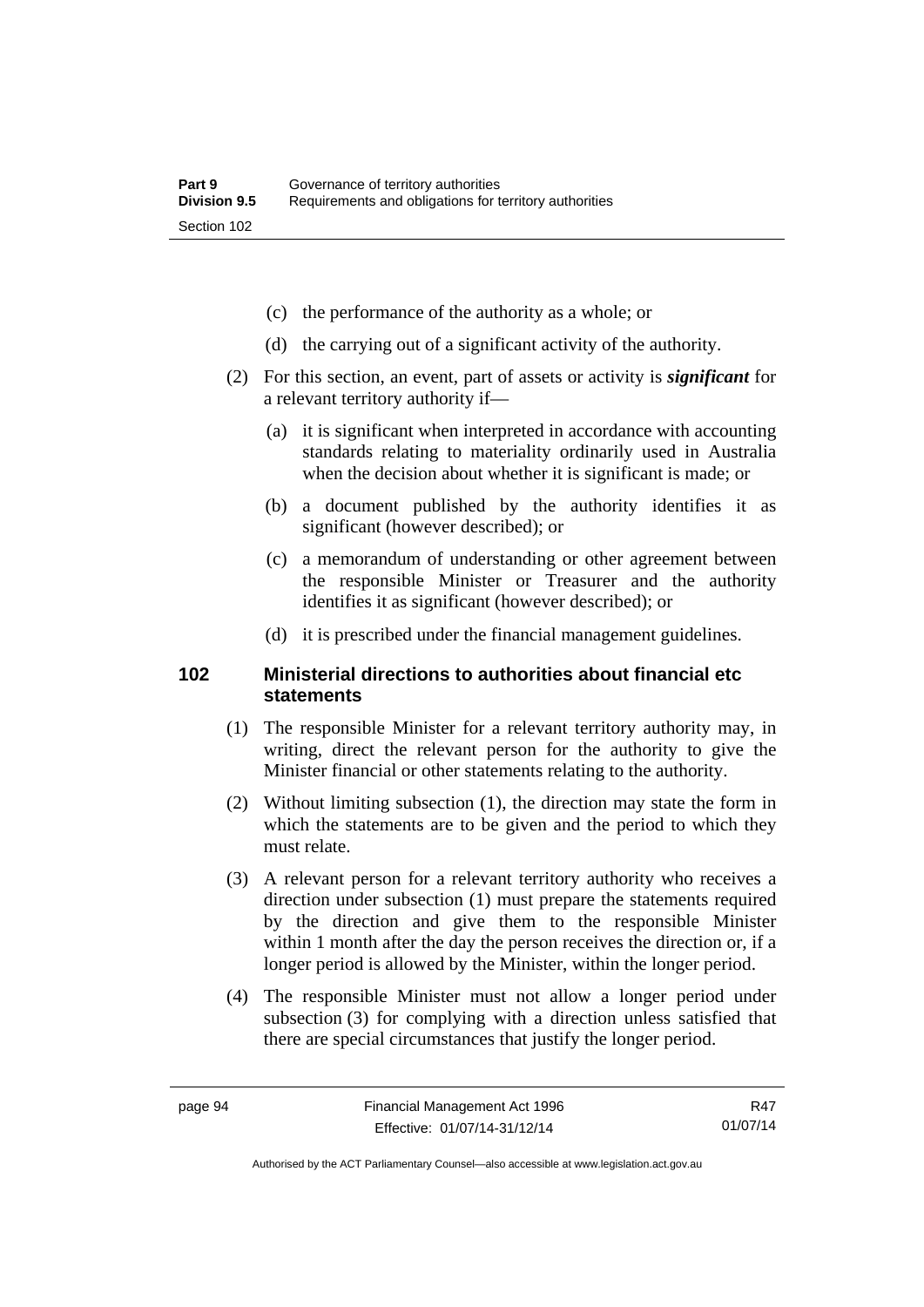*relevant person*, for a relevant territory authority, means—

- (a) if the authority has a governing board—the chair of the governing board; or
- (b) if the authority does not have a governing board—the chief executive officer.

## **103 Application of government policies to authorities**

- (1) The responsible Minister for a relevant territory authority may, after consulting the authority, tell the authority the general government policies (*applicable governmental policies*) that are to apply to the authority.
- (2) A relevant territory authority must ensure that the authority complies, as far as practicable, with the applicable governmental policies.
- (3) For the *[Competition and Consumer Act 2010](http://www.comlaw.gov.au/Series/C2004A00109)* (Cwlth), this Act authorises—
	- (a) the decision to apply applicable governmental policies to an authority; and
	- (b) the doing of, or the failure to do, anything by or in relation to the authority to comply with applicable governmental policies.
- (4) A notice under subsection (1) is a notifiable instrument.
	- *Note* A notifiable instrument must be notified under the [Legislation Act](http://www.legislation.act.gov.au/a/2001-14).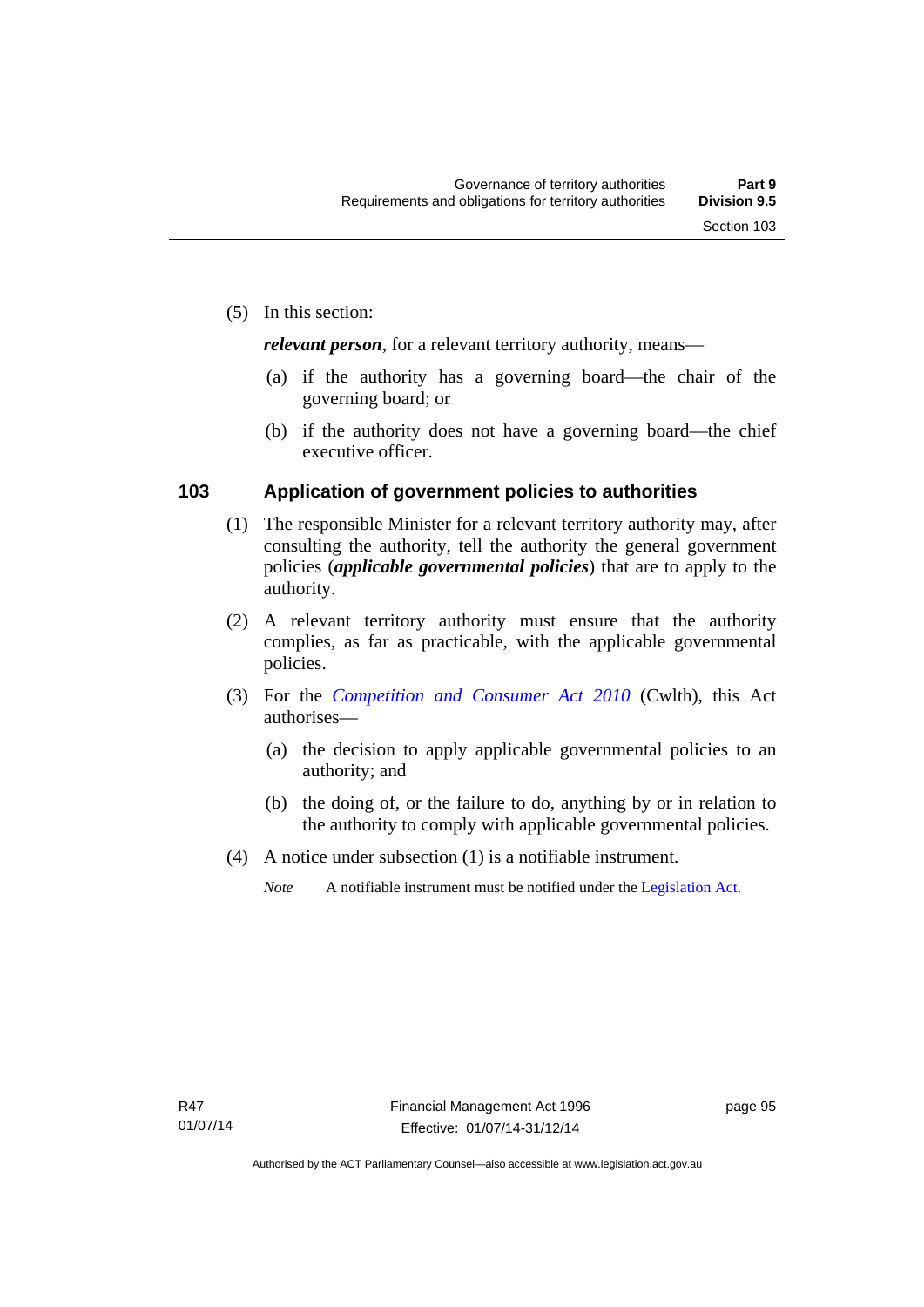# **Division 9.6 Restructuring of territory authorities**

## **104 Purpose of div 9.6**

The purpose of this division is to facilitate the transfer of assets, rights and liabilities of, or held by, territory authorities to which this division applies.

*Note 1* A *liability* includes an obligation (see [Legislation Act,](http://www.legislation.act.gov.au/a/2001-14) dict, pt 1).

*Note 2* See also the [Legislation Act](http://www.legislation.act.gov.au/a/2001-14), dict, def *asset*.

## **105 What territory authorities does div 9.6 apply to?**

- (1) This division applies to a territory authority if the authority is prescribed by regulation for this division.
- (2) A reference in this division to a *division 9.6 authority* is a reference to a territory authority to which this division applies.
- (3) To remove any doubt—
	- (a) nothing in this Act prevents a division 9.6 authority also being a division 9.7 authority; and
	- (b) a regulation may prescribe a territory authority for this division whether or not this part would otherwise apply to the authority.

## **106 Responsible Minister may direct div 9.6 authority to sell or transfer assets**

 (1) The responsible Minister for a division 9.6 authority may direct the authority to sell or transfer a stated asset of, or held by, the authority.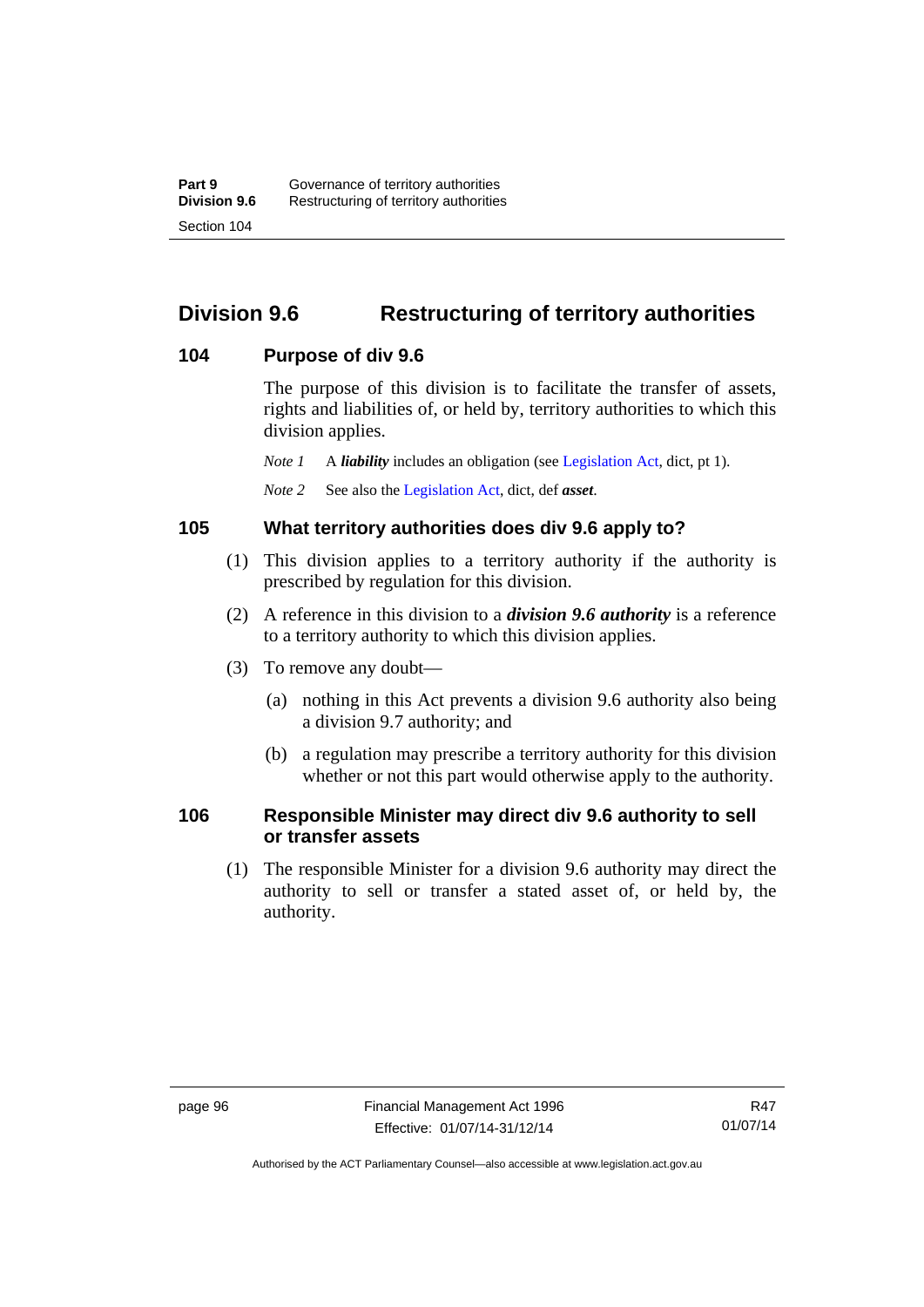(2) The direction may also impose on the division 9.6 authority requirements to assist or regulate, or otherwise in relation to, the sale or transfer.

#### **Examples of other requirements**

- 1 that a sale or transfer must be to a stated entity
- 2 that a sale or transfer must be finished before a stated time
- 3 that a sale or transfer must be undertaken in a stated way
- 4 that an asset must be sold for a price within a stated price-range
- 5 that an asset must be marketed, and the sale undertaken, through a stated agent
- *Note* An example is part of the Act, is not exhaustive and may extend, but does not limit, the meaning of the provision in which it appears (see [Legislation Act,](http://www.legislation.act.gov.au/a/2001-14) s 126 and s 132).
- (3) The division 9.6 authority must comply with the direction.
- (4) A direction under subsection (1) is a notifiable instrument.

*Note* A notifiable instrument must be notified under the [Legislation Act](http://www.legislation.act.gov.au/a/2001-14).

 (5) To remove any doubt, this section is additional to, and does not limit, any other provision of this division.

#### **107 Transfer of assets by declaration—div 9.6 authorities**

- (1) The responsible Minister for a division 9.6 authority may make 1 or more of the following declarations (a *transfer declaration*) in relation to an asset of, or held by, the authority:
	- (a) a declaration that the stated asset vests in a stated entity at a stated time without a conveyance, transfer or assignment;
	- (b) a declaration that a stated instrument relating to the asset continues to have effect after the asset vests in a stated entity as if a reference in the instrument to the authority were a reference to the entity;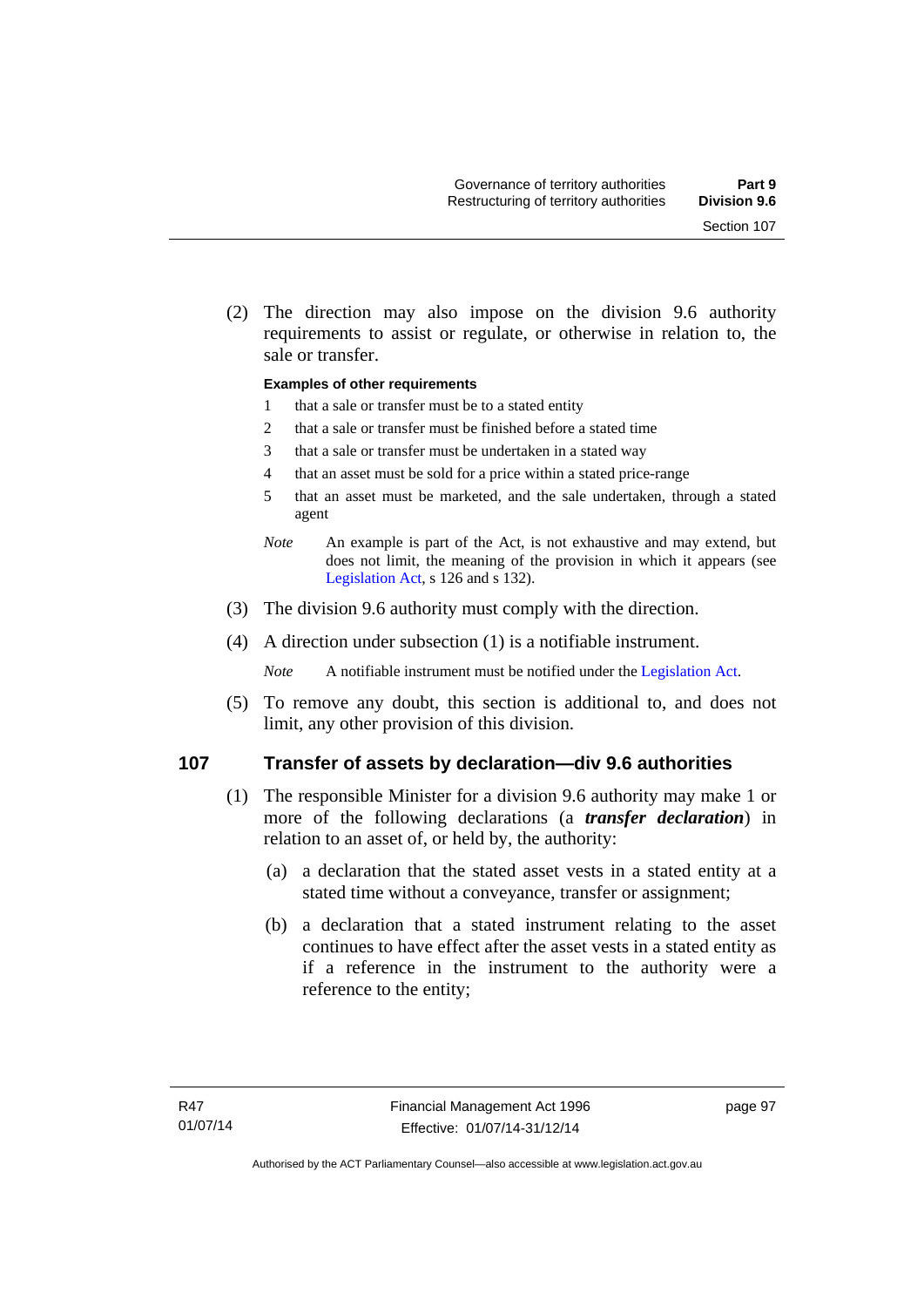- (c) a declaration that a stated entity becomes the authority's successor in law in relation to the asset after the asset vests in the entity.
- (2) A transfer declaration has effect in accordance with its terms.
- (3) A transfer declaration is a notifiable instrument.
	- *Note* A notifiable instrument must be notified under the [Legislation Act](http://www.legislation.act.gov.au/a/2001-14).
- (4) To remove any doubt, the making of a transfer declaration in relation to an asset of, or held by, a division 9.6 authority does not prevent the authority from transferring assets not dealt with in the declaration otherwise than in accordance with the declaration.
- (5) To remove any doubt, this section is additional to, and does not limit, any other provision of this division.

## **108 Transfer of contractual rights and liabilities by declaration—div 9.6 authorities**

- (1) The responsible Minister for a division 9.6 authority may declare that the authority's rights and liabilities under a stated contract to which the authority is party—
	- (a) stop being the rights and liabilities of the authority at a stated time; and
	- (b) become rights and liabilities of a stated entity at that time.
- (2) The responsible Minister for a division 9.6 authority may declare that a stated contract continues to have effect after a stated time as if a reference in the contract were a reference to a stated entity.
- (3) The responsible Minister for a division 9.6 authority may declare that a stated instrument relating to a stated contract continues to have effect after the authority's rights and liabilities under the contract become rights and liabilities of a stated entity as if a reference in the instrument to the authority were a reference to the entity.

R47 01/07/14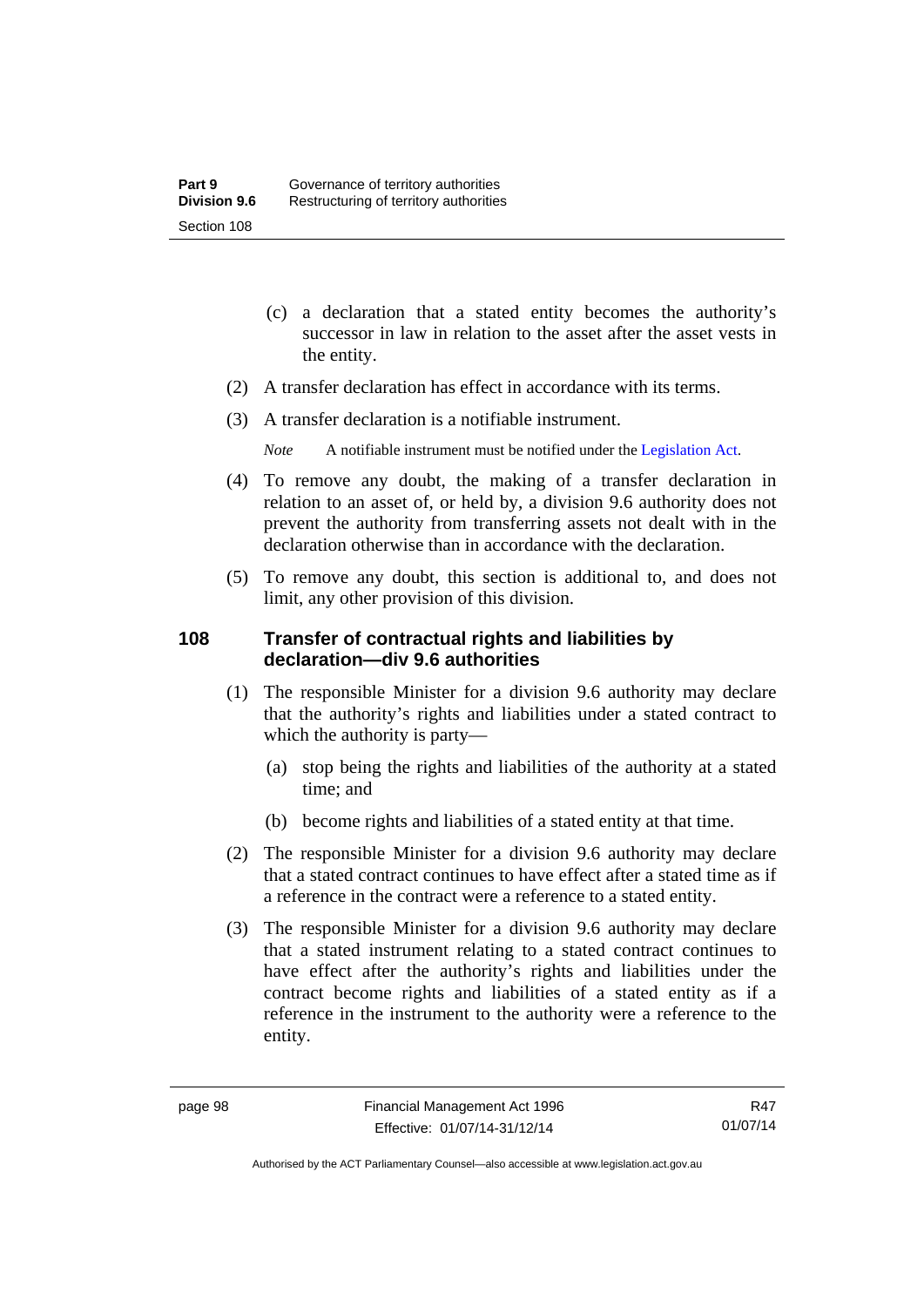- (4) The responsible Minister for a division 9.6 authority may declare that a stated person becomes the authority's successor in law, in relation to the authority's rights and liabilities under a stated contract, immediately after the authority's rights and liabilities under the contract become rights and liabilities of the entity.
- (5) A declaration under this section has effect according to its terms.
- (6) A declaration under this section is a notifiable instrument.

*Note* A notifiable instrument must be notified under the [Legislation Act](http://www.legislation.act.gov.au/a/2001-14).

 (7) To remove any doubt, this section is additional to, and does not limit, any other provision of this division.

## **109 Transfer of liabilities by declaration—div 9.6 authorities**

- (1) The responsible Minister for a division 9.6 authority may make 1 or more of the following declarations in relation to a liability of the authority:
	- (a) a declaration that a stated liability stops being a liability of the authority and becomes a liability of a stated entity at a stated time;
	- (b) a declaration that a stated instrument relating to a stated liability continues to have effect after the liability becomes a liability of a stated entity as if a reference in the instrument to the authority were a reference to the entity;
	- (c) a declaration that a stated entity becomes the authority's successor in law in relation to a stated liability immediately after the liability becomes a liability of the entity.
- (2) A declaration under subsection (1) has effect in accordance with its terms.
- (3) A declaration under subsection (1) is a notifiable instrument.

*Note* A notifiable instrument must be notified under the [Legislation Act](http://www.legislation.act.gov.au/a/2001-14).

page 99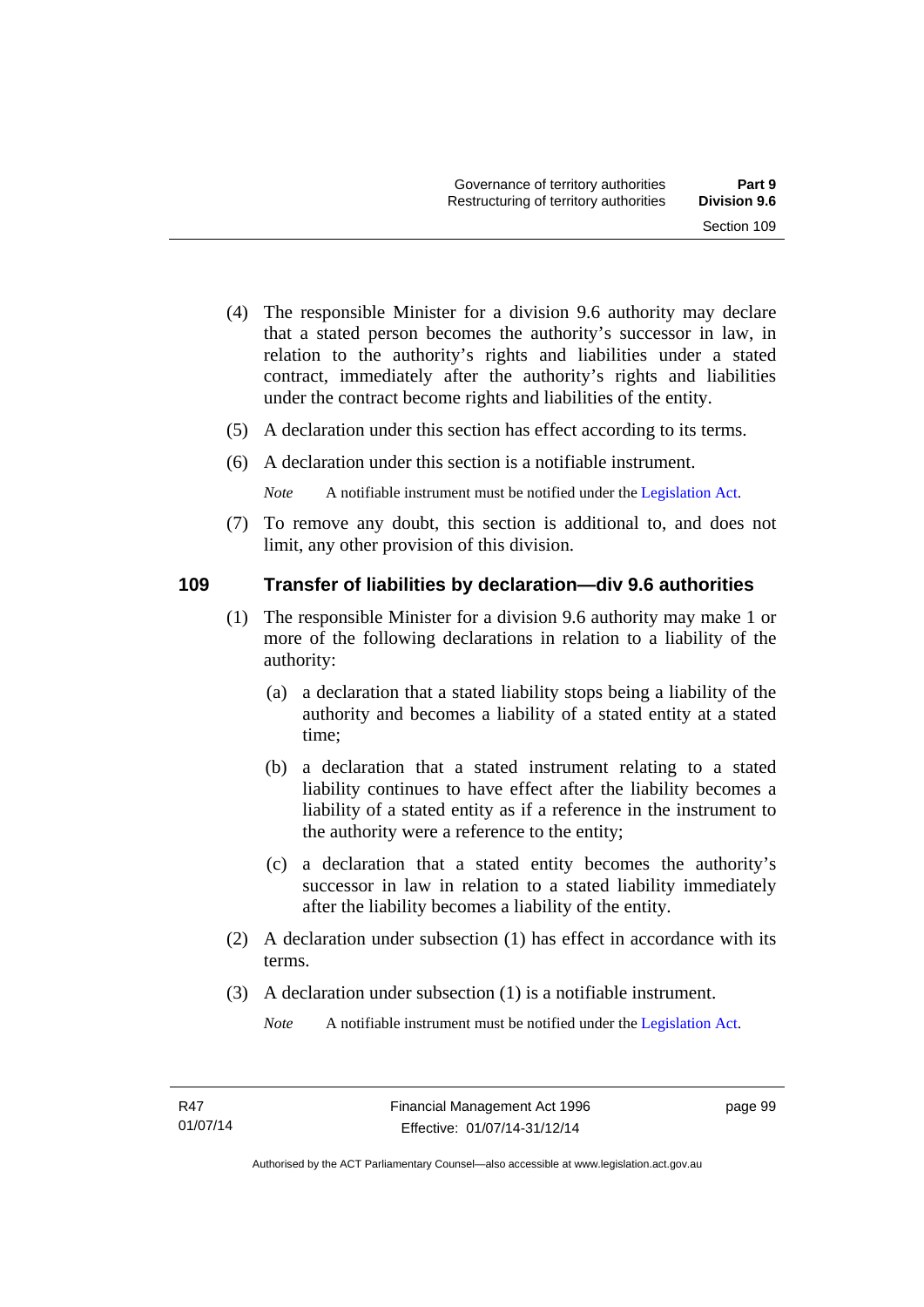(4) To remove any doubt, this section is additional to, and does not limit any other provision of this division.

## **110 Assistance given by authorities for div 9.6**

(1) A division 9.6 authority may, on the authority's own initiative, give the Territory assistance in relation to the transfer of the authority's assets.

## **Examples of forms of assistance**

- 1 giving information
- 2 giving financial assistance
- 3 giving a financial benefit to an entity
- 4 giving facilities, information and other assistance in relation to the conduct of a due diligence procedure or market briefing
- 5 entering into an agreement with the Territory
- *Note* An example is part of the Act, is not exhaustive and may extend, but does not limit, the meaning of the provision in which it appears (see [Legislation Act,](http://www.legislation.act.gov.au/a/2001-14) s 126 and s 132).
- (2) A division 9.6 authority must, if asked in writing by the responsible Minister for the authority, assist the Territory in relation to the transfer of the authority's assets.
- (3) If a division 9.6 authority must give assistance under subsection (2), the assistance must be given within the period, and in the way, stated in the request.
- (4) To remove any doubt, a division 9.6 authority that gives assistance under this section does not incur civil liability only because of the giving of assistance.
- (5) Any liability that would, apart from this section, attach to the division 9.6 authority attaches instead to the Territory.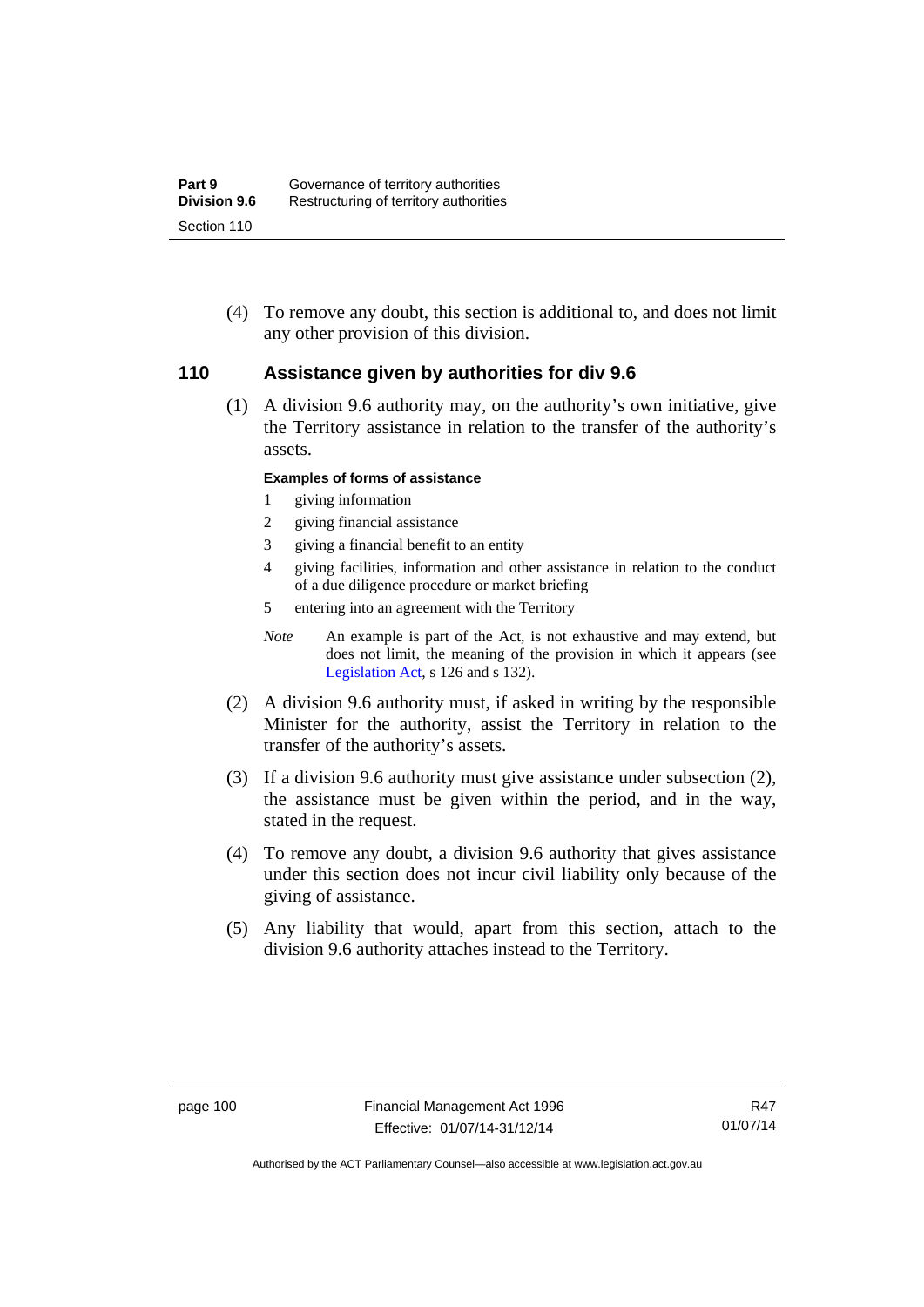## **111 Assistance given by governing board members for div 9.6**

 (1) The governing board, or a member of the governing board, of a division 9.6 authority may, on the board's or member's own initiative, give the Territory assistance in relation to the transfer of the authority's assets.

### **Examples of forms of assistance**

- 1 giving information
- 2 giving financial assistance
- 3 giving a financial benefit to an entity
- 4 giving facilities, information and other assistance in relation to the conduct of a due diligence procedure or market briefing
- 5 entering into an agreement with the Territory
- *Note* An example is part of the Act, is not exhaustive and may extend, but does not limit, the meaning of the provision in which it appears (see [Legislation Act,](http://www.legislation.act.gov.au/a/2001-14) s 126 and s 132).
- (2) The governing board, or a member of the governing board, of a division 9.6 authority must, if asked in writing by the responsible Minister for the authority, assist the Territory in relation to the transfer of the authority's assets.
- (3) If the governing board, or a member of the governing board, of a division 9.6 authority must give assistance under subsection (2), the assistance must be given within the period, and in the way, stated in the request.
- (4) To remove any doubt, a governing board or a member of a governing board who gives assistance under this section does not incur civil liability only because of the giving of assistance.
- (5) Any liability that would, apart from this section, attach to the members or member of the governing board attaches instead to the Territory.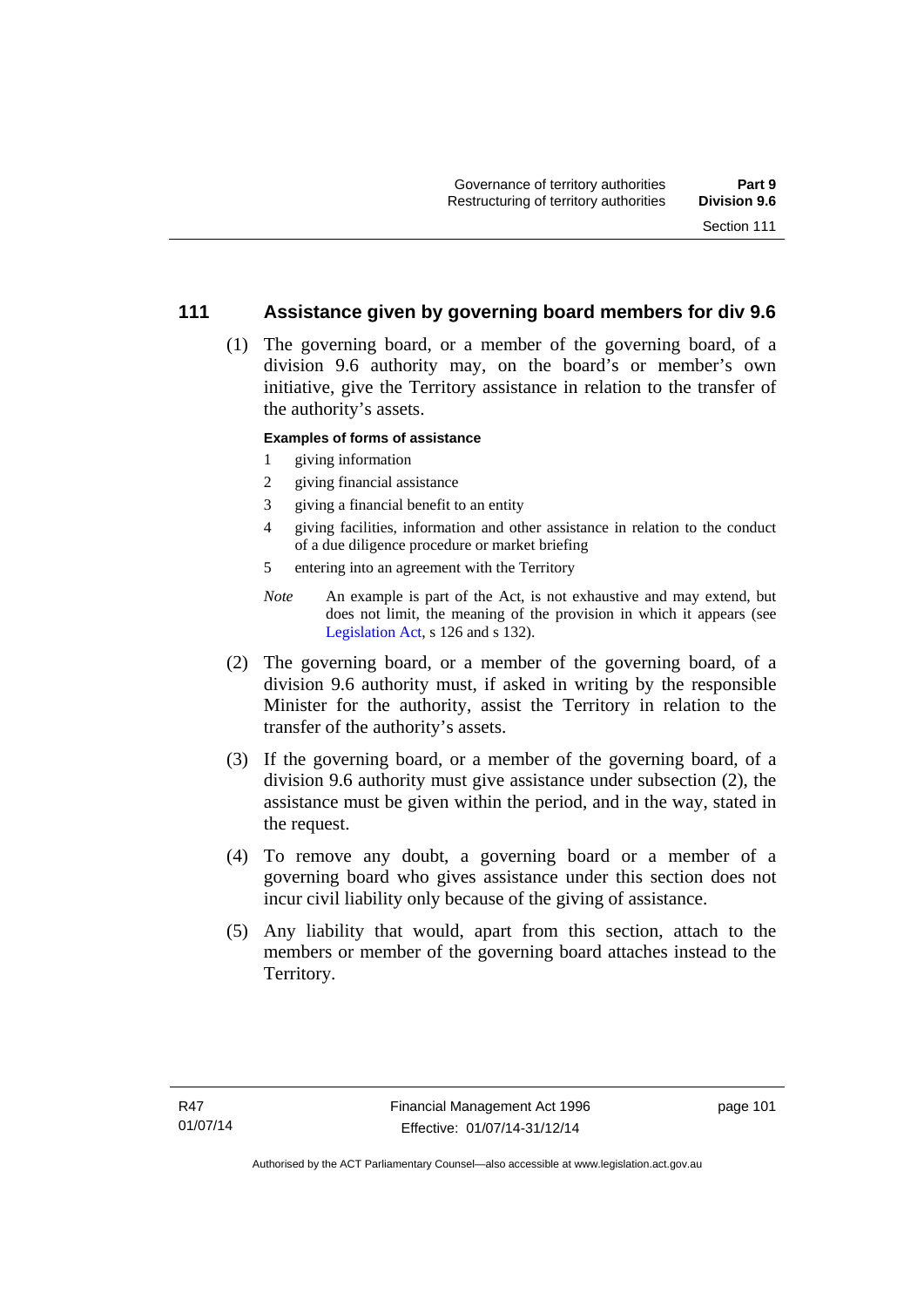## **112 Use of information by Territory and div 9.6 authorities**

- (1) This section applies to information provided under section 110 (Assistance given by authorities for div 9.6) or section 111 (Assistance given by governing board members for div 9.6) in relation to a division 9.6 authority.
- (2) The Territory, the division 9.6 authority or an associated person may use the information for a purpose related to, or consequent on, the transfer of the authority's assets.
- (3) The Territory, the territory authority or an associated person may give the information to someone else for a purpose related to, or consequent on, the transfer of the authority's assets.
- (4) If a person gives information or uses information under this section—
	- (a) the giving of the information is not—
		- (i) a breach of confidence; or
		- (ii) a breach of professional etiquette or ethics; or
		- (iii) a breach of a rule of professional conduct; and
	- (b) the person does not incur civil liability only because of the giving or using of the information.
- (5) In this section:

*associated person*—each of the following is an *associated person* in relation to a division 9.6 authority:

- (a) the responsible Minister for the authority;
- (b) a public employee;
- (c) a person who exercises a function for the Territory in relation to the transfer of the authority's assets;
- (d) a member of the governing board of the territory authority;

Authorised by the ACT Parliamentary Counsel—also accessible at www.legislation.act.gov.au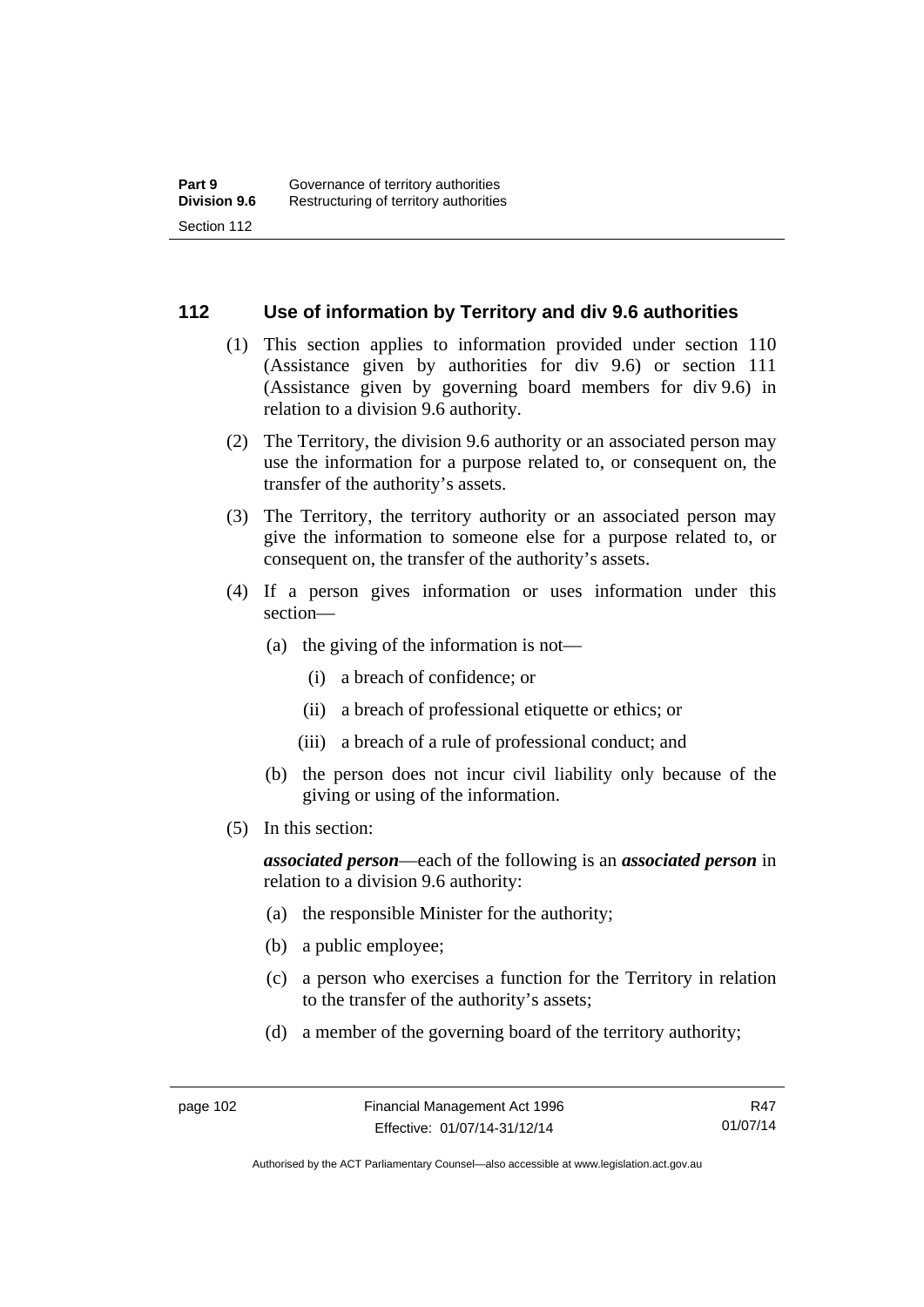- (e) an officer or employee of the authority;
- (f) a person who exercises a function for the authority in relation to the authority's assets.

## **113 Contracts relating to the protection of information responsible Minister for div 9.6 authority**

- (1) The responsible Minister for a division 9.6 authority may, on behalf of the Territory, enter into a contract with an entity relating to the protection of information if—
	- (a) the information is provided under section 110 (Assistance given by authorities for div 9.6) or section 111 (Assistance given by governing board members for div 9.6); and
	- (b) publication of the information might be expected to substantially prejudice the entity's commercial interests.
- (2) To remove any doubt, subsection (1) does not limit the power of the Territory to enter into contracts.

## **114 Contracts relating to the protection of information div 9.6 authority**

- (1) A division 9.6 authority may enter into a contract with an entity relating to the protection of information if—
	- (a) the information is provided under section 110 (Assistance given by authorities for div 9.6) or section 111 (Assistance given by governing board members for div 9.6); and
	- (b) publication of the information might be expected to substantially prejudice the entity's commercial interests.
- (2) To remove any doubt, subsection (1) does not limit the power of the division 9.6 authority to enter into contracts.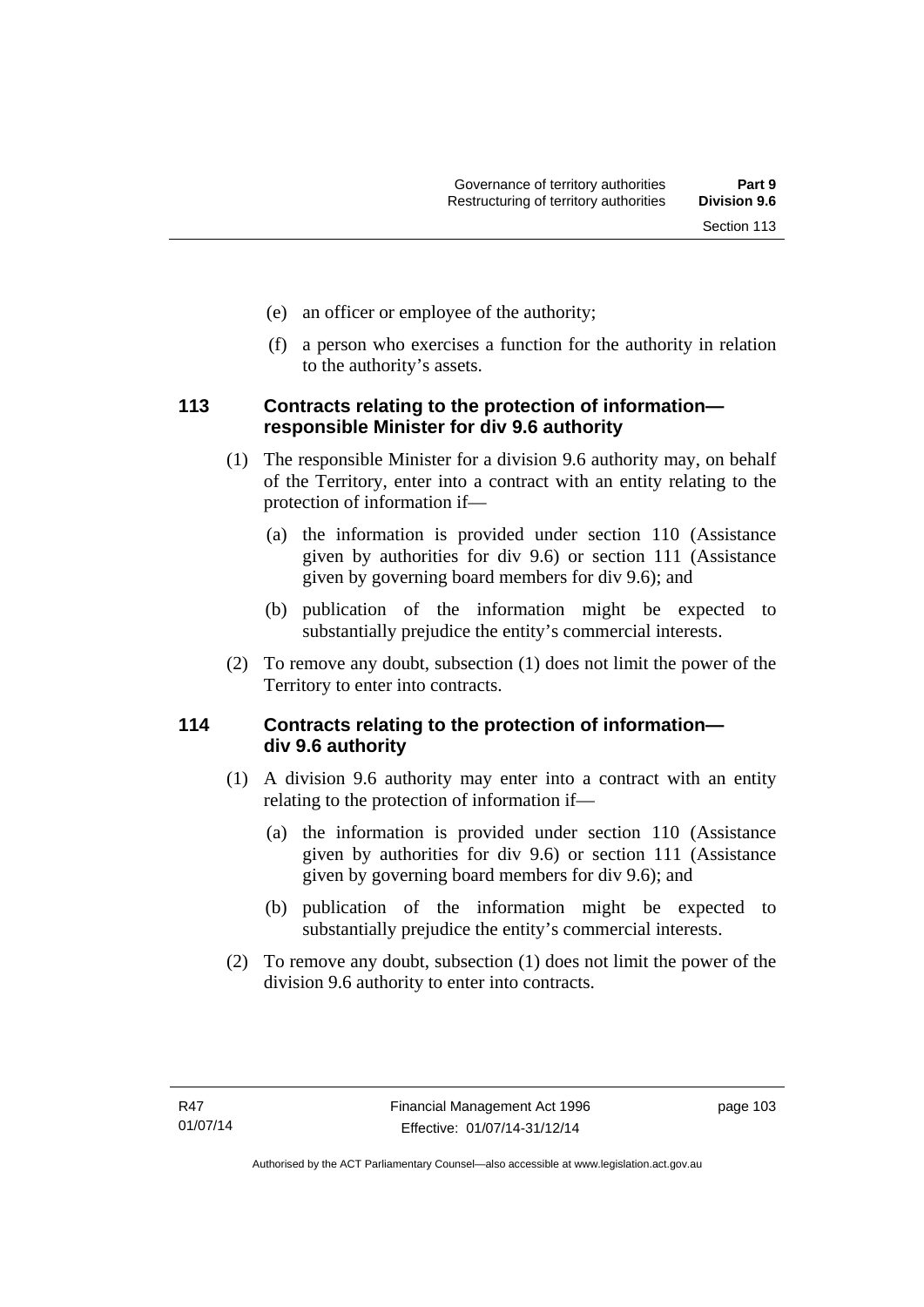## **115 Transfer of pending proceedings—div 9.6 authorities**

- (1) This section applies if—
	- (a) an entity (the *successor*) becomes the successor in law of someone else (the *original entity*) at a particular time (the *handover time*) in relation to a particular asset, right or liability because of a declaration made by a Minister under this division; and
	- (b) a proceeding to which the original entity was a party was pending in a court or other entity immediately before the handover time; and
	- (c) the proceeding related, completely or partly, to the asset, right or liability.
- (2) The successor is, by force of this subsection, substituted for the original entity as a party to the proceeding to the extent to which the proceeding relates to the asset, right or liability.
- (3) The court or other entity in which, or before which, a proceeding has been continued under this section may give directions about the proceeding.
- (4) However, subsection (2) does not apply if the responsible Minister for the original entity determines otherwise.
- (5) A determination under subsection (3) is a notifiable instrument.

*Note* A notifiable instrument must be notified under the [Legislation Act](http://www.legislation.act.gov.au/a/2001-14).

## **116 Proceedings and evidence—div 9.6 authorities**

 (1) This section applies if an entity (the *successor*) becomes the successor in law of someone else (the *original entity*) at a particular time (the *handover time*) in relation to a particular asset, right or liability because of a declaration made by a Minister under this division.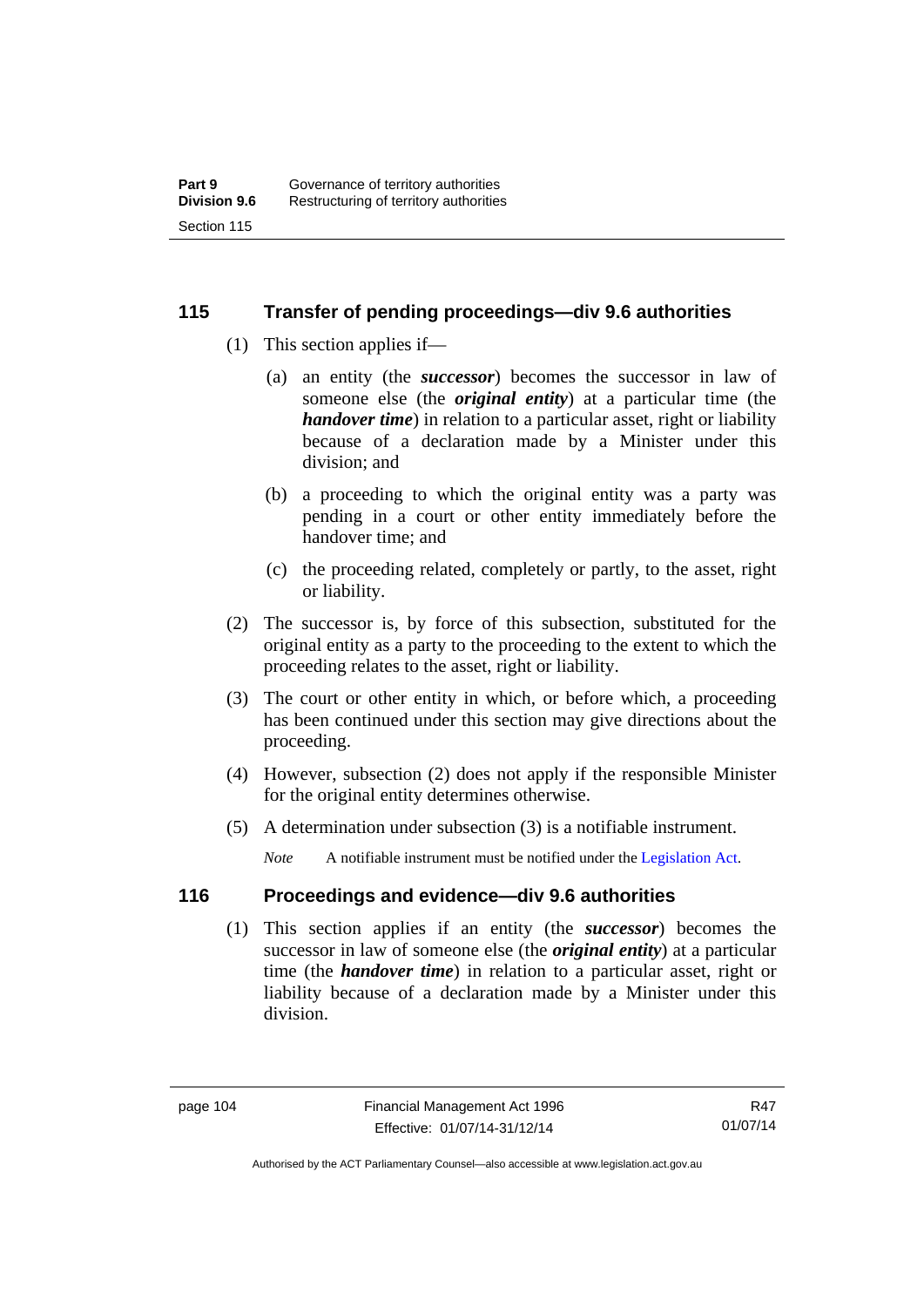- (2) A proceeding for a cause of action may be brought against the successor in relation to the asset, right or liability if, before handover time—
	- (a) the cause of action had accrued against the original entity in relation to the asset, right or liability; and
	- (b) a proceeding had not started in relation to the cause of action; and
	- (c) the limitation period for the cause of action had not ended.
- (3) The *[Limitation Act 1985](http://www.legislation.act.gov.au/a/1985-66),* part 3 (Postponement of bar) applies to the starting of a proceeding that may be brought by or against the successor under this section as if the cause of action had been accrued by, or had accrued against, the successor.
- (4) The court or other entity in which, or before which, a proceeding has been or may be started under this section may give directions about the proceeding.
- (5) Any evidence that, before handover time, would have been admissible for or against the original entity in relation to the asset, right or liability is admissible for or against the successor.
- (6) An order made in a proceeding by or against the original entity in relation to the asset, right or liability before handover time may be enforced by or against the successor.
- (7) In this section:

*proceeding* includes a proceeding by way of appeal or review (including review under the *[Ombudsman Act 1989](http://www.legislation.act.gov.au/a/alt_a1989-45co)*).

## **117 Operation of div 9.6 not breach of contract etc**

To remove any doubt, the operation of this division must not be taken to—

(a) place a person in breach of contract or confidence; or

page 105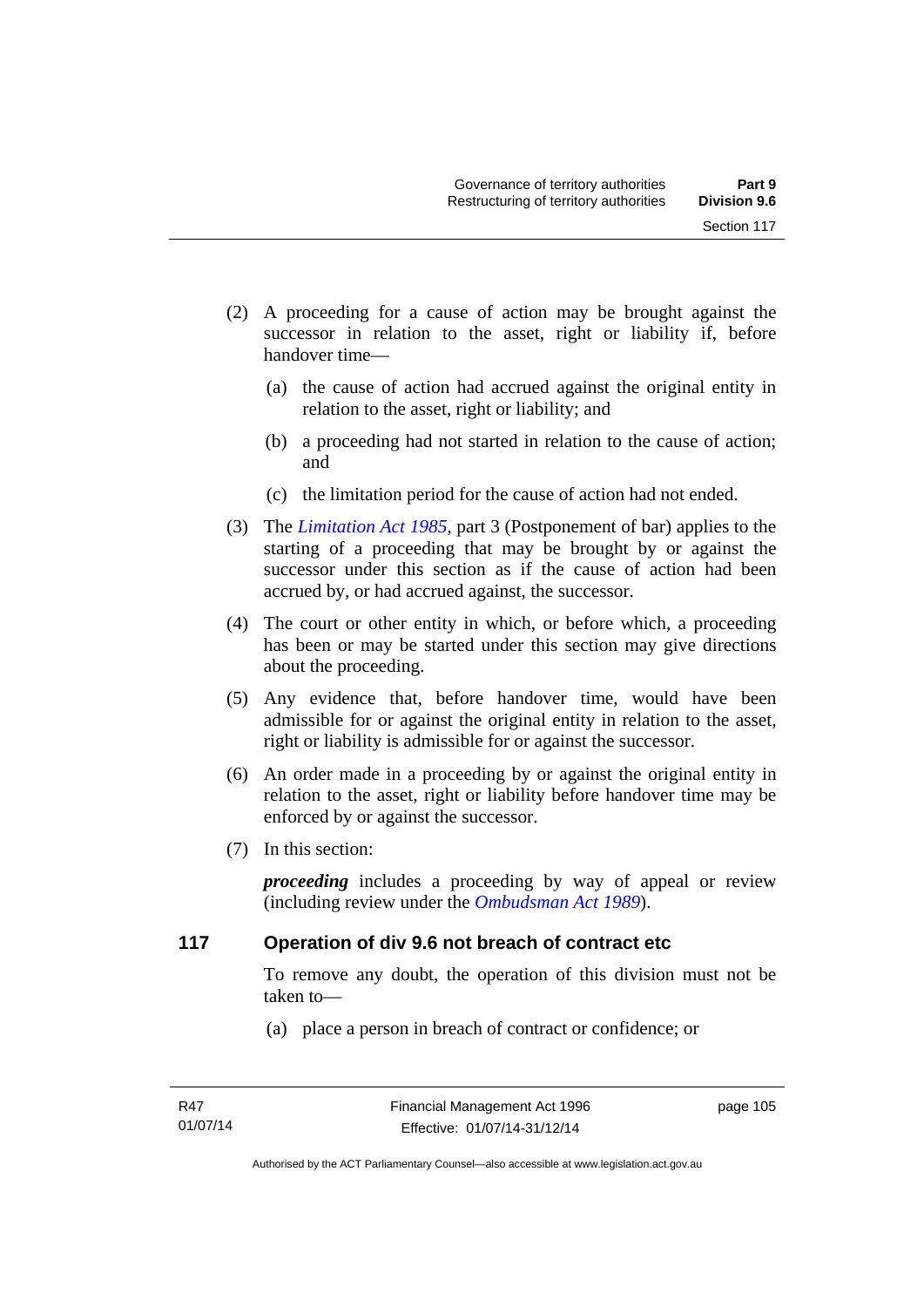- (b) otherwise make a person guilty of a civil wrong; or
- (c) place a person in breach of, or create a default under, any territory law or provision in an agreement, arrangement or understanding, including, for example, a contractual provision prohibiting, restricting or regulating the following:
	- (i) the assignment or transfer of an asset, right or liability;
	- (ii) the disclosure of information; or
- (d) release a surety from any of surety's liabilities in relation to a liability that is transferred under a declaration made by a Minister under this division; or
- (e) fulfil a condition that—
	- (i) allows an entity to terminate an agreement or liability; or
	- (ii) alters the operation or effect of an agreement; or
	- (iii) requires an amount to be paid before its stated maturity.
- *Note* An example is part of the Act, is not exhaustive and may extend, but does not limit, the meaning of the provision in which it appears (see [Legislation Act,](http://www.legislation.act.gov.au/a/2001-14) s 126 and s 132).

## **118 Transfer of assets etc not otherwise disposed of—div 9.6 authorities**

- (1) This section applies in relation to an asset, right or liability of a division 9.6 authority if—
	- (a) the authority ceases to exist; and
	- (b) apart from this section, division 9.7 would not apply in relation to the authority; and
	- (c) the asset, right or liability has not been disposed of after the authority ceases to exist.

Authorised by the ACT Parliamentary Counsel—also accessible at www.legislation.act.gov.au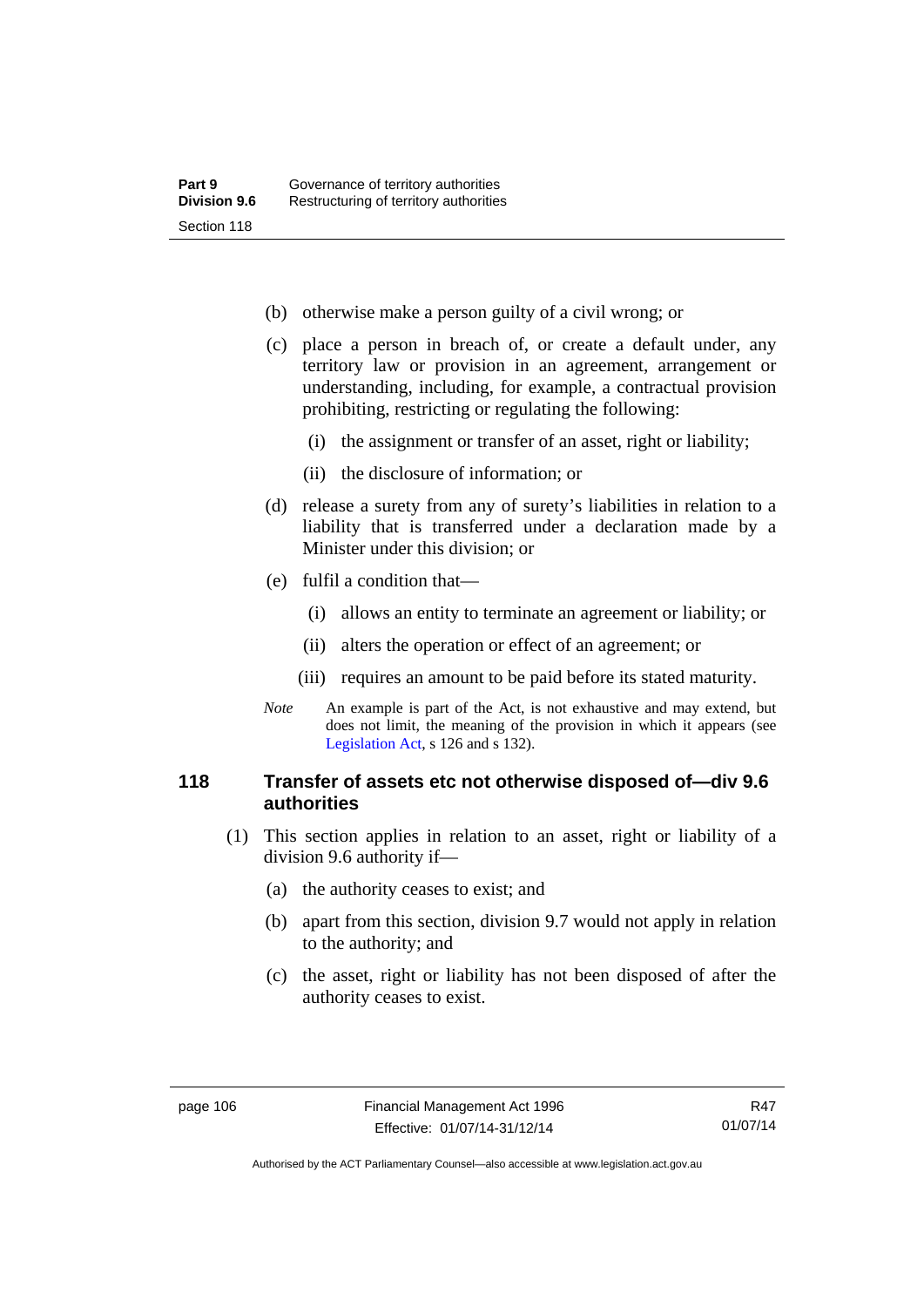(2) Division 9.7 applies in relation to the division 9.6 authority as if it were a division 9.7 authority, but only in relation to the asset, right or liability that has not been disposed of.

## **119 Annual reports etc for div 9.6 authorities**

(1) In this section:

*division 9.6 authority* means a division 9.6 authority that has ceased to exist and is not also a division 9.7 authority.

*financial year*––see the *[Annual Reports \(Government Agencies\)](http://www.legislation.act.gov.au/a/2004-8)  [Act 2004](http://www.legislation.act.gov.au/a/2004-8)*, section 6 (3).

*handover day*, in relation to a division 9.6 authority, means the day the authority ceases to exist.

*relevant financial year*, for a division 9.6 authority, means a financial year—

- (a) beginning before the handover day for the authority; and
- (b) for which a report had not been presented by the authority under the *[Annual Reports \(Government Agencies\) Act 2004](http://www.legislation.act.gov.au/a/2004-8)*, section 6 (Annual report of public authority) before the handover day.

*responsible Minister*, for a division 9.6 authority, means the Minister who was the responsible Minister for the authority immediately before it ceased to exist.

- (2) The responsible Minister for a division 9.6 authority must present an annual report for the authority for each relevant financial year.
- (3) An annual report under subsection (2) must include anything that the annual report would have been required to include before handover day for the division 9.6 authority.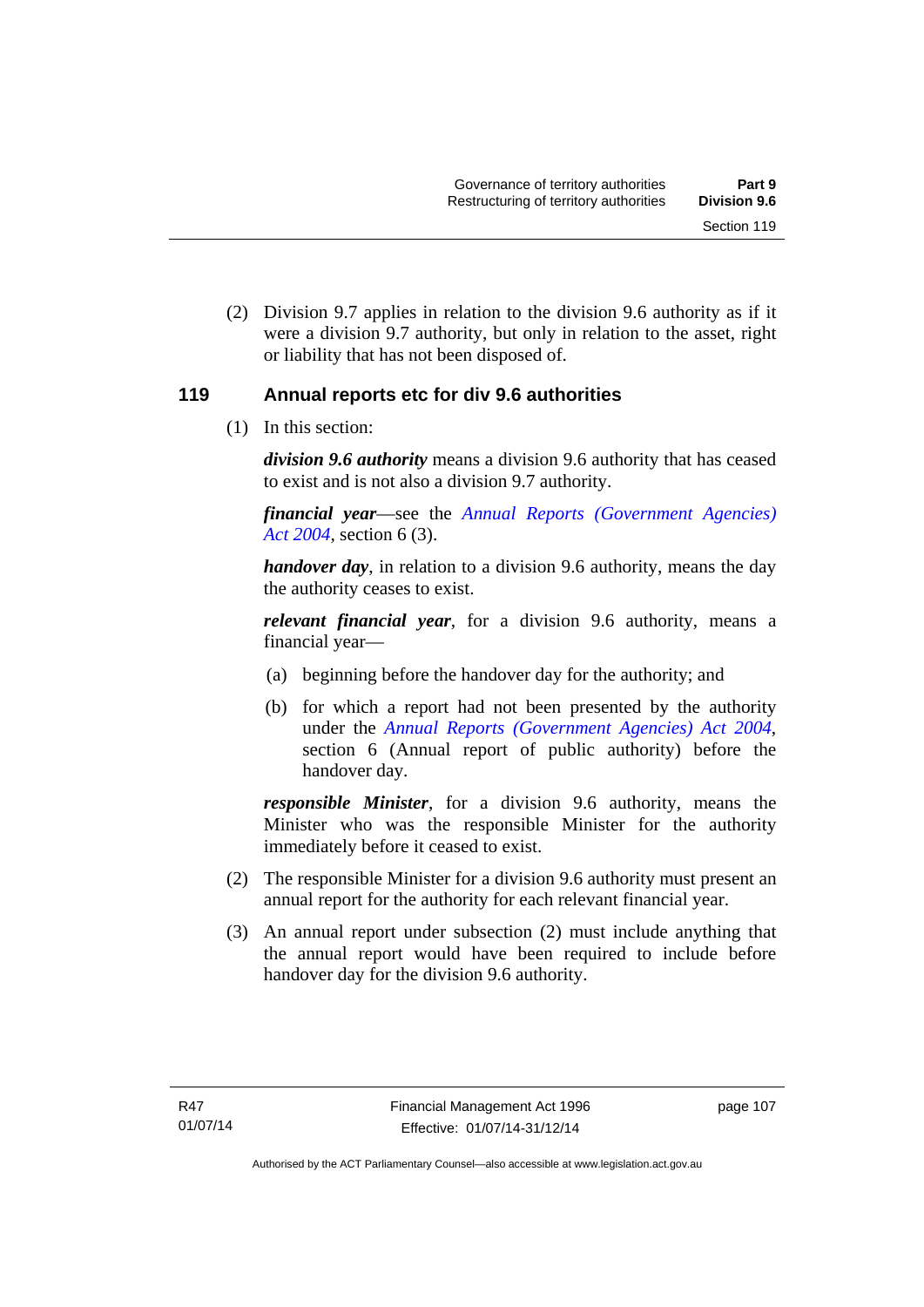- (4) The applied provisions of part 8 (Financial provisions for territory authorities) apply in relation to a division 9.6 authority in relation to any period before the handover day as if—
	- (a) the authority had not ceased to exist; and
	- (b) a reference in section 63 and section 68 to the authority included a reference to the responsible Minister for the authority; and
	- (c) a reference in section 64 and section 69 to the relevant person for the authority included a reference to the responsible Minister for the authority; and
	- (d) a reference in section 65 and section 70 to the chief executive officer of the authority included a reference to the responsible Minister for the authority; and
	- (e) all other necessary changes were made; and
	- (f) any changes prescribed by regulation were made.
- (5) For subsection (4), the *applied provisions of part 8* are the following:
	- section 63 (Annual financial statements of territory authorities)
	- section 64 (Responsibility for annual financial statements of territory authorities)
	- section 65 (Audit of annual financial statements of territory authorities)
	- section 66 (Annual financial statements of territory authorities to be included in annual reports etc)
	- section 68 (Statements of performance of territory authorities)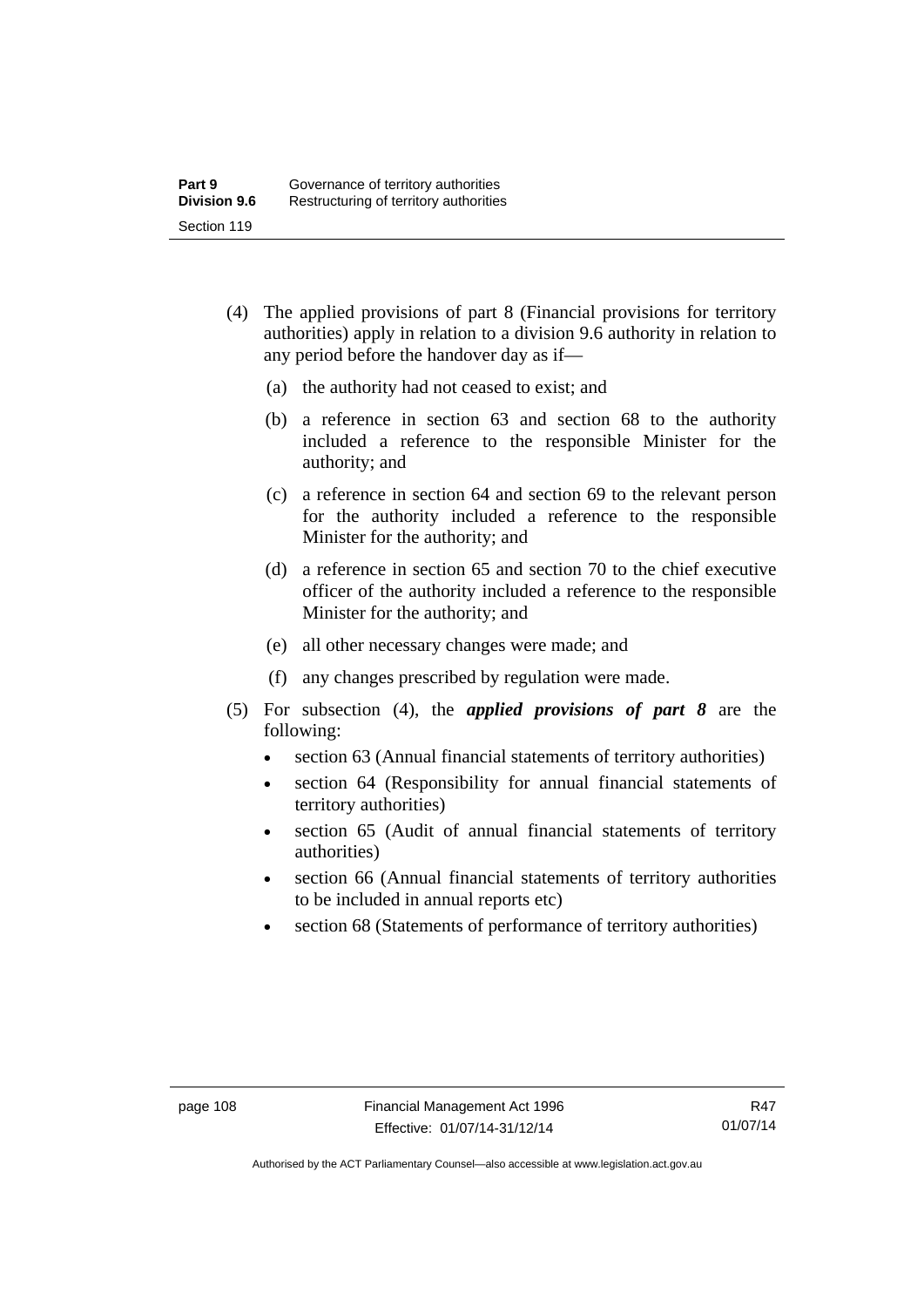- section 69 (Responsibility for territory authority statements of performance)
- section 70 (Scrutiny of territory authority statements of performance)
- section 71 (Territory authority statements of performance to be included in annual reports).

# **Division 9.7 Additional provisions for restructuring of certain territory authorities**

## **120 What territory authorities does div 9.7 apply to?**

- (1) This division applies to a territory authority if the authority is prescribed by regulation for this division.
	- *Note* This division also applies in relation to territory authorities in relation to certain assets, rights and liabilities (see s 118).
- (2) A reference in this division to a *division 9.7 authority* is a reference to a territory authority to which this division applies.
- (3) To remove any doubt, a regulation may prescribe a territory authority for this division whether or not this part would otherwise apply to the authority.

## **121 Definitions—div 9.7**

In this division:

*handover day*, in relation to a division 9.7 authority, means the day the authority ceases to exist.

*territory authority* includes a territory authority that has ceased to exist.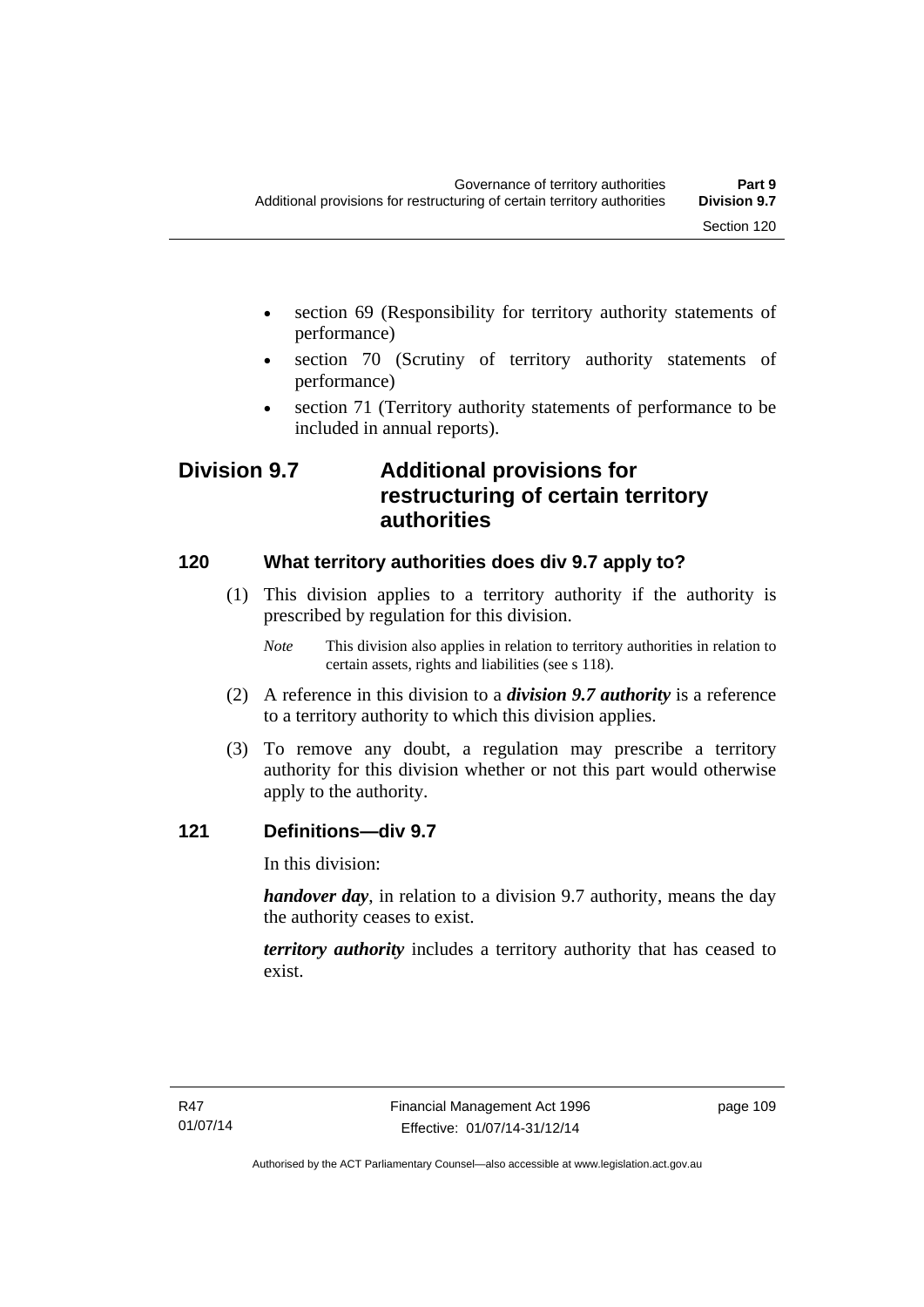## **122 Vesting of assets, rights and liabilities—div 9.7 authorities**

- (1) All assets, rights and liabilities of a division 9.7 authority immediately before handover day vest in the Territory on handover day.
- (2) To remove any doubt, all records of the territory authority, including applications made to the authority, become the records of the Territory on handover day.

## **123 Proceedings and evidence—div 9.7 authorities**

- (1) For a proceeding started before handover day and to which a division 9.7 authority is a party, the Territory is substituted as a party on the handover day.
- (2) A proceeding for a cause of action in relation to a division 9.7 authority may be brought against the Territory if, before handover day—
	- (a) the cause of action had accrued against the authority; and
	- (b) a proceeding had not started in relation to the cause of action; and
	- (c) the limitation period for the cause of action had not ended.
- (3) The *[Limitation Act 1985](http://www.legislation.act.gov.au/a/1985-66),* part 3 (Postponement of bar) applies to the starting of a proceeding that may be brought by or against the Territory under this section as if the cause of action had been accrued by, or had accrued against, the Territory.
- (4) The court or other entity in which, or before which, a proceeding may be or has been started or continued under this section may give directions about the proceeding.
- (5) Any evidence that would, before a division 9.7 authority ceased to exist, have been admissible for or against the authority is admissible for or against the Territory.

R47 01/07/14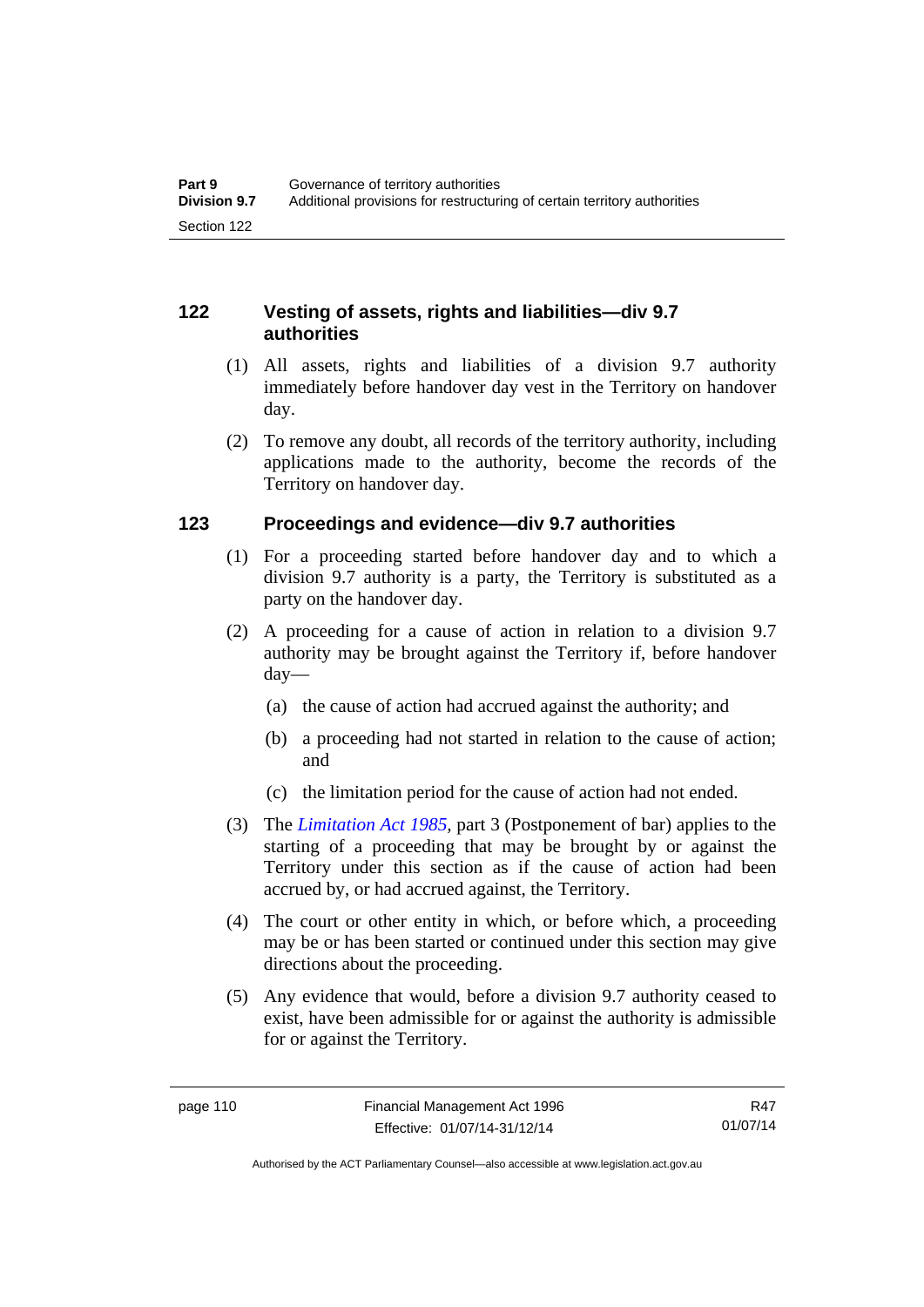- (6) An order made in a proceeding by or against a division 9.7 authority before the handover day may, after the handover day, be enforced by or against the Territory.
- (7) In this section:

*proceeding* includes a proceeding by way of appeal or review (including review under the *[Ombudsman Act 1989](http://www.legislation.act.gov.au/a/alt_a1989-45co)*).

## **124 Annual reports and financial statements for div 9.7 authorities**

(1) In this section:

*division 9.7 authority* means a division 9.7 authority that has ceased to exist.

*financial year*––see the *[Annual Reports \(Government Agencies\)](http://www.legislation.act.gov.au/a/2004-8)  [Act 2004](http://www.legislation.act.gov.au/a/2004-8)*, section 6 (3).

*relevant financial year*, for a division 9.7 authority, means a financial year—

- (a) beginning before the handover day for the authority; and
- (b) for which a report had not been presented by the authority under the *[Annual Reports \(Government Agencies\) Act 2004](http://www.legislation.act.gov.au/a/2004-8)*, section 6 (Annual report of public authority) before the handover day.

*responsible Minister*, for a division 9.7 authority, means the Minister who was the responsible Minister for the authority immediately before it ceased to exist.

- (2) The responsible Minister for a division 9.7 authority must present an annual report for the authority for each relevant financial year.
- (3) An annual report under subsection (2) must include anything that the annual report would have been required to include before handover day for the division 9.7 authority.

page 111

Authorised by the ACT Parliamentary Counsel—also accessible at www.legislation.act.gov.au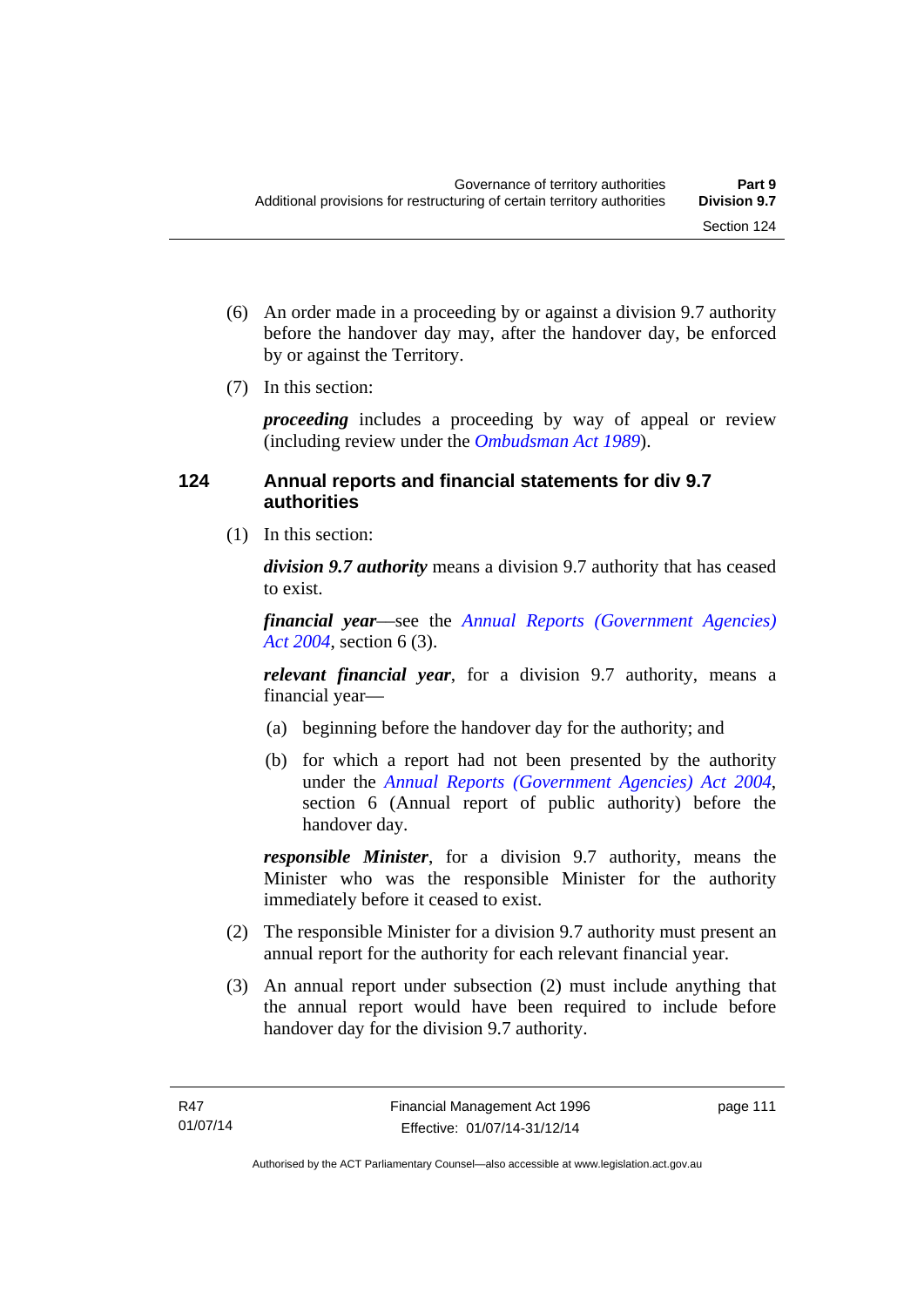- (4) The applied provisions of part 8 (Financial provisions for territory authorities) apply in relation to a division 9.7 authority in relation to any period before the handover day as if—
	- (a) the authority had not ceased to exist; and
	- (b) a reference in section 63 and section 68 to the authority included a reference to the responsible Minister for the authority; and
	- (c) a reference in section 64 and section 69 to the relevant person for the authority included a reference to the responsible Minister for the authority; and
	- (d) a reference in section 65 and section 70 to the chief executive officer of the authority included a reference to the responsible Minister for the authority; and
	- (e) all other necessary changes were made; and
	- (f) any changes prescribed by regulation were made.
- (5) For subsection (4), the *applied provisions of part 8* are the following:
	- section 63 (Annual financial statements of territory authorities)
	- section 64 (Responsibility for annual financial statements of territory authorities)
	- section 65 (Audit of annual financial statements of territory authorities)
	- section 66 (Annual financial statements of territory authorities to be included in annual reports etc)
	- section 68 (Statements of performance of territory authorities)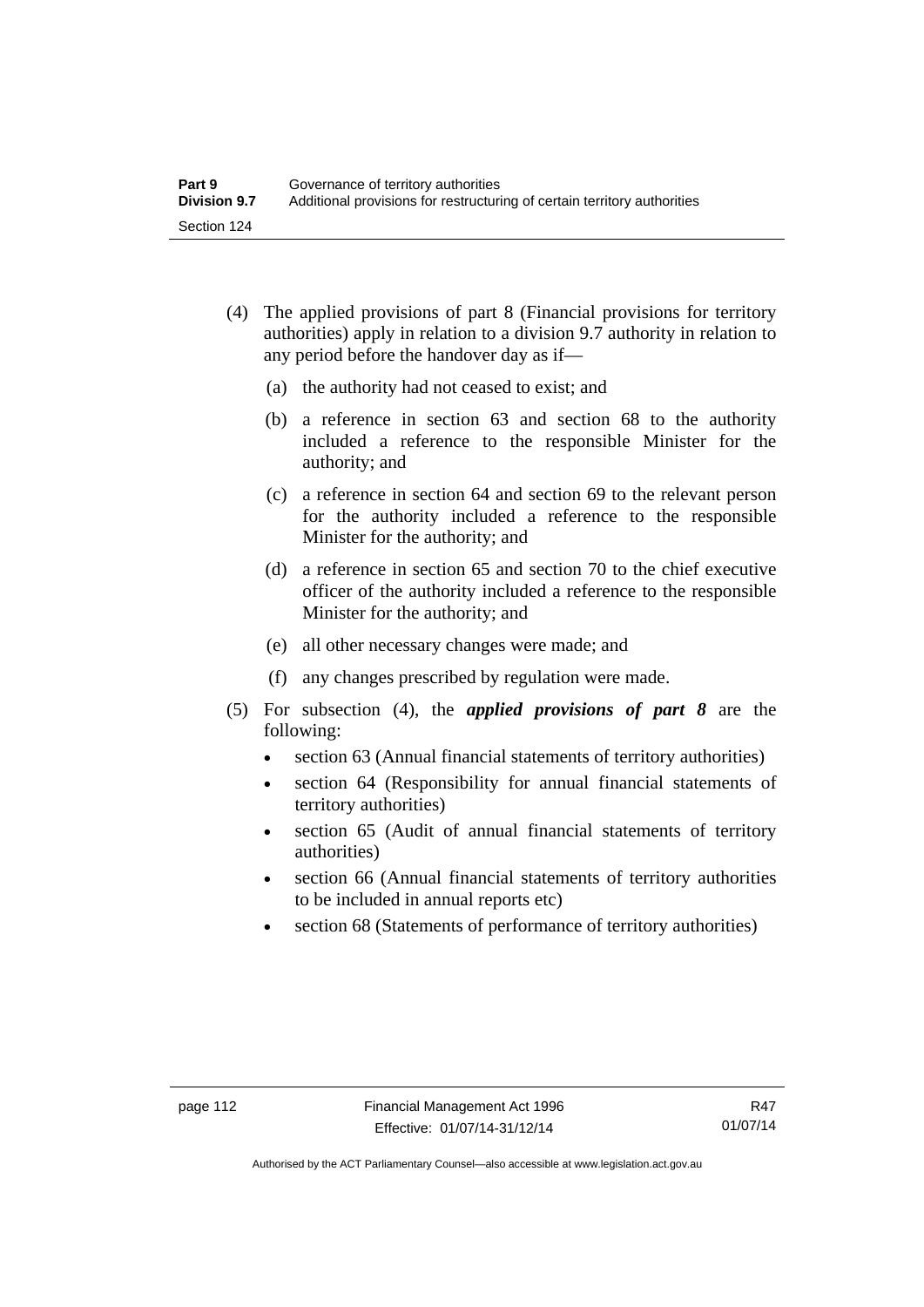- section 69 (Responsibility for territory authority statements of performance)
- section 70 (Scrutiny of territory authority statements of performance)
- section 71 (Territory authority statements of performance to be included in annual reports).

## **125 References to div 9.7 authority**

In any contract, agreement or arrangement, a reference to a division 9.7 authority is, for the application of the contract, agreement or arrangement on or after the handover day, a reference to the Territory.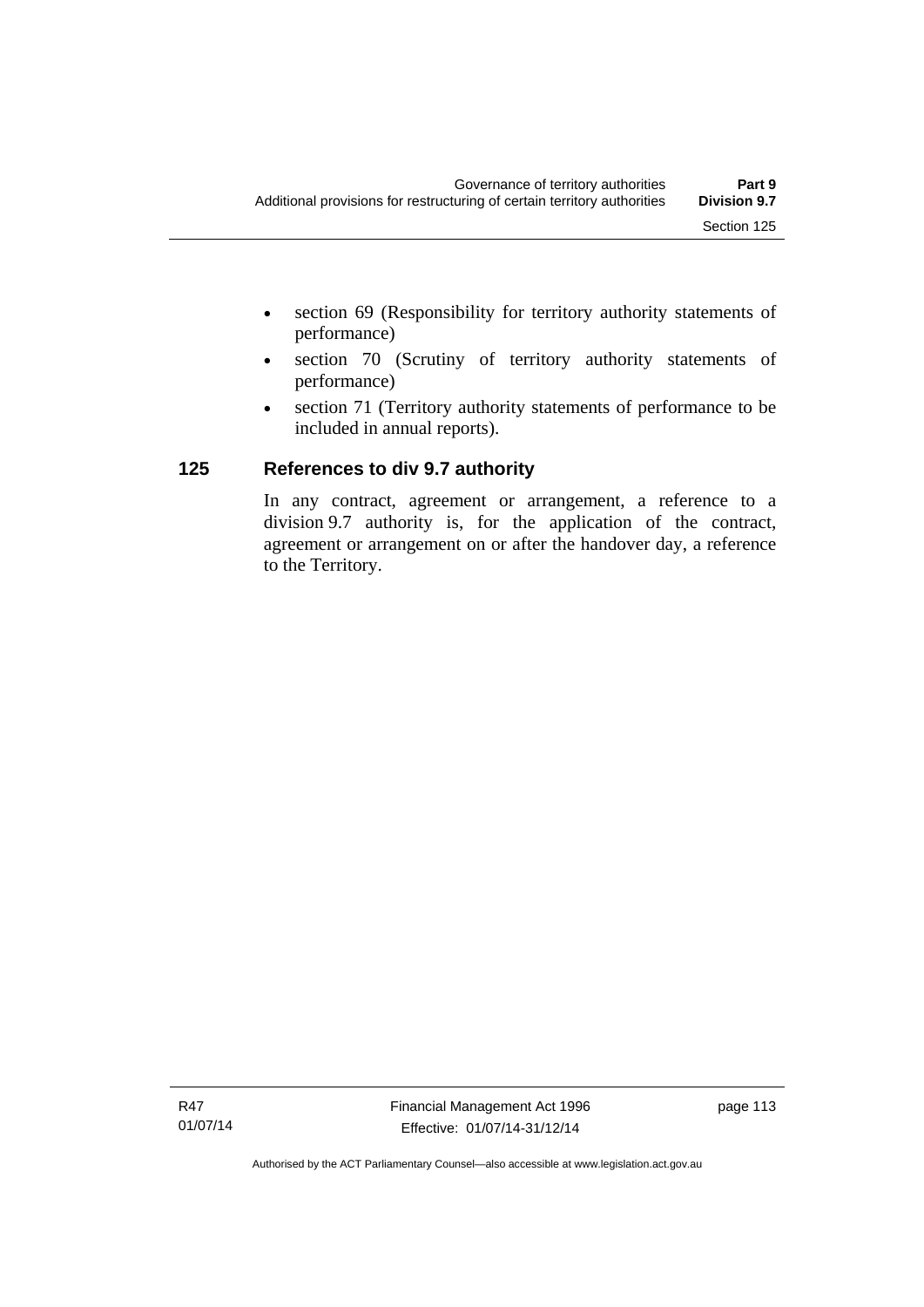#### **Part 10** Miscellaneous

Section 130

# **Part 10 Miscellaneous**

## **130 Act of grace payments**

- (1) If the Treasurer considers it appropriate to do so because of special circumstances, the Treasurer may authorise the payment by a directorate of an amount to a person (the *payee*) although the payment of that amount (the *relevant amount*) would not otherwise be authorised by law or required to meet a legal liability.
- (2) The authorisation may provide for the relevant amount to be paid  $by-$ 
	- (a) more than 1 instalment and on the dates specified in the authorisation; or
	- (b) periodical payments of an amount, and for the period, specified in the authorisation.
- (3) An authorisation may be expressed to be subject to conditions to be complied with by the payee.
- (4) If a condition is contravened, the Treasurer may by written notice addressed to the last-known address of the payee require the payee, within 30 days of receipt of the notice, to pay an amount equal to all or part of the relevant amount.
- (5) If the payee does not pay the amount specified in the notice under subsection (4), the amount may be recovered by the Territory as a debt.
- (6) If the payment of an amount by a directorate is authorised under this section, the Treasurer must —
	- (a) direct that the amount be paid from an appropriate appropriation for the directorate specified by the Treasurer; or
	- (b) authorise payment of the amount under section 18; or

Authorised by the ACT Parliamentary Counsel—also accessible at www.legislation.act.gov.au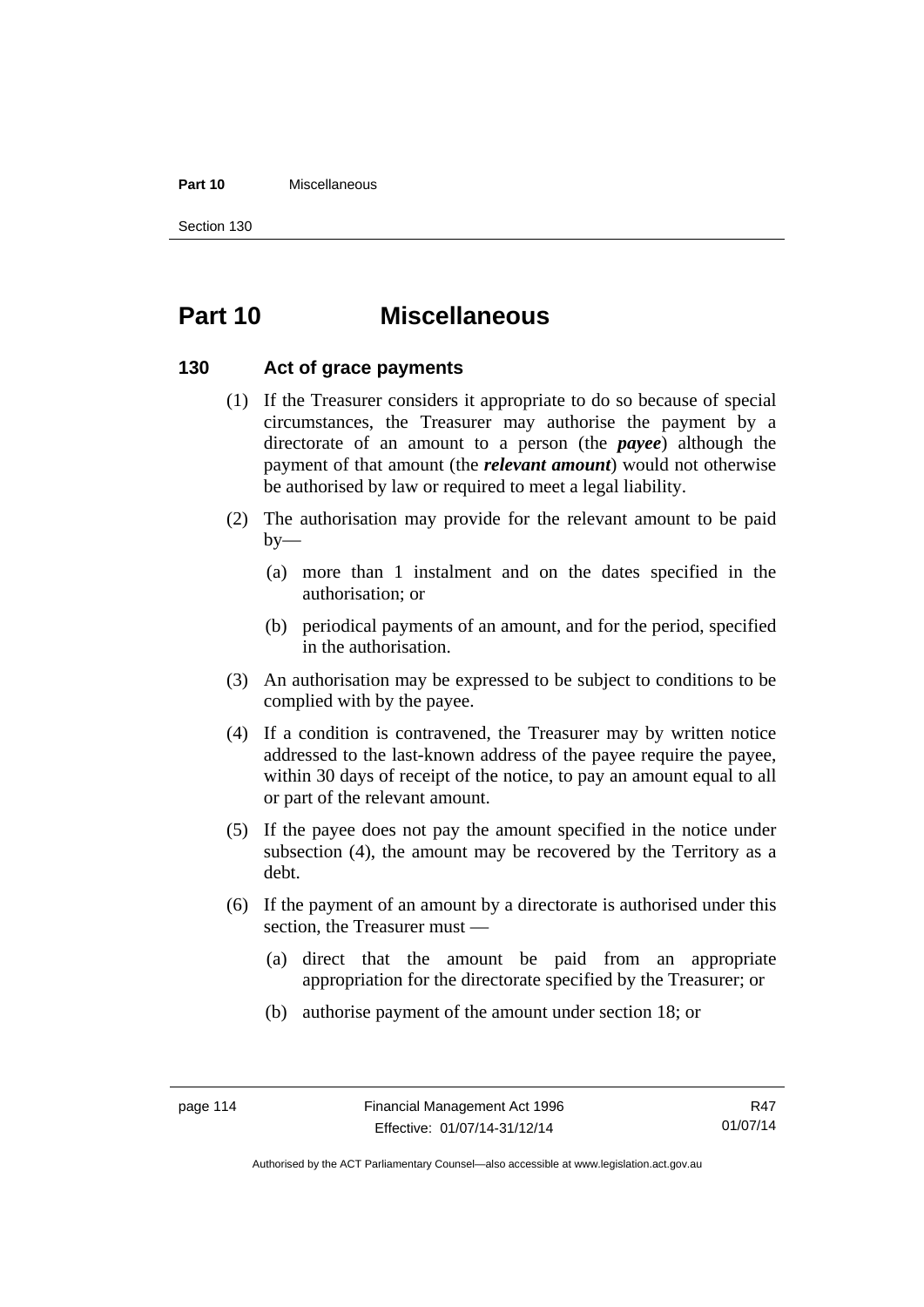- (c) authorise payment of the amount out of the public money of the Territory.
- (7) The public money of the Territory is appropriated for subsection (6) (c).
- (8) A payment made by a directorate under this section must be reported in notes to the financial statements of the directorate that relate to the financial year when the payment was made.
- (9) The notes must indicate in relation to each payment under this section the amount and grounds for the payment.
- (10) The notes relating to a payment under this section must not disclose the identity of the payee unless disclosure was agreed to by the payee as a condition of authorising the payment.

## **131 Waiver of debts etc**

- (1) The Treasurer may, in writing, on behalf of the Territory—
	- (a) waive the Territory's right to payment of an amount payable to the Territory; or
	- (b) postpone any right of the Territory to be paid a debt in priority to another debt; or
	- (c) allow the payment by instalments of an amount payable to the Territory; or
	- (d) defer the time for payment of an amount payable to the Territory.
- (2) A waiver relating to an amount payable to the Territory by a person may be expressed to be subject to a condition that the person agrees to pay an amount to the Territory in circumstances specified in the waiver.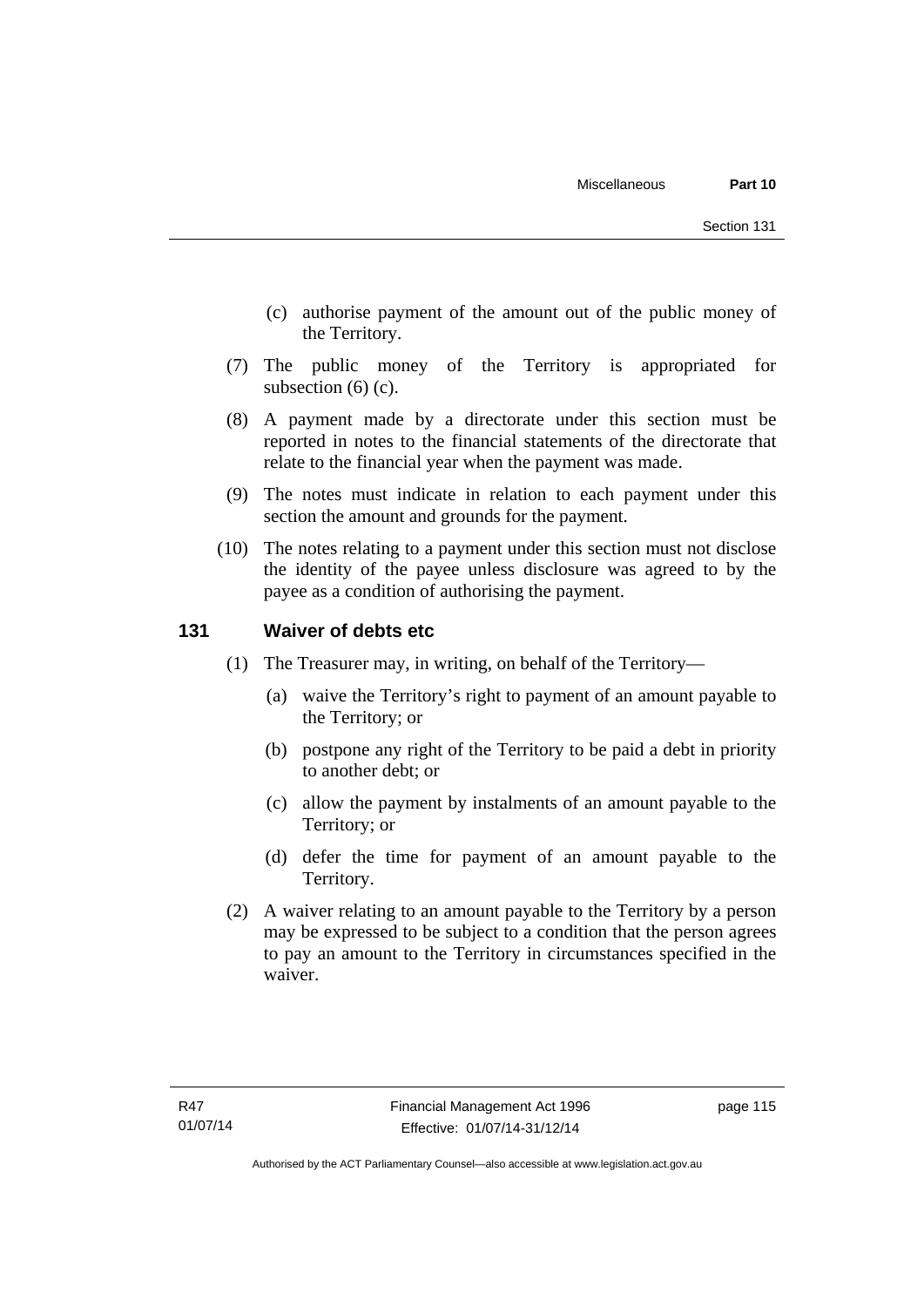#### **Part 10** Miscellaneous

Section 132

 (3) A waiver relating to an amount payable to the Territory must be reported in the notes to the financial statements of the relevant directorate that relate to the year in which the right to payment was waived.

## **132 Payments in relation to deceased estates**

- (1) If, at the time of a person's death (whether before or after the commencement of this section), the Territory owed an amount to the person, the Treasurer may pay that amount to the person who the Treasurer considers should receive the payment.
- (2) In deciding who should be paid, the Treasurer must have regard to—
	- (a) the provisions of any will of the deceased person that identify the persons entitled to property under the will; and
	- (b) the law relating to the disposition of the property of deceased people.
- (3) Before making a payment to a person, the Treasurer may require the person to produce any documents and other evidence relating to—
	- (a) the disposition of the deceased person's estate; or
	- (b) the family of the deceased person and any other people apparently entitled to share in the estate of the deceased person.
- (4) Subject to subsection (3), the Treasurer may make the payment without requiring production of probate of the will, or letters of administration of the estate, of the deceased person.
- (5) If a payment is made in relation to an amount owing to a deceased person, the Territory is discharged from any further liability in relation to that amount.
- (6) This section does not relieve the recipient of a payment from liability to deal with the money in accordance with law.

R47 01/07/14

Authorised by the ACT Parliamentary Counsel—also accessible at www.legislation.act.gov.au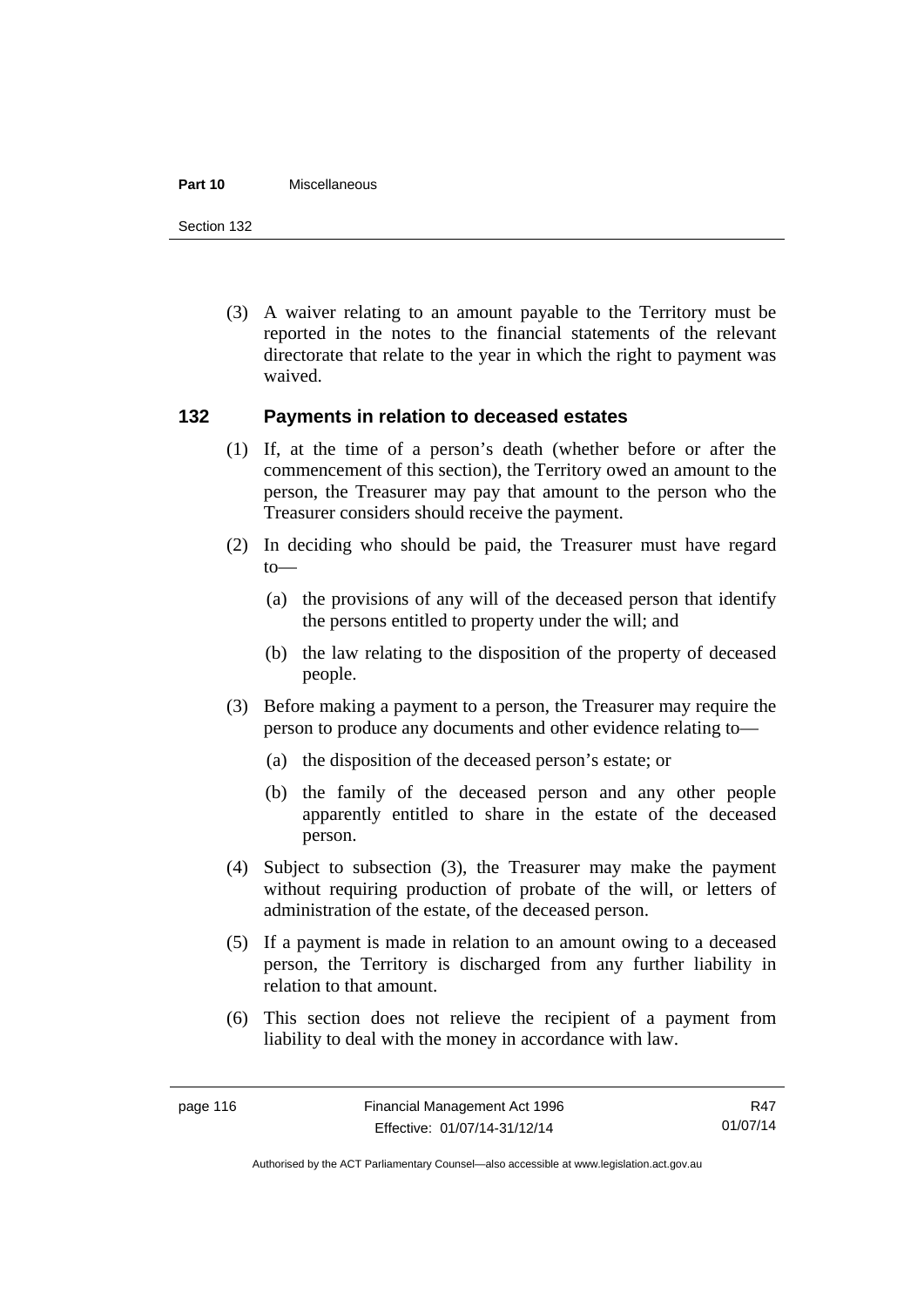## **133 Guideline-making power**

- (1) The Treasurer may make financial management guidelines for this Act.
- (2) A financial management guideline is a disallowable instrument.
	- *Note* A disallowable instrument must be notified, and presented to the Legislative Assembly, under the [Legislation Act.](http://www.legislation.act.gov.au/a/2001-14)

## **134 Regulation-making power**

The Executive may make regulations for this Act.

*Note* A regulation must be notified, and presented to the Legislative Assembly, under the [Legislation Act](http://www.legislation.act.gov.au/a/2001-14).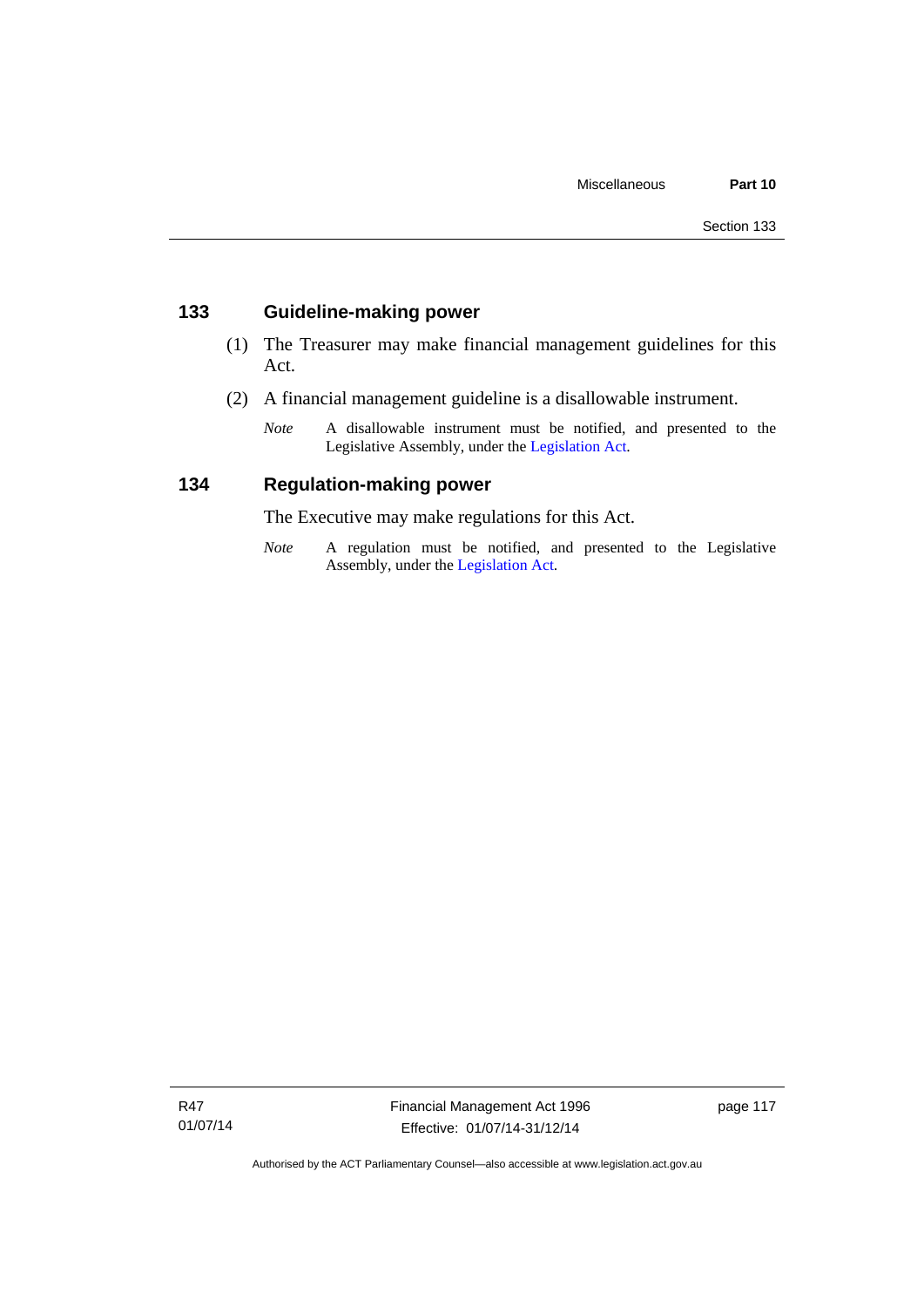**Dictionary** 

# **Dictionary**

(see s 3)

- *Note 1* The [Legislation Act](http://www.legislation.act.gov.au/a/2001-14) contains definitions and other provisions relevant to this Act.
- *Note 2* For example, the [Legislation Act,](http://www.legislation.act.gov.au/a/2001-14) dict, pt 1, defines the following terms:
	- $\bullet$  ACAT
	- Act
	- administrative unit
	- auditor-general
	- authorised deposit-taking institution
	- bankrupt or personally insolvent
	- director-general (see s 163)
	- electoral commission
	- electoral commissioner
	- exercise
	- found guilty
	- function
	- **GST**
	- may (see s 146)
	- Minister (see s 162)
	- must (see s 146)
	- Office of the Legislative Assembly
	- officer of the Assembly
	- person
	- reviewable decision notice
	- Self-Government Act
	- territory-owned corporation.

*applicable governmental policies*, for a territory authority, for part 9 (Governance of territory authorities)—see section 103.

*appropriation* means an appropriation of public money by any Act including this Act.

page 118 Financial Management Act 1996 Effective: 01/07/14-31/12/14

R47 01/07/14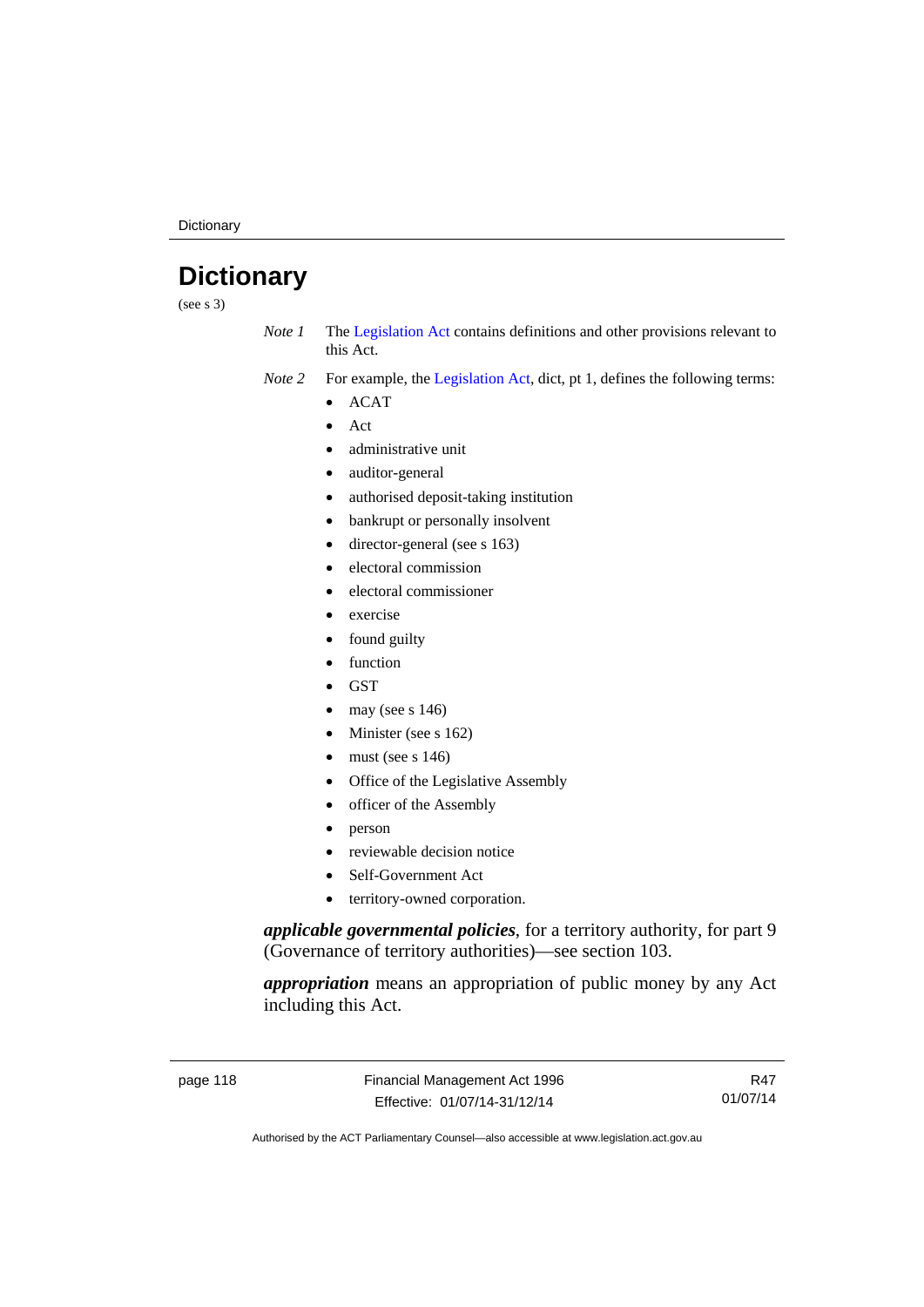*Appropriation Act* means an Act that makes appropriations in relation to a financial year for purposes mentioned in section 8.

*banking account* means an account with an authorised deposit-taking institution that is, or is substantially the same as, a bank account.

*borrowing* includes—

- (a) raising money or obtaining credit, whether by dealing in securities or otherwise; and
- (b) entering into a financing lease;

but does not include using a credit card or overdraft facility, or otherwise obtaining credit, in a transaction forming part of the day-to-day operations of the Territory or a territory authority.

*budget papers* means documents presented to the Legislative Assembly under section 10 or section 13 (1).

*capital injection* means an amount provided, or to be provided, to a directorate, a territory authority or a territory-owned corporation for—

- (a) the purchase of assets to be held by the directorate or to be owned by the authority or corporation; or
- (b) the development of assets held by the directorate or owned by the authority or corporation; or
- (c) augmenting the assets held by the directorate or owned by the authority or corporation; or
- (d) reducing the liabilities of the directorate, the authority or the corporation;

but does not include an amount provided from an appropriation for a purpose mentioned in section  $8(1)(a)$  or  $(c)$  or  $(2)(a)$ .

*CEO*—see *chief executive officer*.

page 119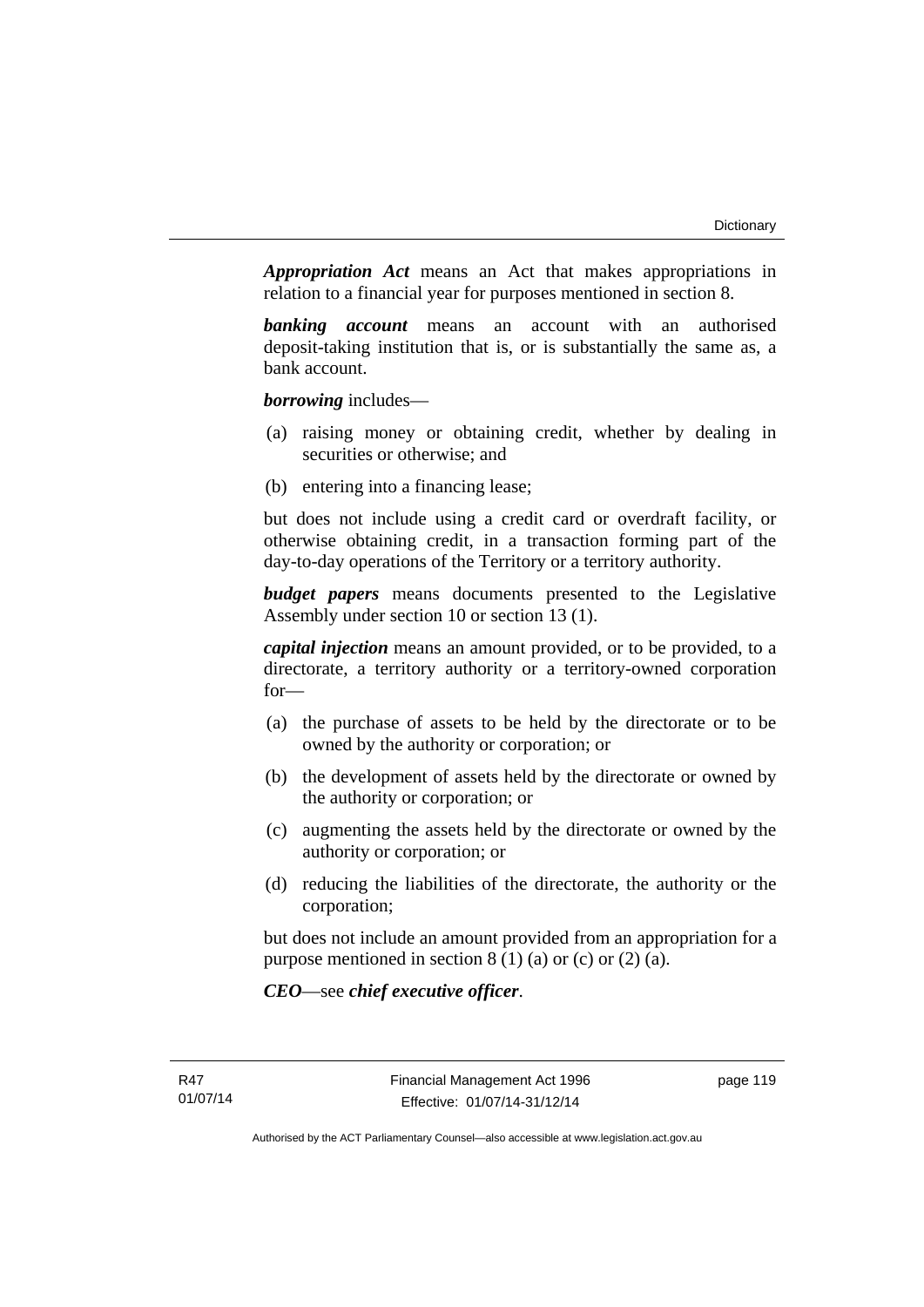*chief executive officer* (or *CEO*), of a territory authority, means the person (however described) who is responsible for managing the affairs of the authority.

*class of outputs* means a group of outputs identified as a class by an Appropriation Act.

*contract* includes an agreement or arrangement.

*directorate* means––

- (a) an administrative unit (excluding any part of an administrative unit prescribed for paragraph (b) and any administrative unit forming part of a group of administrative units prescribed for paragraph (c)); or
- (b) a part of an administrative unit prescribed for this paragraph; or
- (c) a group of 2 or more administrative units prescribed for this paragraph.

*directorate banking account* means a banking account mentioned in section 34 (1).

*division 9.6 authority* means a territory authority to which division 9.6 applies (see s 105).

*division 9.7 authority* means a territory authority to which division 9.7 applies (see s 120).

*establishing Act*, for a territory authority, governing board or governing board member, for part 9 (Governance of territory authorities)—see section 72.

*expenses*, in relation to an output, means the expenses incurred in providing the output quantified on an accrual accounting basis and includes the overhead expenses properly attributable to the output.

*financial management guidelines* means the financial management guidelines under this Act.

*financial year*, for a territory authority, for part 9 (Governance of territory authorities)—see section 72.

| page 120 | Financial Management Act 1996 | R47      |
|----------|-------------------------------|----------|
|          | Effective: 01/07/14-31/12/14  | 01/07/14 |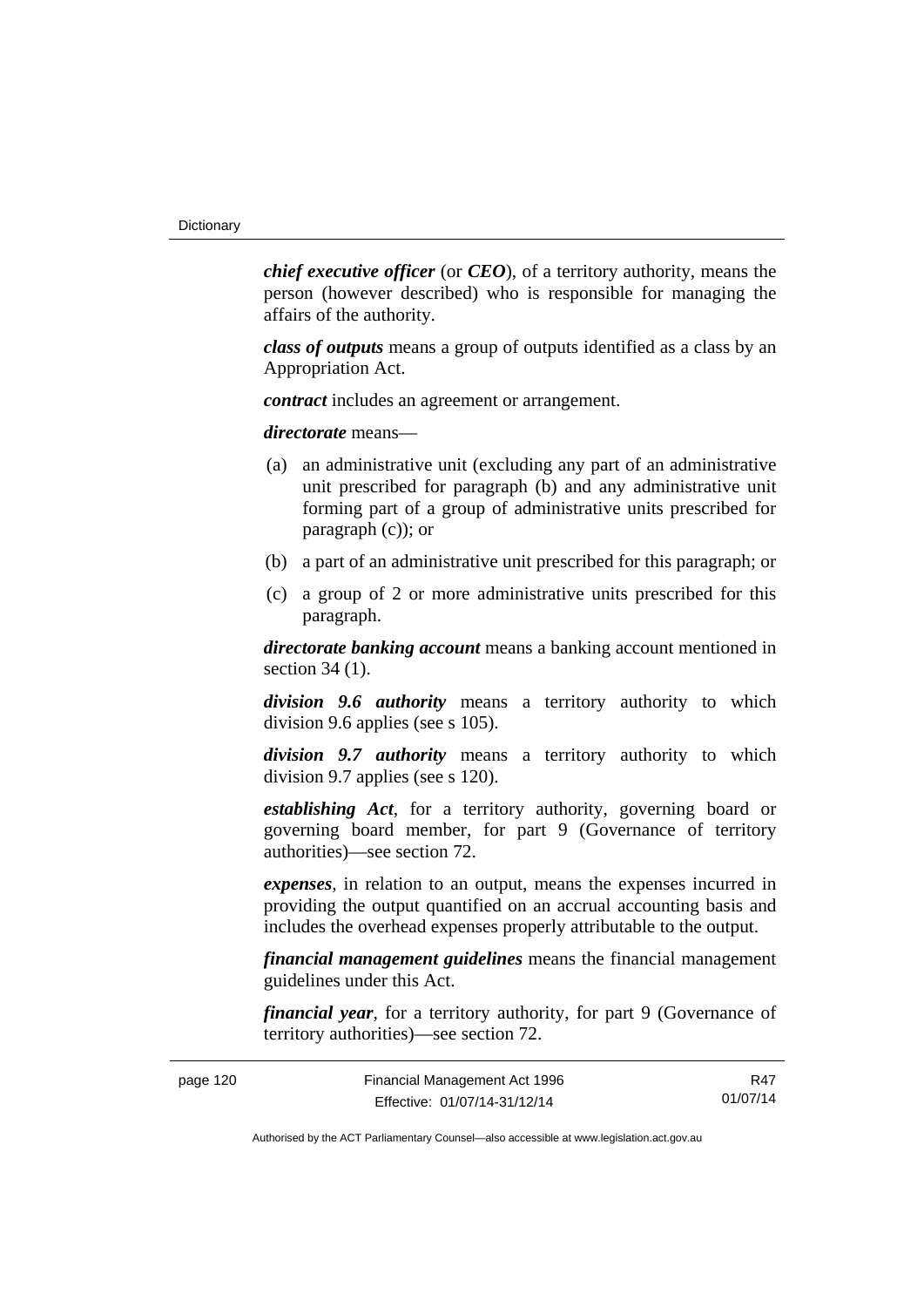### *general government sector* means—

- (a) those organisations whose primary function is to provide services that are mainly not market orientated, are mainly for the consumption of the community generally, involve the transfer or redistribution of income, and are financed mainly through appropriation; and
- (b) those organisations that are controlled by the Territory and provide investment or other financial services.

*generally accepted accounting principles* means accounting principles and procedures that are—

- (a) recognised by the accounting profession as appropriate for reporting financial information relating to government, a directorate or a territory authority; and
- (b) consistent with this Act and any relevant Appropriation Act.

*governing board*, for a territory authority, means the governing board established under the Act that establishes the authority.

*governing board member*, for a territory authority with a governing board for part 9 (Governance of territory authorities)—see section 72.

*handover day*, for division 9.7 (Additional provisions for restructuring of certain territory authorities)—see section 121.

*input tax credit*—see the *[A New Tax System \(Goods and Services](http://www.comlaw.gov.au/Series/C2004A00446)  [Tax\) Act 1999](http://www.comlaw.gov.au/Series/C2004A00446)* (Cwlth), dictionary.

*interest* includes a dividend and any other financial return on a deposit, loan or other investment.

*invest* includes enter into a transaction or arrangement for the protection or enhancement of investments.

*material interest*, for part 9 (Governance of territory authorities) see section 88 (4).

page 121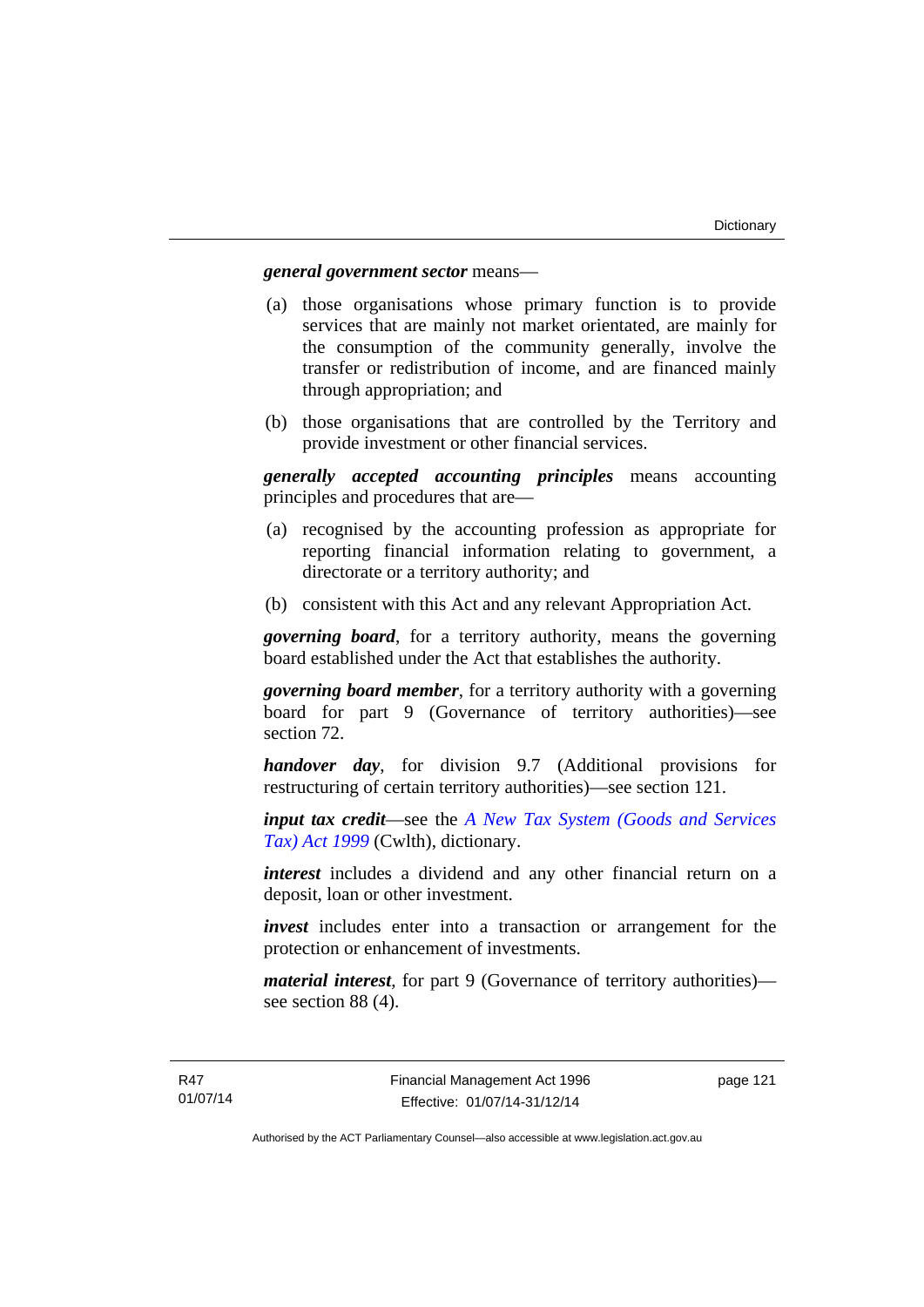*outputs* means goods produced or services provided by a directorate or territory authority or a person producing goods or providing services on behalf of a directorate or territory authority.

*prescribed* means prescribed by the financial management guidelines.

*public money* means all money received by the Territory, including the proceeds of all loans raised on behalf of the Territory, but does not include—

- (a) money held by the Territory as trust money; or
- (b) money received by a territory-owned corporation or subsidiary of a territory-owned corporation; or
- (c) money received by the Territory from a territory-owned corporation or subsidiary of a territory-owned corporation for investment for the corporation or subsidiary; or
- (d) money received by a territory authority; or
- (e) money received by the Territory from a territory authority for investment for the authority; or
- (f) money received by the Territory—
	- (i) in repayment of an investment made by the Territory for a territory authority; or
	- (ii) as interest on such an investment.

*public trading enterprise sector* means those organisations whose primary function is to provide goods and services that are mainly market orientated and non-regulatory in nature and who may recover a significant part of their costs from individual consumers.

*relevant territory authority*, for part 9 (Governance of territory authorities)—see section 72.

R47 01/07/14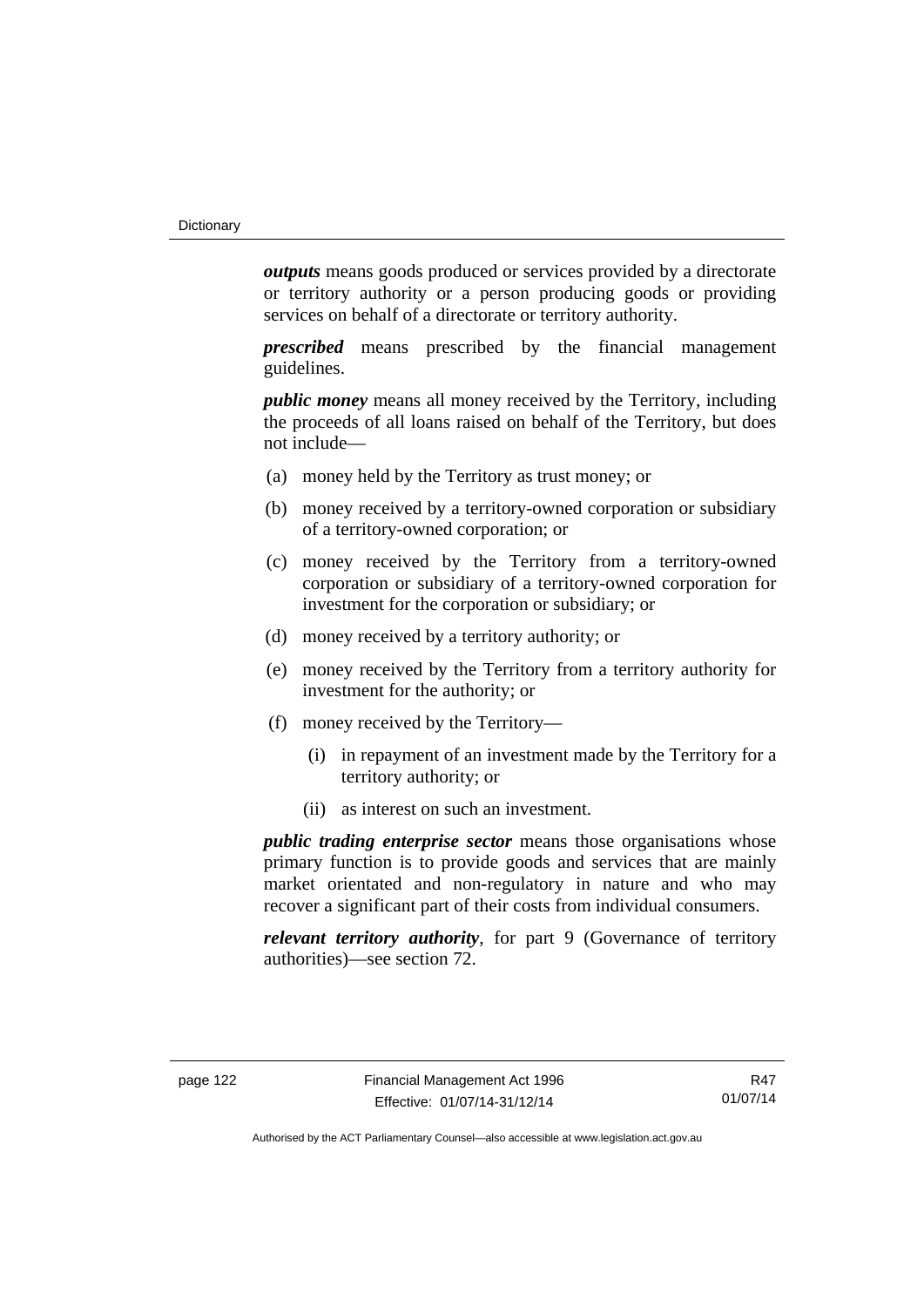*responsible director-general*, in relation to a directorate, means—

- (a) if the directorate is constituted by an administrative unit or a part of an administrative unit—the director-general of that administrative unit; or
- (b) if the directorate is constituted by a group of 2 or more administrative units—the person prescribed as the responsible director-general in relation to the directorate.

## *responsible Minister* means—

- (a) in relation to a directorate that is constituted by an administrative unit or a part of an administrative unit—the Minister to whom responsibility for that administrative unit has been allocated under the *[Public Sector Management Act 1994](http://www.legislation.act.gov.au/a/1994-37)*, section 14; and
- (b) in relation to a directorate that is constituted by a group of 2 or more administrative units—the Minister prescribed as the responsible Minister in relation to the directorate; and
- (c) in relation to a territory authority—the Minister administering the Act under which the authority is established; and
- (d) in relation to a territory-owned corporation—the Minister administering the *[Territory-owned Corporations Act 1990](http://www.legislation.act.gov.au/a/1990-53)*.

*securities* includes stocks, debentures, notes, bonds, promissory notes, bills of exchange, and any other securities approved in writing by the Treasurer.

*statement of intent*, for a territory authority—see section 61 (1).

*subsidiary*—see the *[Territory-owned Corporations Act 1990](http://www.legislation.act.gov.au/a/1990-53)*, dictionary.

*superannuation appropriation*—see the *[Territory Superannuation](http://www.legislation.act.gov.au/a/2000-21)  [Provision Protection Act 2000](http://www.legislation.act.gov.au/a/2000-21)*, dictionary.

*taxable supply*—see the *[A New Tax System \(Goods and Services](http://www.comlaw.gov.au/Series/C2004A00446)  [Tax\) Act 1999](http://www.comlaw.gov.au/Series/C2004A00446)* (Cwlth), dictionary.

page 123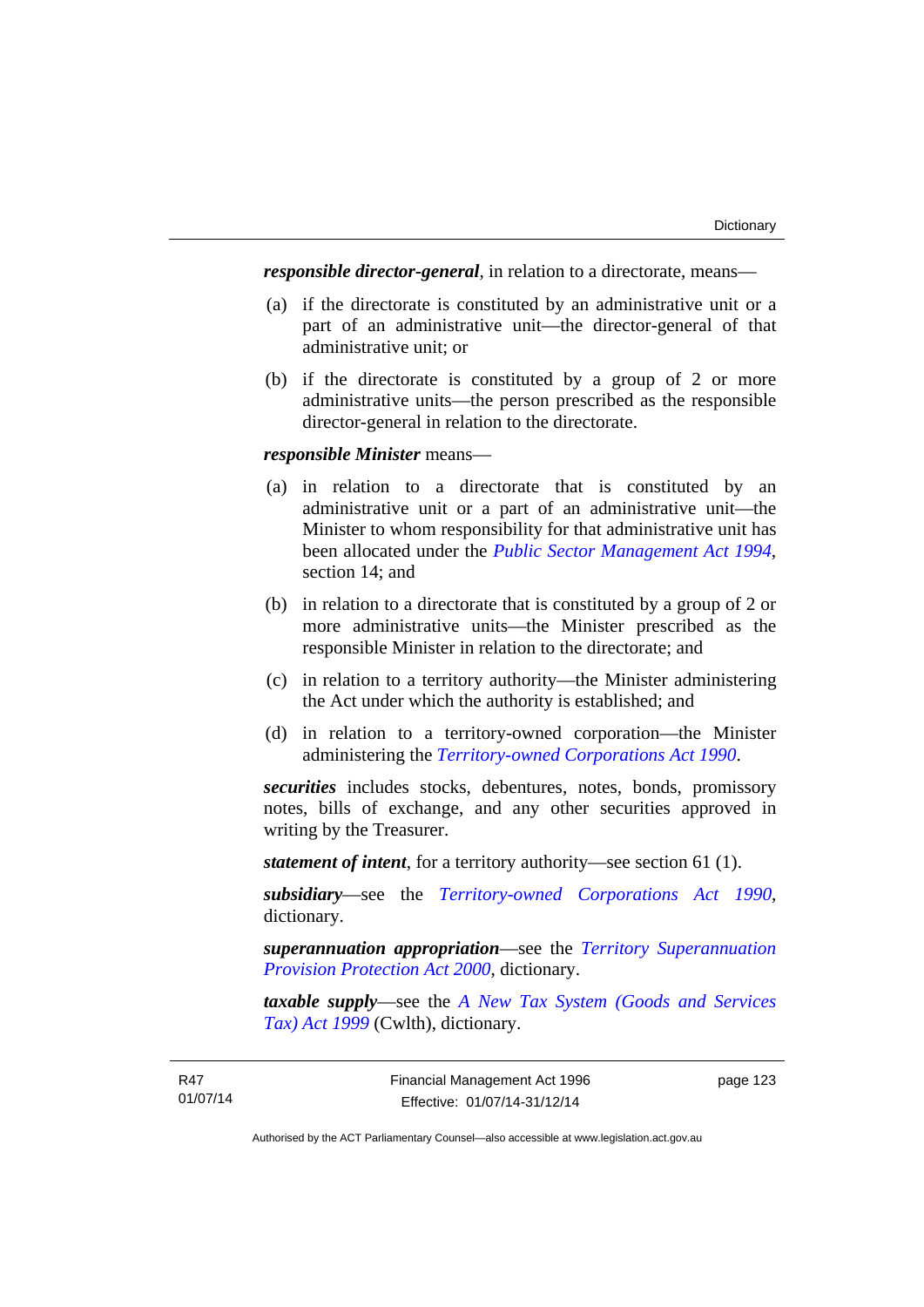## *territory authority*—

- (a) means a body corporate established by an Act; and
- (b) to remove any doubt, includes an entity to which part 8 applies; and
- (c) for division 9.7 (Additional provisions for restructuring of certain territory authorities)—includes a territory authority that has ceased to exist; but
- (d) does not include a body declared under section 3B not to be a territory authority.

*territory banking account* means the banking account mentioned in section 33.

*the Territory*, for division 3.1 (Financial reports of the Territory) see section 21.

*trust money* means—

- (a) money deposited with the Territory pending the completion of a transaction or the determination of a dispute and that may become repayable to the depositor or payable to the Territory or anyone else; or
- (b) all money that is paid into a territory court for possible repayment to the payee or a third party because of any Act, order, instruction or authority; or
- (c) money that belongs to or is owing to any person and is collected by the Territory because of an agreement between the Territory and that person; or
- (d) unclaimed money that is owing to or belongs to anyone and is deposited with the Territory; or
- (e) money that is paid to the Territory in trust for any other lawful purpose including interest on trust money.

R47 01/07/14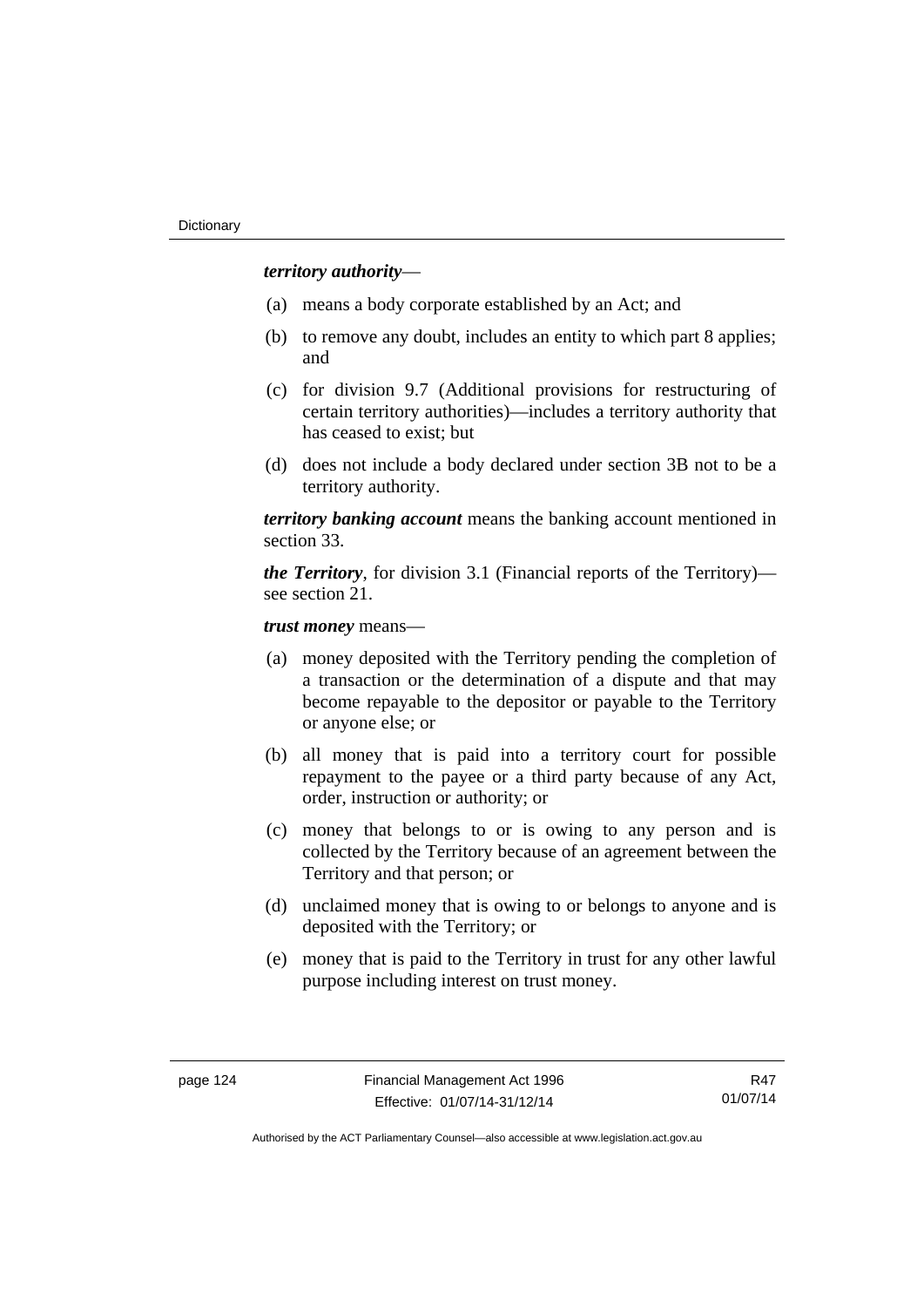## **Endnotes**

## **1 About the endnotes**

Amending and modifying laws are annotated in the legislation history and the amendment history. Current modifications are not included in the republished law but are set out in the endnotes.

Not all editorial amendments made under the *[Legislation Act 2001](http://www.legislation.act.gov.au/a/2001-14)*, part 11.3 are annotated in the amendment history. Full details of any amendments can be obtained from the Parliamentary Counsel's Office.

Uncommenced amending laws are not included in the republished law. The details of these laws are underlined in the legislation history. Uncommenced expiries are underlined in the legislation history and amendment history.

If all the provisions of the law have been renumbered, a table of renumbered provisions gives details of previous and current numbering.

The endnotes also include a table of earlier republications.

| $A = Act$                                    | $NI = Notifiable$ instrument                |
|----------------------------------------------|---------------------------------------------|
| $AF =$ Approved form                         | $o = order$                                 |
| $am = amended$                               | om = omitted/repealed                       |
| $amdt = amendment$                           | $ord = ordinance$                           |
| $AR = Assembly resolution$                   | $orig = original$                           |
| $ch = chapter$                               | par = paragraph/subparagraph                |
| $CN =$ Commencement notice                   | $pres = present$                            |
| $def = definition$                           | $prev = previous$                           |
| $DI = Disallowable instrument$               | $(\text{prev}) = \text{previously}$         |
| $dict = dictionary$                          | $pt = part$                                 |
| $disallowed = disallowed by the Legislative$ | $r = rule/subrule$                          |
| Assembly                                     | $reloc = relocated$                         |
| $div = division$                             | $renum = renumbered$                        |
| $exp = expires/expired$                      | $R[X]$ = Republication No                   |
| $Gaz = gazette$                              | $RI = reissue$                              |
| $hdg =$ heading                              | s = section/subsection                      |
| $IA = Interpretation Act 1967$               | $sch = schedule$                            |
| $ins = inserted/added$                       | $sdiv = subdivision$                        |
| $LA =$ Legislation Act 2001                  | $SL = Subordinate$ law                      |
| $LR =$ legislation register                  | $sub =$ substituted                         |
| $LRA =$ Legislation (Republication) Act 1996 | $underlining = whole or part not commenced$ |
| $mod = modified/modification$                | or to be expired                            |

## **2 Abbreviation key**

R47 01/07/14 Financial Management Act 1996 Effective: 01/07/14-31/12/14

page 125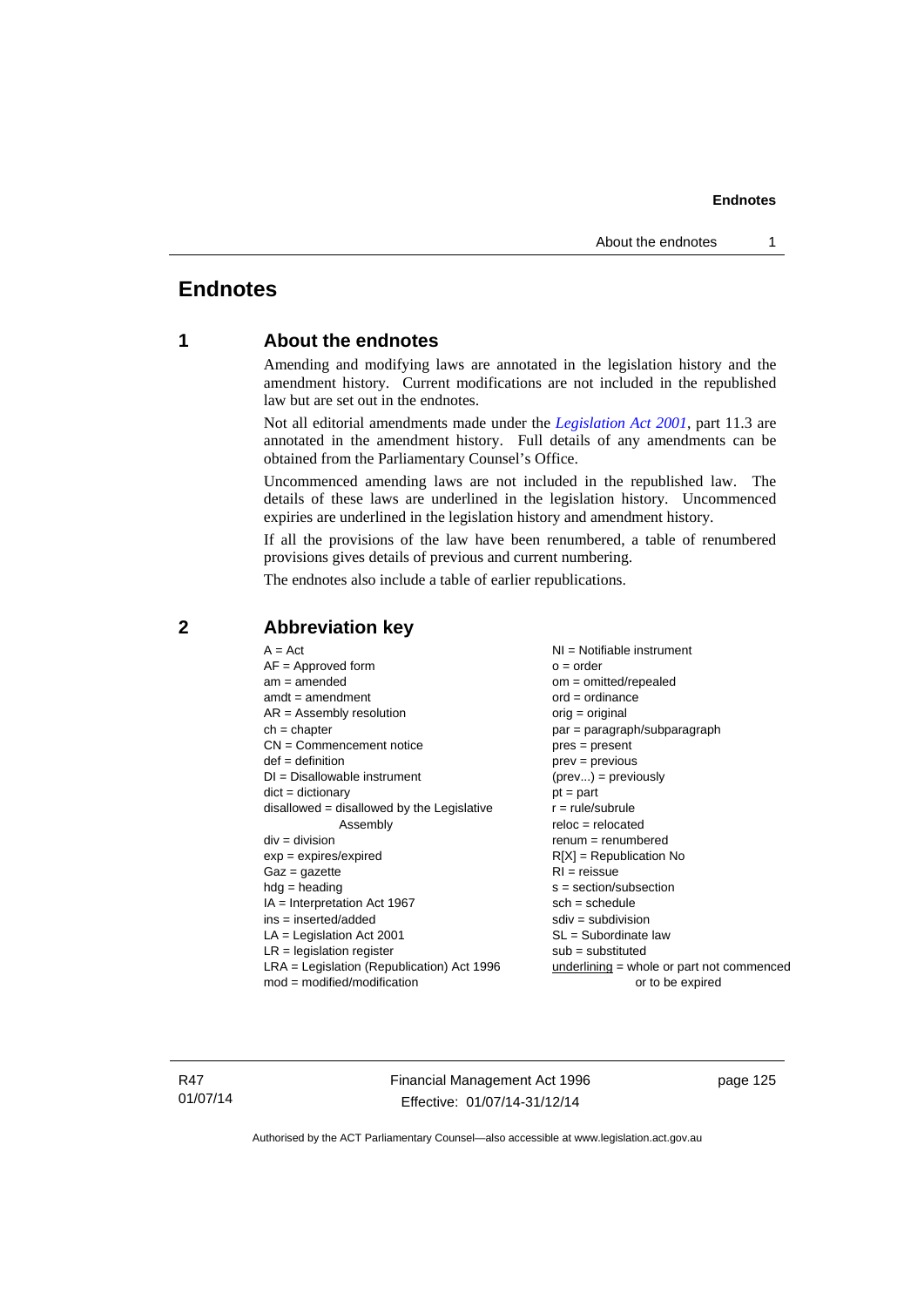| 3 | Legislation history                                                                                                                                                                                                                      |
|---|------------------------------------------------------------------------------------------------------------------------------------------------------------------------------------------------------------------------------------------|
| 3 | <b>Legislation history</b>                                                                                                                                                                                                               |
|   | Financial Management Act 1996 A1996-22<br>notified 4 June 1996 (Gaz 1996 No 101)<br>commenced 1 July 1996 (s 2)                                                                                                                          |
|   | as amended by                                                                                                                                                                                                                            |
|   | <b>Financial Management (Amendment) Act 1997 A1997-39</b><br>notified 1 September 1997 (Gaz 1997 No S257)<br>commenced 1 September 1997 (s 2)                                                                                            |
|   | Financial Management (Amendment) Act (No 2) 1997 A1997-102<br>notified 24 December 1997 (Gaz 1997 No S420)<br>ss 1-3 commenced 24 December 1997 (s 2 (1))<br>remainder commenced 14 January 1998 (s 2 (2) and Gaz 1998<br><b>No S24)</b> |
|   | Financial Management (Amendment) Act (No 3) 1997 A1997-124<br>notified 24 December 1997 (Gaz 1997 No S420)<br>commenced 24 December 1997 (s 2)                                                                                           |
|   | Trustee (Amendment) Act 1999 A1999-28 sch<br>notified 21 May 1999 (Gaz 1999 No S24)<br>sch commenced 21 May 1999 (s 2)                                                                                                                   |
|   | Financial Sector Reform (ACT) Act 1999 A1999-33 sch<br>notified 25 June 1999 (Gaz 1999 No S34)<br>s 1, s 2 and dict commenced 25 June 1999 (s 2 (1))<br>sch commenced 1 July 1999 (s 2 (2) and Cwlth Gaz 1999 No S289)                   |
|   | Appropriation Act 1999-2000 A1999-36 s 9<br>notified 12 July 1999 (Gaz 1999 No S44)<br>s 9 commenced 12 July 1999 (s 2)                                                                                                                  |
|   | <b>Financial Management Amendment Act 1999 A1999-58</b><br>notified 10 November 1999 (Gaz 1999 No 45)<br>commenced 10 November 1999 (s 2)                                                                                                |

page 126 Financial Management Act 1996 Effective: 01/07/14-31/12/14

R47 01/07/14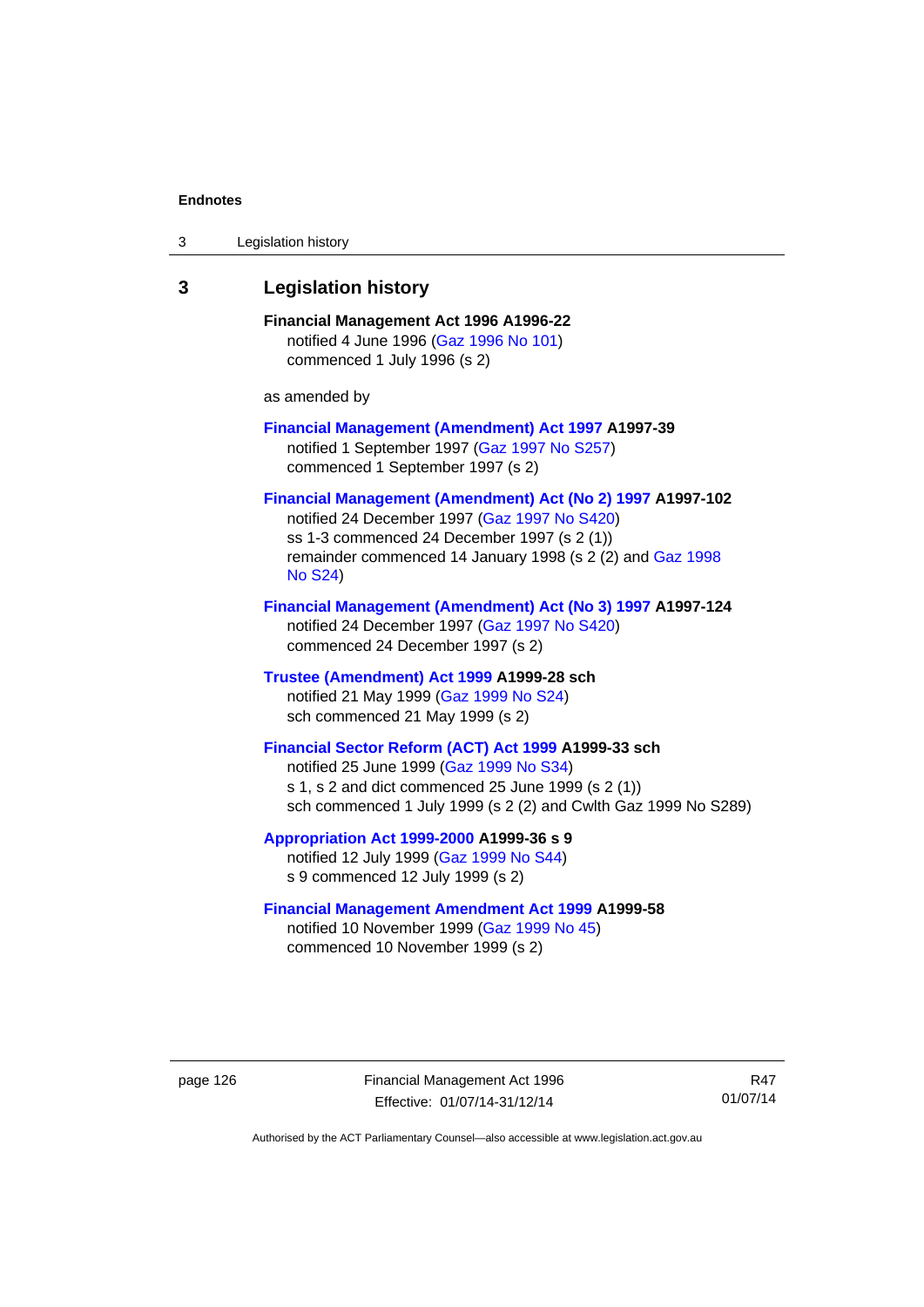### **[Territory Superannuation Provision Protection Act 2000](http://www.legislation.act.gov.au/a/2000-21) A2000-21 sch**

notified 15 June 2000 ([Gaz 2000 No 24\)](http://www.legislation.act.gov.au/gaz/2000-24/default.asp) s 1, s 2 commenced 15 June 2000 (IA s 10B) sch commenced 1 July 2000 (s 2)

### **[Financial Management Amendment Act 2000](http://www.legislation.act.gov.au/a/2000-27) A2000-27**

notified 30 June 2000 ([Gaz 2000 No S30](http://www.legislation.act.gov.au/gaz/2000-S30/default.asp)) s 1, s 2 commenced 30 June 2000 (IA s 10B) remainder commenced 30 June 2000 (s 2)

#### **[Financial Management Amendment Act 2001](http://www.legislation.act.gov.au/a/2001-4) A2001-4**

notified 8 March 2001 [\(Gaz 2001 No 10](http://www.legislation.act.gov.au/gaz/2001-10/default.asp)) s 1, s 2 commenced 8 March 2001 (IA s 10B) s 3 commenced 8 March 2001 (s 2) remainder commenced 8 September 2001 (IA s 10E)

### **[Statute Law Amendment Act 2001](http://www.legislation.act.gov.au/a/2001-11) A2001-11 sch 3**

notified 29 March 2001 ([Gaz 2001 No 13\)](http://www.legislation.act.gov.au/gaz/2001-13/default.asp) commenced 29 March 2001 (s 2)

### **[Financial Management Amendment Act 2001 \(No 2\)](http://www.legislation.act.gov.au/a/2001-42) A2001-42**

notified 29 June 2001 ([Gaz 2001 No S36](http://www.legislation.act.gov.au/gaz/2001-S36/default.asp)) s 1, s 2 commenced 29 June 2001 (IA s 10B) s 3, s 4, s 6, s 7 commenced 29 June 2001 (s 2 (1)) s 5 commenced 1 July 2001 (s 2 (2))

## **[Appropriation Act 2001-2002](http://www.legislation.act.gov.au/a/2001-43/default.asp) A2001-43 s 12**

notified 29 June 2001 ([Gaz 2001 No S36](http://www.legislation.act.gov.au/gaz/2001-S36/default.asp)) s 1, s 2 commenced 29 June 2001 (IA s 10B) s 12 commenced 1 July 2001 (s 2)

## **[Legislation \(Consequential Amendments\) Act 2001](http://www.legislation.act.gov.au/a/2001-44) A2001-44 pt 146**

notified 26 July 2001 ([Gaz 2001 No 30\)](http://www.legislation.act.gov.au/gaz/2001-30/default.asp) s 1, s 2 commenced 26 July 2001 (IA s 10B) pt 146 commenced 12 September 2001 (s 2 and see [Gaz 2001](http://www.legislation.act.gov.au/gaz/2001-S65/default.asp)  [No S65](http://www.legislation.act.gov.au/gaz/2001-S65/default.asp))

Financial Management Act 1996 Effective: 01/07/14-31/12/14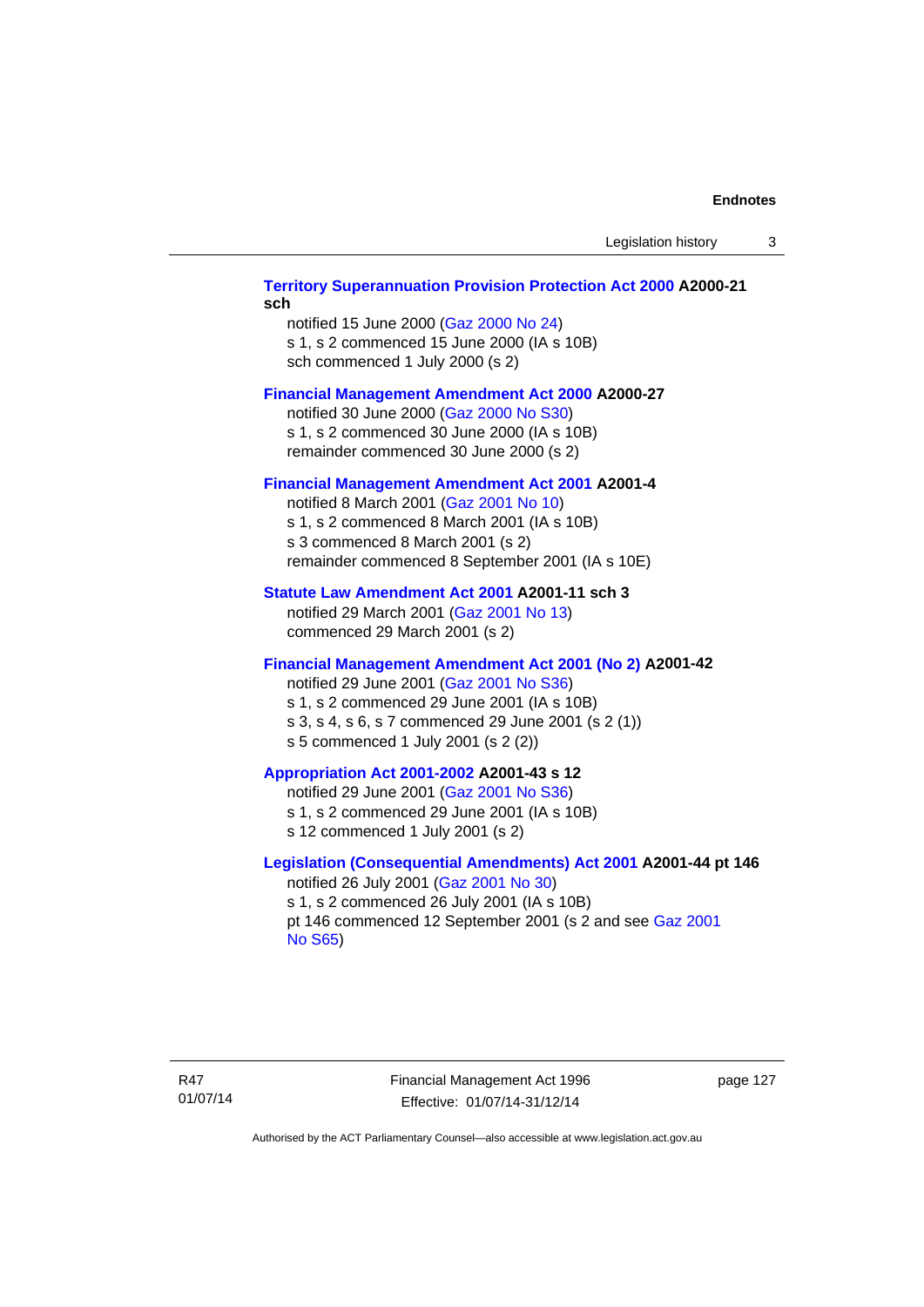| $\sqrt{2}$<br>- 3 | Legislation history |  |
|-------------------|---------------------|--|
|-------------------|---------------------|--|

### **[Financial Management Legislation Amendment Act 2001](http://www.legislation.act.gov.au/a/2001-45) A2001-45 pt 2 (as am by 2002 No 30 pt 3.26)**

notified 12 July 2001 ([Gaz 2001 No 28\)](http://www.legislation.act.gov.au/gaz/2001-28/default.asp) s 1, s 2 commenced 12 July 2001 (IA s 10B) s 4 commenced 12 January 2002 (s 2 (3) and see [A2002-30](http://www.legislation.act.gov.au/a/2002-30/default.asp) amdt 3.370) pt 2 remainder commenced 12 January 2002 (LA s 79)

**[Statute Law Amendment Act 2001](http://www.legislation.act.gov.au/a/2001-11) A2001-11 pt 3.20**  notified 5 September 2001 [\(Gaz 2001 No S65\)](http://www.legislation.act.gov.au/gaz/2001-S65/default.asp) commenced 5 September 2001 (s 2)

### **[Financial Management Amendment Act 2001 \(No 3\)](http://www.legislation.act.gov.au/a/2001-95) A2001-95**

notified 10 September 2001 [\(Gaz 2001 No S66\)](http://www.legislation.act.gov.au/gaz/2001-S66/default.asp) s 1, s 2 commenced 10 September 2001 (LA s 75) remainder commenced 1 January 2002 [\(CN2001-6\)](http://www.legislation.act.gov.au/cn/2001-6/default.asp)

### **[Financial Management Amendment Act 2001 \(No 4\)](http://www.legislation.act.gov.au/a/2001-97) A2001-97**

notified LR 20 December 2001 commenced 20 December 2001 (s 2)

### **[Appropriation Act 2002-2003](http://www.legislation.act.gov.au/a/2002-29/default.asp) A2002-29 s 12**

notified LR 9 September 2002 taken to have commenced 30 June 2002 (s 2)

## **[Statute Law Amendment Act 2002](http://www.legislation.act.gov.au/a/2002-30) A2002-30 pt 3.25**

notified LR 16 September 2002 s 1, s 2 taken to have commenced 19 May 1997 (LA s 75 (2)) amdt 3.369 taken to have commenced 31 December 2001 (s 2 (2)) pt 3.25 remainder commenced 17 September 2002 (s 2 (1))

## **[Financial Management Amendment Act 2002](http://www.legislation.act.gov.au/a/2002-38) A2002-38**

notified LR 8 October 2002 s 1, s 2 commenced 8 October 2002 (LA s 75 (1)) remainder commenced 1 November 2002 (s 2 and [CN2002-12](http://www.legislation.act.gov.au/cn/2002-12/default.asp))

#### **[Appropriation Act 2002-2003 \(No 2\)](http://www.legislation.act.gov.au/a/2003-9/default.asp) A2003-9 s 9**

notified LR 7 March 2003

s 1, s 2 commenced 7 March 2003 (LA s 75 (1))

s 9 commenced 8 March 2003 (s 2)

page 128 Financial Management Act 1996 Effective: 01/07/14-31/12/14

R47 01/07/14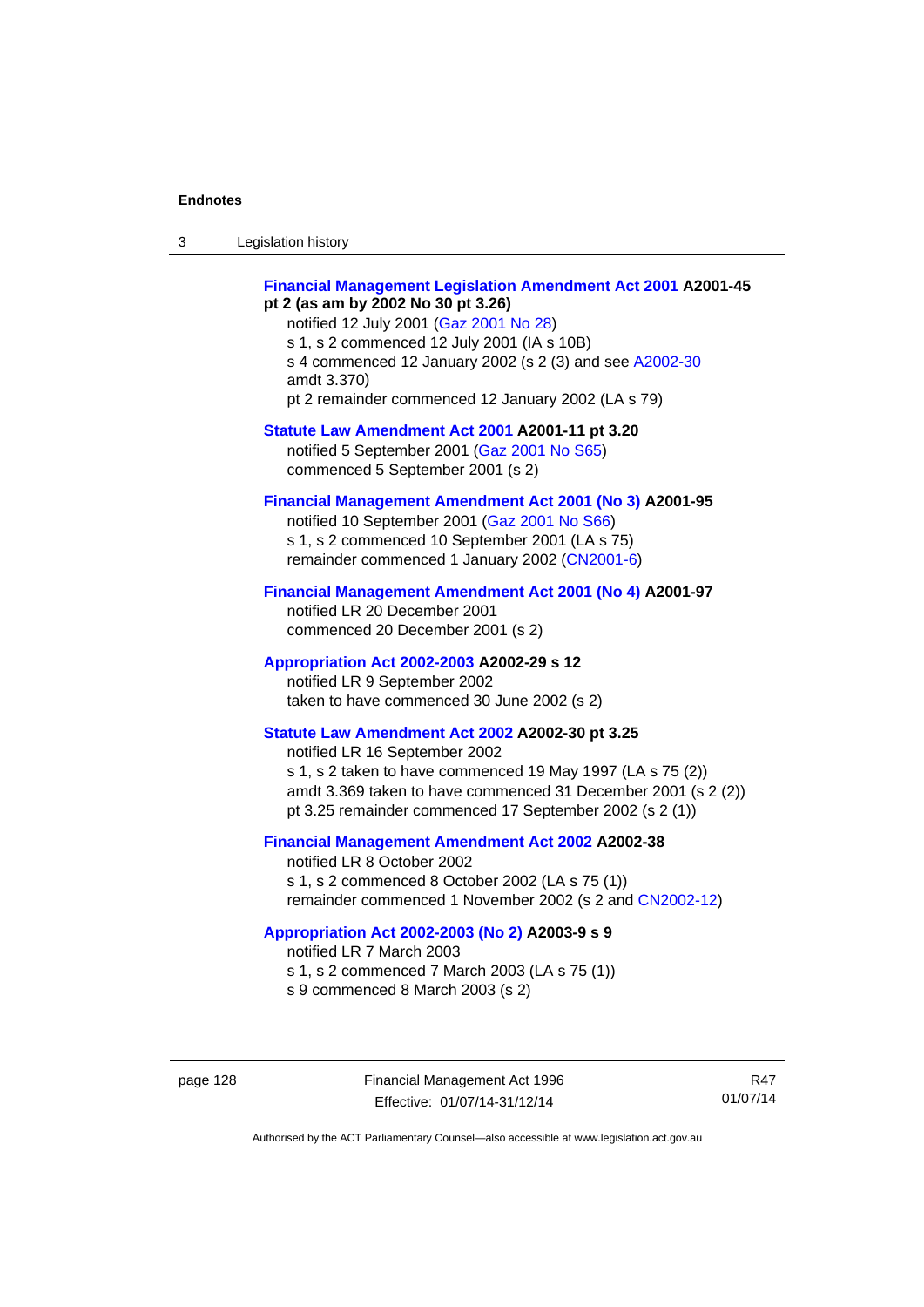#### **[Financial Management Amendment Act 2003](http://www.legislation.act.gov.au/a/2003-21) A2003-21**

notified LR 19 May 2003 s 1, s 2 commenced 19 May 2003 (LA s 75 (1)) remainder commenced 20 May 2003 (s 2)

### **[Appropriation Act 2003-2004](http://www.legislation.act.gov.au/a/2003-27/default.asp) A2003-27**  notified LR 30 June 2003

commenced 30 June 2003 (s 2)

#### **[Financial Management Amendment Act 2003 \(No 2\)](http://www.legislation.act.gov.au/a/2003-46) A2003-46**

notified LR 31 October 2003 s 1, s 2 commenced 31 October 2003 (LA s 75 (1)) remainder commenced 1 November 2003 (s 2)

### **[Statute Law Amendment Act 2003 \(No 2\)](http://www.legislation.act.gov.au/a/2003-56) A2003-56 sch 3 pt 3.9**

notified LR 5 December 2003 s 1, s 2 commenced 5 December 2003 (LA s 75 (1)) sch 3 pt 3.9 commenced 19 December 2003 (s 2)

#### **[Financial Management Amendment Act 2004](http://www.legislation.act.gov.au/a/2004-19) A2004-19**

notified LR 6 April 2004 s 1, s 2 commenced 6 April 2004 (LA s 75 (1)) remainder commenced 7 April 2004 (s 2)

## **[Financial Management Amendment Act 2004 \(No 2\)](http://www.legislation.act.gov.au/a/2004-33) A2004-33**

notified LR 30 June 2004 s 1, s 2 commenced 30 June 2004 (LA s 75 (1)) remainder commenced 1 July 2004 (s 2)

#### **[Appropriation Act 2004-2005](http://www.legislation.act.gov.au/a/2004-35/default.asp) A2004-35 s 12**

notified LR 30 June 2004 commenced 30 June 2004 (s 2)

## **[Territory Owned Corporations Amendment Act 2004](http://www.legislation.act.gov.au/a/2004-53) A2004-53 sch 1**

notified LR 16 August 2004 s 1, s 2 commenced 16 August 2004 (LA s 75 (1)) sch 1 commenced 17 August 2004 (s 2)

### **[Statute Law Amendment Act 2005](http://www.legislation.act.gov.au/a/2005-20) A2005-20 sch 3 pt 3.22**

notified LR 12 May 2005

s 1, s 2 taken to have commenced 8 March 2005 (LA s 75 (2))

sch 3 pt 3.22 commenced 2 June 2005 (s 2 (1))

R47 01/07/14 Financial Management Act 1996 Effective: 01/07/14-31/12/14

page 129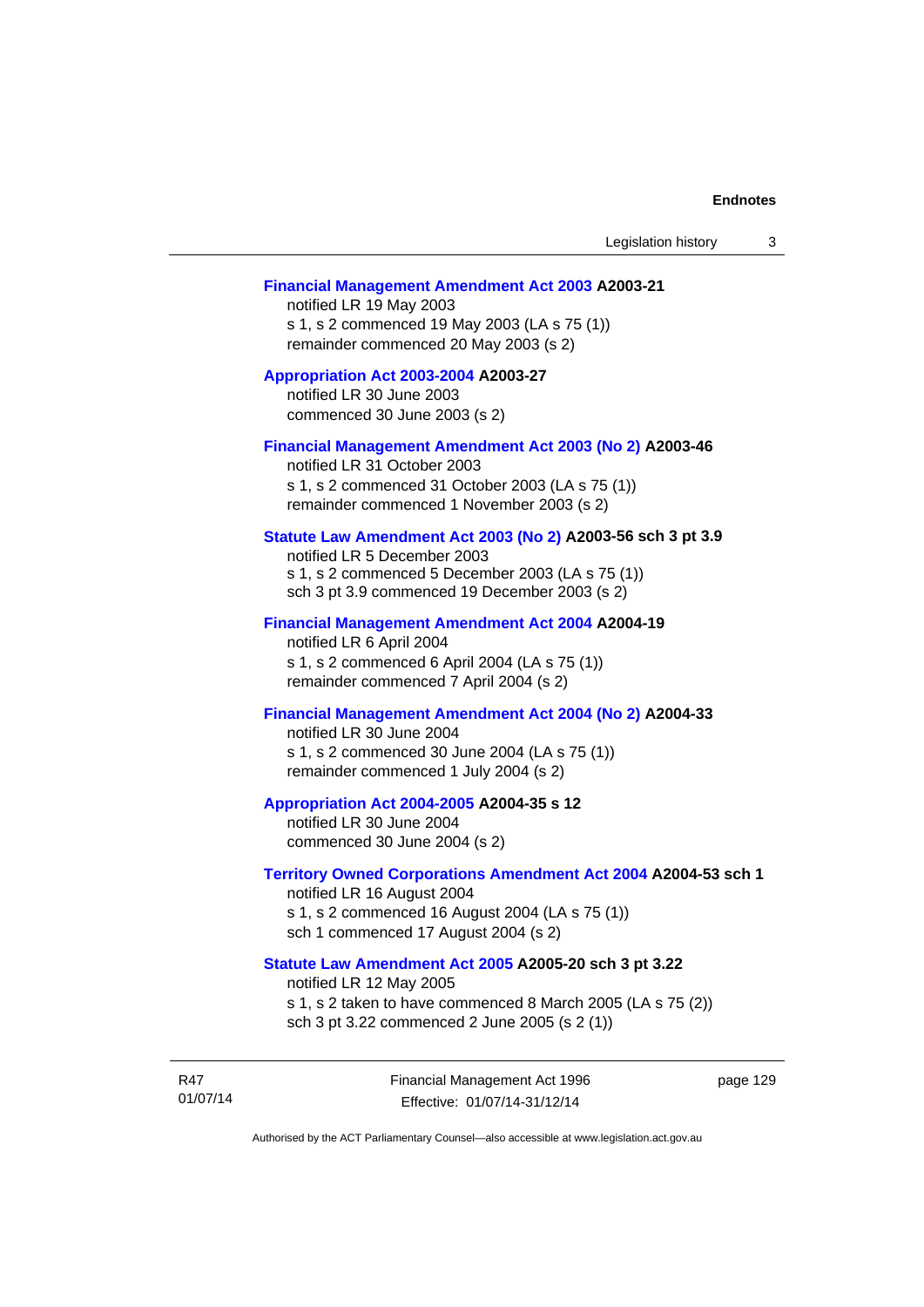3 Legislation history

### **[Appropriation Act 2005-2006](http://www.legislation.act.gov.au/a/2005-32/default.asp) A2005-32 s 12, s 13**

notified LR 1 July 2005

s 1, s 2 taken to have commenced 30 June 2005 (LA s 75 (2))

s 12, s 13 taken to have commenced 30 June 2005 (s 2)

### **[Public Sector Management Amendment Act 2005](http://www.legislation.act.gov.au/a/2005-42/default.asp) A2005-42 sch 1 pt 1.1**

notified LR 31 August 2005 s 1, s 2 commenced 31 August 2005 (LA s 75 (1)) sch 1 pt 1.1 commenced 1 September 2005 (s 2)

#### **[Financial Management Legislation Amendment Act 2005](http://www.legislation.act.gov.au/a/2005-52) A2005-52**

notified LR 26 October 2005

s 1, s 2 commenced 26 October 2005 (LA s 75 (1)) s 7, s 9, s 10, s 14, s 15, ss 17-32, s 38 (in part), s 39, s 40, s 42 (in part), s 49 commenced 27 October 2005 (s 2 (1)) remainder commenced 1 January 2006 (s 2 (2))

as modified by

### **[Financial Management Regulation 2005](http://www.legislation.act.gov.au/sl/2005-42) SL2005-42 sch 1 (as am by [A2006-30](http://www.legislation.act.gov.au/a/2006-30) amdt 1.61, amdt 1.62)**

notified LR 21 December 2005 s 1, s 2 commenced 21 December 2005 (LA s 75 (1)) sch 1 commenced 1 January 2006 (s 2)

as amended by

### **[Administrative \(Miscellaneous Amendments\) Act 2006](http://www.legislation.act.gov.au/a/2006-30) A2006-30 sch 1 pt 1.3, amdt 1.61, amdt 1.62**

notified LR 16 June 2006 s 1, s 2 commenced 16 June 2006 (LA s 75 (1)) amdt 1.45, amdt 1.52 so far as it inserts s 220, amdt 1.56 commenced 19 June 2006 (s 2 (2)) amdt 1.39, amdt 1.40, amdt 1.43, amdt 1.44 commenced 1 July 2006 (s 2 (2) and [CN2006-15](http://www.legislation.act.gov.au/cn/2006-15/default.asp)) sch 1 pt 1.3 remainder, amdt 1.61, amdt 1.62 commenced 1 July 2006  $(s 2(1))$ 

page 130 Financial Management Act 1996 Effective: 01/07/14-31/12/14

R47 01/07/14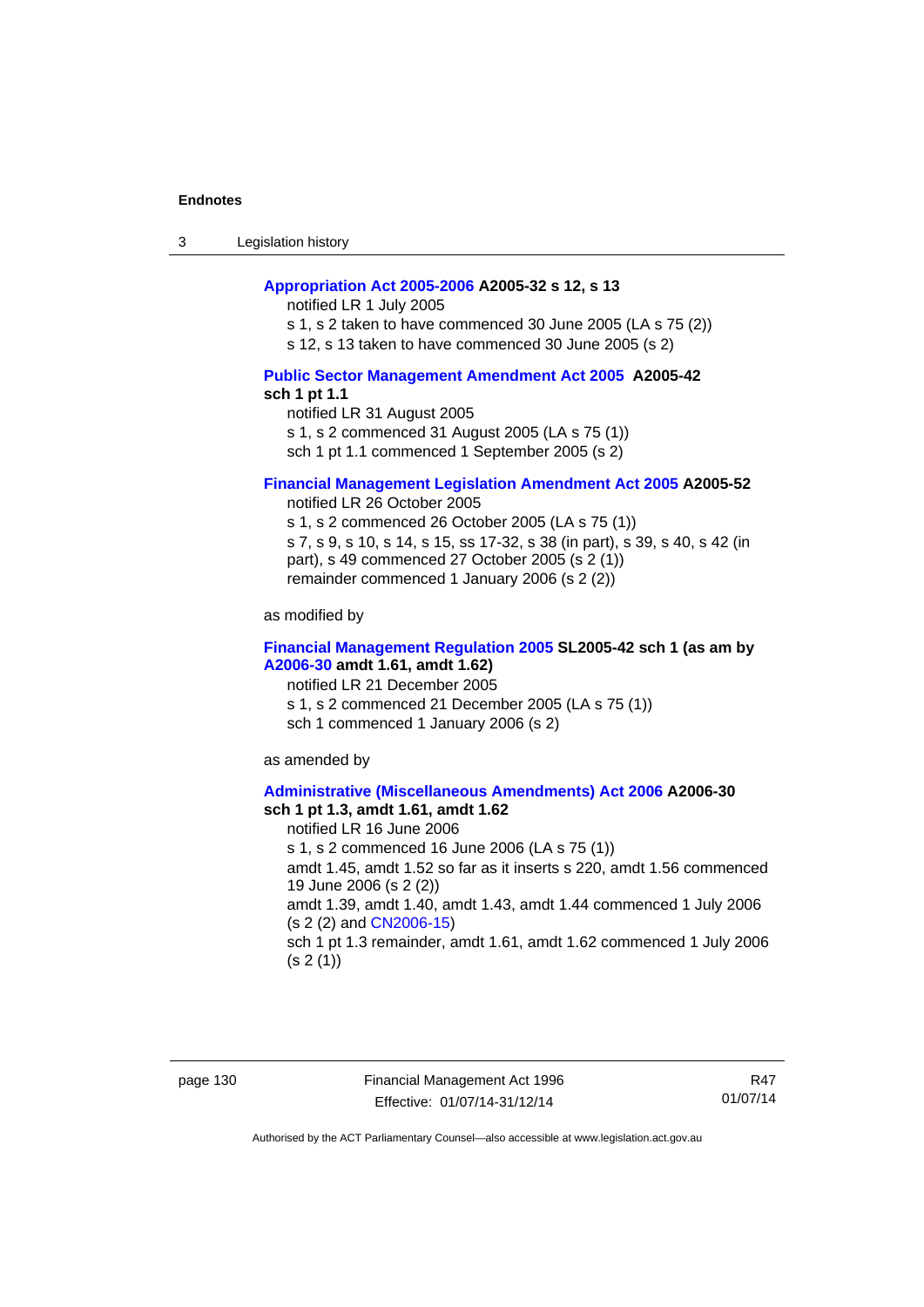| Statute Law Amendment Act 2007 A2007-3 sch 3 pt 3.45         |  |
|--------------------------------------------------------------|--|
| notified LR 22 March 2007                                    |  |
| s 1, s 2 taken to have commenced 1 July 2006 (LA s $75(2)$ ) |  |

Legislation history 3

s 1, s 2 taken to have commenced 1 July sch 3 pt 3.45 commenced 12 April 2007 (s 2 (1))

### **[Financial Management Amendment Act 2007](http://www.legislation.act.gov.au/a/2007-10) A2007-10**

notified LR 11 May 2007 s 1, s 2 commenced 11 May 2007 (LA s 75 (1)) remainder commenced 12 May 2007 (s 2)

### **[Statute Law Amendment Act 2008](http://www.legislation.act.gov.au/a/2008-28) A2008-28 sch 3 pt 3.26**

notified LR 12 August 2008 s 1, s 2 commenced 12 August 2008 (LA s 75 (1)) sch 3 pt 3.26 commenced 26 August 2008 (s 2)

## **[ACT Civil and Administrative Tribunal Legislation Amendment](http://www.legislation.act.gov.au/a/2008-37)**

## **[Act 2008 \(No 2\)](http://www.legislation.act.gov.au/a/2008-37) A2008-37 sch 1 pt 1.41**

notified LR 4 September 2008

s 1, s 2 commenced 4 September 2008 (LA s 75 (1)) sch 1 pt 1.41 commenced 2 February 2009 (s 2 (1) and see [ACT Civil](http://www.legislation.act.gov.au/a/2008-35)  [and Administrative Tribunal Act 2008](http://www.legislation.act.gov.au/a/2008-35) A2008-35, s 2 (1) and [CN2009-2](http://www.legislation.act.gov.au/cn/2009-2/default.asp))

## **[Financial Management Amendment Act 2009](http://www.legislation.act.gov.au/a/2009-12) A2009-12**

notified LR 8 April 2009

s 1, s 2 commenced 8 April 2009 (LA s 75 (1)) remainder commenced 1 July 2009 (s 2)

#### **[Long Service Leave \(Portable Schemes\) Act 2009](http://www.legislation.act.gov.au/a/2009-25) A2009-25 sch 4 pt 4.1**

notified LR 8 September 2009

s 1, s 2 commenced 8 September 2009 (LA s 75 (1))

sch 4 pt 4.1 commenced 1 January 2010 (s 2)

### **[Financial Management \(Board Composition\) Amendment Act 2009](http://www.legislation.act.gov.au/a/2009-48) A2009-48**

notified LR 25 November 2009

s 1, s 2 commenced 25 November 2009 (LA s 75 (1))

remainder commenced 1 January 2010 (s 2)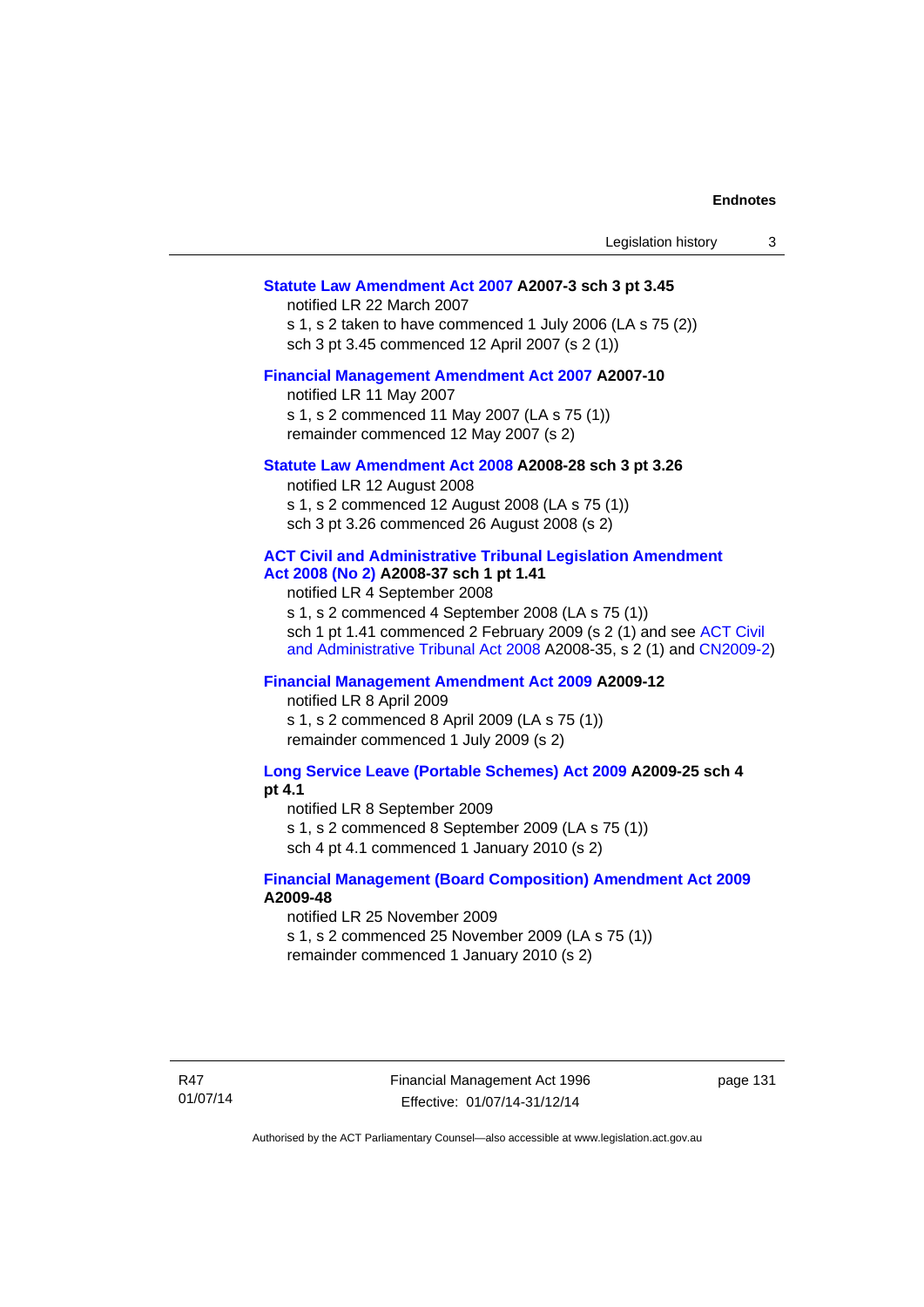| -3 | Legislation history |  |
|----|---------------------|--|
|----|---------------------|--|

### **[Statute Law Amendment Act 2009 \(No 2\)](http://www.legislation.act.gov.au/a/2009-49) A2009-49 sch 3 pt 3.29**

notified LR 26 November 2009

s 1, s 2 commenced 26 November 2009 (LA s 75 (1)) sch 3 pt 3.29 commenced 17 December 2009 (s 2)

#### **[Statute Law Amendment Act 2010](http://www.legislation.act.gov.au/a/2010-18) A2010-18 sch 1 pt 1.7**

notified LR 13 May 2010 s 1, s 2 commenced 13 May 2010 (LA s 75 (1))

sch 1 pt 1.7 commenced 3 June 2010 (s 2)

#### **[Road Transport \(Third-Party Insurance\) \(Governance\) Amendment](http://www.legislation.act.gov.au/a/2010-36)  [Act 2010](http://www.legislation.act.gov.au/a/2010-36) A2010-36 s 8**

notified LR 29 September 2010 s 1, s 2 commenced 29 September 2010 (LA s 75 (1)) s 8 commenced 30 September 2010 (s 2)

### **[Fair Trading \(Australian Consumer Law\) Amendment Act 2010](http://www.legislation.act.gov.au/a/2010-54) A2010-54 sch 3 pt 3.9**

notified LR 16 December 2010 s 1, s 2 commenced 16 December 2010 (LA s 75 (1)) sch 3 pt 3.9 commenced 1 January 2011 (s 2 (1))

### **[ACT Teacher Quality Institute Act 2010](http://www.legislation.act.gov.au/a/2010-55) A2010-55 sch 2 pt 2.1**

notified LR 20 December 2010

s 1, s 2 commenced 20 December 2010 (LA s 75 (1)) sch 2 pt 2.1 commenced 1 January 2011 (s 2 and [CN2010-18\)](http://www.legislation.act.gov.au/cn/2010-18/default.asp)

### **[Financial Management \(One ACT Public Service\) Amendment](http://www.legislation.act.gov.au/a/2011-17)  [Act 2011](http://www.legislation.act.gov.au/a/2011-17) A2011-17**

notified LR 30 June 2011 s 1, s 2 commenced 30 June 2011 (LA s 75 (1)) remainder commenced 1 July 2011 (s 2)

### **[Financial Management \(Cost of Living\) Amendment Act 2012](http://www.legislation.act.gov.au/a/2012-15) A2012-15**

notified LR 15 May 2012 s 1, s 2 commenced 15 May 2012 (LA s 75 (1)) remainder commenced 16 May 2012 (s 2)

page 132 Financial Management Act 1996 Effective: 01/07/14-31/12/14

R47 01/07/14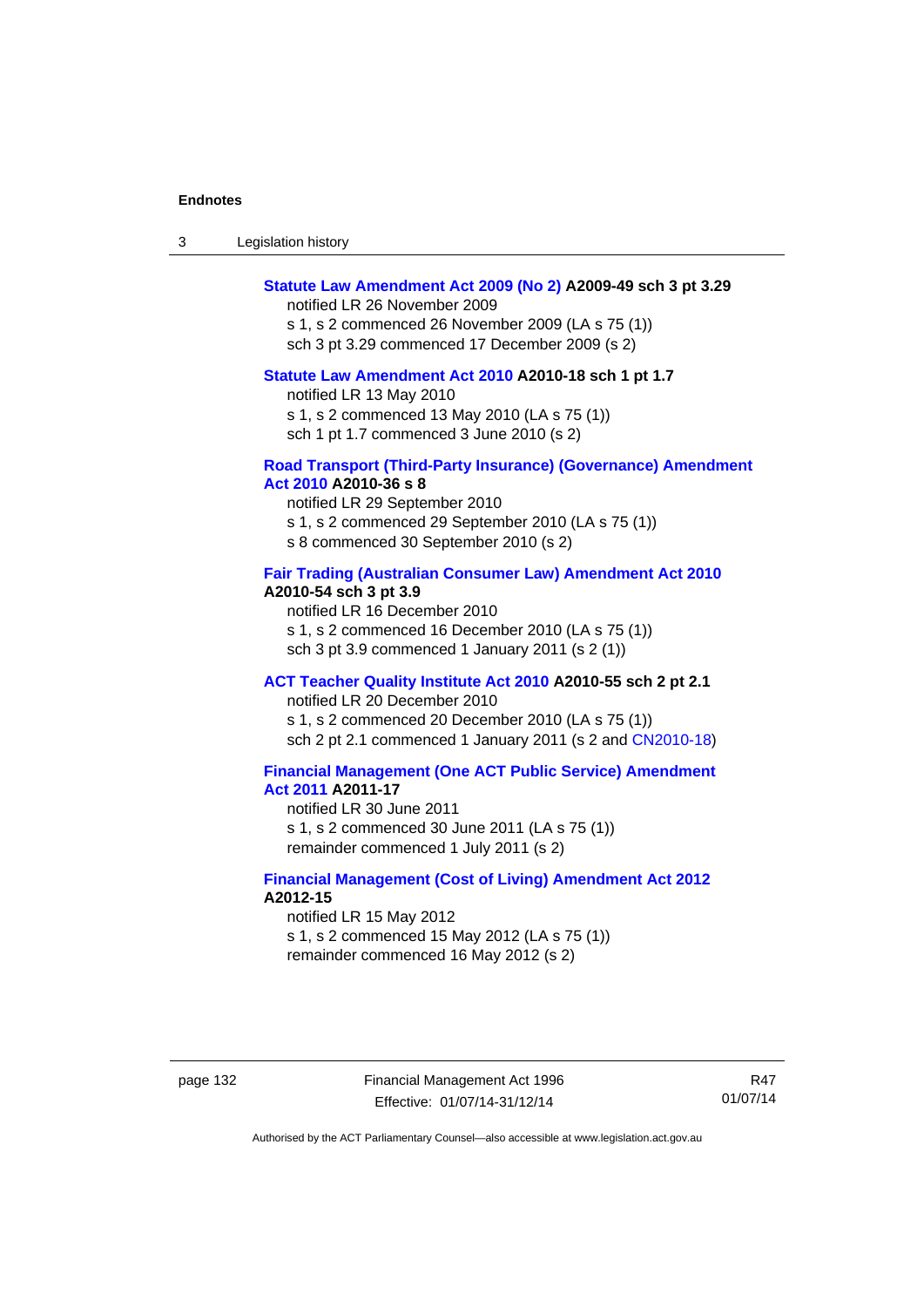Legislation history 3

### **[Legislative Assembly \(Office of the Legislative Assembly\) Act 2012](http://www.legislation.act.gov.au/a/2012-26) A2012-26 sch 1 pt 1.3**

notified LR 24 May 2012 s 1, s 2 commenced 24 May 2012 (LA s 75 (1)) sch 1 pt 1.3 commenced 1 July 2012 (s 2)

#### **[Financial Management Amendment Act 2013](http://www.legislation.act.gov.au/a/2013-5/default.asp) A2013-5**

notified LR 21 February 2013 s 1, s 2 commenced 21 February 2013 (LA s 75 (1)) remainder commenced 22 February 2013 (s 2)

#### **[Statute Law Amendment Act 2013](http://www.legislation.act.gov.au/a/2013-19) A2013-19 sch 3 pt 3.21**

notified LR 24 May 2013 s 1, s 2 commenced 24 May 2013 (LA s 75 (1)) sch 3 pt 3.21 commenced 14 June 2013 (s 2)

### **[Officers of the Assembly Legislation Amendment Act 2013](http://www.legislation.act.gov.au/a/2013-41/default.asp) A2013-41 sch 1 pt 1.2**

notified LR 7 November 2013 s 1, s 2 commenced 7 November 2013 (LA s 75 (1)) sch 1 pt 1.2 commenced 1 July 2014 (s 2)

### **[Officers of the Assembly Legislation Amendment Act 2014](http://www.legislation.act.gov.au/a/2014-22/default.asp) A2014-22 pt 3**

notified LR 26 May 2014 s 1, s 2 commenced 26 May 2014 (LA s 75 (1)) pt 3 commenced 1 July 2014 (s 2 and see [Officers of the Assembly](http://www.legislation.act.gov.au/a/2013-41/default.asp)  [Legislation Amendment Act 2013](http://www.legislation.act.gov.au/a/2013-41/default.asp) A2013-41 s 2)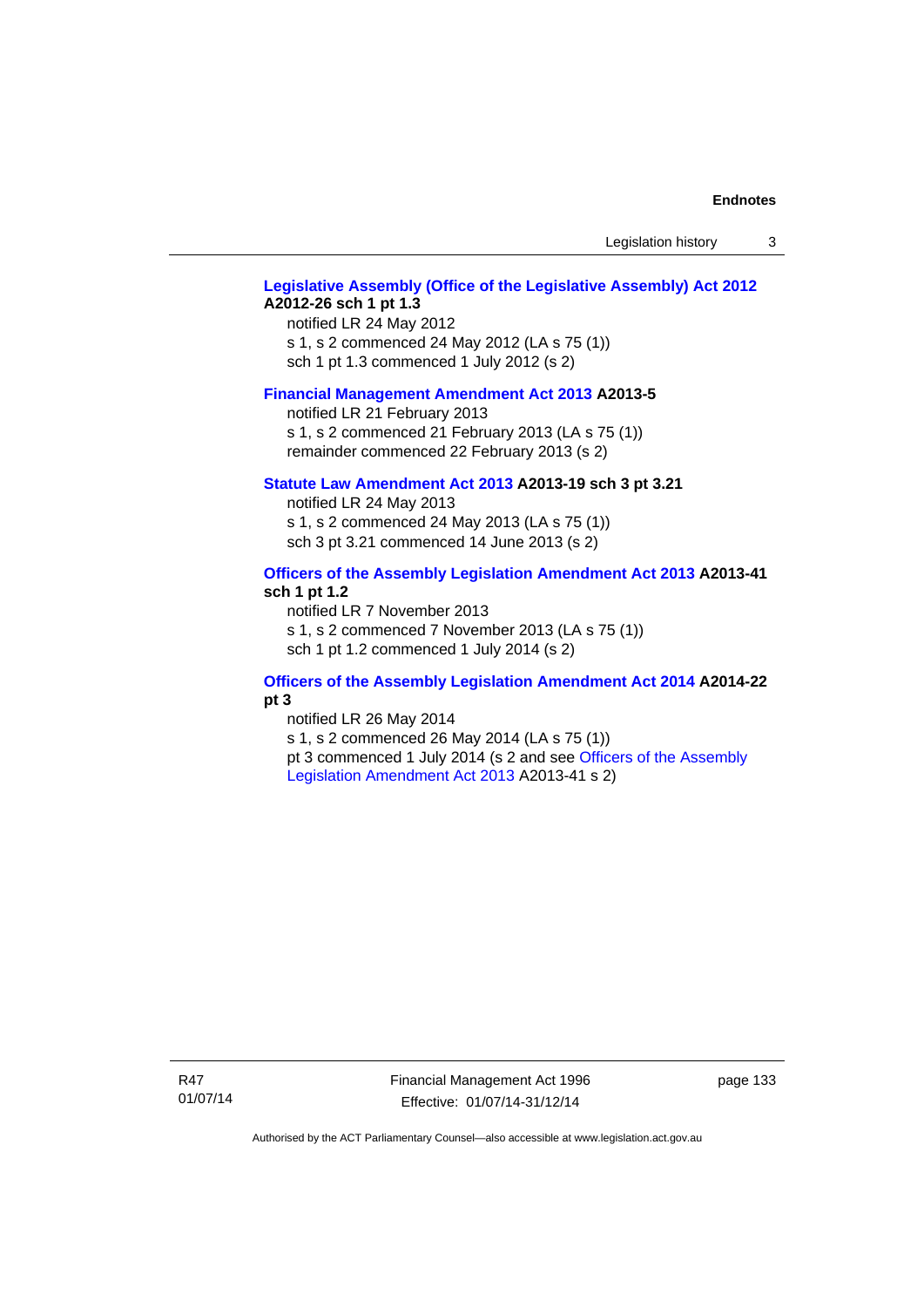| 4 | Amendment history |
|---|-------------------|
|---|-------------------|

# **4 Amendment history**

| Name of Act<br>s 1                | sub A2001-56 amdt 3.255                                                      |
|-----------------------------------|------------------------------------------------------------------------------|
|                                   | Act subject to Territory Superannuation Provision Protection Act             |
| s <sub>2</sub>                    | sub A2000-21 sch                                                             |
| <b>Dictionary</b>                 |                                                                              |
| s 3 hdg                           | sub A2000-21 sch                                                             |
| s <sub>3</sub>                    | am A2000-21 sch                                                              |
|                                   | remaining defs reloc to dict A2001-95 amdt 1.4                               |
|                                   | sub A2001-95 amdt 1.5                                                        |
|                                   | def bank om A1999-33 sch                                                     |
|                                   | def banking institution ins A1997-102 s 4<br>om A1999-33 sch                 |
|                                   | def Territory activities ins A1997-124 s 4                                   |
|                                   | om A2001-95 amdt 1.3                                                         |
|                                   | def Treasurer om A2001-95 amdt 1.2                                           |
| <b>Notes</b>                      |                                                                              |
| s <sub>3A</sub>                   | orig s 3A                                                                    |
|                                   | renum as s 3B                                                                |
|                                   | pres s 3A                                                                    |
|                                   | ins A2001-95 amdt 1.5                                                        |
|                                   | Declaration that certain bodies are not territory authorities for Act        |
| s 3B                              | (prev s 3A) ins A2000-21 sch                                                 |
|                                   | am A2001-44 amdt 1.1631, amdt 1.1632                                         |
|                                   | renum as s 3B A2001-95 amdt 1.6                                              |
|                                   | sub A2005-52 s 4; A2011-17 s 4                                               |
| the Assembly                      | Application of pts 2 to 5-Office of the Legislative Assembly and officers of |
| s <sub>4</sub>                    | am A2011-17 s 13, s 16                                                       |
|                                   | sub A2012-26 amdt 1.11; A2013-41 amdt 1.10                                   |
|                                   | am A2014-22 s 8, s 9; ss renum R47 LA                                        |
| <b>Budget management</b>          |                                                                              |
| pt 2 hdg                          | sub A2003-46 s 4                                                             |
| <b>Appropriations and budgets</b> |                                                                              |
| div 2.1 hdg                       | ins A2003-46 s 4                                                             |
| Form of appropriations            |                                                                              |
| s 8                               | sub A2005-52 s 5                                                             |
|                                   | am A2011-17 s 16; A2012-26 amdt 1.12; A2013-41 amdt 1.11                     |
| Net appropriations for outputs    |                                                                              |
|                                   | am A2000-27 s 5; A2011-17 s 16                                               |

page 134 Financial Management Act 1996 Effective: 01/07/14-31/12/14

R47 01/07/14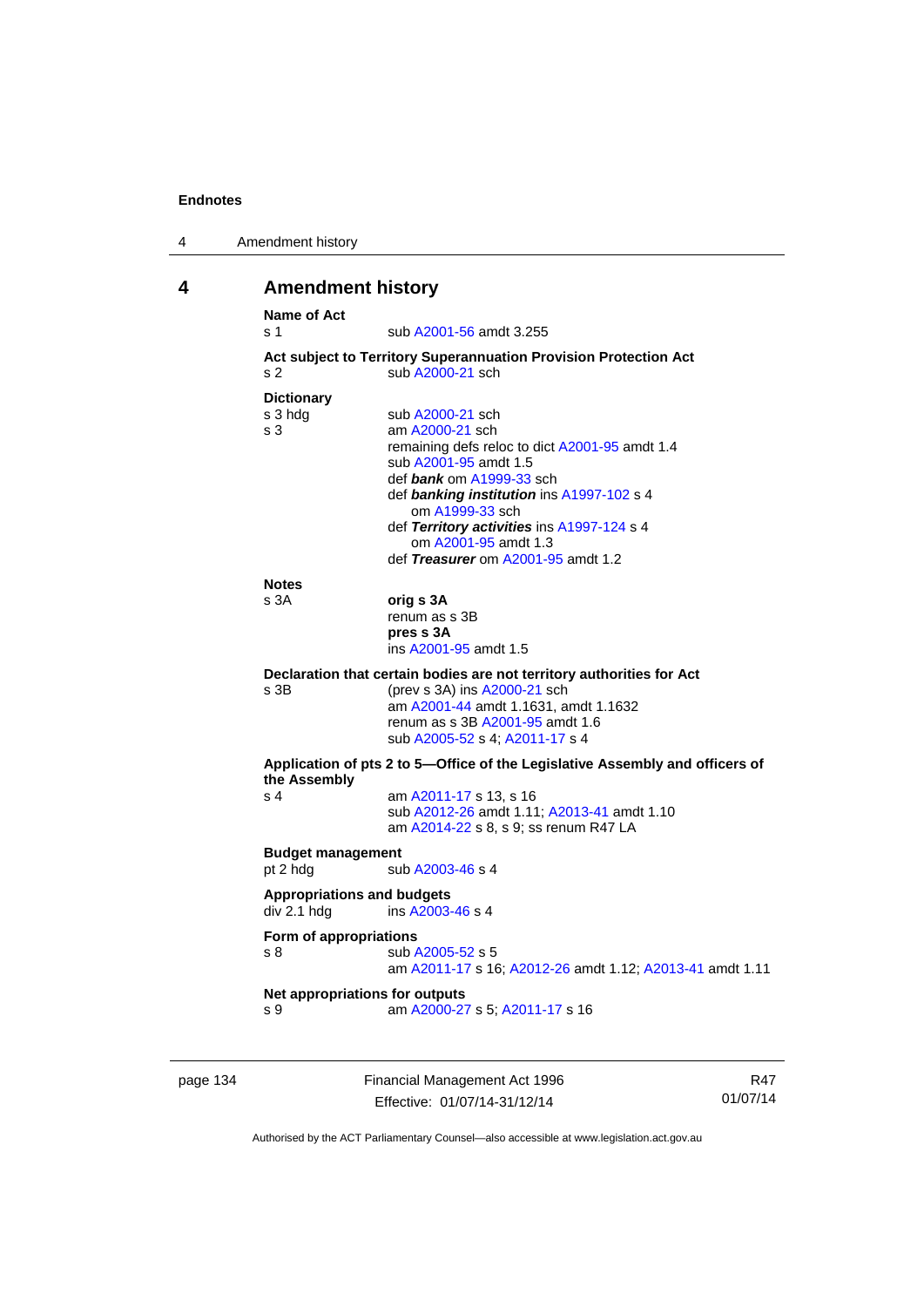| s 9A                                           | ins A2000-27 s 6<br>am A2011-17 s 16                                                                                                                                                                                                                  |
|------------------------------------------------|-------------------------------------------------------------------------------------------------------------------------------------------------------------------------------------------------------------------------------------------------------|
| s 9B                                           | Appropriations for payments on behalf of Territory to be net appropriations<br>ins A2001-95 s 5<br>am A2011-17 s 16                                                                                                                                   |
| <b>Budget papers</b><br>s <sub>10</sub>        | am A1997-124 s 5; A2001-56 amdt 3.257; A2005-52 s 6;<br>A2011-17 s 16                                                                                                                                                                                 |
| <b>Territory budgets</b><br>s 11               | am A1997-124 s 6; A2001-4 s 4; A2001-56 amdt 3.258;<br>$A2001 - 95s$<br>sub A2003-46 s 5<br>am A2005-32 s 12; A2012-15 s 4; A2013-19 amdt 3.157                                                                                                       |
| s 11A                                          | Financial policy objectives and strategies statement<br>ins A2003-46 s 5                                                                                                                                                                              |
| <b>Directorate budgets</b><br>s 12 hdg<br>s 12 | am A2011-17 s 17<br>am A1997-102 s 5; A1997-124 s 7; A1999-58 s 3; A2001-56<br>amdt 3.258; A2001-95 s 7; ss renum R6 LA (see A2001-95<br>amdt 1.7); A2002-38 s 4, s 5<br>sub A2005-52 s 7<br>am A2011-17 s 16; A2012-26 amdt 1.13; A2013-41 amdt 1.12 |
| s 12A                                          | Territory authority and territory-owned corporation budgets<br>ins A1997-124 s 8<br>am A2001-56 amdt 3.258; A2001-95 s 8<br>sub A2005-52 s 8                                                                                                          |
| <b>Supplementary budget papers</b><br>s 13     | am A2001-56 amdt 3.259, amdt 3.260<br>sub A2001-97 s 4<br>am A2005-52 s 9; A2011-17 s 16; A2012-26 amdt 1.14;<br>ss renum R44 LA                                                                                                                      |
| s 13A                                          | Amendment of budgets for supplementary appropriation<br>ins A2003-9 s 9<br>sub A2005-52 s 10<br>am A2011-17 s 16; A2012-26 amdt 1.15                                                                                                                  |
| s <sub>14</sub>                                | Transfer of funds between appropriations<br>am A1997-102 s 6; A2000-21 sch; A2001-56 amdt 3.261                                                                                                                                                       |
| s 15                                           | Transfer of funds within appropriations<br>am A1997-102 s 7; A2001-56 amdt 3.262                                                                                                                                                                      |

R47 01/07/14 Financial Management Act 1996 Effective: 01/07/14-31/12/14

page 135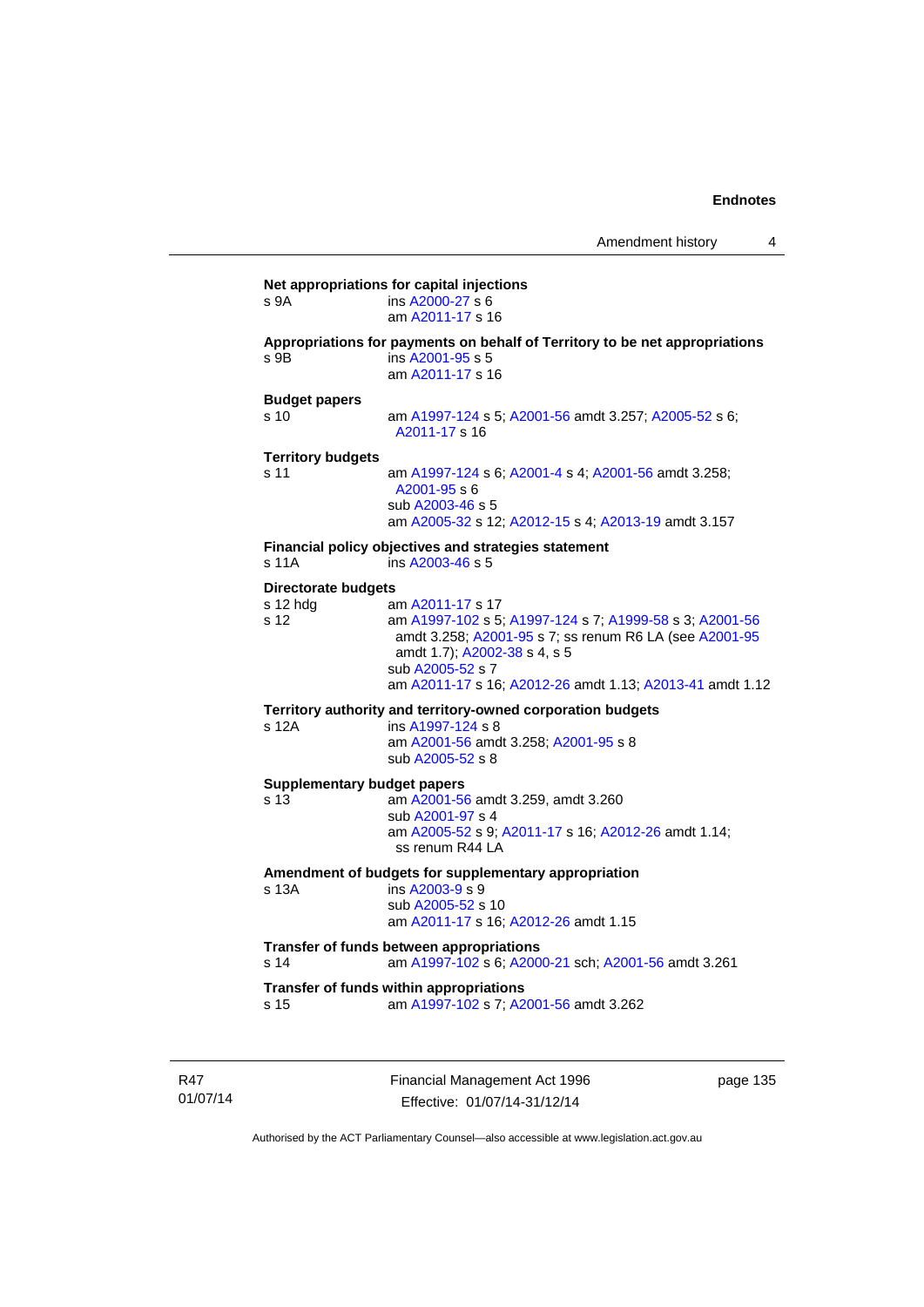4 Amendment history

**Reclassification of certain appropriations** s 15A ins [A1997-102](http://www.legislation.act.gov.au/a/1997-102) s 8; [A2001-56](http://www.legislation.act.gov.au/a/2001-56) amdt 3.263 am [A2011-17](http://www.legislation.act.gov.au/a/2011-17) s 16 **Transfer of functions after Appropriation Act passed**  s 16 am [A2000-21](http://www.legislation.act.gov.au/a/2000-21) sch; [A2001-56](http://www.legislation.act.gov.au/a/2001-56) amdt 3.263 sub [A2005-52](http://www.legislation.act.gov.au/a/2005-52) s 11 am [A2011-17](http://www.legislation.act.gov.au/a/2011-17) s 16 **Appropriation for accrued employee entitlements**  s 16A ins [A2003-21](http://www.legislation.act.gov.au/a/2003-21) s 4 om [A2004-19](http://www.legislation.act.gov.au/a/2004-19) s 4 ins [A2007-10](http://www.legislation.act.gov.au/a/2007-10) s 4 am [A2011-17](http://www.legislation.act.gov.au/a/2011-17) s 16 **Rollover of undispersed appropriation**  s 16B ins [A2007-10](http://www.legislation.act.gov.au/a/2007-10) s 4 **Variation of appropriations for Commonwealth grants** s 17 am [A1997-102](http://www.legislation.act.gov.au/a/1997-102) s 9; [A2001-56](http://www.legislation.act.gov.au/a/2001-56) amdt 3.264, amdt 3.265; [A2002-38](http://www.legislation.act.gov.au/a/2002-38) s 6 **Variations of appropriations for certain payments to Commonwealth**<br>s 17A **ins A1999-36 s** 9 ins [A1999-36](http://www.legislation.act.gov.au/a/1999-36) s 9 am [A2000-27](http://www.legislation.act.gov.au/a/2000-27) s 7; [A2001-43](http://www.legislation.act.gov.au/a/2001-43) s 12; [A2001-56](http://www.legislation.act.gov.au/a/2001-56) amdt 3.266, amdt 3.267; [A2003-27](http://www.legislation.act.gov.au/a/2003-27) s 12; [A2004-35](http://www.legislation.act.gov.au/a/2004-35) s 12; [A2005-32](http://www.legislation.act.gov.au/a/2005-32) s 13 **Treasurer's advance**  s 18 am [A2001-56](http://www.legislation.act.gov.au/a/2001-56) amdt 3.268; [A2001-97](http://www.legislation.act.gov.au/a/2001-97) s 5, s 6; ss renum R4 LA sub [A2004-33](http://www.legislation.act.gov.au/a/2004-33) s 4 am [A2005-20](http://www.legislation.act.gov.au/a/2005-20) amdt 3.153; [A2012-26](http://www.legislation.act.gov.au/a/2012-26) amdt 1.16; [A2014-22](http://www.legislation.act.gov.au/a/2014-22/default.asp) s 10, s 11; ss renum R47 LA **Assembly to be told about treasurer's advance** s 18A ins [A1997-102](http://www.legislation.act.gov.au/a/1997-102) s 10 am [A2001-56](http://www.legislation.act.gov.au/a/2001-56) amdt 3.269 om [A2002-38](http://www.legislation.act.gov.au/a/2002-38) s 7 ins [A2004-33](http://www.legislation.act.gov.au/a/2004-33) s 4 **Payments for Territory GST liabilities** s 19A ins [A1997-39](http://www.legislation.act.gov.au/a/1997-39) s 4 sub [A2000-27](http://www.legislation.act.gov.au/a/2000-27) s 8 **Payments for Territory GST administration costs**  s 19AA ins [A2009-12](http://www.legislation.act.gov.au/a/2009-12) s 4 **Authorisation of expenditure of certain Commonwealth grants**  s 19B ins [A1997-102](http://www.legislation.act.gov.au/a/1997-102) s 11 am [A2001-56](http://www.legislation.act.gov.au/a/2001-56) amdt 3.269

page 136 Financial Management Act 1996 Effective: 01/07/14-31/12/14

R47 01/07/14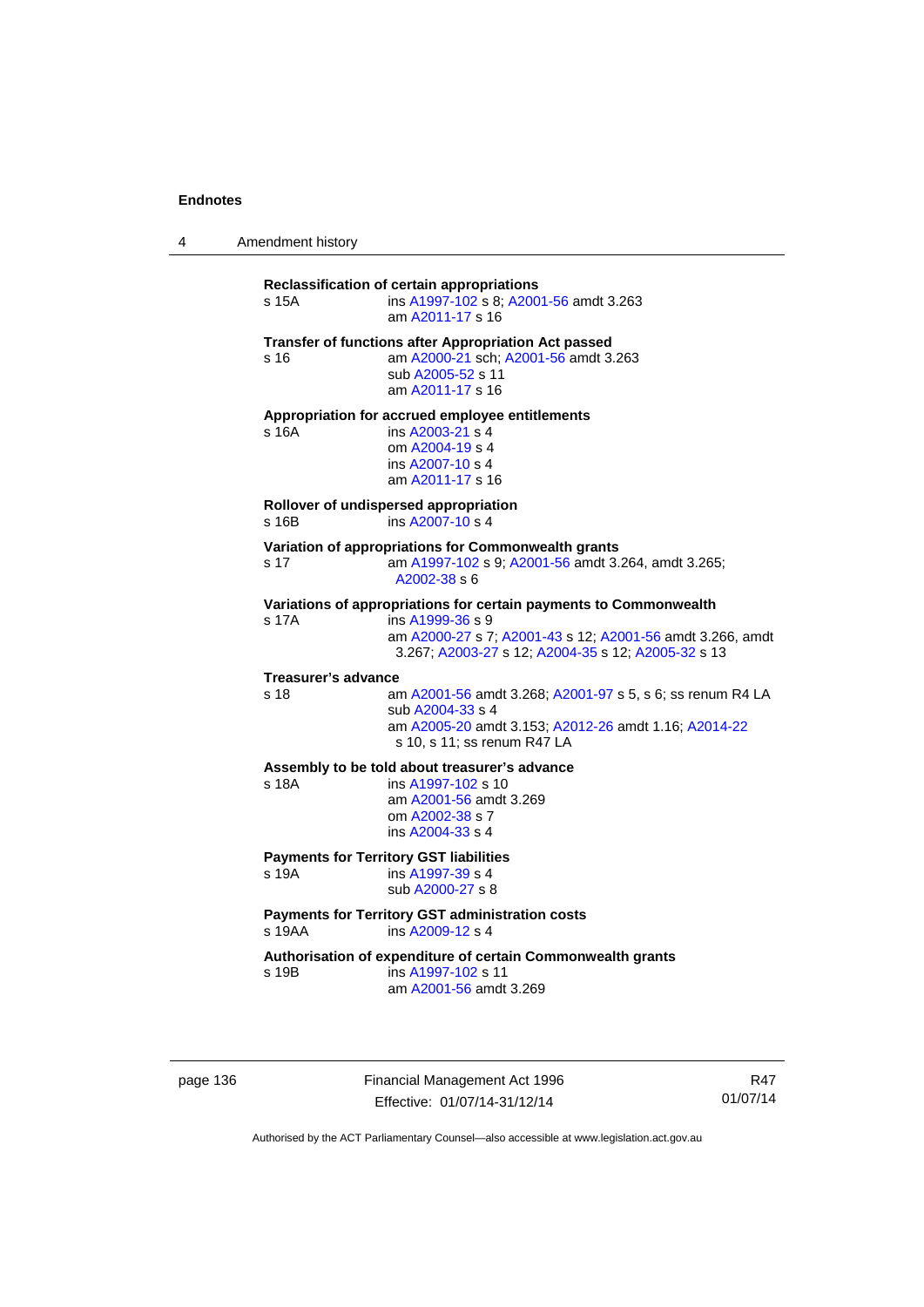**Amendment of capital injection conditions**   $ins A2002-38 s 8$  $ins A2002-38 s 8$  $ins A2002-38 s 8$  sub [A2005-52](http://www.legislation.act.gov.au/a/2005-52) s 12 am [A2011-17](http://www.legislation.act.gov.au/a/2011-17) s 16; [A2013-19](http://www.legislation.act.gov.au/a/2013-19) amdt 3.162

#### **Amendment of performance criteria**

s 19D ins [A2002-38](http://www.legislation.act.gov.au/a/2002-38) s 8 sub [A2005-52](http://www.legislation.act.gov.au/a/2005-52) s 13 am [A2011-17](http://www.legislation.act.gov.au/a/2011-17) s 16; [A2013-5](http://www.legislation.act.gov.au/a/2013-5/default.asp) ss 4-6

**Amendment of financial targets**  s 19E ins [A2002-38](http://www.legislation.act.gov.au/a/2002-38) s 8

om [A2005-52](http://www.legislation.act.gov.au/a/2005-52) s 14

# **Amendment of budgets**

 $ins$  [A2004-19](http://www.legislation.act.gov.au/a/2004-19) s 5 am [A2004-33](http://www.legislation.act.gov.au/a/2004-33) s 5 om [A2005-52](http://www.legislation.act.gov.au/a/2005-52) s 15

**Recommended appropriation for Office of the Legislative Assembly**  s 20 am [A2003-21](http://www.legislation.act.gov.au/a/2003-21) s 5 sub [A2012-26](http://www.legislation.act.gov.au/a/2012-26) amdt 1.17

**Appropriation for Office of the Legislative Assembly**  s 20AA ins [A2012-26](http://www.legislation.act.gov.au/a/2012-26) amdt 1.17

**Recommended appropriation for officers of the Assembly**  s 20AB ins [A2013-41](http://www.legislation.act.gov.au/a/2013-41/default.asp) amdt 1.13

**Appropriation for officers of the Assembly**  s 20AC ins [A2013-41](http://www.legislation.act.gov.au/a/2013-41/default.asp) amdt 1.13

**Budget reviews and pre-election updates**  div 2.2 hdg ins [A2003-46](http://www.legislation.act.gov.au/a/2003-46) s 6

**Budget review**  s 20A ins [A2003-46](http://www.legislation.act.gov.au/a/2003-46) s 6

**Purpose and contents of budget review**  s 20B ins [A2003-46](http://www.legislation.act.gov.au/a/2003-46) s 6

**Pre-election budget update**  s 20C ins [A2003-46](http://www.legislation.act.gov.au/a/2003-46) s 6 am [A2011-17](http://www.legislation.act.gov.au/a/2011-17) s 13

**Purpose and contents of pre-election budget update** 

ins [A2003-46](http://www.legislation.act.gov.au/a/2003-46) s 6 am [A2005-52](http://www.legislation.act.gov.au/a/2005-52) s 16

**Financial reports of the Territory**  div 3.1 hdg (prev pt 3 div 1 hdg) renum R3 LA (see [A2001-95](http://www.legislation.act.gov.au/a/2001-95) amdt 1.11)

R47 01/07/14 Financial Management Act 1996 Effective: 01/07/14-31/12/14

page 137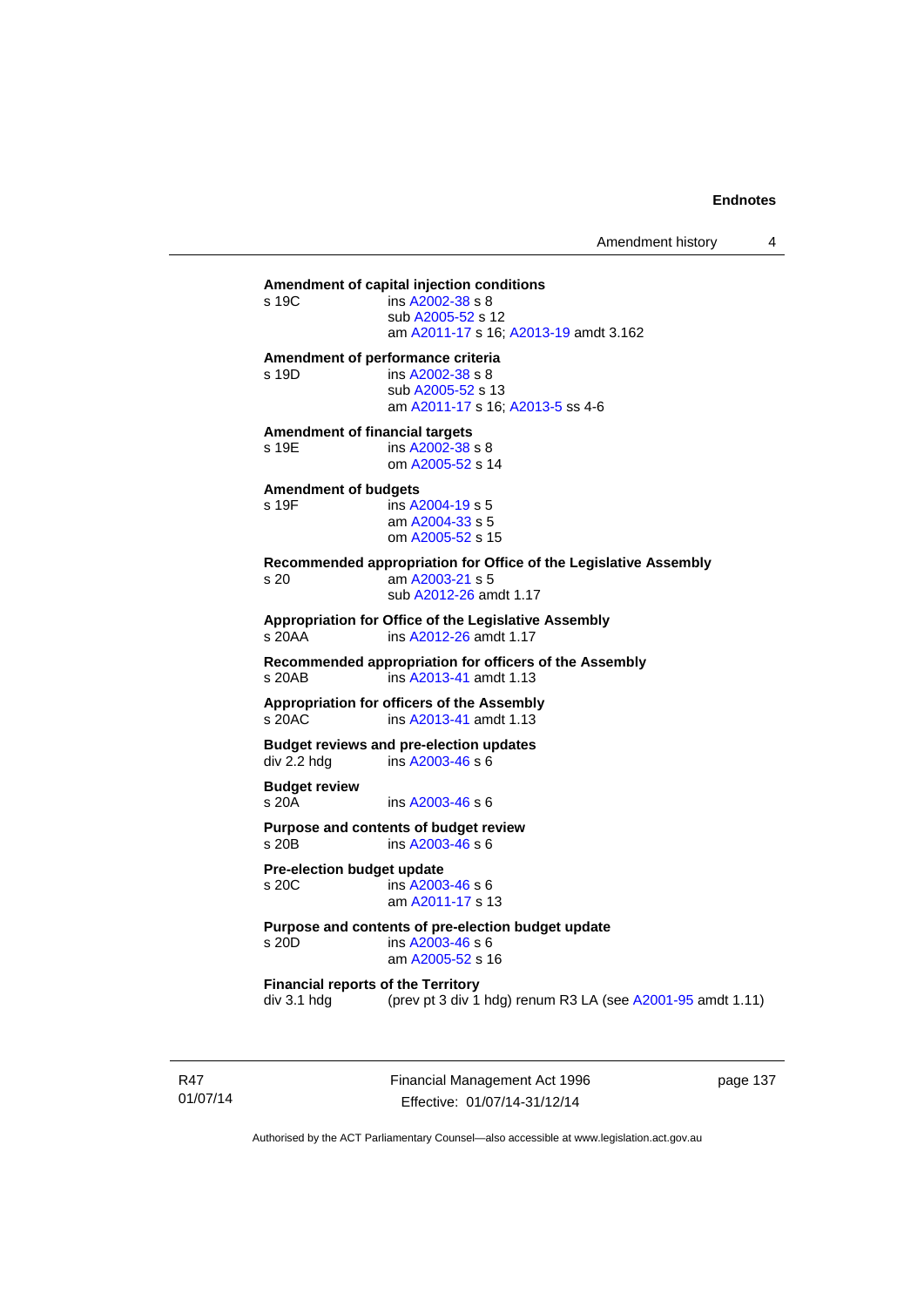| 4 | Amendment history                               |                                                                                                                                                                       |
|---|-------------------------------------------------|-----------------------------------------------------------------------------------------------------------------------------------------------------------------------|
|   | Meaning of the Territory in div 3.1<br>s 21 hdg | am R <sub>3</sub> LA                                                                                                                                                  |
|   | s 22                                            | Annual financial statements of the Territory<br>am A2001-95 s 9; A2005-52 s 17                                                                                        |
|   | s <sub>23</sub>                                 | Responsibility for annual financial statements<br>am A2005-52 s 18; A2011-17 s 13                                                                                     |
|   | s 24                                            | <b>Audit of annual financial statements</b><br>am A2002-38 s 9, amdt 1.1; A2003-46 s 7; A2005-52 ss 19-21                                                             |
|   | s 25 hdg<br>s 25                                | Presentation of annual financial statements to Legislative Assembly<br>sub A2002-38 amdt 1.2<br>am A2001-56 amdt 3.270; A2003-46 s 8, s 9                             |
|   | $s$ 25 $A$                                      | Quarterly departmental performance reports<br>reloc to s 30A                                                                                                          |
|   | <b>Periodic financial statements</b><br>s 26    | am A1997-124 s 10; A2001-42 s 4<br>(6), (7) exp 30 June 2001 (s 26 (7))<br>sub A2001-42 s 5; A2001-95 s 11                                                            |
|   | div 3.2 hdg                                     | Financial reports and performance statements of directorates<br>(prev pt 3 div 2 hdg) renum R3 LA (see A2001-95 amdt 1.11)<br>sub A2005-52 s 22<br>am A2011-17 s 18   |
|   |                                                 | Annual financial statements of directorates                                                                                                                           |
|   | s 27 hdg<br>s 27                                | am A2011-17 s 18<br>am A2001-56 amdt 3.272; A2001-95 s 12; A2002-38 ss 10-13;<br>pars renum R10 LA (see A2002-38 amdt 1.5); A2005-52 ss<br>23-26; A2011-17 s 16, s 17 |
|   | $s$ 28 hdg<br>s 28                              | Responsibility for annual financial statements of directorates<br>sub A2002-38 amdt 1.6<br>am A2011-17 s 18<br>sub A2005-52 s 27                                      |
|   |                                                 | am A2011-17 s 13, s 15, s 16                                                                                                                                          |
|   | s 29 hdg<br>s 29                                | Audit of financial statements of directorates<br>am A2011-17 s 18<br>sub A2002-38 s 14<br>am A2005-52 s 28, s 29; A2011-17 s 13, s 16                                 |
|   | s 29A                                           | Audit of financial statements for departments for 2000-2001<br>ins A2001-42 s 6<br>exp 31 December 2001 (s 29A (2))                                                   |

page 138 Financial Management Act 1996 Effective: 01/07/14-31/12/14

R47 01/07/14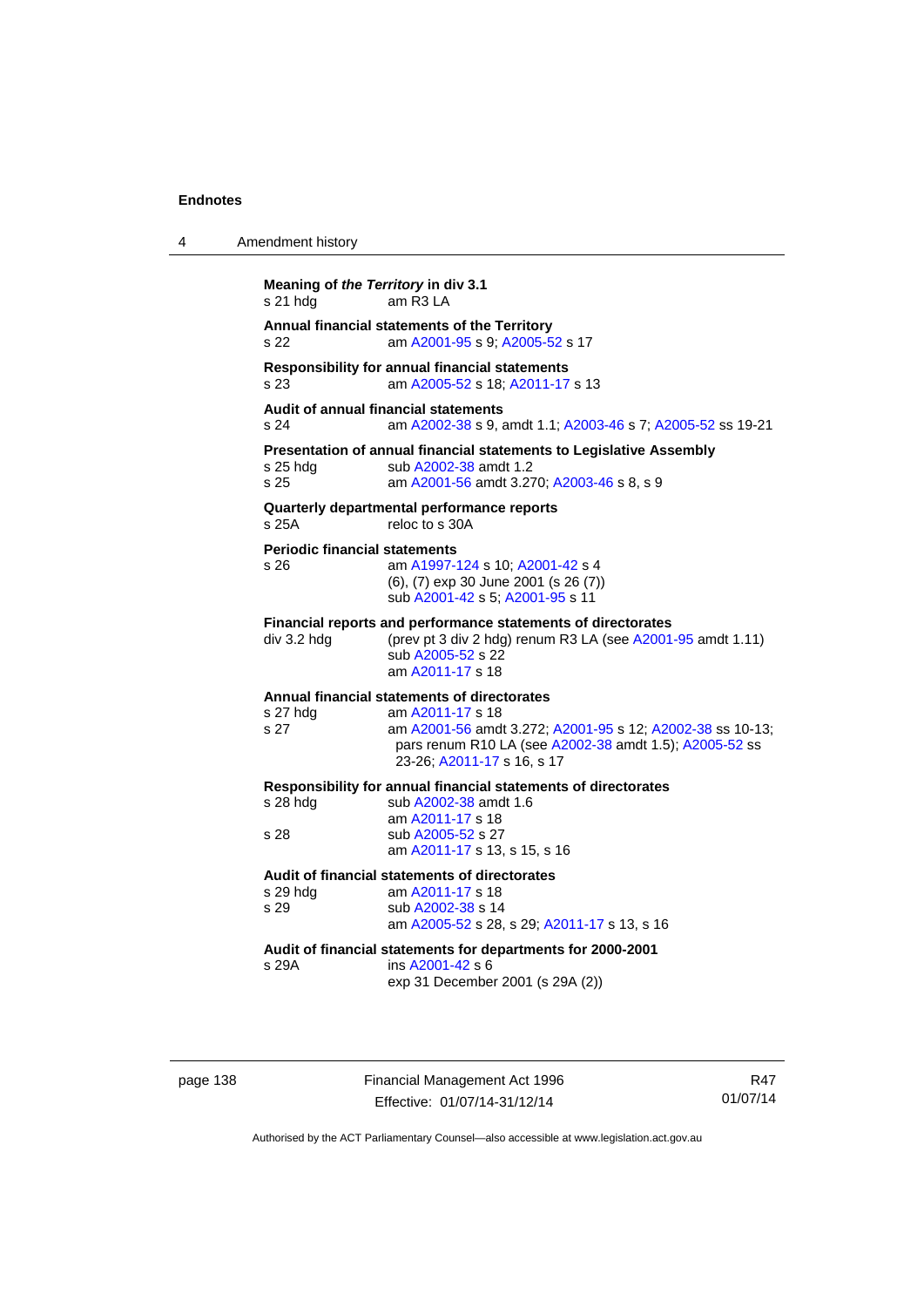#### **Directorate annual financial statements to be included in annual reports etc**

| s 30 hdg | sub A2002-38 amdt 1.7  |
|----------|------------------------|
|          | am A2011-17 s 17       |
| s 30     | am A2001-56 amdt 3.273 |
|          | sub A2005-52 s 30      |
|          | am A2011-17 s 16, s 19 |
|          |                        |

#### **Statements of performance of directorates**

| s 30A hdg | am A2011-17 s 18                                         |
|-----------|----------------------------------------------------------|
| s 30A     | (prev s 25A) ins A1997-124 s 9                           |
|           | am A2001-56 amdt 3.271; A2001-95 s 10; A2002-38 amdt 1.3 |
|           | reloc from s 25A A2002-38 amdt 1.4                       |
|           | sub A2005-52 s 31                                        |
|           | am A2011-17 s 16, s 19; A2012-26 amdt 1.18; ss renum     |
|           | R44 LA; A2013-41 amdt 1.14                               |

#### **Responsibility for directorate statements of performance**

| s 30B hdg | am A2011-17 s 17             |
|-----------|------------------------------|
| s 30B     | ins A2005-52 s 31            |
|           | am A2011-17 s 13, s 15, s 16 |

#### **Scrutiny of directorate statements of performance**

| s 30C hdg | am A2011-17 s 17             |
|-----------|------------------------------|
| s 30C     | ins A2005-52 s 31            |
|           | am A2011-17 s 13, s 16, s 19 |

**Directorate statements of performance to be included in annual reports etc** 

| s 30D hdg | am A2011-17 s 17       |
|-----------|------------------------|
| s 30D     | ins A2005-52 s 31      |
|           | am A2011-17 s 16, s 19 |

### **Half-yearly directorate performance reports**

| s 30E hdq | am A2011-17 s 17                                         |
|-----------|----------------------------------------------------------|
| s 30E     | ins A2005-52 s 31                                        |
|           | am A2011-17 s 16: A2012-26 amdt 1.19: A2013-41 amdt 1.14 |

**Financial management responsibilities of directors-general of directorates**  pt 4 hdg am [A2011-17](http://www.legislation.act.gov.au/a/2011-17) s 14, s 18

# **Responsibilities of directors-general of directorates**

s 31 hdg am [A2011-17](http://www.legislation.act.gov.au/a/2011-17) s 14, s 18 s 31 am [A2002-38](http://www.legislation.act.gov.au/a/2002-38) s 15; [A2005-20](http://www.legislation.act.gov.au/a/2005-20) amdt 3.154 sub [A2005-52](http://www.legislation.act.gov.au/a/2005-52) s 32 am [A2011-17](http://www.legislation.act.gov.au/a/2011-17) s 13, s 16

## **Agreement for the conduct of banking for Territory**

s 32 am [A1997-102](http://www.legislation.act.gov.au/a/1997-102) sch; [A1999-33](http://www.legislation.act.gov.au/a/1999-33) sch

# **Territory banking account**<br>s 33 am A199

am [A1997-102](http://www.legislation.act.gov.au/a/1997-102) sch

R47 01/07/14 Financial Management Act 1996 Effective: 01/07/14-31/12/14

page 139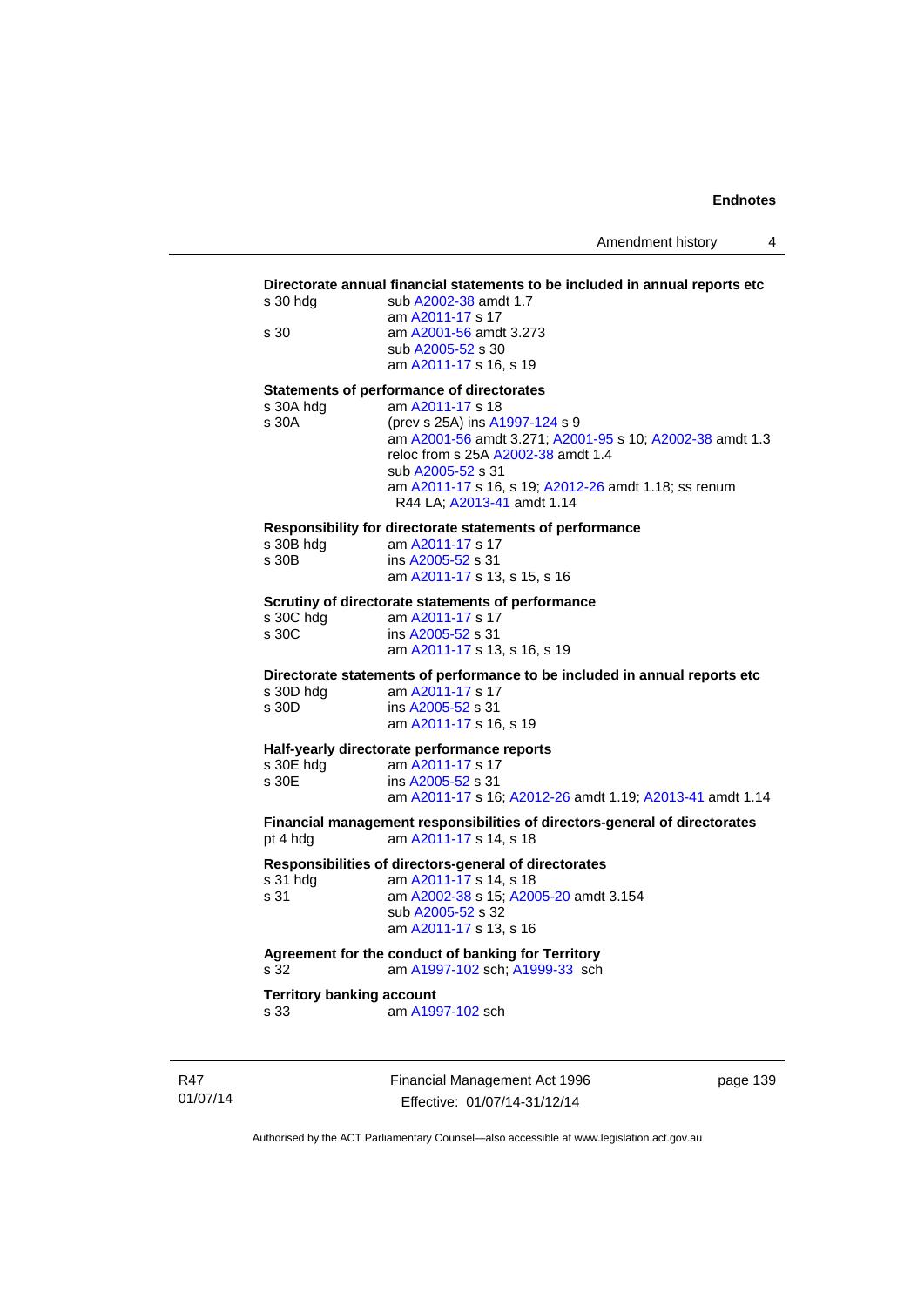| 4 | Amendment history |  |
|---|-------------------|--|
|---|-------------------|--|

| Directorate banking accounts<br>s 34 hda      | am A2011-17 s 17                                                                                                                                                                                                    |
|-----------------------------------------------|---------------------------------------------------------------------------------------------------------------------------------------------------------------------------------------------------------------------|
| s 34                                          | am A1997-102 sch; A1999-33 sch; A2001-95 s 13; A2001-95<br>s 7; ss renum R6 LA (see A2001-95 amdt 1.8); A2002-38 s<br>16; A2011-17 s 13, s 16, s 17                                                                 |
|                                               | Transfer of directorate banking account                                                                                                                                                                             |
| s 34A hdg<br>s 34A                            | am A2011-17 s 17<br>prev s 34A renum as s 34B<br>ins A2001-95 s 14<br>am A2011-17 s 13, s 16, s 17                                                                                                                  |
|                                               | End of year balances of directorate banking accounts                                                                                                                                                                |
| s 34B hdg<br>s 34B                            | am A2011-17 s 17<br>(prev s 34A) ins A1997-102 s 12<br>renum A2001-95 s 15                                                                                                                                          |
|                                               | am A2011-17 s 13, s 16, s 17                                                                                                                                                                                        |
| <b>Payments into banking accounts</b><br>s 35 | am A1997-102 sch; A1999-33 sch; A2011-17 s 16, s 17                                                                                                                                                                 |
|                                               | Transfer following change in directorate responsibilities                                                                                                                                                           |
| s 36 hda<br>s 36                              | am A2011-17 s 17<br>am A1997-102 sch; A2011-17 s 17                                                                                                                                                                 |
|                                               | Transfers from directorate banking accounts to territory banking account                                                                                                                                            |
| s 36A hdg<br>s 36A                            | am A2011-17 s 17<br>ins A2002-38 s 17<br>am A2011-17 s 17                                                                                                                                                           |
|                                               | Payments from territory banking account                                                                                                                                                                             |
| s 37 hdg<br>s 37                              | sub A2002-38 s 18<br>am A1997-102 sch; A2000-21 sch; A2001-95 s 16; A2002-38<br>s 19; ss renum R10 LA (see A2002-38 amdt 1.8); A2005-52<br>ss 33-35; A2011-17 s 17                                                  |
| Investment of certain public money            |                                                                                                                                                                                                                     |
| s 38 hdg<br>s 38                              | sub A2000-21 sch<br>am A1997-102 sch; A1999-33 sch; A2000-21 sch; A2001-45 s<br>5; A2001-95 s 17; A2003-21 s 6, s 7; ss renum R12 LA (see<br>A2003-21 s 8); A2011-17 s 16, s 17; A2013-19 amdt 3.158,<br>amdt 3.159 |
| <b>Borrowing and guarantees</b><br>pt 6 hdg   | sub A2001-45 s 6                                                                                                                                                                                                    |
| s 42                                          | Borrowings by territory authorities to be approved<br>am A2001-95 s 18, amdt 1.9; A2007-10 s 5                                                                                                                      |
| s 43                                          | Territory authorities may give security<br>am A2007-10 s 6                                                                                                                                                          |
|                                               |                                                                                                                                                                                                                     |

page 140 Financial Management Act 1996 Effective: 01/07/14-31/12/14

R47 01/07/14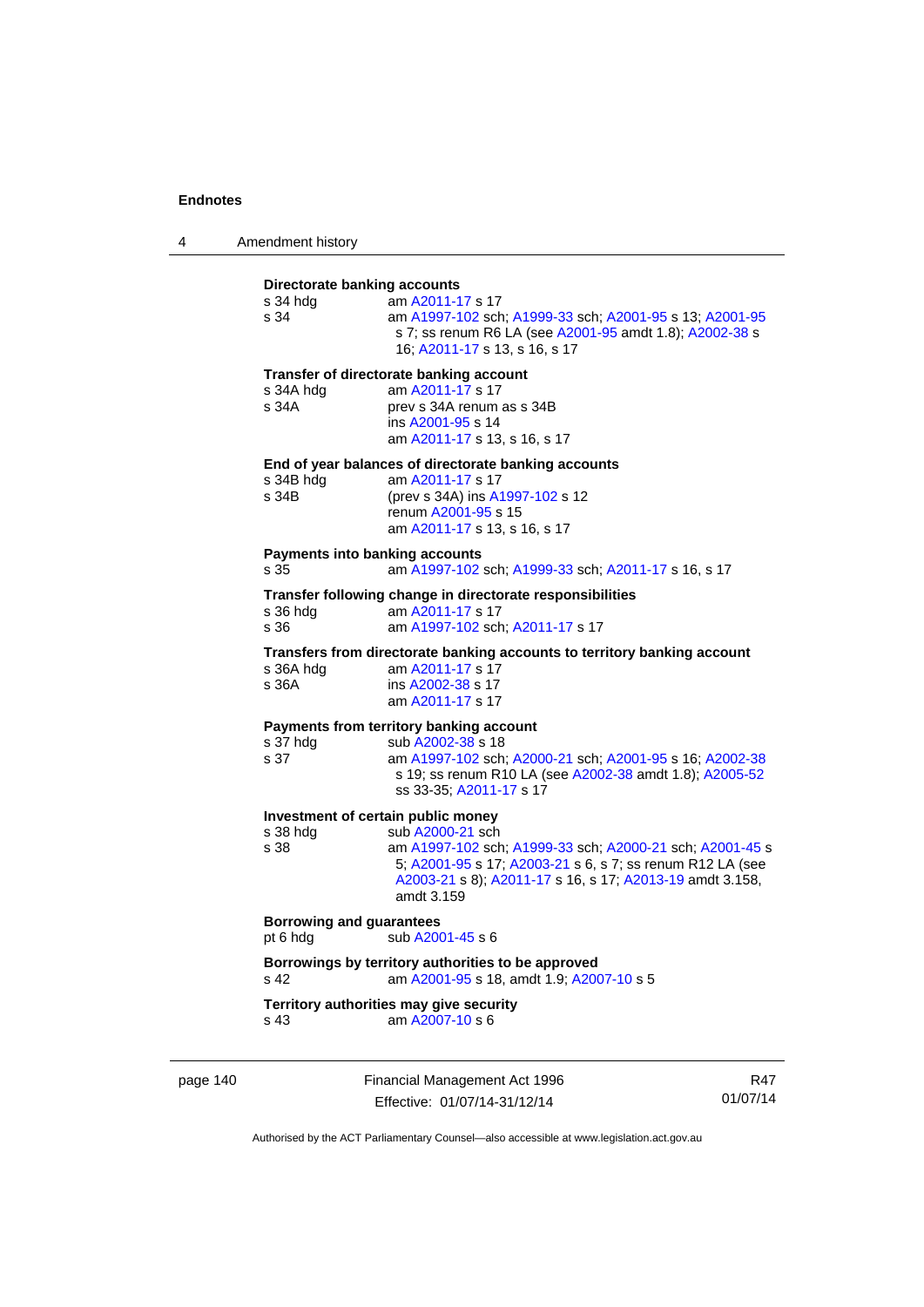Amendment history 4

```
Power to approve borrowings not delegable 
A2007-10 s 7
Loans to be paid into territory banking account
s 45 am A1997-102 sch; A2001-95 s 19 
Payments by Treasurer 
A2002-38 s 20
Guarantees by Territory 
s 47 am A2001-56 amdt 3.274
Financial derivatives<br>s 48 on
                A2001-45 s 7
Administration of trust money 
s 50 am A2011-17 s 16 
Directorate trust banking accounts
 A2011-17 s 17
s 51 am A1997-102 sch; A1999-33 sch; A2002-38 s 21; A2011-17
                s 13, s 16 
Transfer of directorate trust banking accounts 
 A2011-17 s 17
s 51A ins A2005-52 s 36 
                am A2011-17 s 13, s 16, s 17 
Transfers between trust banking accounts—changes in directorate 
responsibilities 
 A2011-17 s 17<br>s 51B ins A2005-52 s 36
                A2005-52 s 36
                 am A2011-17 s 13, s 16, s 17 
Transfers between trust banking accounts—investment 
s 51C ins A2005-52 s 36 
Transfers between trust banking account and territory banking account 
s 52 am A1997-102 sch 
                 sub A2001-95 s 20; A2005-52 s 37 
Investment of trust money 
s 53 am A1999-28 sch 
Unclaimed trust money 
s 53A ins A1997-102 s 13 
                 am A1999-33 sch; A2001-44 amdts 1.1633-1.1635; ss renum 
                 R3 LA (see A2001-44 amdt 1.1636); A2001-95 s 21; ss 
                 renum R6 LA; A2002-30 amdt 3.367; A2011-17 s 13
```
Financial Management Act 1996 Effective: 01/07/14-31/12/14

page 141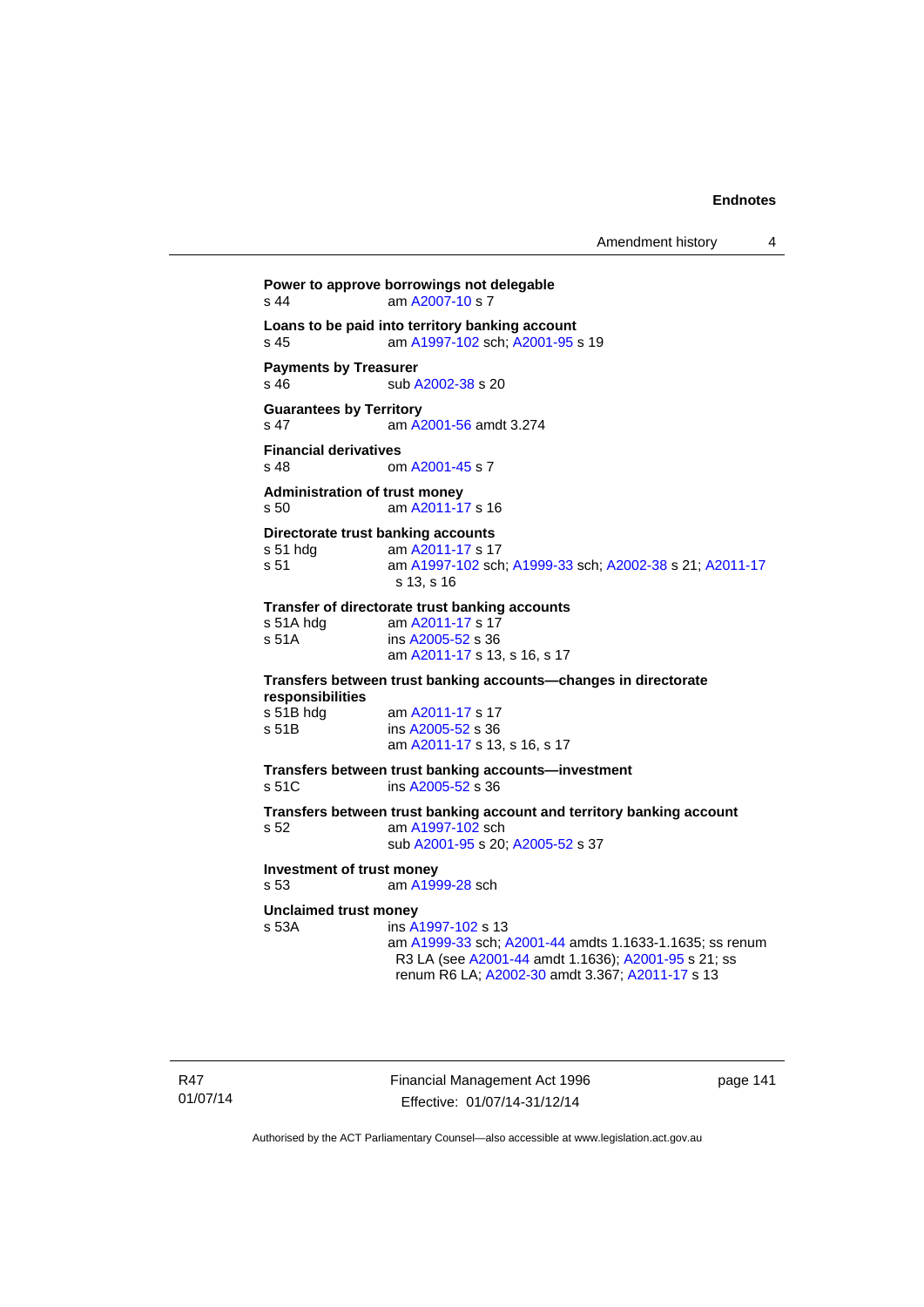4 Amendment history

| s 53B                                   | ins A1997-102 s 13<br>am A2002-30 amdt 3.368<br>sub A2008-37 amdt 1.175                                                                                                                                                                                |
|-----------------------------------------|--------------------------------------------------------------------------------------------------------------------------------------------------------------------------------------------------------------------------------------------------------|
| <b>Applications for review</b><br>s 53C | ins A1997-102 s 13<br>sub A2008-37 amdt 1.175                                                                                                                                                                                                          |
| pt 8 hdg                                | <b>Financial provisions for territory authorities</b><br>sub A2005-52 s 38                                                                                                                                                                             |
| <b>Application-pt 8</b><br>s 54         | am A2005-20 amdt 3.155<br>sub A2005-52 s 38<br>am A2006-30 amdts 1.37-1.40; A2009-25 amdt 4.1; A2010-36<br>s 8; A2010-55 amdt 2.1<br>sub A2011-17 s 5                                                                                                  |
| s 55                                    | Responsibilities of chief executive officers of territory authorities<br>am A1997-102 sch; A1999-33 sch; A2002-38 s 22<br>sub A2005-52 s 38<br>am A2011-17 s 6                                                                                         |
| s 56                                    | Responsibilities of governing boards of territory authorities<br>am A1997-102 sch; A1999-33 sch; A2001-45 s 8; A2001-95 s<br>22; A2002-38 s 23, s 24; A2003-21 ss 9-12; ss renum R12<br>LA (see A2003-21 s 13)<br>sub A2005-52 s 38<br>am A2011-17 s 7 |
| s 57                                    | <b>Banking accounts of territory authorities</b><br>am A2001-95 s 23<br>sub A2005-52 s 38                                                                                                                                                              |
| s 58                                    | Investment by territory authorities<br>am A2001-95 s 24<br>sub A2005-52 s 38<br>am A2011-17 s 16                                                                                                                                                       |
| s 59                                    | Borrowing by territory authorities<br>am A2001-95 s 25<br>om A2005-52 s 38 (see s 2 (1))<br>ins A2005-52 s 38 (see s 2 (2))<br>am A2013-19 amdt 3.162                                                                                                  |
| s 60                                    | <b>Guarantees by territory authorities</b><br>om A2005-52 s 38 (see s 2 (1))<br>ins A2005-52 s 38 (see s 2 (2))                                                                                                                                        |

page 142 Financial Management Act 1996 Effective: 01/07/14-31/12/14

R47 01/07/14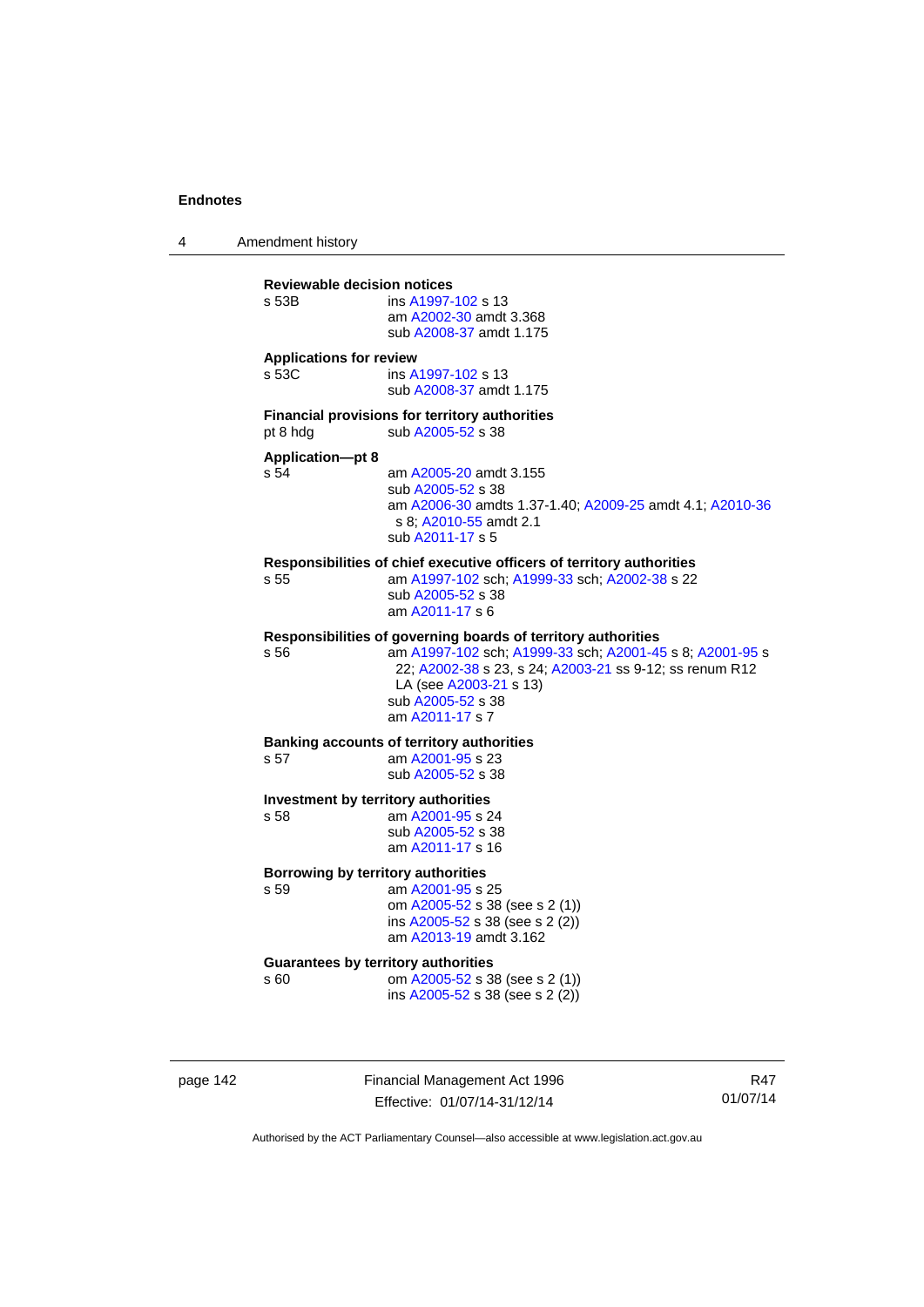**Territory authority statements of intent**  s 61 sub [A2002-38](http://www.legislation.act.gov.au/a/2002-38) s 25 om [A2005-52](http://www.legislation.act.gov.au/a/2005-52) s 38 (see s 2 (1)) ins  $A2005 - 52$  s 38 (see s 2 (2)) **Audit of annual financial statements for 2000-2001**  s 61A ins [A2001-42](http://www.legislation.act.gov.au/a/2001-42) s 7 exp 31 December 2001 (s 61A (2)) **Presentation of statements of intent of territory authorities**  s 62 am [A2001-56](http://www.legislation.act.gov.au/a/2001-56) amdt 3.275; R8 LA (see also [A2002-38](http://www.legislation.act.gov.au/a/2002-38) amdt 1.9) om [A2005-52](http://www.legislation.act.gov.au/a/2005-52) s 38 (see s 2 (1)) ins [A2005-52](http://www.legislation.act.gov.au/a/2005-52) s 38 (see s 2 (2)) **Annual financial statements of territory authorities**  s 63 sub [A2005-52](http://www.legislation.act.gov.au/a/2005-52) s 38 **Responsibility for annual financial statements of territory authorities**  s 64 **orig s 64** renum as s 104 and then s 130 **pres s 64**  ins [A2005-52](http://www.legislation.act.gov.au/a/2005-52) s 38 **Audit of annual financial statements of territory authorities**  s 65 **orig s 65**  renum as s 105 and then s 131 **pres s 65**  ins [A2005-52](http://www.legislation.act.gov.au/a/2005-52) s 38 **Annual financial statements of territory authorities to be included in annual reports etc**  s 66 **orig s 66**  renum as s 106 and then s 132 **pres s 66**  ins [A2005-52](http://www.legislation.act.gov.au/a/2005-52) s 38 **Guideline-making power**  s 66A ins [A2000-27](http://www.legislation.act.gov.au/a/2000-27) s 9 om [A2001-44](http://www.legislation.act.gov.au/a/2001-44) amdt 1.1637 **Treasurer may require interim financial statements etc for territory authorities** s 67 **orig s 67**  renum as s 107 and then s 133 **pres s 67** 

ins [A2005-52](http://www.legislation.act.gov.au/a/2005-52) s 38

R47 01/07/14 Financial Management Act 1996 Effective: 01/07/14-31/12/14

page 143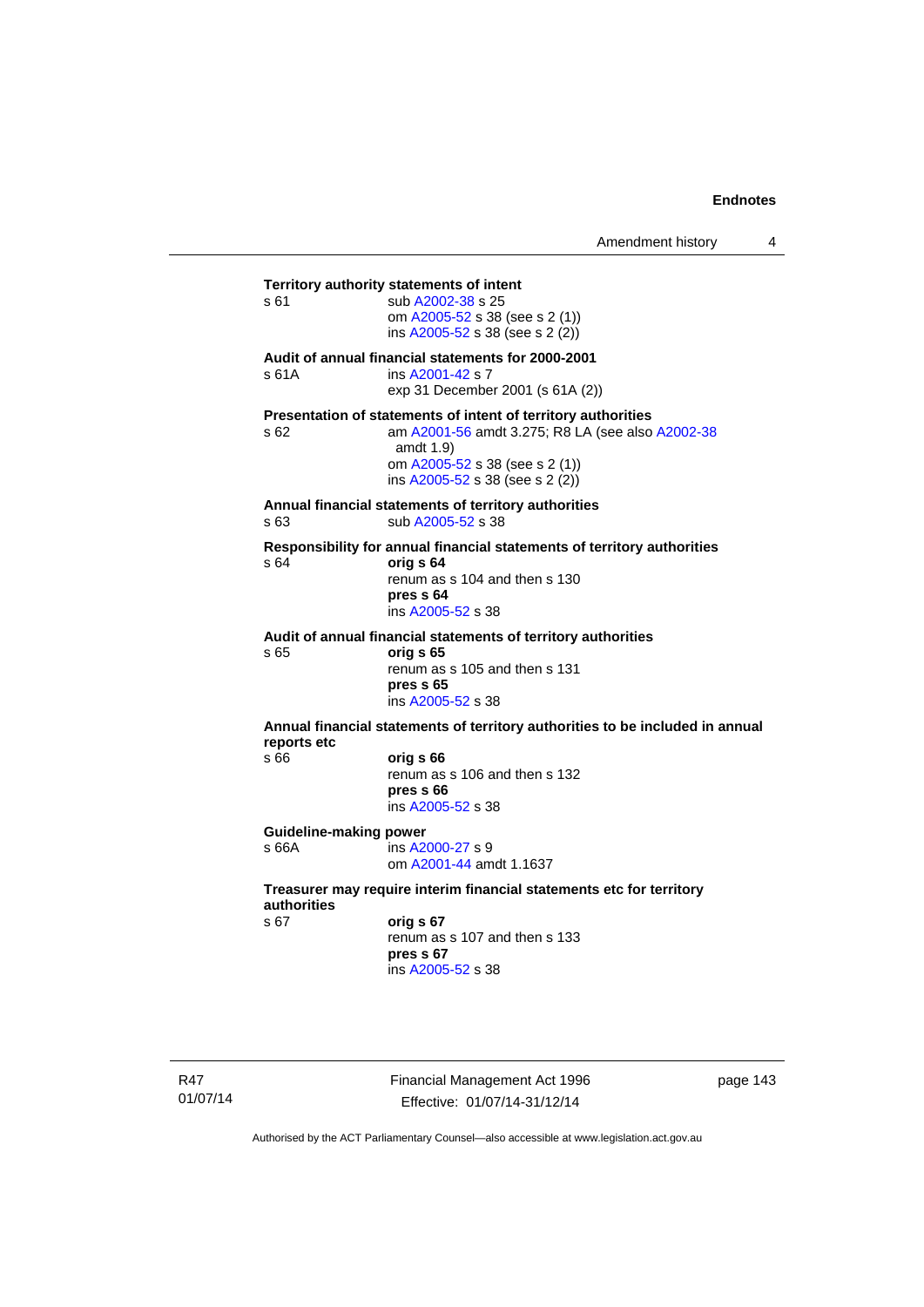4 Amendment history page 144 Financial Management Act 1996 R47 **Statements of performance of territory authorities**  s 68 **orig s 68**  renum as s 108 and then s 134 **pres s 68**  ins [A2005-52](http://www.legislation.act.gov.au/a/2005-52) s 38 **Responsibility for territory authority statements of performance**  s 69 ins [A2005-52](http://www.legislation.act.gov.au/a/2005-52) s 38 **Scrutiny of territory authority statements of performance**  s 70 ins [A2005-52](http://www.legislation.act.gov.au/a/2005-52) s 38 **Territory authority statements of performance to be included in annual reports etc**  s 71 ins [A2005-52](http://www.legislation.act.gov.au/a/2005-52) s 38 **Governance of territory authorities**  pt 9 hdg **orig pt 9 hdg**  renum as pt 10 hdg **pres pt 9 hdg**  ins [A2005-52](http://www.legislation.act.gov.au/a/2005-52) s 41 **Definitions and important concepts<br>div 9.1 hdg** ins A2005-52 s 41  $ins A2005-52 s 41$  $ins A2005-52 s 41$  $ins A2005-52 s 41$ **Definitions—pt 9**  s 72 ins [A2005-52](http://www.legislation.act.gov.au/a/2005-52) s 41 def *applicable governmental policies* ins [A2005-52](http://www.legislation.act.gov.au/a/2005-52) s 41 def *establishing Act* ins [A2005-52](http://www.legislation.act.gov.au/a/2005-52) s 41 def *financial year* ins [A2005-52](http://www.legislation.act.gov.au/a/2005-52) s 41 def *governing board member* ins [A2005-52](http://www.legislation.act.gov.au/a/2005-52) s 41 def *material interest* ins [A2005-52](http://www.legislation.act.gov.au/a/2005-52) s 41 def *relevant territory authority* ins [A2005-52](http://www.legislation.act.gov.au/a/2005-52) s 41 **Nature of relevant territory authorities**  s 73 ins [A2005-52](http://www.legislation.act.gov.au/a/2005-52) s 41 **Powers of territory authorities generally**  s 74 ins [A2005-52](http://www.legislation.act.gov.au/a/2005-52) s 41 **Execution of documents and assumptions people dealing with relevant territory authority may make**  s 75 ins [A2005-52](http://www.legislation.act.gov.au/a/2005-52) s 41 **Governing board of territory authority**  s 76 ins [A2005-52](http://www.legislation.act.gov.au/a/2005-52) s 41 am [A2006-30](http://www.legislation.act.gov.au/a/2006-30) amdts 1.41-1.44; [A2009-25](http://www.legislation.act.gov.au/a/2009-25) amdt 4.2; [A2010-55](http://www.legislation.act.gov.au/a/2010-55) amdt 2.1; [A2011-17](http://www.legislation.act.gov.au/a/2011-17) s 8 **Role of governing board**  s 77 ins [A2005-52](http://www.legislation.act.gov.au/a/2005-52) s 41

Authorised by the ACT Parliamentary Counsel—also accessible at www.legislation.act.gov.au

01/07/14

Effective: 01/07/14-31/12/14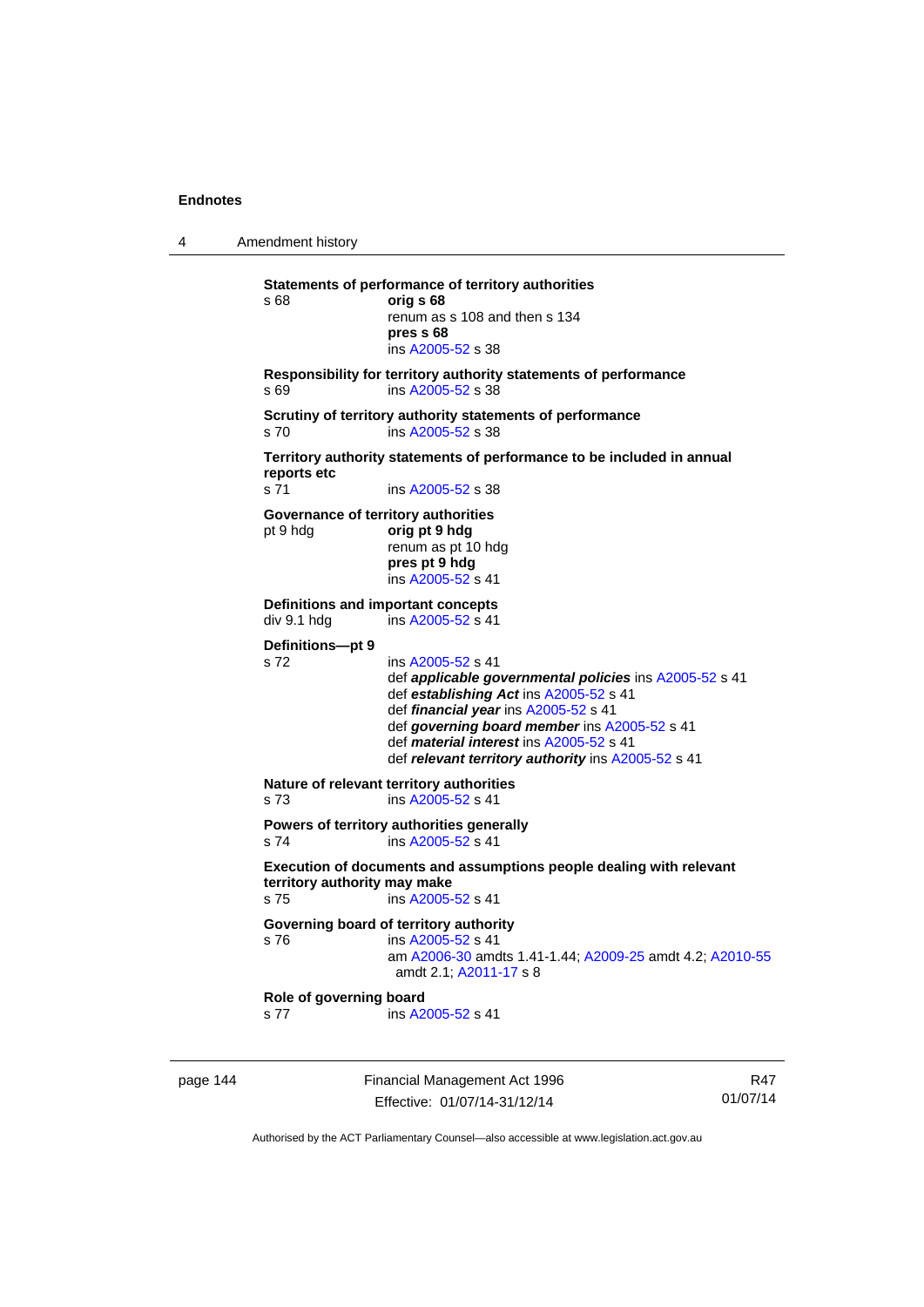```
Governing board member appointments<br>
div 9.2 hdg ins A2005-52 s 41
                A2005-52 s 41
Appointment of governing board members generally 
s 78 ins A2005-52 s 41 
                 am A2009-48 s 4, s 5; ss renum R38 LA 
Appointment of chair and deputy chair 
s 79 ins A2005-52 s 41 
                 am A2009-48 s 6; ss renum R38 LA
Appointment of CEO of authority with governing board 
s 80 ins A2005-52 s 41 
                 am A2011-17 s 13 
Ending board member appointments 
A2005-52 s 41
                 am A2010-18 amdt 1.22
Functions of governing board members 
A2005-52 s 41
Chair's functions 
s 82 ins A2005-52 s 41 
Deputy chair's functions 
               A2005-52 s 41
CEO's functions 
s 84 ins A2005-52 s 41 
Honesty, care and diligence of governing board members 
s 85 ins A2005-52 s 41 
Conflicts of interest by governing board members 
s 86 ins A2005-52 s 41 
Agenda to require disclosure of interest item 
s 87 ins A2005-52 s 41 
Disclosure of interests by governing board members 
s 88 ins A2005-52 s 41 
Reporting of disclosed governing board interests to Minister 
s 89 ins A2005-52 s 41 
Protection of governing board members from liability 
s 90 ins A2005-52 s 41 
Indemnification and exemption of governing board members 
A2005-52 s 41
Compensation for exercise of functions etc 
s 92 ins A2005-52 s 41
```
R47 01/07/14 Financial Management Act 1996 Effective: 01/07/14-31/12/14

page 145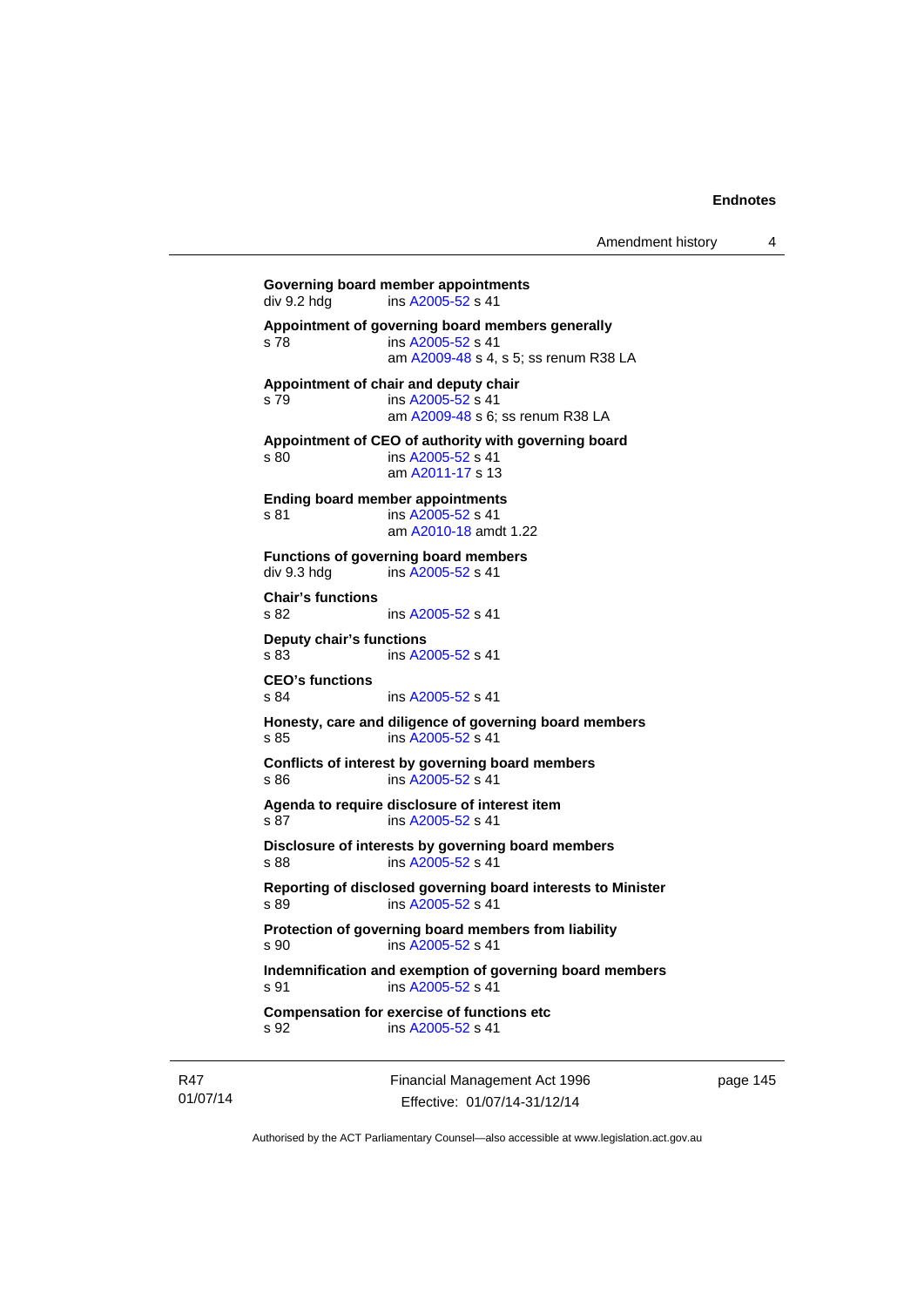4 Amendment history

| <b>Governing board meetings</b><br>div 9.4 hdg | ins A2005-52 s 41                                                                                                    |
|------------------------------------------------|----------------------------------------------------------------------------------------------------------------------|
| s 93                                           | Time and place of governing board meetings<br>ins A2005-52 s 41                                                      |
| s 94                                           | Presiding member at governing board meetings<br>ins A2005-52 s 41                                                    |
| s 95                                           | Quorum at governing board meetings<br>ins A2005-52 s 41                                                              |
| s 96                                           | Voting at governing board meetings<br>ins A2005-52 s 41                                                              |
| s 97                                           | Conduct of governing board meetings etc<br>ins A2005-52 s 41<br>am A2008-28 amdt 3.90                                |
| div 9.5 hdg                                    | Requirements and obligations for territory authorities<br>ins A2005-52 s 41                                          |
| s 98                                           | Limitations on authorities forming corporations etc<br>ins A2005-52 s 41                                             |
| s 99                                           | Limitations on authorities taking part in joint ventures and trusts<br>ins A2005-52 s 41                             |
| s, 100                                         | Corporations, joint ventures and trusts in which authority has interest<br>ins A2005-52 s 41                         |
| s 101                                          | Obligation of authorities to tell Minister about significant events<br>ins A2005-52 s 41                             |
| s 102                                          | Ministerial directions to authorities about financial etc statements<br>ins A2005-52 s 41                            |
| s 103                                          | Application of government policies to authorities<br>ins A2005-52 s 41<br>am A2010-54 amdt 3.30; A2013-19 amdt 3.162 |
| div 9.6 hdg                                    | <b>Restructuring of territory authorities</b><br>ins A2006-30 amdt 1.45                                              |
| Purpose of div 9.6<br>s 104                    | orig s 104<br>renum as s 130<br>pres s 104<br>ins A2006-30 amdt 1.45                                                 |

page 146 Financial Management Act 1996 Effective: 01/07/14-31/12/14

R47 01/07/14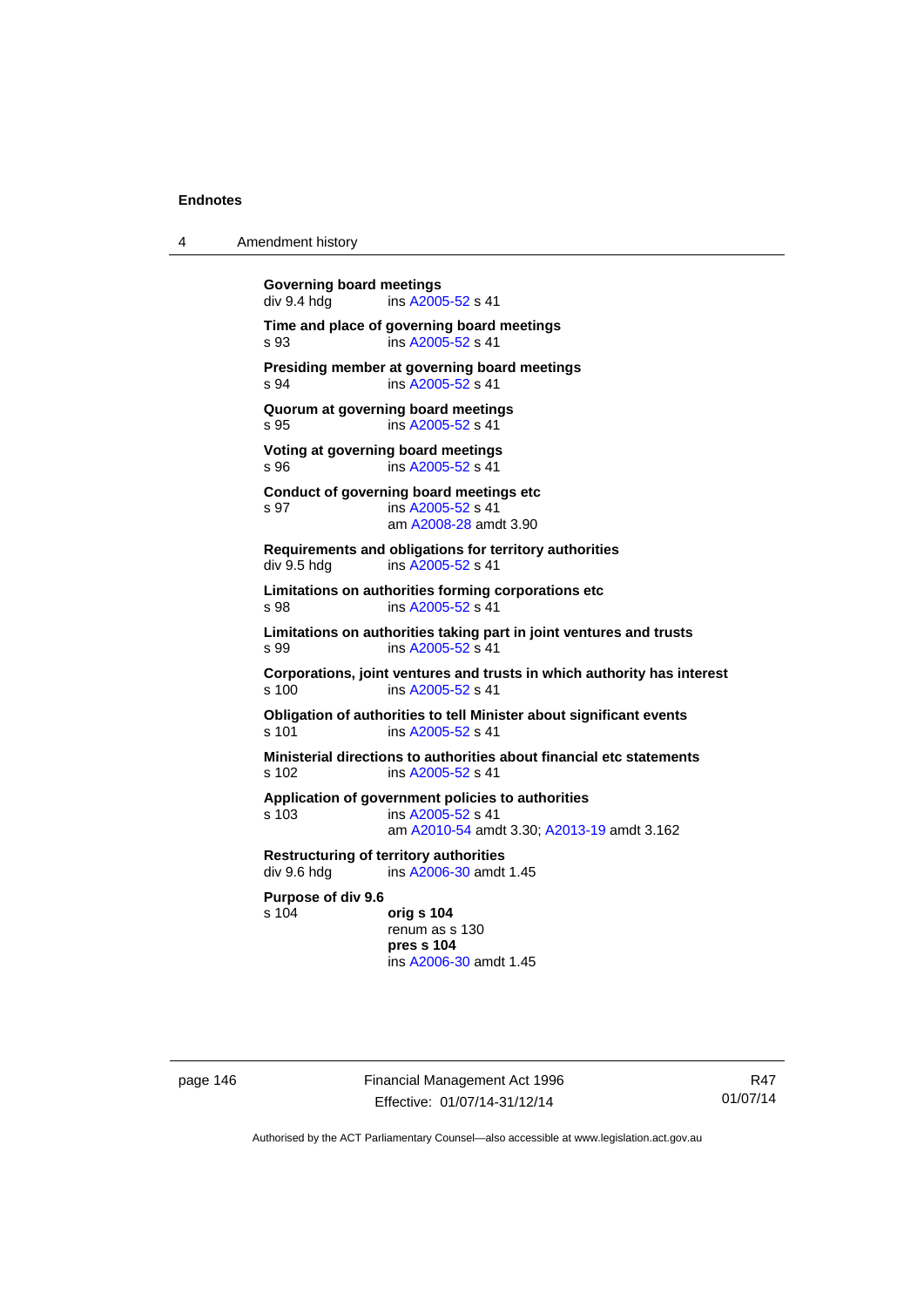**What territory authorities does div 9.6 apply to?**  s 105 **orig s 105** renum as s 131 **pres s 105**  ins [A2006-30](http://www.legislation.act.gov.au/a/2006-30) amdt 1.45 **Responsible Minister may direct div 9.6 authority to sell or transfer assets**  s 106 **orig s 106** renum as s 132 **pres s 106**  ins [A2006-30](http://www.legislation.act.gov.au/a/2006-30) amdt 1.45 **Transfer of assets by declaration—div 9.6 authorities**  s 107 **orig s 107** renum as s 133 **pres s 107**  ins [A2006-30](http://www.legislation.act.gov.au/a/2006-30) amdt 1.45 **Transfer of contractual rights and liabilities by declaration—div 9.6 authorities**  s 108 **orig s 108** renum as s 134 **pres s 108**  ins [A2006-30](http://www.legislation.act.gov.au/a/2006-30) amdt 1.45 **Transfer of liabilities by declaration—div 9.6 authorities**  s 109 **orig s 109** renum as s 150 **pres s 109**  ins [A2006-30](http://www.legislation.act.gov.au/a/2006-30) amdt 1.45 **Assistance given by authorities for div 9.6**  s 110 **orig s 110** renum as s 151 **pres s 110**  ins [A2006-30](http://www.legislation.act.gov.au/a/2006-30) amdt 1.45 **Application of Legislation Act, s 94 to certain appointments, elections and approvals**  s 110A sub as s 152 **Application of Act to Health Promotion Act**  ins as mod [SL2005-42](http://www.legislation.act.gov.au/sl/2005-42) sch 1 mod 1.1 (om [A2006-30](http://www.legislation.act.gov.au/a/2006-30) amdt 1.62) **Assistance given by governing board members for div 9.6**  s 111 **orig s 111** renum as s 155 **pres s 111**  ins [A2006-30](http://www.legislation.act.gov.au/a/2006-30) amdt 1.45

R47 01/07/14 Financial Management Act 1996 Effective: 01/07/14-31/12/14

page 147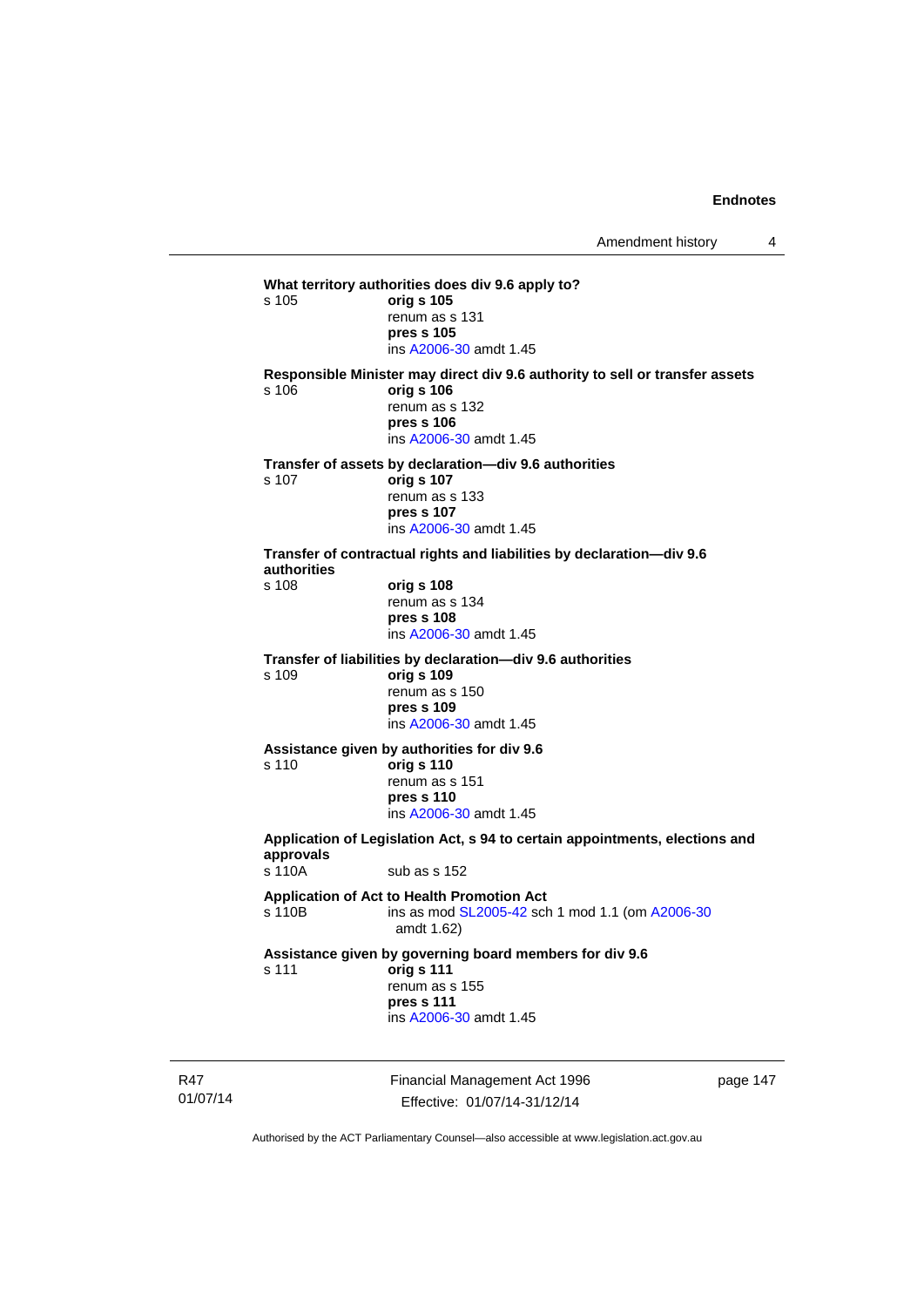| 4 | Amendment history |
|---|-------------------|
|---|-------------------|

**Use of information by Territory and div 9.6 authorities**  s 112 ins [A2006-30](http://www.legislation.act.gov.au/a/2006-30) amdt 1.45 **Contracts relating to the protection of information—responsible Minister for div 9.6 authority**  s 113 ins [A2006-30](http://www.legislation.act.gov.au/a/2006-30) amdt 1.45 **Contracts relating to the protection of information—div 9.6 authority**  s 114 ins [A2006-30](http://www.legislation.act.gov.au/a/2006-30) amdt 1.45 **Transfer of pending proceedings—div 9.6 authorities**  s 115 ins [A2006-30](http://www.legislation.act.gov.au/a/2006-30) amdt 1.45 **Proceedings and evidence—div 9.6 authorities**  s 116 ins [A2006-30](http://www.legislation.act.gov.au/a/2006-30) amdt 1.45 **Operation of div 9.6 not breach of contract etc**  s 117 ins [A2006-30](http://www.legislation.act.gov.au/a/2006-30) amdt 1.45 **Transfer of assets etc not otherwise disposed of—div 9.6 authorities**  s 118 ins [A2006-30](http://www.legislation.act.gov.au/a/2006-30) amdt 1.45 **Annual reports etc for div 9.6 authorities**  s 119 ins [A2006-30](http://www.legislation.act.gov.au/a/2006-30) amdt 1.45 **Additional provisions for restructuring of certain territory authorities**   $div 9.7$  hdg ins  $A2006-30$  amdt 1.45 **What territory authorities does div 9.7 apply to?**  s 120 ins [A2006-30](http://www.legislation.act.gov.au/a/2006-30) amdt 1.45 **Definitions—div 9.7**  s 121 ins [A2006-30](http://www.legislation.act.gov.au/a/2006-30) amdt 1.45 def *handover day* ins [A2006-30](http://www.legislation.act.gov.au/a/2006-30) amdt 1.45 def *territory authority* ins [A2006-30](http://www.legislation.act.gov.au/a/2006-30) amdt 1.45 **Vesting of assets, rights and liabilities—div 9.7 authorities**  s 122 ins [A2006-30](http://www.legislation.act.gov.au/a/2006-30) amdt 1.45 **Proceedings and evidence—div 9.7 authorities**  s 123 ins [A2006-30](http://www.legislation.act.gov.au/a/2006-30) amdt 1.45 **Annual reports and financial statements for div 9.7 authorities**  s 124 ins [A2006-30](http://www.legislation.act.gov.au/a/2006-30) amdt 1.45 **References to div 9.7 authority**  ins [A2006-30](http://www.legislation.act.gov.au/a/2006-30) amdt 1.45 **Miscellaneous**  pt 10 hdg (prev pt 9 hdg) renum [A2005-52](http://www.legislation.act.gov.au/a/2005-52) s 39

page 148 Financial Management Act 1996 Effective: 01/07/14-31/12/14

R47 01/07/14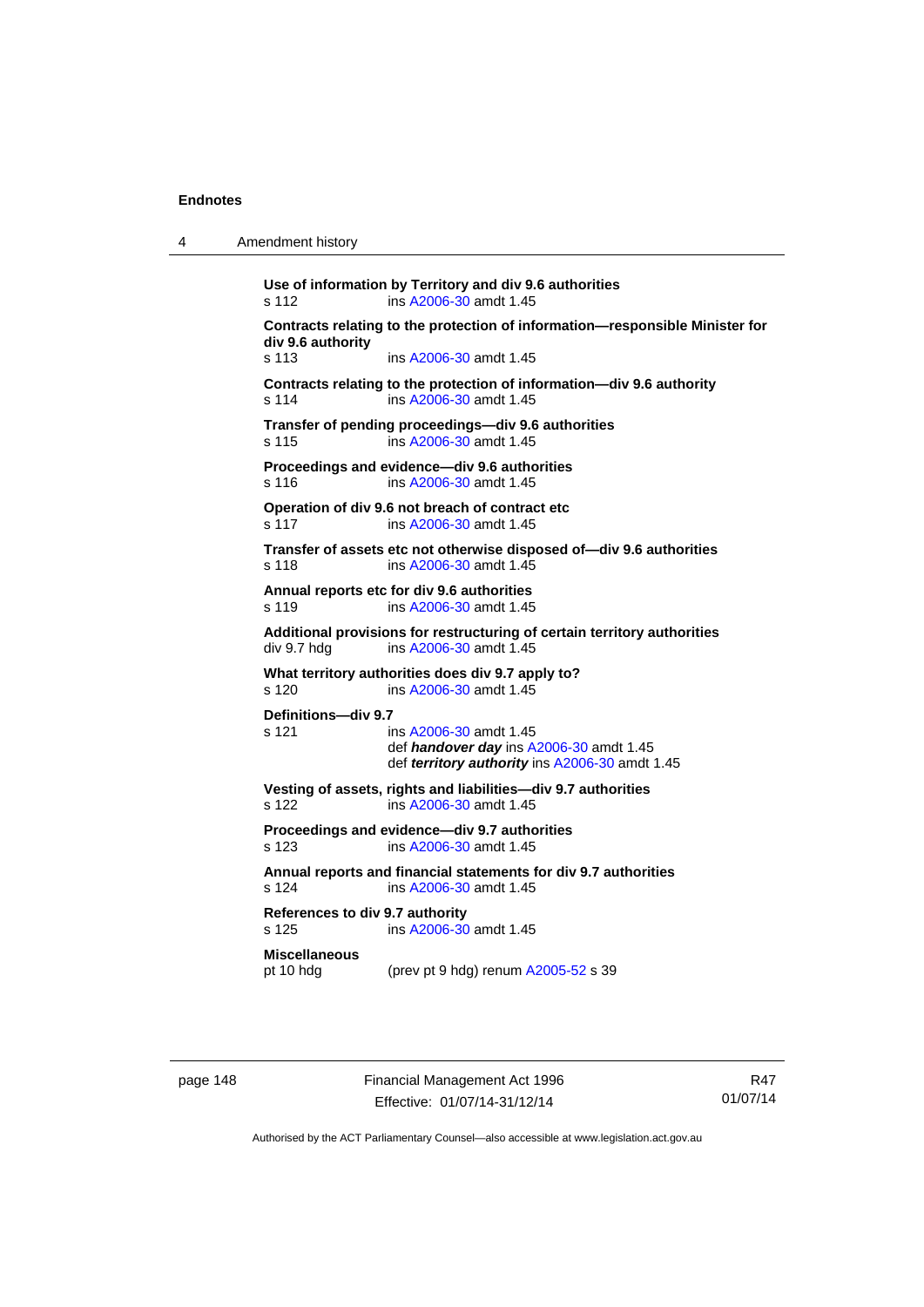| Amendment history |  |  |
|-------------------|--|--|
|-------------------|--|--|

# **Responsibility for annual financial statements of territory authorities**

(prev s 64) am [A2001-95](http://www.legislation.act.gov.au/a/2001-95) amdt 1.10 renum as s 104 [A2005-52](http://www.legislation.act.gov.au/a/2005-52) s 40 renum as s 130 [A2006-30](http://www.legislation.act.gov.au/a/2006-30) amdt 1.46 am [A2011-17](http://www.legislation.act.gov.au/a/2011-17) s 16

**Audit of annual financial statements of territory authorities** 

s 131 (prev s 65) renum as s 105 [A2005-52](http://www.legislation.act.gov.au/a/2005-52) s 40 renum as s 131 [A2006-30](http://www.legislation.act.gov.au/a/2006-30) amdt 1.46 am [A2011-17](http://www.legislation.act.gov.au/a/2011-17) s 16

#### **Annual financial statements of territory authorities to be included in annual reports etc**

| s 132 | (prev s 66) renum as s 106 A2005-52 s 40 |
|-------|------------------------------------------|
|       | renum as s 132 A2006-30 amdt 1.46        |

#### **Treasurer may require interim financial statements etc for territory authorities**

| s 133 hdg<br>s 133               | (prev s 67 hdg) sub A2000-27 s 10<br>(prev s 67) am A2000-27 s 10<br>sub A2001-44 amdt 1.1637<br>am A2003-56 amdt 3.139<br>renum as s 107 A2005-52 s 40<br>renum as s 133 A2006-30 amdt 1.46<br>am A2013-19 amdt 3.162 |        |
|----------------------------------|------------------------------------------------------------------------------------------------------------------------------------------------------------------------------------------------------------------------|--------|
| s 134                            | Statements of performance of territory authorities<br>(prev s 68) ins A2001-44 amdt 1.1637<br>renum as s 108 A2005-52 s 40<br>renum as s 134 A2006-30 amdt 1.46                                                        |        |
| <b>Transitional</b><br>pt 11 hdg | sub as pt 19 hdg                                                                                                                                                                                                       |        |
| pt 19 hdg                        | Transitional-Financial Management Legislation Amendment Act 2005<br>(prev pt 11 hdg) ins A2005-52 s 42<br>sub as pt 19 hdg A2006-30 amdt 1.47<br>$om$ R32 LA                                                           |        |
| 1 July 2005 application<br>s 150 | Financial Management Legislation Amendment Act 2005--- provisions with<br>(prev s 109) ins A2005-52 s 42<br>renum as s 150 A2006-30 amdt 1.48<br>exp 27 October 2006 (s 150 (4))                                       |        |
| 1 July 2006 application<br>s 151 | Financial Management Legislation Amendment Act 2005--- provisions with<br>(prev s 110) ins A2005-52 s 42<br>am A2006-30 amdt 1.49<br>renum as s 151 A2006-30 amdt 1.50<br>exp 27 October 2006 (s 151 (4))              |        |
|                                  | Financial Management Act 1996                                                                                                                                                                                          | nage 1 |

01/07/14

R47

Financial Management Act 1996 Effective: 01/07/14-31/12/14

page 149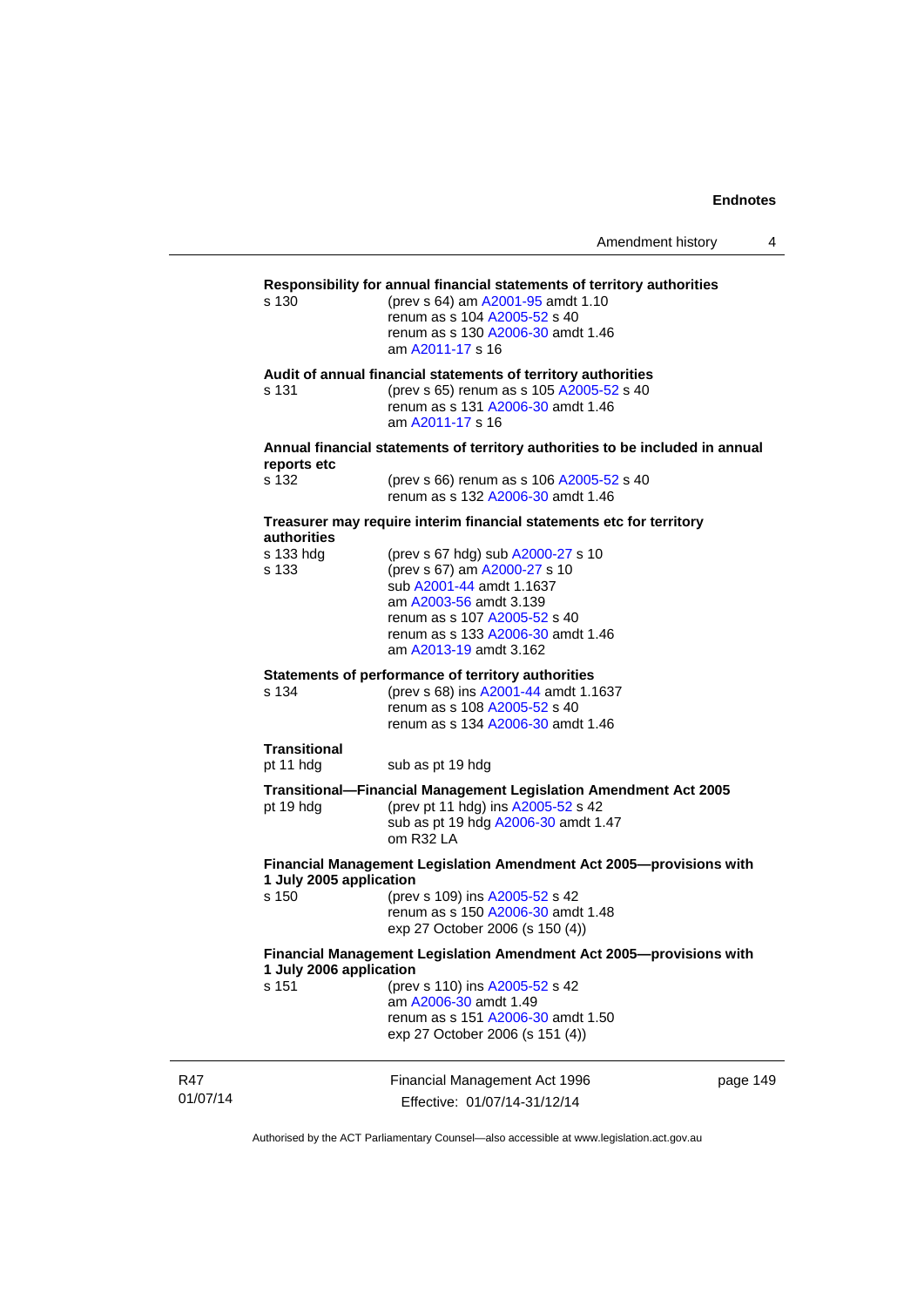| approvals                       | Application of Legislation Act, s 94 to certain appointments, elections and                                                                                                                          |
|---------------------------------|------------------------------------------------------------------------------------------------------------------------------------------------------------------------------------------------------|
| s 152                           | (prev s 110A) ins as mod SL2005-42 sch 1 mod 1.1 (sub as<br>s 152 A2006-30 amdt 1.61)<br>exp 27 October 2007 (s 152 (4))                                                                             |
| <b>Transitional regulations</b> |                                                                                                                                                                                                      |
| s 155                           | (prev s 111) ins A2005-52 s 42<br>renum as s 155 A2006-30 amdt 1.51<br>exp 27 October 2007 (s 155 (4))                                                                                               |
|                                 | Transitional-Administrative (Miscellaneous Amendments) Act 2006                                                                                                                                      |
| pt 20 hdg                       | ins A2006-30 amdt 1.52<br>exp 1 July 2008 (s 223)                                                                                                                                                    |
|                                 | Transitional-definition of territory authority                                                                                                                                                       |
| s 220                           | ins A2006-30 amdt 1.52<br>exp 19 July 2006 (s 220 (2) (LA s 88 declaration applies))                                                                                                                 |
|                                 | Transitional-Legislation Act, s 84 inapplicable                                                                                                                                                      |
| s 221                           | ins A2006-30 amdt 1.52                                                                                                                                                                               |
|                                 | exp 1 August 2006 (s 221 (2) (LA s 88 declaration applies))                                                                                                                                          |
| 2006                            | Transitional regulations-Administrative (Miscellaneous Amendments) Act                                                                                                                               |
| s 222                           | ins A2006-30 amdt 1.52                                                                                                                                                                               |
|                                 | exp 1 July 2008 (s 223)                                                                                                                                                                              |
| Expiry-pt 20                    |                                                                                                                                                                                                      |
| s 223                           | ins A2006-30 amdt 1.52<br>exp 1 July 2008 (s 223)                                                                                                                                                    |
| <b>Dictionary</b>               |                                                                                                                                                                                                      |
| dict                            | am A2005-52 s 43; A2008-37 amdt 1.176; A2010-18<br>amdt 1.23; A2011-17 s 9; A2012-26 amdt 1.20; A2013-19<br>amdt 3.160; A2013-41 amdt 1.16<br>def applicable governmental policies ins A2005-52 s 44 |
|                                 | def appropriation reloc from s 3 A2001-95 amdt 1.4                                                                                                                                                   |
|                                 | def Appropriation Act reloc from s 3 A2001-95 amdt 1.4                                                                                                                                               |
|                                 | def appropriation unit reloc from s 3 A2001-95 amdt 1.4<br>om A2013-19 amdt 3.161                                                                                                                    |
|                                 | def banking account ins A1997-102 s 4                                                                                                                                                                |
|                                 | am A1999-33 sch                                                                                                                                                                                      |
|                                 | reloc from s 3 A2001-95 amdt 1.4                                                                                                                                                                     |
|                                 | def borrowing reloc from s 3 A2001-95 amdt 1.4<br>def budget papers am A2001-56 amdt 3.256                                                                                                           |
|                                 | reloc from s 3 A2001-95 amdt 1.4                                                                                                                                                                     |
|                                 | def capital injection reloc from s 3 A2001-95 amdt 1.4                                                                                                                                               |
|                                 | sub A2005-52 s 45<br>am A2011-17 s 16                                                                                                                                                                |
|                                 |                                                                                                                                                                                                      |

page 150 Financial Management Act 1996 Effective: 01/07/14-31/12/14

R47 01/07/14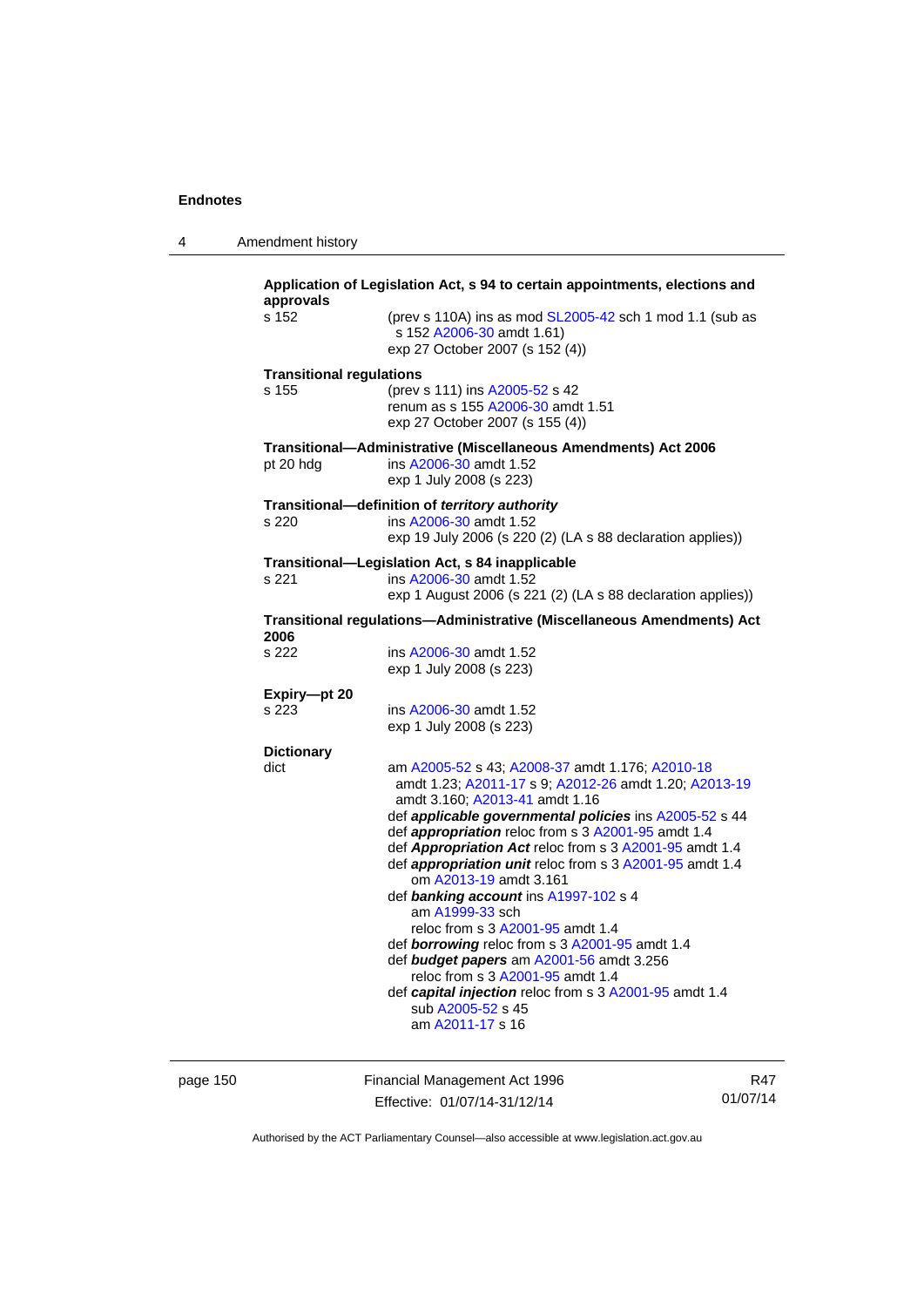def *CEO* ins [A2005-52](http://www.legislation.act.gov.au/a/2005-52) s 46 def *chief executive officer* reloc from s 3 [A2001-95](http://www.legislation.act.gov.au/a/2001-95) amdt 1.4 sub [A2005-52](http://www.legislation.act.gov.au/a/2005-52) s 47 def *class of outputs* reloc from s 3 [A2001-95](http://www.legislation.act.gov.au/a/2001-95) amdt 1.4 def *contract* ins [A2006-30](http://www.legislation.act.gov.au/a/2006-30) amdt 1.53 def *department* reloc from s 3 [A2001-95](http://www.legislation.act.gov.au/a/2001-95) amdt 1.4 om [A2011-17](http://www.legislation.act.gov.au/a/2011-17) s 10 def *departmental banking account* am [A1997-102](http://www.legislation.act.gov.au/a/1997-102) sch reloc from s 3 [A2001-95](http://www.legislation.act.gov.au/a/2001-95) amdt 1.4 om [A2011-17](http://www.legislation.act.gov.au/a/2011-17) s 10 def *directorate* ins [A2011-17](http://www.legislation.act.gov.au/a/2011-17) s 10 def *directorate banking account* ins [A2011-17](http://www.legislation.act.gov.au/a/2011-17) s 10 def *division 9.6 authority* ins [A2006-30](http://www.legislation.act.gov.au/a/2006-30) amdt 1.54 def *division 9.7 authority* ins [A2006-30](http://www.legislation.act.gov.au/a/2006-30) amdt 1.54 def *establishing Act* ins [A2005-52](http://www.legislation.act.gov.au/a/2005-52) s 48 def *expenses* reloc from s 3 [A2001-95](http://www.legislation.act.gov.au/a/2001-95) amdt 1.4 def *financial management guidelines* sub [A2001-11](http://www.legislation.act.gov.au/a/2001-11) amdt 3.125 reloc from s 3 [A2001-95](http://www.legislation.act.gov.au/a/2001-95) amdt 1.4 def *financial year* ins [A2005-52](http://www.legislation.act.gov.au/a/2005-52) s 48 def *general government sector* ins [A1997-124](http://www.legislation.act.gov.au/a/1997-124) s 4 reloc from s 3 [A2001-95](http://www.legislation.act.gov.au/a/2001-95) amdt 1.4 def *generally accepted accounting practice* reloc from s 3 [A2001-95](http://www.legislation.act.gov.au/a/2001-95) amdt 1.4 sub [A2005-52](http://www.legislation.act.gov.au/a/2005-52) s 49 am [A2011-17](http://www.legislation.act.gov.au/a/2011-17) s 16 def *governing board* ins [A2005-52](http://www.legislation.act.gov.au/a/2005-52) s 50 sub [A2011-17](http://www.legislation.act.gov.au/a/2011-17) s 11 def *governing board member* ins [A2005-52](http://www.legislation.act.gov.au/a/2005-52) s 50 def *GST* ins [A2000-27](http://www.legislation.act.gov.au/a/2000-27) s 4 reloc from s 3 [A2001-95](http://www.legislation.act.gov.au/a/2001-95) amdt 1.4 om [A2005-52](http://www.legislation.act.gov.au/a/2005-52) s 51 def *handover day* ins [A2006-30](http://www.legislation.act.gov.au/a/2006-30) amdt 1.55 def *input tax credit* ins [A2000-27](http://www.legislation.act.gov.au/a/2000-27) s 4 reloc from s 3 [A2001-95](http://www.legislation.act.gov.au/a/2001-95) amdt 1.4 def *interest* ins [A2001-45](http://www.legislation.act.gov.au/a/2001-45) s 4 (as am [A2002-30](http://www.legislation.act.gov.au/a/2002-30) amdt 3.370) def *invest* ins [A2001-45](http://www.legislation.act.gov.au/a/2001-45) s 4 (as am [A2002-30](http://www.legislation.act.gov.au/a/2002-30) amdt 3.370) def *Legislative Assembly secretariat* sub [A2001-95](http://www.legislation.act.gov.au/a/2001-95) amdt 1.1 reloc from s 3 [A2001-95](http://www.legislation.act.gov.au/a/2001-95) amdt 1.4 sub [A2005-42](http://www.legislation.act.gov.au/a/2005-42) amdt 1.1; [A2007-3](http://www.legislation.act.gov.au/a/2007-3) amdt 3.243 om [A2012-26](http://www.legislation.act.gov.au/a/2012-26) amdt 1.21 def *material interest* ins [A2005-52](http://www.legislation.act.gov.au/a/2005-52) s 52 def *outcomes* reloc from s 3 [A2001-95](http://www.legislation.act.gov.au/a/2001-95) amdt 1.4 om [A2009-49](http://www.legislation.act.gov.au/a/2009-49) amdt 3.67 def *outputs* reloc from s 3 [A2001-95](http://www.legislation.act.gov.au/a/2001-95) amdt 1.4 am [A2011-17](http://www.legislation.act.gov.au/a/2011-17) s 16

R47 01/07/14 Financial Management Act 1996 Effective: 01/07/14-31/12/14

page 151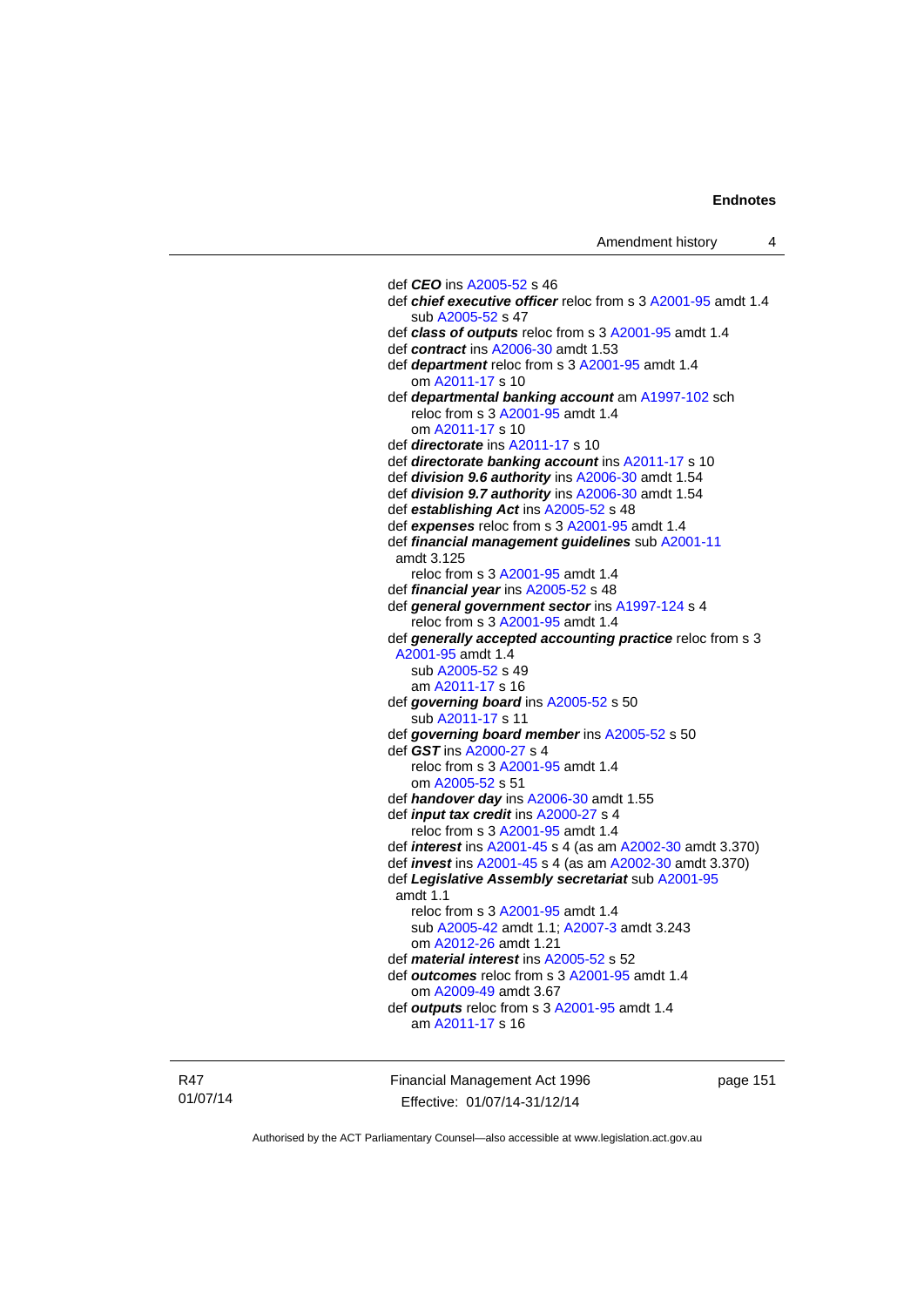4 Amendment history

| def <i>prescribed</i> reloc from s 3 A2001-95 amdt 1.4                |
|-----------------------------------------------------------------------|
| def <i>public money</i> am A2001-95 s 4                               |
| reloc from s 3 A2001-95 amdt 1.4                                      |
| am A2004-53 amdt 1.1; pars renum R19 LA (see                          |
| A2004-53 amdt 1.2)                                                    |
| def public trading enterprise ins A1997-124 s 4                       |
| reloc from s 3 A2001-95 amdt 1.4                                      |
| am A2003-21 s 14                                                      |
| om A2005-52 s 53                                                      |
| def <i>public trading enterprise sector</i> ins A1997-124 s 4         |
| reloc from s 3 A2001-95 amdt 1.4                                      |
| def relevant territory authority ins A2005-52 s 54                    |
| def responsible chief executive reloc from s 3 A2001-95<br>amdt $1.4$ |
| om A2011-17 s 12                                                      |
| def responsible director-general ins A2011-17 s 12                    |
| def responsible Minister reloc from s 3 A2001-95 amdt 1.4             |
| am A2005-52 s 55; A2011-17 s 16                                       |
| def securities reloc from s 3 dict A2001-95 amdt 1.4                  |
| def statement of intent reloc from s 3 A2001-95 amdt 1.4              |
| sub A2005-52 s 56                                                     |
| def subsidiary ins A2004-53 amdt 1.3                                  |
| def superannuation appropriation ins A2000-21 sch                     |
| reloc from s 3 A2001-95 amdt 1.4                                      |
| def superannuation banking account ins A2000-21 sch                   |
| reloc from s 3 A2001-95 amdt 1.4                                      |
| om A2013-19 amdt 3.161                                                |
| def taxable supply ins A2000-27 s 4                                   |
| reloc from s 3 A2001-95 amdt 1.4                                      |
| def territory authority am A2000-21 sch; A2001-95 amdt 1.3            |
| reloc from s 3 A2001-95 amdt 1.4                                      |
| sub A2006-30 amdt 1.56                                                |
| def territory banking account am A1997-102 sch                        |
| reloc from s 3 A2001-95 amdt 1.4                                      |
| def the Territory ins A2009-49 amdt 3.68                              |
| def <i>trust money</i> reloc from s 3 A2001-95 amdt 1.4               |
| def warrant am A1997-102 sch                                          |
| reloc from s 3 A2001-95 amdt 1.4                                      |
| om A2002-38 amdt 1.10                                                 |

page 152 Financial Management Act 1996 Effective: 01/07/14-31/12/14

R47 01/07/14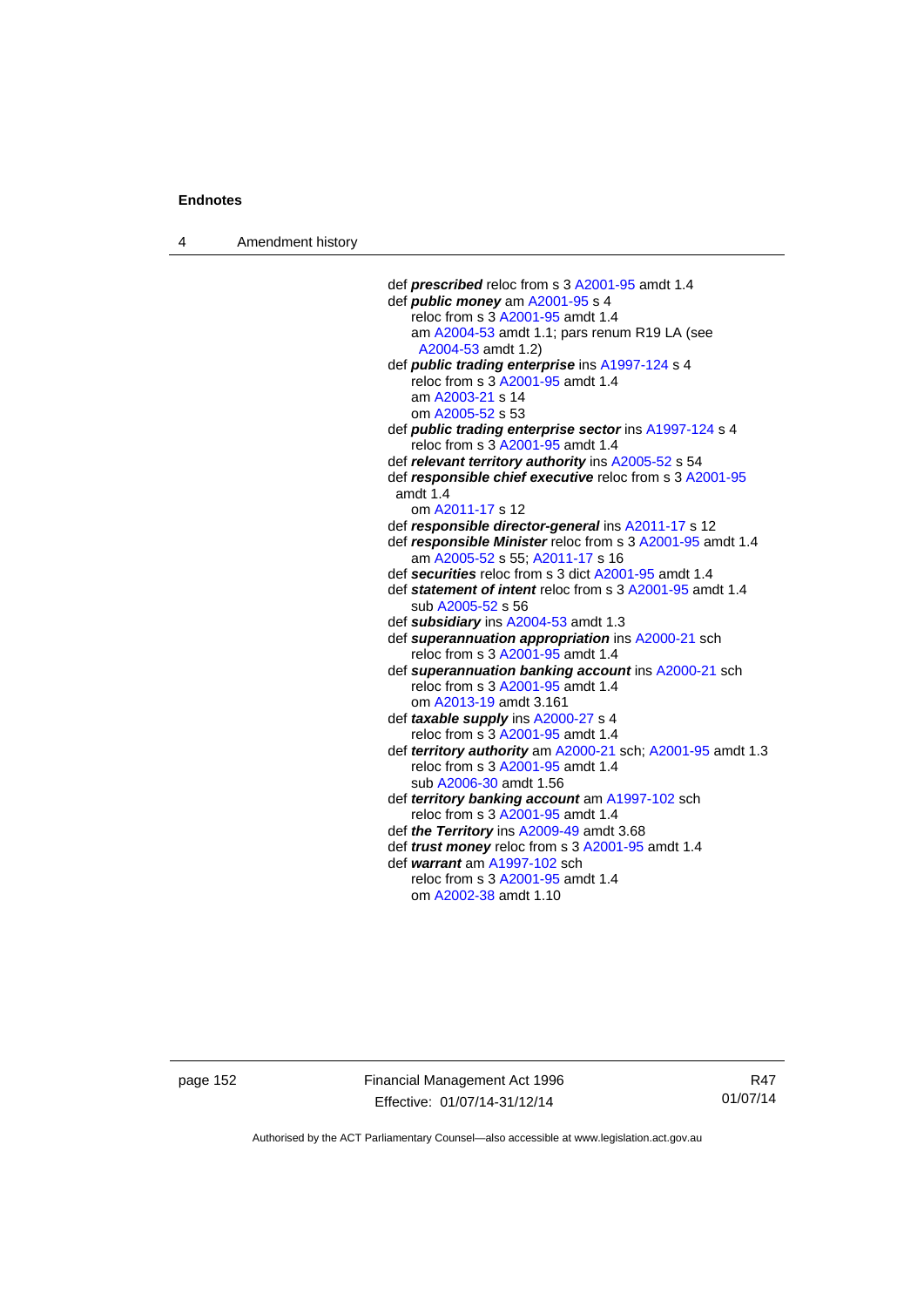# **5 Earlier republications**

Some earlier republications were not numbered. The number in column 1 refers to the publication order.

Since 12 September 2001 every authorised republication has been published in electronic pdf format on the ACT legislation register. A selection of authorised republications have also been published in printed format. These republications are marked with an asterisk (\*) in column 1. Electronic and printed versions of an authorised republication are identical.

| <b>Republication No</b> | <b>Amendments to</b> | <b>Republication date</b> |
|-------------------------|----------------------|---------------------------|
| 1                       | A1997-124            | 31 January 1998           |
| 2                       | A1999-58             | 10 November 1999          |
| 3                       | A2001-56             | 12 September 2001         |
| $\overline{4}$          | A2001-97             | 20 December 2001          |
| 5                       | A2001-97             | 31 December 2001          |
| 5(RI)                   | A2001-97 ‡           | 19 September 2002         |
| 6                       | A2001-97             | 4 January 2002            |
| 6(RI)                   | A2001-97 ‡           | 19 September 2002         |
| $7^*$                   | A2001-97             | 14 January 2002           |
| 7(RI)                   | A2001-97 ‡           | 19 September 2002         |
| 7A                      | A2001-97 ‡‡          | 19 September 2002         |
| 8                       | A2001-97             | 1 July 2002               |
| 8(RI)                   | A2001-97 ‡‡          | 19 September 2002         |
| $9*$                    | A2002-30             | 19 September 2002         |
| 10                      | A2002-38             | 1 November 2002           |
| 11                      | A2003-9              | 8 March 2003              |
| 12                      | A2003-21             | 20 May 2003               |
| 13                      | A2003-27             | 30 June 2003              |
| 14                      | A2003-46             | 1 November 2003           |
| 15                      | A2003-56             | 19 December 2003          |
| 16                      | A2004-19             | 7 April 2004              |
| 17                      | A2004-35             | 30 June 2004              |
|                         |                      |                           |

R47 01/07/14 Financial Management Act 1996 Effective: 01/07/14-31/12/14

page 153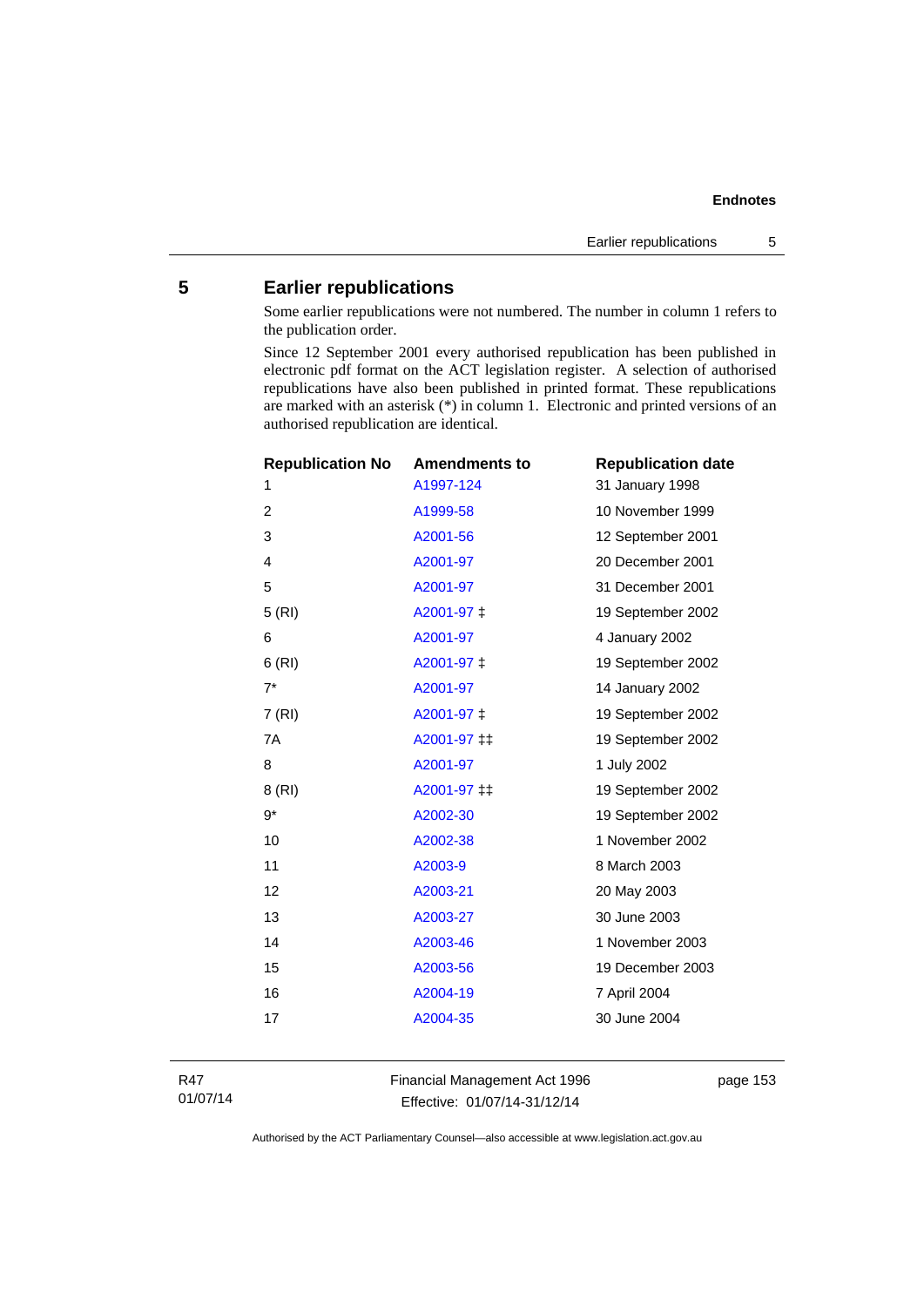| <b>Republication No</b> | <b>Amendments to</b> | <b>Republication date</b> |
|-------------------------|----------------------|---------------------------|
| 18                      | A2004-35             | 1 July 2004               |
| 19                      | A2004-53             | 17 August 2004            |
| 20                      | A2005-20             | 2 June 2005               |
| 21                      | A2005-32             | 1 July 2005               |
| 22                      | A2005-42             | 1 September 2005          |
| 23                      | A2005-52             | 27 October 2005           |
| 24                      | A2005-52             | 1 January 2006            |
| 25                      | A2006-30             | 19 June 2006              |
| 26                      | A2006-30             | 1 July 2006               |
| 27                      | A2006-30             | 20 July 2006              |
| 28                      | A2006-30             | 2 August 2006             |
| 29                      | A2006-30             | 28 October 2006           |
| 30                      | A2007-3              | 12 April 2007             |
| 31                      | A2007-10             | 12 May 2007               |
| 32                      | A2007-10             | 28 October 2007           |
| 33                      | A2007-10             | 2 July 2008               |
| 34                      | A2008-28             | 26 August 2008            |
| 35                      | A2008-37             | 2 February 2009           |
| 36                      | A2009-12             | 1 July 2009               |
| 37                      | A2009-49             | 17 December 2009          |
| $38*$                   | A2009-49             | 1 January 2010            |
| 39                      | A2010-18             | 3 June 2010               |
| 40                      | A2010-36             | 30 September 2010         |
| 41                      | A2010-55             | 1 January 2011            |
| 42                      | A2011-17             | 1 July 2011               |
| 43                      | A2012-15             | 16 May 2012               |
| 44                      | A2012-26             | 1 July 2012               |
|                         |                      |                           |

| Earlier republications |
|------------------------|
|                        |

page 154 Financial Management Act 1996 Effective: 01/07/14-31/12/14

R47 01/07/14